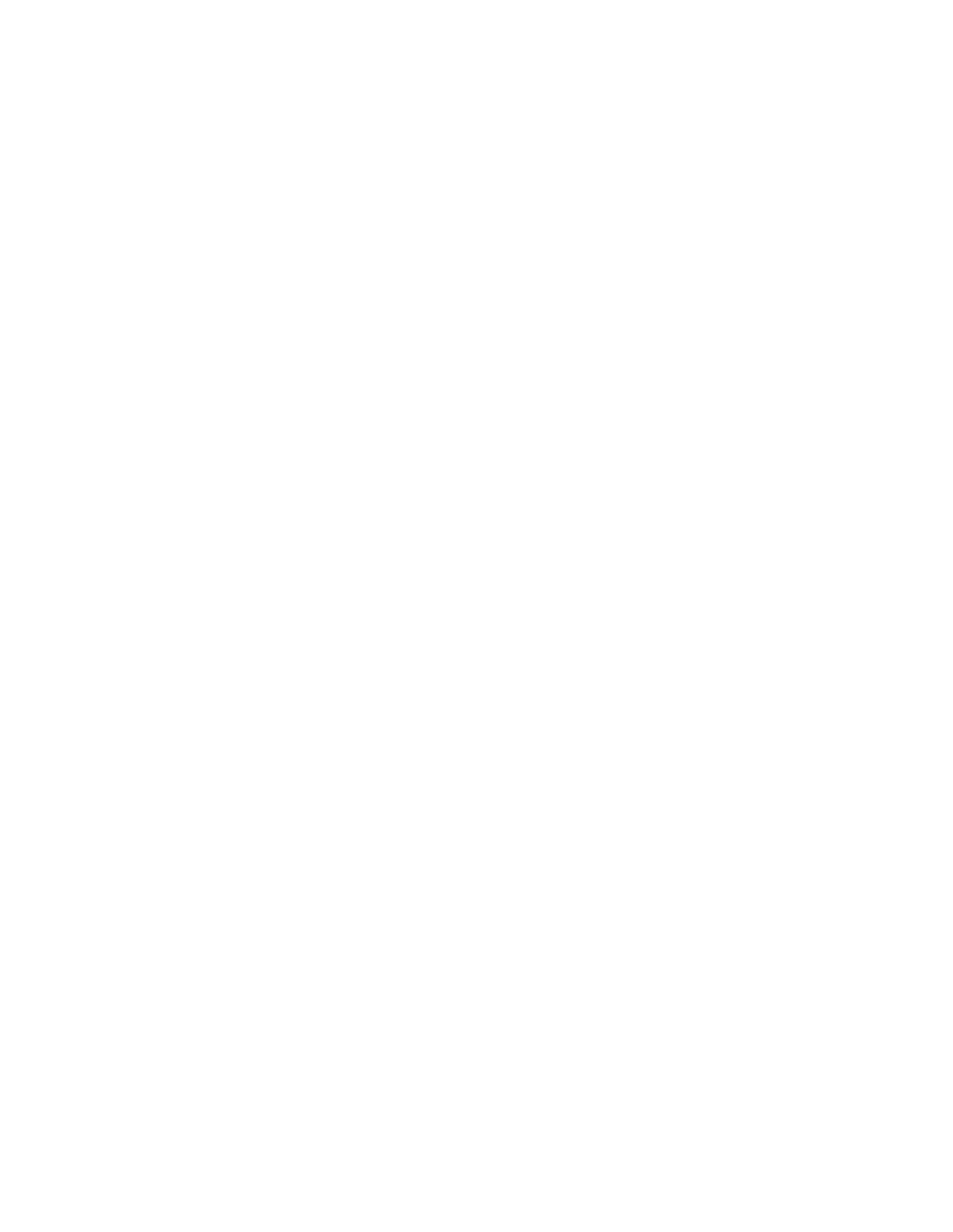## **Preface**

This fiscal year 2016-17 report prepared by the Medical Services Branch, pursuant to Section 36 of *The Saskatchewan Medical Care Insurance Act*, is a statistical supplement to the Saskatchewan Ministry of Health Annual Report. It contains statistical data concerning the programs administered by the Medical Services Branch, including the Medical Services Plan (MSP), medical education and medical remuneration.

Comments or questions concerning the material in this document may be addressed to:

> Executive Director Medical Services Branch Saskatchewan Ministry of Health 3475 Albert Street Regina, Saskatchewan S4S 6X6

Phone: (306) 787-3443 Fax: (306) 787-3761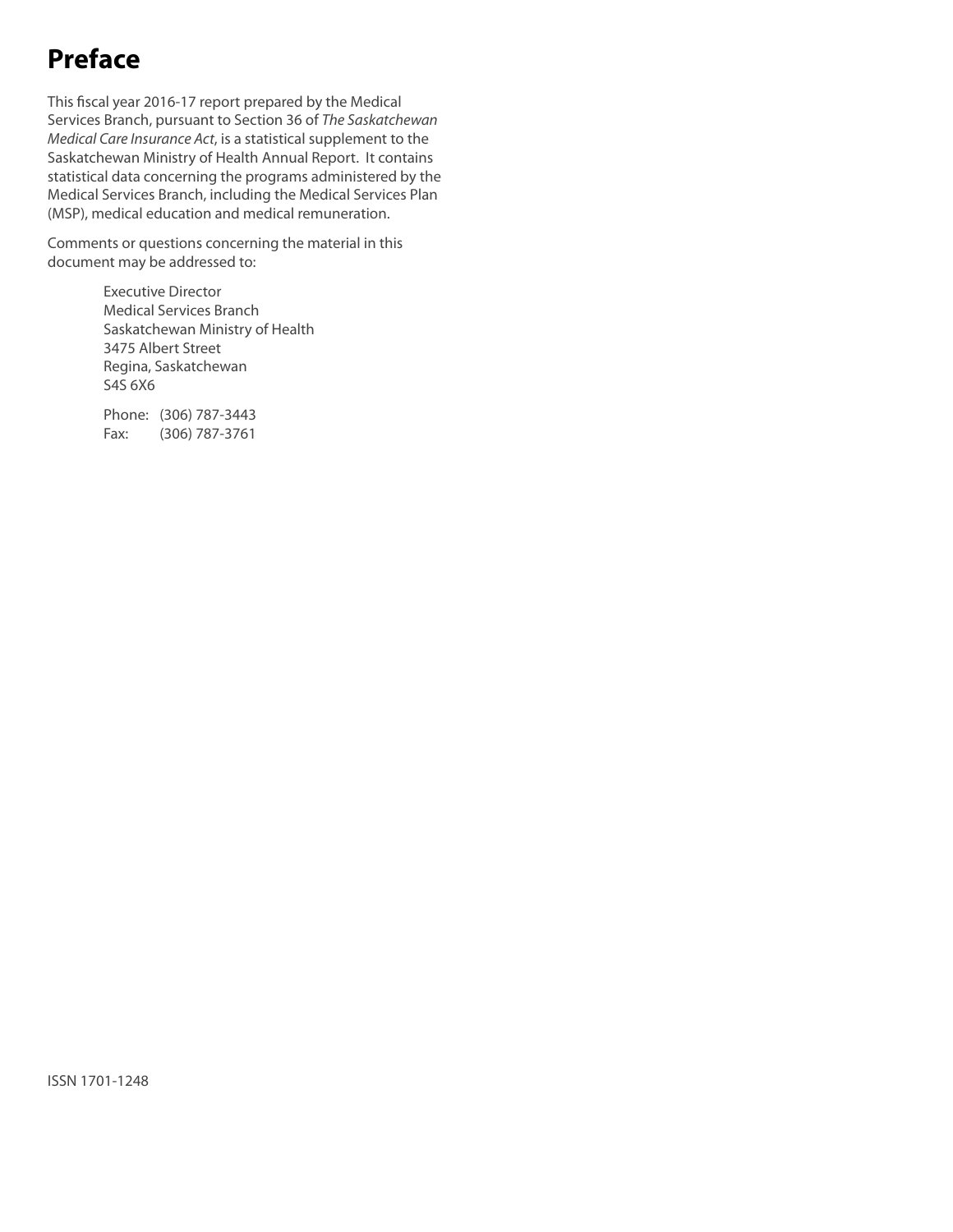# **Table of Contents**

|                 | <b>Statistical Figures and Tables</b>                                                         |  |
|-----------------|-----------------------------------------------------------------------------------------------|--|
|                 |                                                                                               |  |
|                 |                                                                                               |  |
|                 |                                                                                               |  |
| <b>Tables</b>   |                                                                                               |  |
| $\mathbf{1}$    |                                                                                               |  |
| $\overline{2}$  |                                                                                               |  |
| 3               |                                                                                               |  |
| $\overline{4}$  |                                                                                               |  |
| 5               | Beneficiaries, Payments and Services by Dollar Value of Benefits (In- and Out-of-Province) 20 |  |
| 6               |                                                                                               |  |
| $\overline{7}$  |                                                                                               |  |
| 8               |                                                                                               |  |
| 9               |                                                                                               |  |
| 10              |                                                                                               |  |
| 11              |                                                                                               |  |
| 12              | Payments (\$000's) to Saskatchewan Physicians for Services                                    |  |
| 13a             |                                                                                               |  |
| 13 <sub>b</sub> |                                                                                               |  |
| 14a             | Payments (\$000's) for Out-of-Province Residents Hospitalized in Saskatchewan by              |  |
| 14 <sub>b</sub> | Number of Saskatchewan Hospital Cases for Services Provided to Out-of-Province                |  |
| 15              |                                                                                               |  |
| 16              |                                                                                               |  |

 Selected In-Province Medical Conditions – Patients, Services and Payments...........................................................35 Turnover of Physicians...................................................................................................................................................................36 Physicians in Relation to Population and Practice Size......................................................................................................37 Physicians by Size of Practice......................................................................................................................................................38 Physicians by Range of Patient Contacts................................................................................................................................39 Physicians by Place of Graduation.............................................................................................................................................40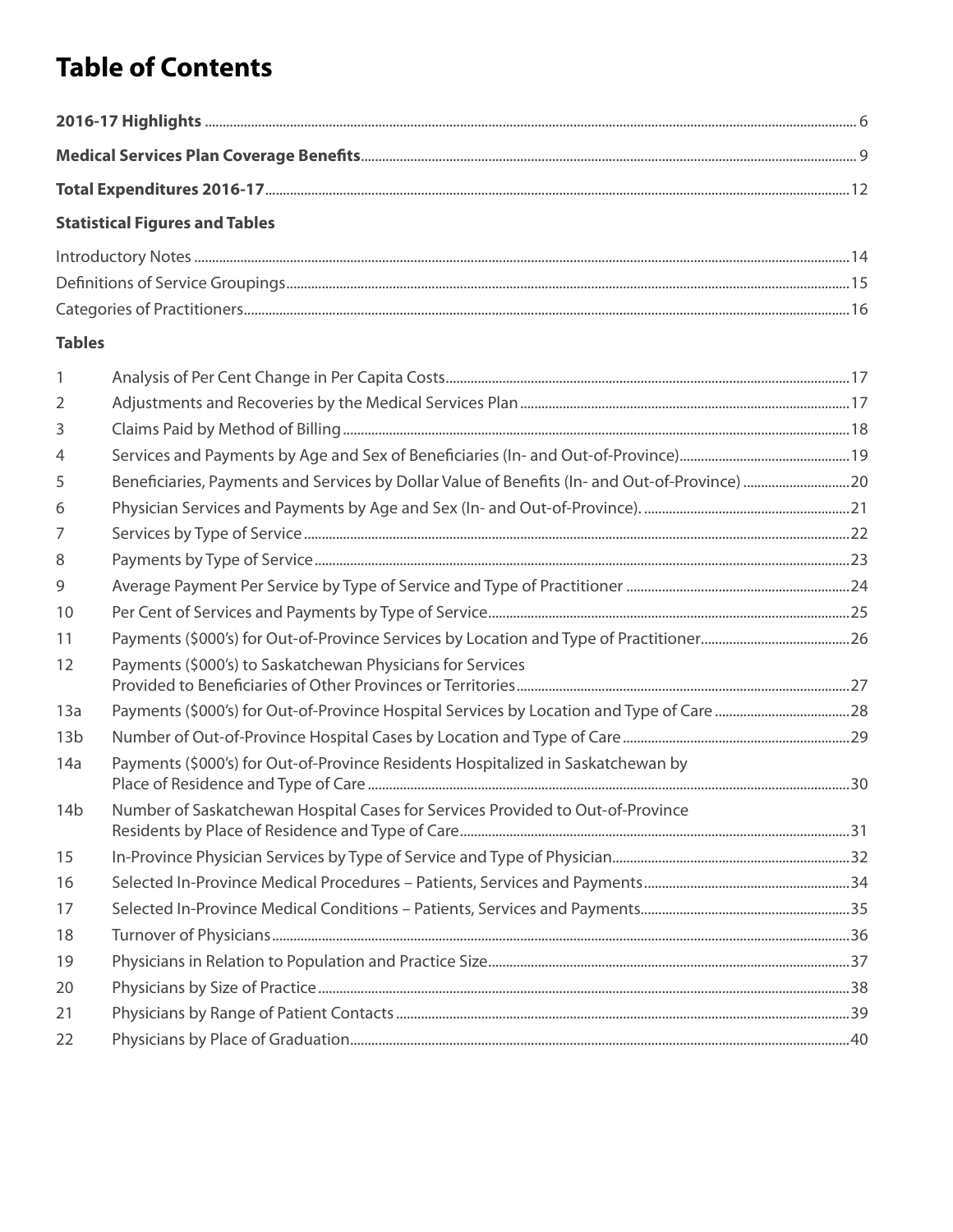| 23 |                                                                                   |
|----|-----------------------------------------------------------------------------------|
| 24 |                                                                                   |
| 25 |                                                                                   |
| 26 |                                                                                   |
| 27 |                                                                                   |
| 28 |                                                                                   |
| 29 |                                                                                   |
| 30 | Per Cent of General Practitioner Payments by Regional Health Authority of Patient |
| 31 | Per Capita Physician Payments and Services by Regional Health Authority Patient   |
| 32 |                                                                                   |
| 33 |                                                                                   |
| 34 |                                                                                   |
|    |                                                                                   |

#### **Appendix**

#### **Figures**

|   | Index of Persons Covered by the Plan, Physicians, Services Per Patient, |
|---|-------------------------------------------------------------------------|
|   | Index of Services Per 1,000 Beneficiaries for Selected Types of<br>60   |
| 3 |                                                                         |
| 4 |                                                                         |

This annual report is also available in electronic format from the Ministry's website at **www.saskatchewan.ca/government/government-structure/ministries/health#annual-reports**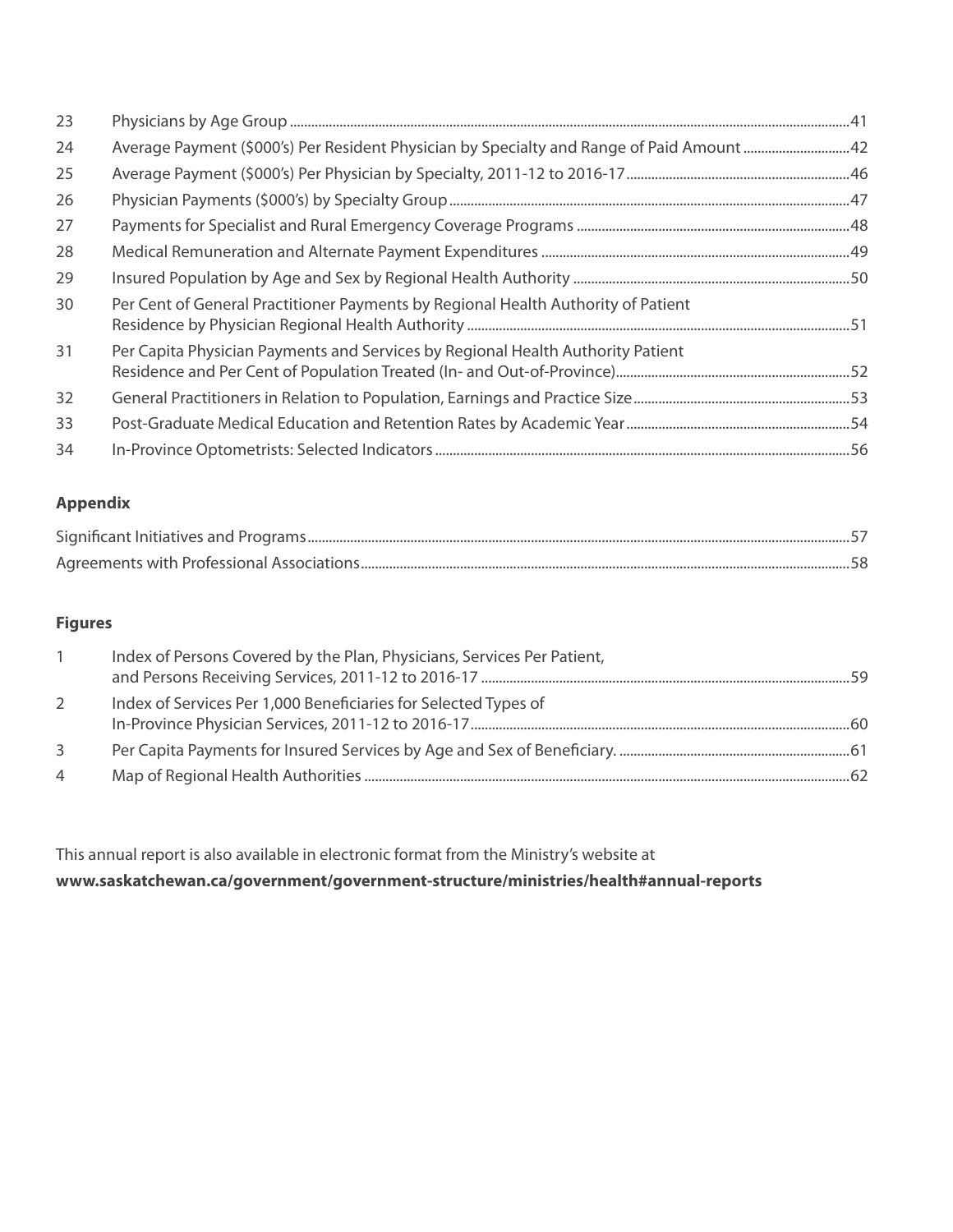# **Highlights**

### **Medical Services Plan**

The Medical Services Plan (MSP) provides coverage to Saskatchewan residents for a variety of physician, optometrist and dental services. The Plan also provides funding to support clinical services provided by faculty at the College of Medicine, medical resident salaries and a range of physician recruitment and retention initiatives.

In 2016-17, the MSP provided for **in-province expenditures** of \$896.7 million, while **program payments** totalled \$106 million and **medical education payments** were \$67.6 million. Utilization increases were seen in optometry related to expanded coverage for diabetic eye exams whereas utilization of dental services decreased in 2016-17.

Ö **Benefits paid for insured services** - provided by physicians, optometrists, and dentists - amounted to \$681.9 million, an increase of 6.9% on a per capita basis (Table 8) from the previous year. Over the last five years the cost of these benefits has grown on average by approximately 4.8% per year.

|              | 2015-16<br>(000's) | 2016-17<br>(000's) | Per Capita<br>Change |
|--------------|--------------------|--------------------|----------------------|
| Physicians   | \$623,333          | \$667,247          | 4.80 %               |
| Optometrists | \$12,397           | \$12,880           | 1.70 %               |
| Dentists     | \$2,157            | \$1,725            | $-21.80%$            |
| Total        | \$637,887          | \$681,852          | 6.9%                 |

Ö **Number of insured services** - provided by physicians, optometrists, and dentists – totalled 13.4 million services, an increase of 2.8% on a per capita basis (Table 7) from the previous year. Over the last five years the number of services has grown on average by 3.3% per year.

|              | 2015-16<br>(000's) | 2016-17<br>(000's) | Per Capita<br>Change |
|--------------|--------------------|--------------------|----------------------|
| Physicians   | 12,627             | 12.979             | 0.58%                |
| Optometrists | 356                | 378                | 4.19%                |
| Dentists     | 19                 | 13                 | $-31.25%$            |
| Total        | 13,002             | 13,370             | 0.64%                |

- Ö **Out-of-Province:** Payments for Saskatchewan beneficiaries receiving insured services (physician, dentists, optometrist and hospital) outside of Saskatchewan totalled \$134.2 million, down 12.6% from the previous year. Over the last five years, expenditure on out-of-province services has increased on average by 1.3% per year.
- Ö **Cost of out of province residents receiving services**  (physician and hospital) within Saskatchewan (excluding Quebec and Out-of-Canada Beneficiaries) totalled \$42.5million (Table 12 & 14a) a decrease of 2.6%. Over the past five years, hospital and physician costs for non-Saskatchewan beneficiaries have increased on average by 2.5% per year.
- Ö **Cost of services outside of Canada for Saskatchewan patients with prior approvals** totaled \$1.6M, a decrease of 41.9% from the previous year.

|                            | 2015-16 | 2016-17 |
|----------------------------|---------|---------|
| Number of Patients         | 45      | 39      |
| Practitioner Costs (000's) | \$617   | \$274   |
| Hospital Costs (000's)     | \$2.163 | \$1,339 |
| Total Costs (000's)        | \$2,780 | \$1,613 |

Note: the number of patients receiving out-of-country services in a year may not equal the number of out-ofcountry prior approvals during the year. Reasons include patients not going or not receiving treatment in the same year or patients requiring on-going care over two or more years.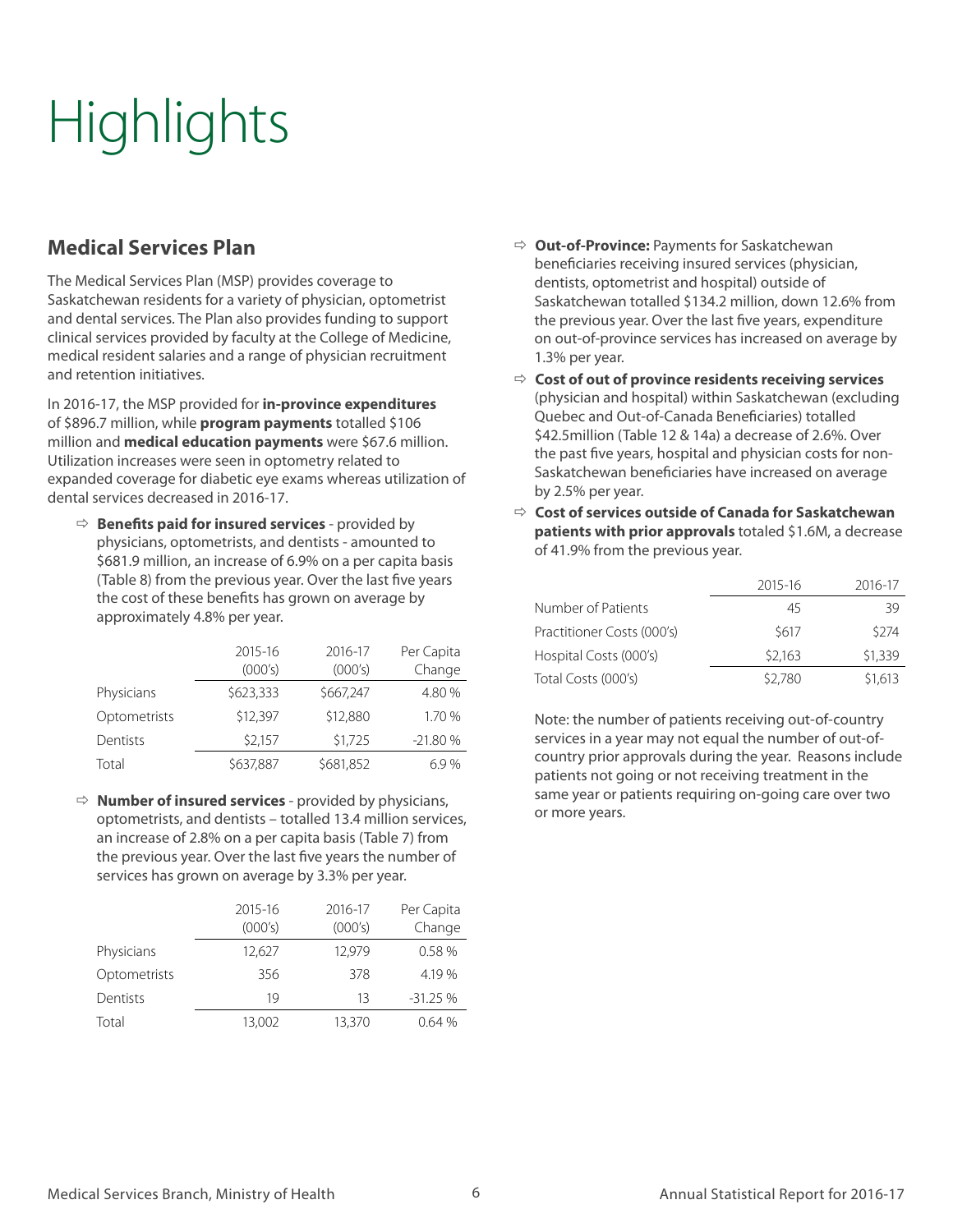### **Physician Remuneration**

- $\Rightarrow$  Payments for fee-for-service in-province physicians, excluding the emergency coverage programs, totalled \$548.7 million in 2016-17 (see *Total Expenditures 2016- 17*), an increase of 4.3% from 2015-16.
- $\Rightarrow$  Non-fee-for-service funding arrangements for physician services represent a large area of provincial health expenditures. In 2016-17, this sector accounted for \$334 million, 27.7% of the Saskatchewan Ministry of Health's total in-province services expenditures. The majority of non-fee-for-service expenditures are in areas of medical services associated with Regional Health Authority (RHA) operations (e.g. radiology, laboratory and emergency services).
- $\Rightarrow$  Average payment per physician is calculated based on total payments (includes payments and shadow billings – define as physicians who are not billing fee-for service (FFS), and whose submissions to MSB do not generate an actual payment) in a given year divided by the number of active physicians. In 2012-13 and 2013-14, payments for programs negotiated in the last Saskatchewan Medical Association agreement, including Family Physician Comprehensive Care, Metro On-Call, General Practitioner Specialist, Chronic Disease Management and Physician Compensation Quality Improvement Program, were included in the average payment calculation, which resulted in an over-statement of average payment for physicians - most notably General Practitioners. For example, the average program payment to a General Practitioner in 2013-14 totalled approximately \$21,000. Since 2014-15, the methodology has been refined and program payments have been removed. This provides a more precise description of the clinical earnings of physicians across Saskatchewan. As a result of this change in methodology, comparisons of average payments pre and post 2014-15 should be done with caution.
- $\Rightarrow$  Average payments to active physicians vary by specialty (Table 25):

| <b>General Practitioners</b>                               | \$254,100 |  |  |
|------------------------------------------------------------|-----------|--|--|
| <b>Specialists</b>                                         | \$447,900 |  |  |
| All Physicians                                             | \$343,400 |  |  |
| (see "Active" definition - Statistical Figures and Tables) |           |  |  |

### **Physician Supply**

- $\Rightarrow$  Physician supply is measured in two ways: the number of active physicians (those billing more than \$60,000 in the fiscal year) and the number of licensed physicians (the total number of those qualified to practice in the province at the end of the year). Information in this report is presented based on either active or licensed physician numbers in order to improve accuracy.
- Ö **Licensed physicians:** (see "Licensed" definition *Statistical Figures and Tables*) The number of licensed physicians on March 31, 2017 was 2,491, an increase of 4.9% from the previous year. Over the past five years, the number of licensed physicians has grown on average by 4.7% per year.
- Ö **Active physicians:** (see "Active" definition *Statistical Figures and Tables*) The number of active physicians on March 31, 2017 was 1,771, an increase of 4.2% from the previous year. Over the past five years, the number of active physicians has increased on average by 4.0% per year.
- Ö The number of **active rural general practitioners (GP)** was 248 at March 31, 2017, a decrease of nine physicians or -3.5% from the previous year. Over the last five years the number of active rural GPs has increased on average by 4.4% per year (Table 24).
- Ö The number of **active GPs in metro areas** (Regina and Saskatoon) has grown to 478, an increase of 28 physicians or 6.2% from the previous year. Over the past five years, the number of active metro GPs has increased on average by 3.9% per year (Table 24).
- Ö The number of **active GPs in other urban areas** has grown to 229, an increase of 18 physicians or 8.5% from the previous year. Over the past five years, the number of active urban GPs has increased on average by 4.3% per year (Table 24).
- Ö The number of **active specialists** has grown to 816, an increase of 35 physicians or 4.5% from the previous year. Over the past five years, the number of specialists has increased on average by 4.2% per year (Table 24).
- Ö **Turnover/Change of Practice:** Each year physicians relocate to and from Saskatchewan, as well as move within the province or change the nature of their practice. Turnover is calculated as the percentage increase or decrease from the active physicians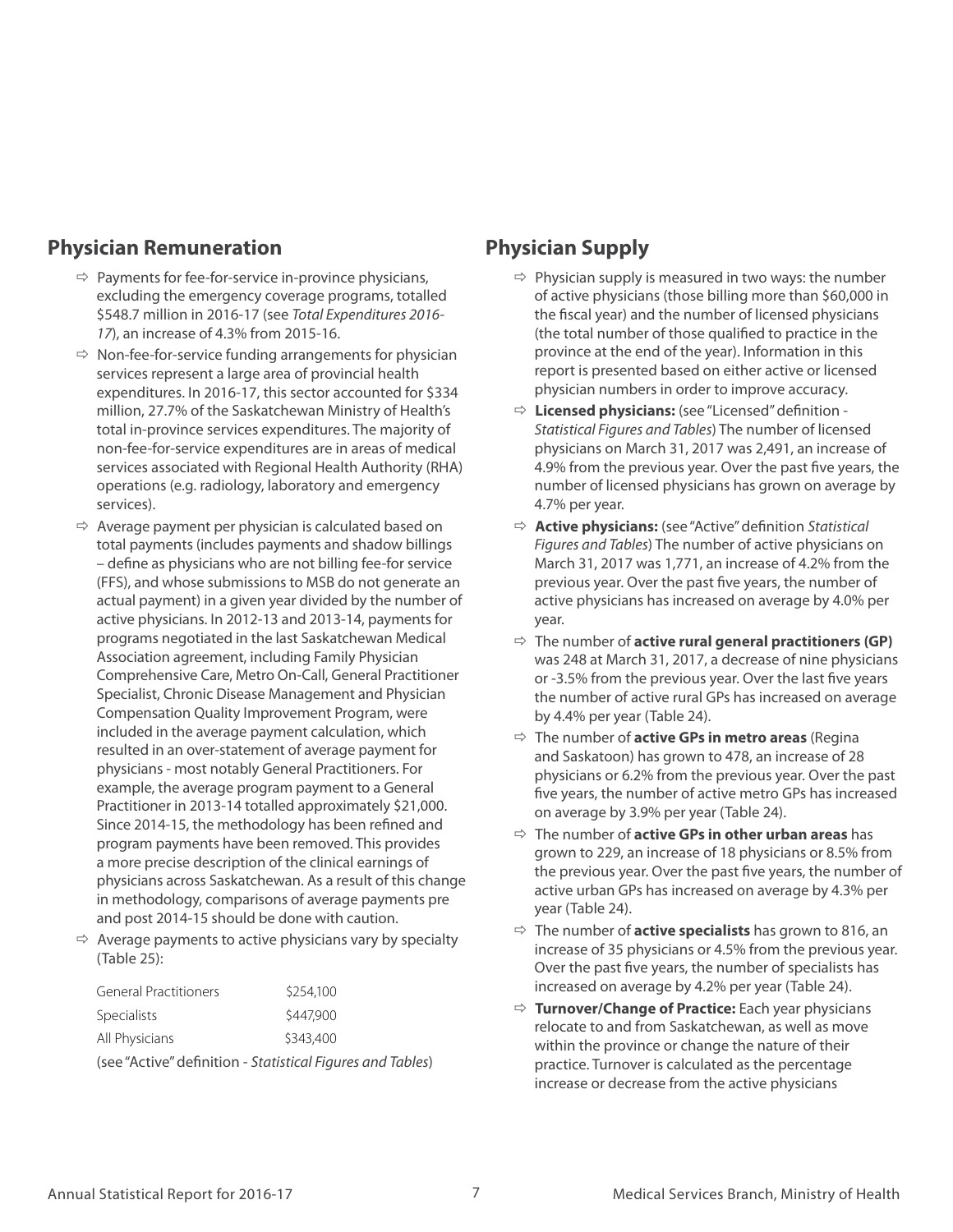practicing at the end of the previous fiscal year compared to active physicians practicing at the end of the current year. Turnover reflects the percentage of physicians who have changed their practice from one year to the next; it does not reflect the percentage of physicians not retained. Turnover for all physicians has increased by 2.4% from the previous year (Table 18).

|                                    | 2015-16  | 2016-17  |
|------------------------------------|----------|----------|
|                                    | Turnover | Turnover |
| Rural GPs                          | 16.5%    | 20.8%    |
| Metro GPs                          | 5.8%     | 10.9%    |
| Urban GPs                          | 12.9%    | 75%      |
| All Physicians (incl. Specialists) | 9.3%     | 117%     |

 $\Rightarrow$  Physician supply is affected by a number of initiatives and programs supported within the Medical Services Plan including the Saskatchewan International Physician Practice Assessment (SIPPA) program and an increase in the retention rate of University of Saskatchewan (U of S) family physicians. See Appendix for more information on recruitment and retention initiatives.

#### **Educational Programs**

- $\Rightarrow$  The Medical Services Branch supports the Medical Education System managed by the College of Medicine, with funding of \$67.6 million in 2016-17 (including Clinical Services Fund and various bursaries). The Medical Education System covers the following areas:
	- $\%$  Clinical Services Fund:
	- $\%$  Programs and stipends such as the Academic Clinical Funding Plan, International Medical Graduates (IMGs), distributive medical education, student loan interest relief, JURSI (Junior Undergrad Rotating Student Internship) stipend and the Academic Health Sciences network; and,
	- $\%$  447 post-graduate medical resident positions, including distributed post graduate medical education in Prince Albert, Swift Current, La Ronge, Moose Jaw and North Battleford (see Table 33).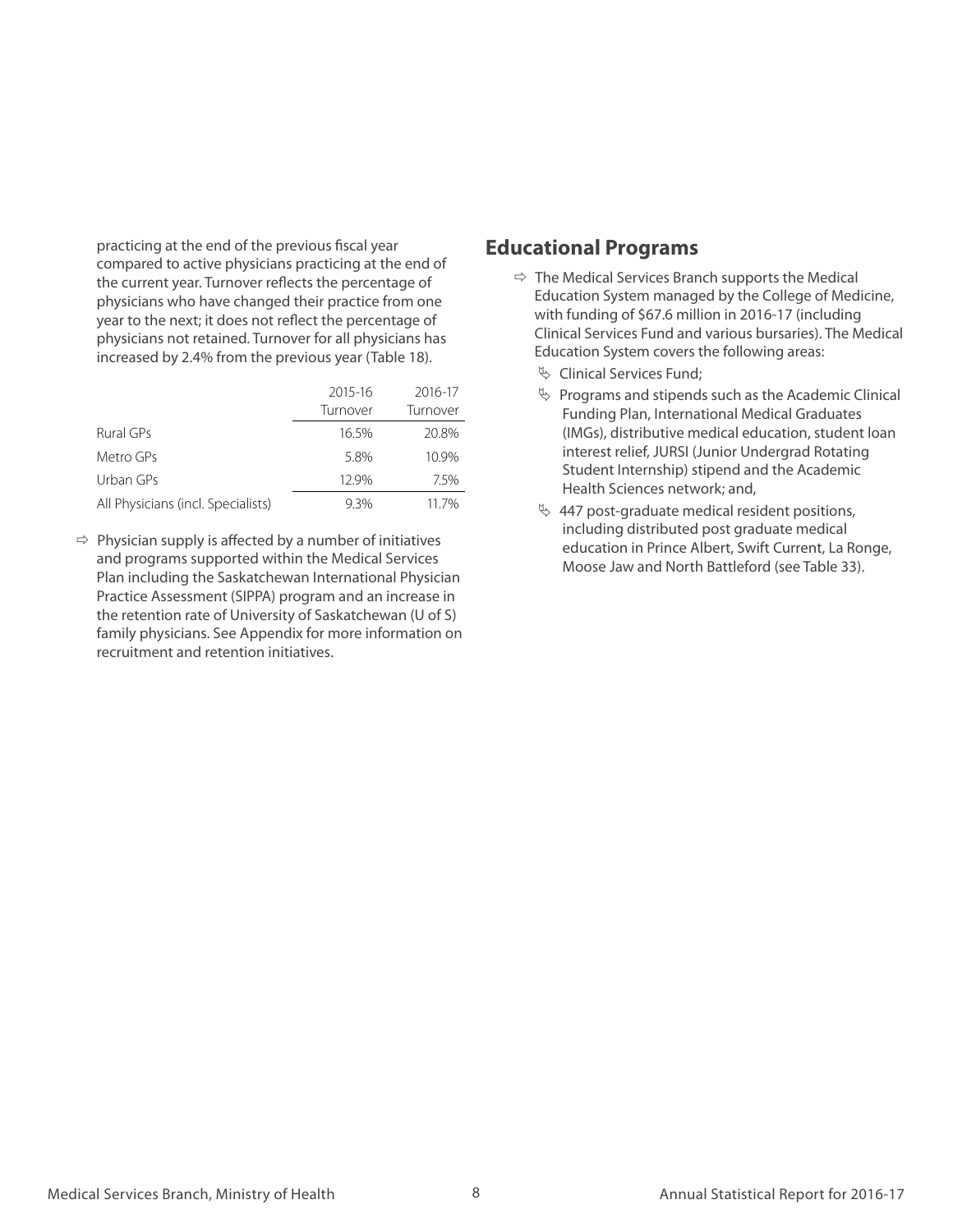# Medical Services Plan Coverage Benefits

### **Eligibility for Benefits**

The Medical Services Plan (MSP) provides coverage to Saskatchewan residents for a variety of physician, optometrist, and dental services.

All residents of Saskatchewan, with a few exceptions (e.g. members of the Canadian Armed Forces and inmates of Federal Penitentiaries) are eligible to receive benefits, with the sole requirement being residency and registration with Health Registration Services at eHealth. No premiums are levied.

Insured services are governed by *The Saskatchewan Medical Care Insurance Act*, and further defined in the respective Payment Schedules established under the Act.

**Subject to the exclusions detailed later in this section, the following services are insured:**

### **Physician Services**

**Medical Services** - The diagnosis and treatment by a physician of medical conditions.

**Surgical Services** - Surgical procedures by a physician including diagnosis, pre- and post-operative care and the services of physician surgical assistants when required.

**Maternity Services** - Care during pregnancy, delivery, and after care by a physician.

**Anaesthesia** - The administration of anaesthesia by a physician including:

- $\Rightarrow$  anaesthesia for diagnostic, surgical and other procedures;
- $\Rightarrow$  obstetrical anaesthesia;
- $\Rightarrow$  anaesthesia for pain management; and,
- $\Rightarrow$  all dental anaesthesia primarily for patients under 14 years.

#### **Diagnostic Services** includes:

- $\Rightarrow$  out-of-hospital x-ray services, including interpretation, provided by a specialist in radiology),
- $\Rightarrow$  an approved list of office-based laboratory services provided by a physician other than a pathologist; and,
- $\Rightarrow$  other diagnostic services provided by a physician.

#### **Preventive Medical Services** includes:

- $\Rightarrow$  immunization services where not available through any government or regional health authority;
- $\Rightarrow$  examination and report for adoptions for both child and parents;
- $\Rightarrow$  examination and report for persons becoming foster parents; and,
- $\Rightarrow$  a routine physical examination by a physician.

**Cancer Services** - Services for the diagnosis and treatment of cancer, except when provided by physicians under contract with the Saskatchewan Cancer Agency.

### **Optometric Services**

Coverage for routine eye examinations, partial examinations and tonometry by optometrists is limited to the following four categories of persons:

- $\Rightarrow$  those under the age of 18;
- $\Rightarrow$  Supplementary Health Program beneficiaries;
- $\Rightarrow$  recipients of Family Health Benefits Program;
- $\Rightarrow$  those with a diagnosis of diabetes; and,
- $\Rightarrow$  patients 65 or older receiving a Seniors Income Plan supplement.

For eligible beneficiaries, the frequency of routine eye examinations to determine refractive error is limited to the following:

- $\Rightarrow$  for patients less than 18 years of age examinations are limited to once every 12 months (this coverage is provided by MSP);
- $\Rightarrow$  for patients 65 or older who qualify for one of the special programs listed above, examinations are limited to once every 12 months;
- $\Rightarrow$  for patients aged 18 to 64 who qualify for coverage under one of the special programs listed above, examinations are limited to once every 24 months.

The assessment of ocular urgencies and emergencies provided by an optometrist, for select diagnoses, is also insured. Effective October 1, 2014, an annual eye exam for patients diagnosed with diabetes is also insured along with select diagnostic tests.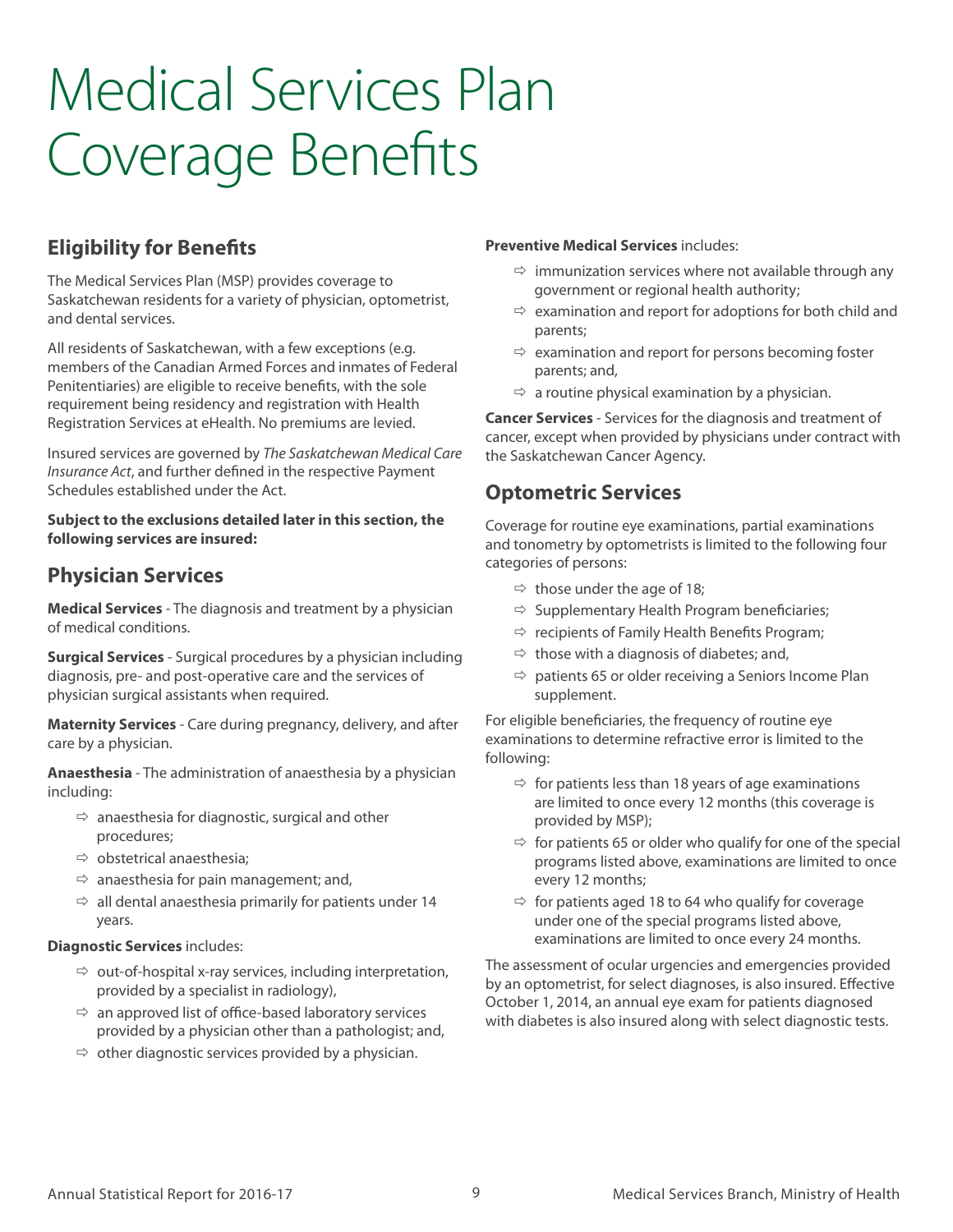### **Dental Services includes:**

Services in connection with maxillofacial surgery required to treat a condition caused by an accident;

Certain services in connection with abnormalities of the mouth and surrounding structures;

Services for the orthodontic care of cleft palate upon referral to a dentist by a physician or another dentist;

Certain x-ray services when provided by a dentist who is a specialist in oral radiology; and

Extraction of teeth medically required to provide:

- $\Rightarrow$  heart surgery;
- $\Rightarrow$  services for chronic renal disease;
- $\Rightarrow$  head and neck cancer services; and,
- $\Rightarrow$  services for total joint replacement by prosthesis where the beneficiary was referred to a dentist by a specialist in the appropriate surgical field and where prior approval from Medical Services Branch of the Ministry of Health was received.

Dental implants are covered in exceptional circumstances:

- $\Rightarrow$  tumours including benign and malignant; and,
- $\Rightarrow$  congenital including cleft palate and metabolic.

For dental implants, the referring specialist in oral maxillofacial surgery must request and receive prior approval from Medical Services Branch of the Ministry of Health.

#### **Chiropractic Services**

The Medical Services Plan only provides coverage for chiropractic x-rays provided by a chiropractor. The total payments and number of these services are traditionally very low and, unless otherwise noted, have not been included in the data of this report. In 2016-17 Supplementary Health Program beneficiaries, recipients of Family Health Benefits Program and seniors (age 65+) receiving a Seniors Income Plan supplement were covered for a maximum of 12 chiropractic services per year.

#### **Out-of-Province Services**

#### **Physician Services**

Services provided by physicians in other provinces except Quebec, are covered by a reciprocal billing arrangement. Saskatchewan beneficiaries are not normally billed for publicly funded physician services provided in other provinces upon presentation of their Health Services Card except for certain services excluded from the reciprocal billing arrangement. In most cases, physicians bill the provincial health plan of the province in which the services are provided. The host plan then bills the home province of the patient for the services provided.

Non-emergency services provided outside of Canada are only insured with prior approval from the Medical Services Branch of the Ministry of Health. Emergency physician services obtained out-of-country are reimbursed at Saskatchewan rates.

#### **Hospital Services**

Hospital services provided to Saskatchewan beneficiaries in other provinces are covered by a reciprocal billing agreement between provincial public health plans. The hospital bills the provincial health plan of the province in which services are provided. The host plan then bills the home province of the patient for the services provided.

Emergency hospital services for persons travelling outside Canada are covered on the following basis: up to \$100 (Canadian) per day for in-patient services and up to \$50 (Canadian) for an out-patient visit. Non-emergency hospital services provided outside Canada are covered only if prior approval has been obtained from the Medical Services Branch of the Ministry of Health.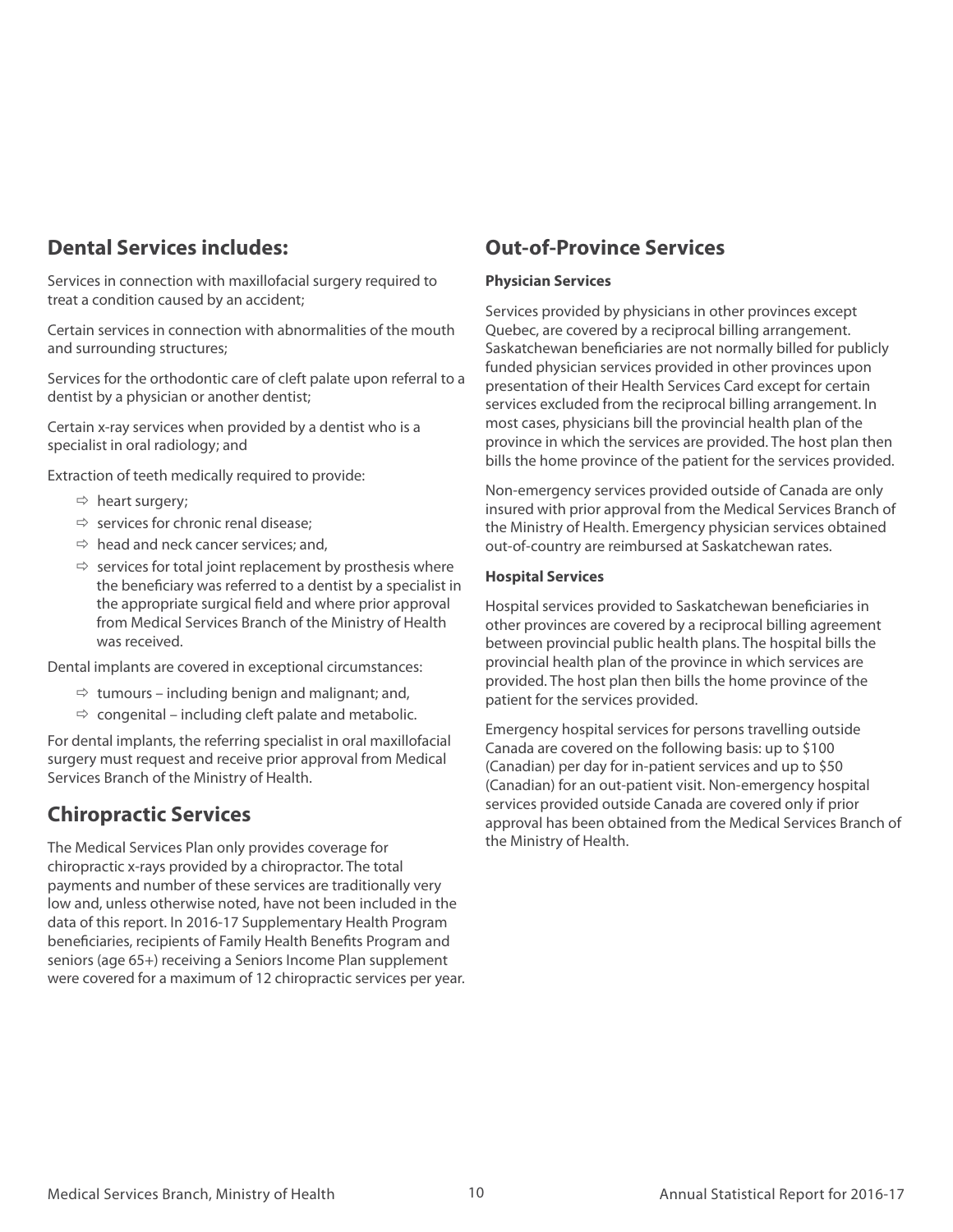#### **Exclusions**

The Medical Services Plan does not insure the following services::

- $\Rightarrow$  health services received under other public programs including: *The Workers' Compensation Act*, federal Department of Veteran Affairs, *The Mental Health Services Act*;
- $\Rightarrow$  the cost of travel, accommodation and meals;
- $\Rightarrow$  surgery for cosmetic purposes;
- $\Rightarrow$  any mental or physical examination for the purpose of employment, insurance, judicial proceedings/ requirements, vehicle seatbelt exemptions or at the request of a third party;
- $\Rightarrow$  autopsy;
- $\Rightarrow$  ambulance services and other forms of transportation of patients;
- $\Rightarrow$  services provided by special duty nurses;
- $\Rightarrow$  services provided by chiropodists, podiatrists, naturopaths or osteopaths;
- $\Rightarrow$  services provided by chiropractors except x-rays provided by chiropractors, and for those beneficiaries covered under the Supplementary Health Program, Family Health, or Seniors Income Plan;
- $\Rightarrow$  dentistry, except as described under Insured Services -Dental Services;
- $\Rightarrow$  drugs and dressings;
- $\Rightarrow$  appliances (e.g. eyeglasses, artificial limbs);
- $\Rightarrow$  routine eye examinations by physicians coverage is limited to those beneficiaries who would be covered under the optometric program;
- $\Rightarrow$  electrolysis;
- $\Rightarrow$  dental anaesthesia provided in conjunction with an insured service where the patient is 14 years or over;
- $\Rightarrow$  reversals of sterilization for the purposes of restoring fertility;
- $\Rightarrow$  implantation of penile prosthesis;
- $\Rightarrow$  removal of lesions for cosmetic purposes;
- $\Rightarrow$  injection of asymptomatic varicose veins;
- $\Rightarrow$  non-medically required circumcisions; and,
- $\Rightarrow$  breast screening mammographies for women 50 years of age and older (available and funded through the provincial Screening Program for Breast Cancer).

### **Methods of Payment**

MSP makes payment for insured services by the following methods:

- $\Rightarrow$  fee-for-service billing by practitioners or professional corporations based on negotiated fee schedules; and,
- $\Rightarrow$  salary, contractual or sessional payment arrangements funded through Regional Health Authority Boards and the College of Medicine.

The Primary Health Services Branch provides global funding for the operation of four community clinics.

Practitioners may choose to practice entirely outside MSP, in which case the services provided by that practitioner are uninsured.

#### **Professional Review**

**A Joint Medical Professional Review Committee** with the professional association and licensing body evaluates the billing patterns of practitioners. This committee is empowered to order the recovery of payments that have been inappropriately billed by practitioners (see Table 2).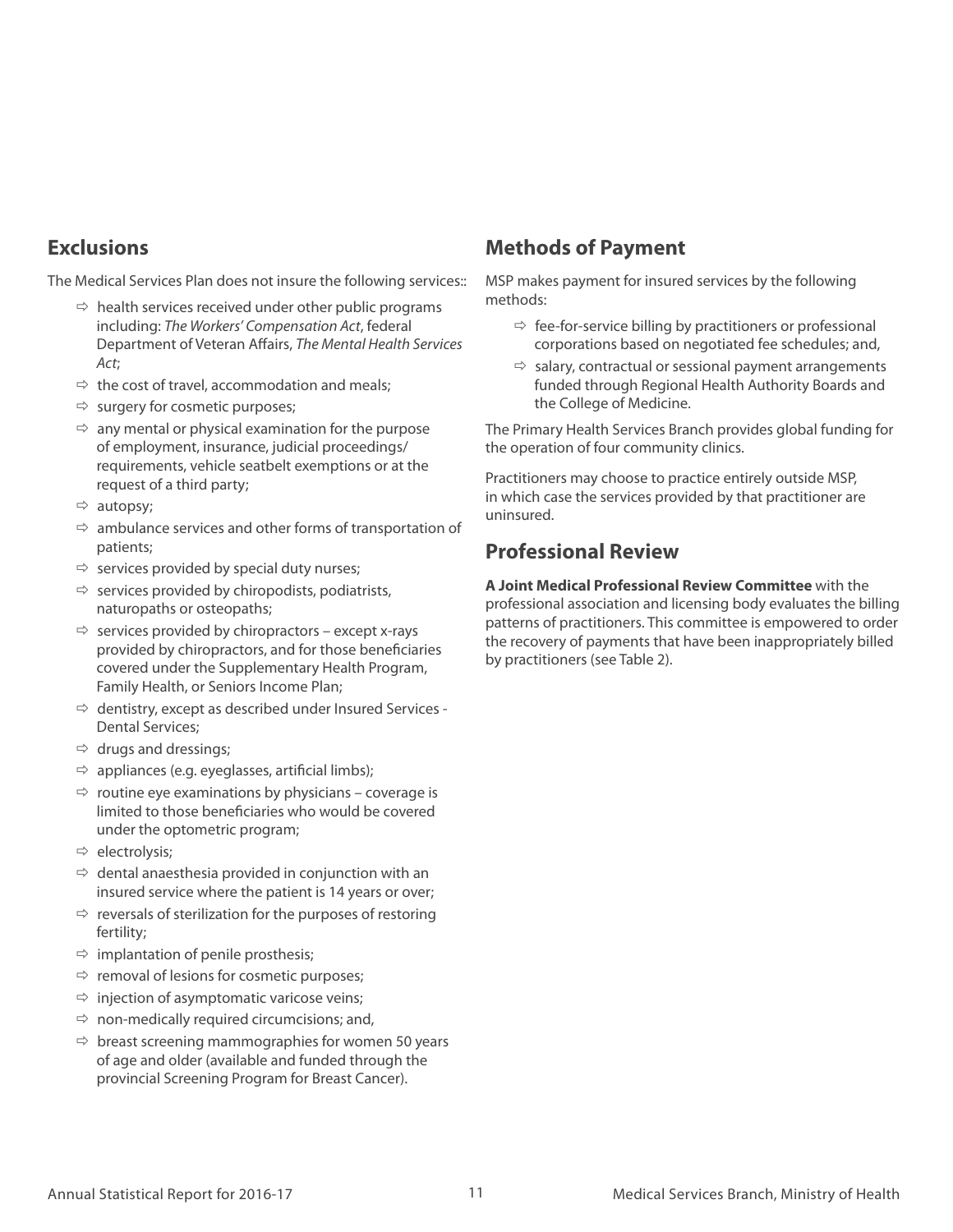# Total Expenditures 2016-17

|                                                                  | Expenditures (\$000's) |         |
|------------------------------------------------------------------|------------------------|---------|
| <b>In-Province Services</b>                                      |                        |         |
| Physician Fee-For-Service (FFS) Sub-Total                        |                        | 548,697 |
| Physician Non-Fee-For-Service (Non-FFS)                          |                        |         |
| Medical Remuneration & Alternate Payments                        | 229,025                |         |
| <sup>1,2</sup> Primary Health Services                           | 75,964                 |         |
| 1,2Saskatchewan Cancer Agency                                    | 28,992                 |         |
| Physician Non-Fee-For-Service (Non-FFS) Sub-Total                |                        | 333,981 |
| Optometry Services Sub-Total                                     |                        | 12,373  |
| Dental Services Sub-Total                                        |                        | 1,653   |
| <b>Sub-Total: Payments for In-Province Services</b>              |                        | 896,704 |
| <b>Programs and Recruitment &amp; Retention Initiatives</b>      |                        |         |
| <b>General Practitioner</b>                                      |                        |         |
| Family Physician Comprehensive Care Program and Metro On Call    | 14,646                 |         |
| Rural Emergency Coverage Programs                                | 8,638                  |         |
| Regional Locum Program                                           | 3,880                  |         |
| Saskatchewan International Physician Practice Assessment (SIPPA) | 2,450                  |         |
| Chronic Disease Management - Quality Improvement Program         | 3,000                  |         |
| <b>General Practitioner Specialist</b>                           | 734                    |         |
| Rural Physician Incentive                                        | 700                    |         |
| Rural Practice Establishment Grants                              | 413                    |         |
| Rural and Remote Incentives                                      | 2,378                  |         |
| Family Medicine Bursaries                                        | 350                    |         |
| Rural Practice Enhancement Training                              | $\Omega$               |         |
| General Practitioner Sub-Total                                   |                        | 37,189  |
| Specialist                                                       |                        |         |
| Specialist Emergency Coverage Programs (SECP)                    | 31,678                 |         |
| Specialist Practice Establishment Grant                          | 923                    |         |
| Specialist Resident Bursary Program                              | $\overline{0}$         |         |
| Specialist Rural & Remote Incentives                             | 786                    |         |
| Specialist Physician Enhancement Training Bursary                | 299                    |         |
| Specialist Sub-Total                                             |                        | 33,686  |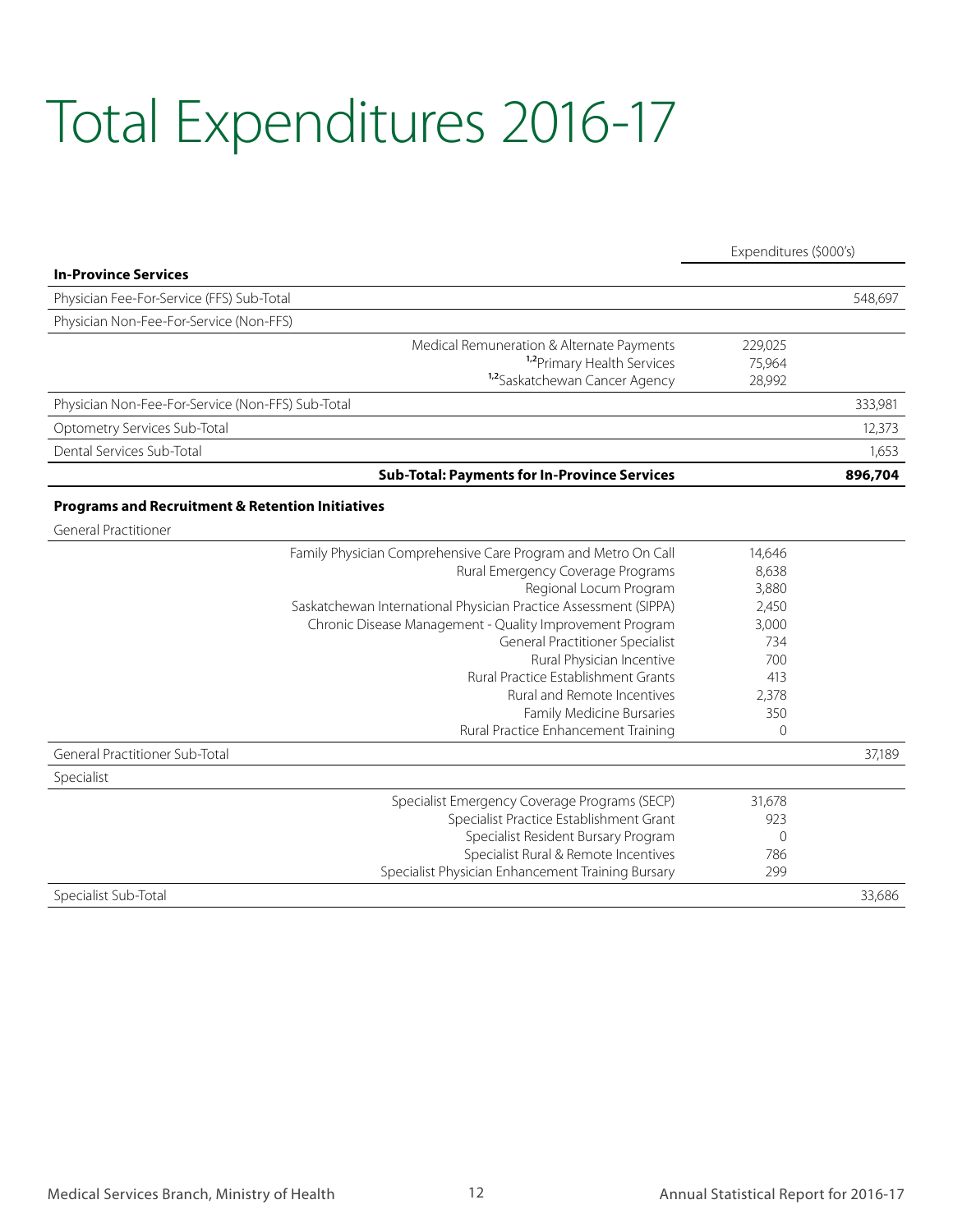| <b>Total Expenditures</b>                                                |                | 1,204,591 |
|--------------------------------------------------------------------------|----------------|-----------|
| Sub-Total: Other Provincial Payments and Administration                  |                | 134,231   |
| Administration                                                           | 4,071          |           |
| Dental Residency Grants                                                  | 150            |           |
| Quality Assurance Diagnostic Imaging and Lab Programs                    | 600            |           |
| 30ut-of-Province                                                         | 129,410        |           |
| <b>Other Provincial Payments and Administration</b>                      |                |           |
| <b>Sub-Total: Medical Education</b>                                      |                | 67,596    |
| Other Medical Education                                                  | 8,021          |           |
| <b>Medical Education</b><br>Clinical Services Fund (College of Medicine) | 59,575         |           |
| Sub-Total: Programs and Recruitment & Retention Initiatives              |                | 106,060   |
| Other                                                                    |                | 35,185    |
| One-time SMA Program Funding                                             | 5,600          |           |
| Practice Enhancement Program                                             | 75             |           |
| Parental Leave Program                                                   | 1,300          |           |
| saskdocs                                                                 | 1,370          |           |
| Continuing Medical Education Program<br>Quality Access Fund              | 4,650<br>2,990 |           |
| Physician Retention Fund                                                 | 2,900          |           |
| Electronic Medical Records Program                                       | 9,300          |           |
| Canadian Medical Protective Agency (CMPA) Funding                        | 7,000          |           |

1 Expenditures in these areas are managed by other Branches of the Ministry of Health.

<sup>2</sup> These expenditures include payments to physicians only.

<sup>3</sup> Includes physician, optometric and dental services, and hospital costs paid reciprocally for Saskatchewan beneficiaries.

**Note:** Ministry funding for physician services may not equal physician expenditures by RHAs.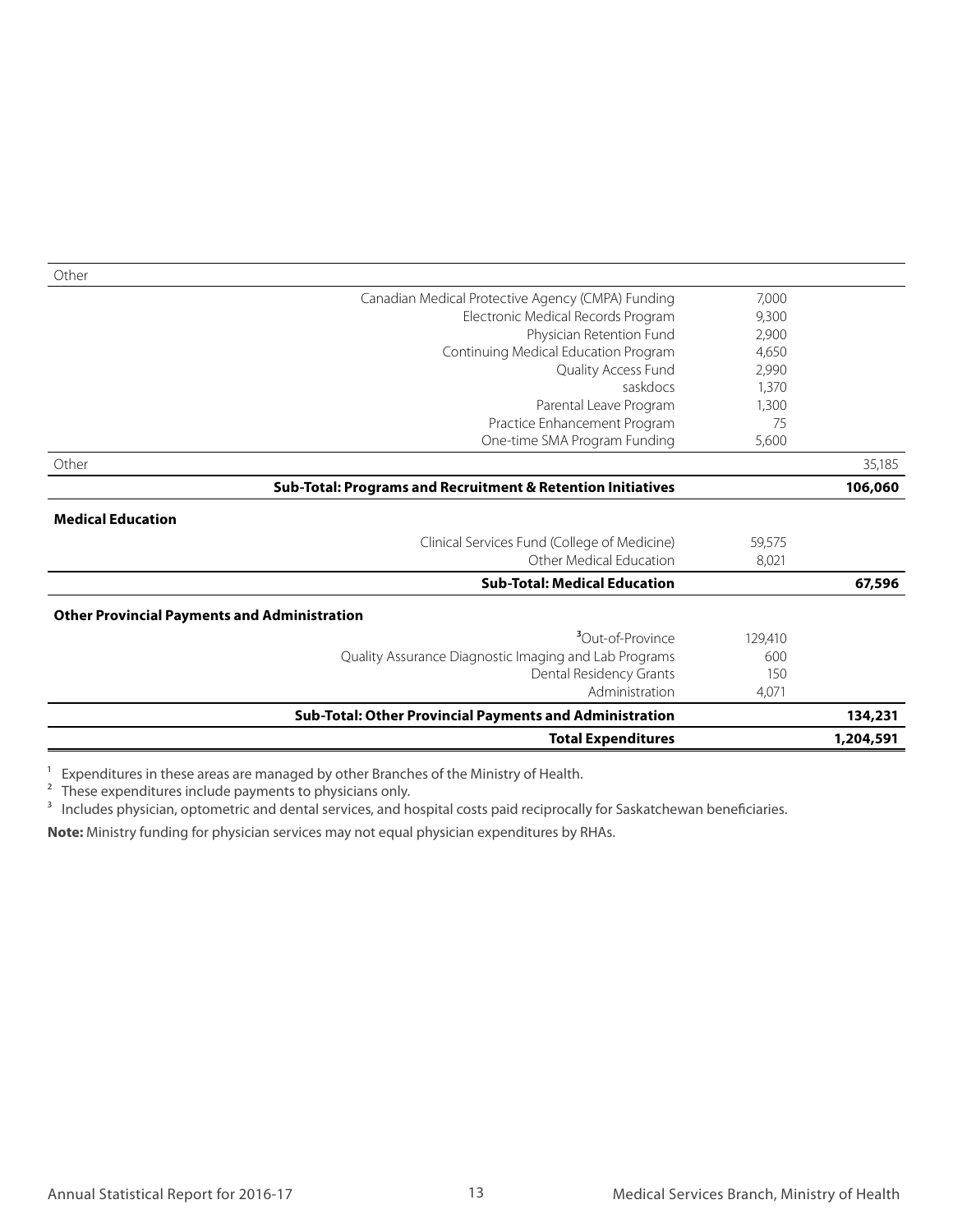# Statistical Figures and Tables

### **Introductory Notes**

**General** – The following tables are based upon MSP payments made during 2016-17 on a fee-for-service and non-fee-forservice basis for medical, optometric and dental services provided to Saskatchewan beneficiaries.

A global system of payment for medical services is used for four community clinics in the province; however, services are recorded on the same basis as fee-for-service items (shadow billing). Many alternate payment projects, including primary health care projects, have their services recorded on the same basis as fee-for-service items (shadow billing). For statistical purposes, all shadow-billing data is reported in this document.

Most tables include data, where noted, on services provided to Saskatchewan residents by practitioners outside the province. Tables 12, 14a and 14b are the only tables that present Saskatchewan physician and hospital data for services provided to out-of-province beneficiaries. Tables 13a, 13b, 14a and 14b are the only tables that show data related to the hospital reciprocal billing system.

The statistical tables exclude data on services paid by MSP to physicians and optometrists on behalf of Saskatchewan Government Insurance. The tables also exclude payments made through the Specialist Emergency Coverage Program with the exception of Table 27.

**Data Limitations** – Numbers of certain services or service groupings may differ from year to year as a result of bundling/ unbundling or restructuring fee codes through Payment Schedule changes. The level of shadow billing for other than feefor-service methods of payment can impact the data presented in this report.

**Date of Payment** – Statistics are based upon the date the service was paid, as opposed to the date the service was provided. Statistics for the fiscal year 2016-17 include some services provided in 2015-16. Fiscal years typically consist of 26 pay runs.

**Payment Adjustments** – The difference between payments shown in *Total Expenditures 2016-17* and the total payments shown in the statistical tables is due to accounting adjustments (e.g. accrual accounting; the handling of payments to and from other provinces for claims processed under the reciprocal billing arrangement); certain recoveries, adjustments for retroactive payments; the handling of medical and optometric services provided in community clinics and funded on a global basis through the Primary Health Services Branch; the handling of claims for medical services provided in alternate payment projects; and the payment for medical services through other non-fee-for-service remuneration arrangements.

**Payments to Locum Tenens** – Where a physician acts as the principal for a locum tenens physician who is not fully licensed by the College of Physicians and Surgeons of Saskatchewan, payments for services provided by the locum are made to the principal, unless the locum is granted a conditional, provisional or long-term locum license by the College.

**Retroactive Payments** – From time to time, MSP is required to make payments retroactively to practitioners, pursuant to agreements with the respective professional associations. Any such payments, whether included or excluded from the data tables, are included in the *Total Expenditures 2016-17*.

**Optometric Services under Supplementary Health** – For statistical purposes optometric data for services paid under both MSP and the Supplementary Health Program is reported in this document.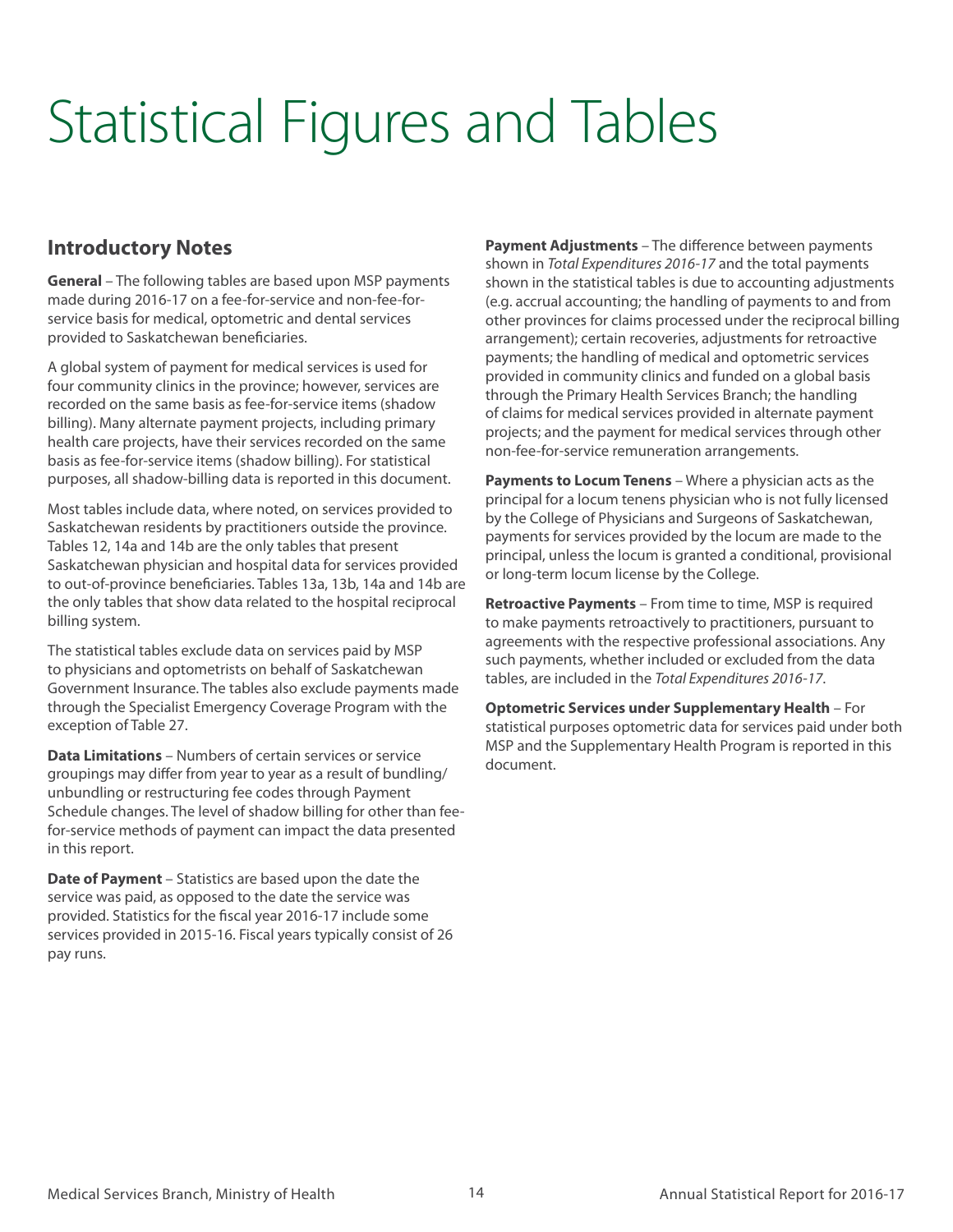### **Definitions of Service Groupings (Tables 7 to 10, 15 and Figure 2)**

Service groupings are based on CIHI's (Canadian Institute for Health Information) national grouping system categories.

- (a) **Consultations** a consultation is the referral of a patient by one physician to another for examination, diagnosis, and requires a written report. The patient may return to the referring physician for treatment or receive treatment from the consultant.
- (b) **Major Assessments** a major (complete or initial) assessment comprises a full history review, an examination of all parts or systems, a complete record and advice to the patient, and may include a detailed examination of one or more parts or systems. A major assessment may be provided to new or former patients. Chronic disease management visits and eye examinations by physicians are included here.
- (c) **Other Assessments** Other assessments are visits that comprise history review, history of the presenting complaint, and an examination of the affected parts, regions or systems. Follow-up assessments, well-baby care provided in the office, visits to special care homes and continuous personal attendance are included in this classification.
- (d) **Psychotherapy/Counselling** Includes treatment interview, group therapy, and counselling (including healthy lifestyle/health education counselling).
- (e) **Hospital Care** Physician services provided in a hospital on a visit per day basis including newborn care in hospital and including attendant and supportive care. Hospital visits, covered by a composite payment such as hospital care following surgery, are not included.
- (f) **Special Calls and Emergency** Includes surcharge payments made in association with visits or other services provided by physicians when specially called to attend a patient on a priority basis; follow-up house calls not specially called; special calls for additional patients seen; and any non-system-generated out-of-hours premiums.
- (g) **Major Surgery** All 42 day surgical procedures excluding those falling in the Obstetrics classification. The "day" classification refers to the number of days of post-operative care included in the procedural fee.
- (h) **Minor Surgery** All 0 and 10 day surgical procedures excluding those falling in the Obstetrics classification.
- (i) **Surgical Assistance** Services of physicians as required to assist the surgeon at an operation, includes assistant standby.
- (j) **Obstetrics** Includes hospital stay, abortions, caesarian sections, but excludes gynaecological surgery, and pre- and post-natal visits. Fetal monitoring and transfusions are included here.
- (k) **Anaesthesia** All anaesthetic procedures, pain management and pain clinic services are included in this category.
- (l) **Diagnostic Radiology** All out-of-hospital technical procedures and interpretations by specialists in radiology.
- (m) **Laboratory Services** All common office laboratory services provided by a physician other than a pathologist.
- (n) **Other Diagnostic and Therapeutic Procedures** All types of diagnostic procedures, allergy tests, ultrasound, professional interpretations of procedures, biopsies, therapeutic procedures, injections, Papanicolau smears, and resuscitation and intensive care.
- (o) **Special and Miscellaneous Services** Includes medical examinations for adoptions, for rape victims, for follow-up cancer reports; examinations and certifications of mental health; immunizations where not elsewhere available; intralesional injections; rural emergency coverage payments; advice by physicians to allied health personnel via telecommunications; and any other services not elsewhere classified.
- (p) **Services by Optometrists** Includes eye examinations to determine the refractive state of the eye, partial examinations, tonometry testing, diabetic eye exams and assessments of ocular urgencies and emergencies when provided by an optometrist. Optical coherence tomography and retinal photography are also insured for individuals with a diagnosis of diabetes.
- (q) **Dental Services** Includes certain insured services provided by dentists, i.e. oral surgery, or orthodontic services for care of cleft palate, and the extraction of teeth necessary to be performed before the provision of certain surgical procedures. Includes coverage of dental implants, in exceptional circumstances, where prior approval from Medical Services Branch of the Ministry of Health was received.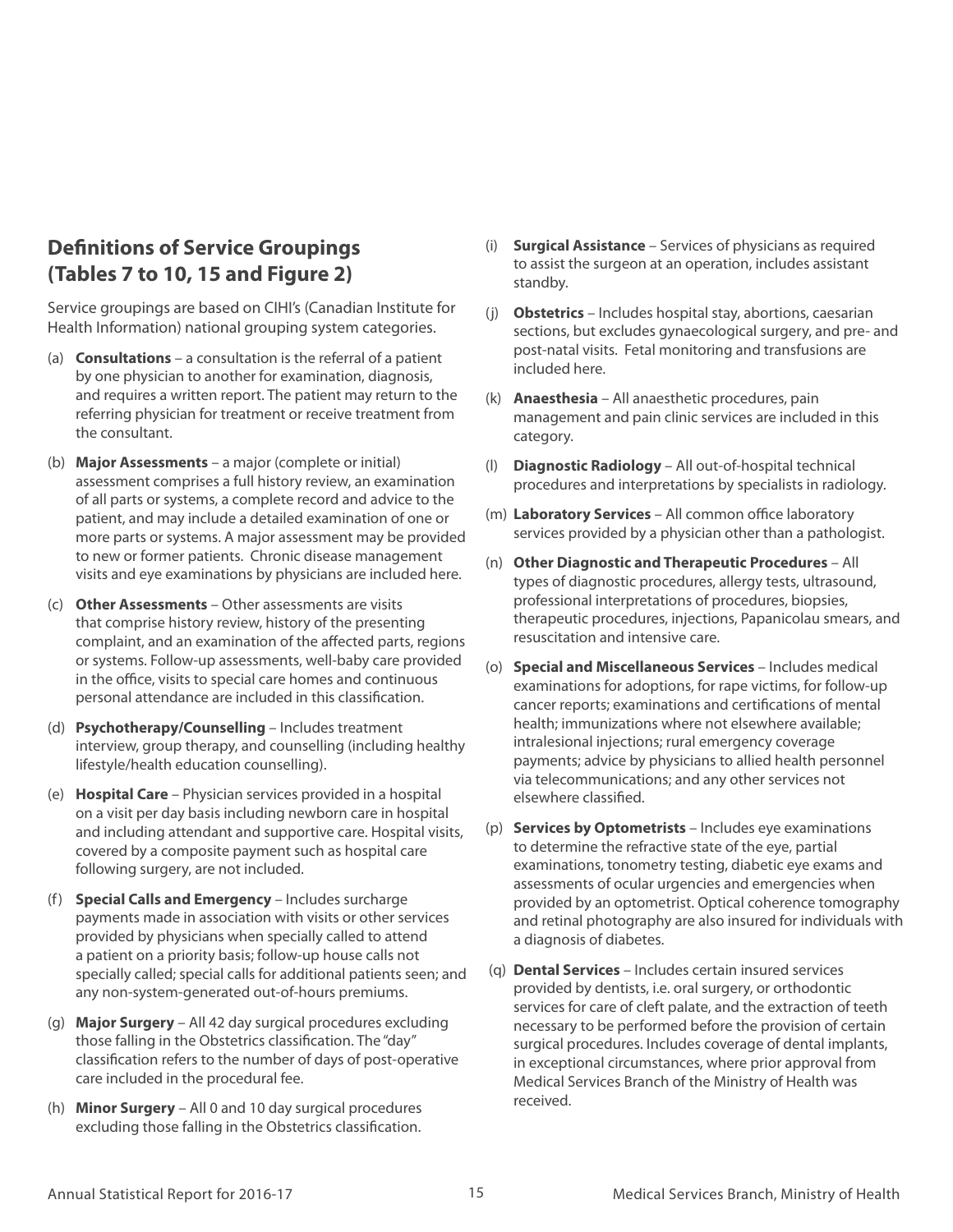### **Categories of Practitioners (Tables 15, 18 to 26, 31, 32 and 34)**

#### I. **Physicians**

- (a) **General Practitioner**  A physician registered with the College of Physicians and Surgeons of Saskatchewan whose name does not appear on the specialist listing mentioned in (b) below. This includes physicians who, while not Canadian or foreign certified specialists, limit their practice to specific specialty areas.
	- (i) **Metro** A general practitioner who practises in Regina, Saskatoon, or a recognized bedroom community.
	- (ii) **Urban** A general practitioner who practises in a locality having 10,000 or more residents other than in Regina or Saskatoon.
	- (iii) **Rural** A general practitioner who practises in a locality having fewer than 10,000 residents.
	- (iv) **Association** A general practitioner who maintains patients' medical records with one or more physicians.
	- (v) **Solo** A general practitioner who is not working in association with another physician.
- (b) **Specialist**  A Canadian certified physician listed by the College of Physicians and Surgeons of Saskatchewan is eligible to receive MSP payments at specialist rates. As of April 1, 2004, a foreign certified physician is eligible to receive MSP payments at specialist rates for both visits and procedures. If a physician becomes a certified specialist during the year, only those services provided after certification are included with specialist services.
- II. **Optometrist**  A practitioner registered with the Saskatchewan Association of Optometrists.
- III. **Dentist** A practitioner registered with the College of Dental Surgeons of Saskatchewan.

#### **Notes:**

**Definition of a Licensed Physician** – Physicians with their own MSP billing number who are licensed by the College of Physicians and Surgeons of Saskatchewan and practising in Saskatchewan under MSP coverage at the end of the year; includes temporary licensed locum physicians but excludes educational locums and medical residents.

**Definition of Active Physician** – Licensed physicians receiving \$60,000 or more in MSP payments (or shadow billings) during the year and practising in Saskatchewan under MSP coverage at the end of the year. Data captured for physicians participating in non-fee-for-service arrangements may not be complete. General Practitioners are categorized in the location group in which they earned the most income if they practised in various clinics or areas throughout the year.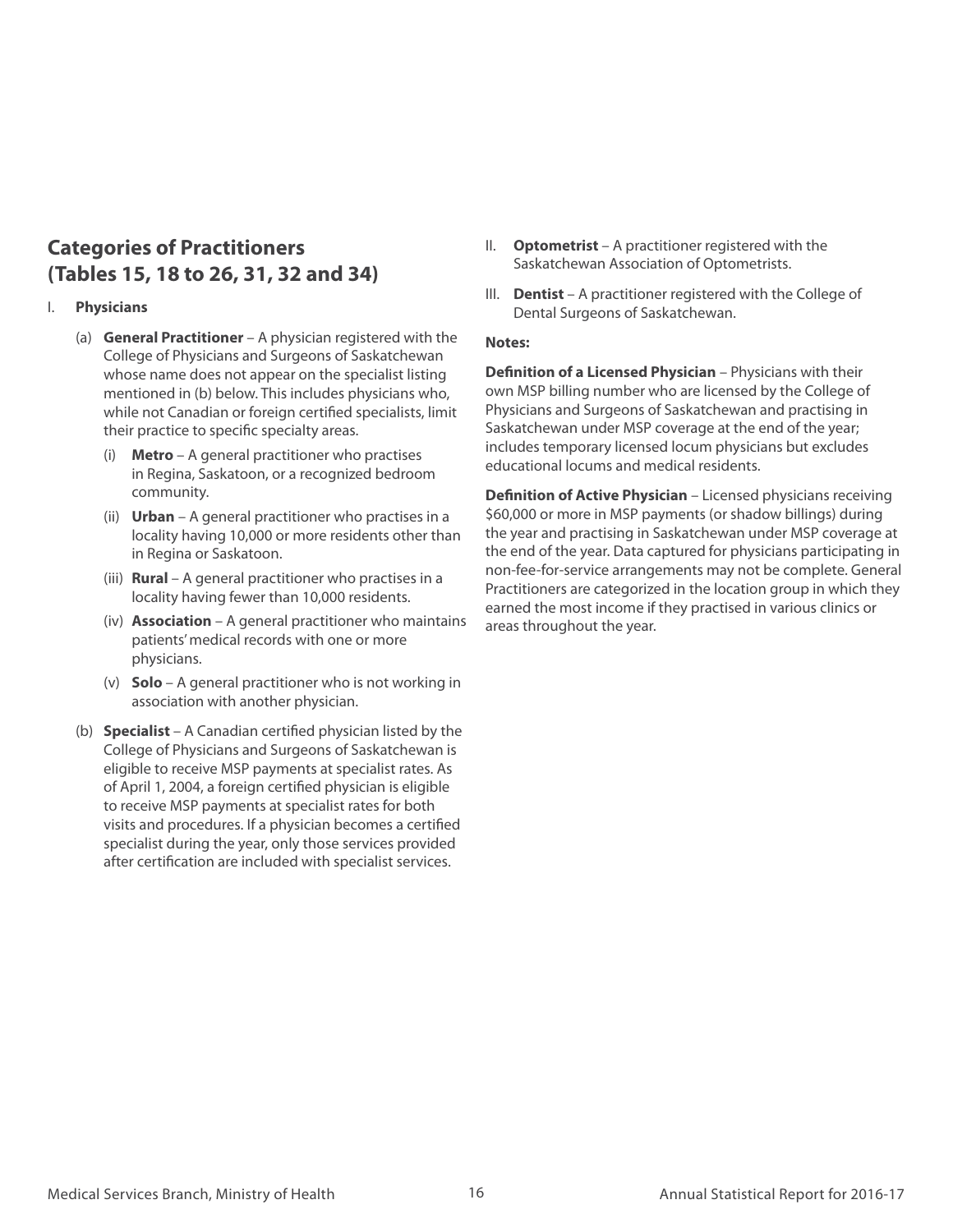### **Analysis of Per Cent Change in Per Capita Costs**

| Year                    | Gross<br>Payments<br>for Insured<br>Services <sup>1</sup><br>(000's) | Total<br>Per Cent<br>Change In<br>Per Capita<br>Costs <sup>2</sup> | Per Cent<br>Change<br>Due to Fee<br>Schedule<br>Increases <sup>4</sup> | Per Cent<br>Change<br>Due to<br>Utilization<br>Increases <sup>5</sup> |
|-------------------------|----------------------------------------------------------------------|--------------------------------------------------------------------|------------------------------------------------------------------------|-----------------------------------------------------------------------|
|                         | 571,711                                                              | 5.27                                                               | 2.93                                                                   | 2.27                                                                  |
|                         | 590,150                                                              | 0.32                                                               | 0.00                                                                   | 0.32                                                                  |
|                         | 609.474                                                              | 1.01                                                               | 0.00                                                                   | 1.01                                                                  |
|                         | 637,221                                                              | 4.49                                                               | 0.96                                                                   | 3.49                                                                  |
|                         | 667.247                                                              | 2.47                                                               | 2.66                                                                   | $-0.19$                                                               |
| Average Annual Per Cent | 3.94                                                                 | 2.07                                                               | 0.91                                                                   | 1.16                                                                  |

<sup>1</sup> All physician, optometric and dental insured services are included. Includes payments for rural emergency coverage but excludes payments for specialist emergency coverage.

<sup>2</sup> Current year cost per capita figures have been adjusted for program coverage and covered population to allow for comparison to the previous year. The total per cent change in per capita costs compares the adjusted per capita payments from one year to the next.

<sup>3</sup> Lump sum payments in lieu of retroactive amendments to Payment Schedules made to physicians are excluded.

4 Fee schedule increases are based on theoretical values of fee and new items increases.

<sup>5</sup> The change in utilization may be affected by changes in data capture for physicians participating in or switching to non-fee-for-service arrangements.

## **Table 2**

### **Adjustments and Recoveries by the Medical Services Plan**

|                                                                   | 2015-16                    |                                      | 2016-17                    |                                      |
|-------------------------------------------------------------------|----------------------------|--------------------------------------|----------------------------|--------------------------------------|
|                                                                   | Number of<br>Practitioners | Adjustment<br>or Recovery<br>(000's) | Number of<br>Practitioners | Adjustment<br>or Recovery<br>(000's) |
|                                                                   | 2.390                      | 10,885.4                             | 2.454                      | 12,445.9                             |
|                                                                   |                            | 1.948.2                              |                            | 1.552.5                              |
| Special MSP Studies and Professional Review Activity <sup>2</sup> |                            | 510.6                                |                            | 1233.7                               |
|                                                                   |                            | 3.740.5                              |                            | 3,861.6                              |
| Total                                                             |                            | 17,084.7                             |                            | 19,093.7                             |

<sup>1</sup> All physician, optometric and dental insured services are included.

<sup>2</sup> The dollar amounts are recoveries resulting from the correction of payments as revealed by the Professional Review Committees, general overpayment corrections or bankruptcies. The total may include funds paid in this fiscal year but requested in a previous year.

<sup>3</sup> The dollar amounts are recoveries from the cost of health services collected under the authority of *The Health Administration Act*.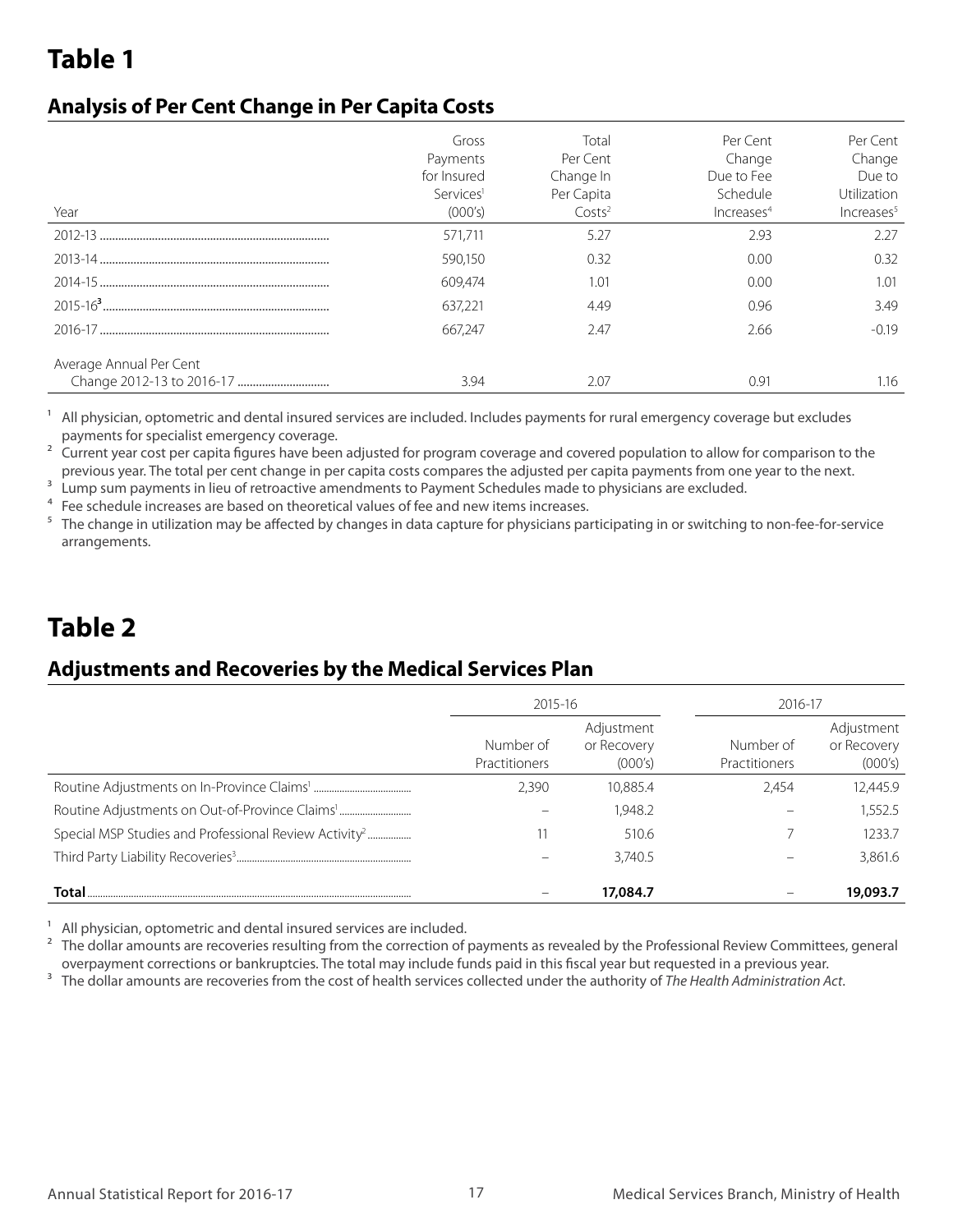### **Claims Paid by Method of Billing**

|                       | Number of Claims Paid |           | Per Cent of Claims Paid |         |  |
|-----------------------|-----------------------|-----------|-------------------------|---------|--|
| Claims Received from: | 2015-16               | 2016-17   | 2015-16                 | 2016-17 |  |
|                       | 8,614,512             | 8,811,717 | 97.30                   | 97.28   |  |
|                       | 8.299.594             | 8,486,399 | 93.75                   | 93.69   |  |
|                       | 313,528               | 324,305   | 3.54                    | 3.58    |  |
|                       | 1.390                 | 1.013     | 0.02                    | 0.01    |  |
|                       | 236,649               | 244,643   | 2.67                    | 2.70    |  |
|                       | 235,361               | 243.476   | 2.66                    | 2.69    |  |
|                       | 1.288                 | 1.167     | 0.01                    | 0.01    |  |
|                       | 2,196                 | 2,013     | 0.02                    | 0.02    |  |
| Total                 | 8,853,357             | 9,058,373 | 100.00                  | 100.00  |  |

<sup>1</sup> Includes claims for services provided to beneficiaries of other provinces through reciprocal billing arrangements. Includes claims for insured dental services and for SGI driver medicals and visual exams.

<sup>2</sup> Claims for services provided to Saskatchewan beneficiaries in other provinces through reciprocal billing arrangements.

<sup>3</sup> Includes claims for optometrist services covered by the Supplementary Health Program.

4 Payments made directly to beneficiaries for claims.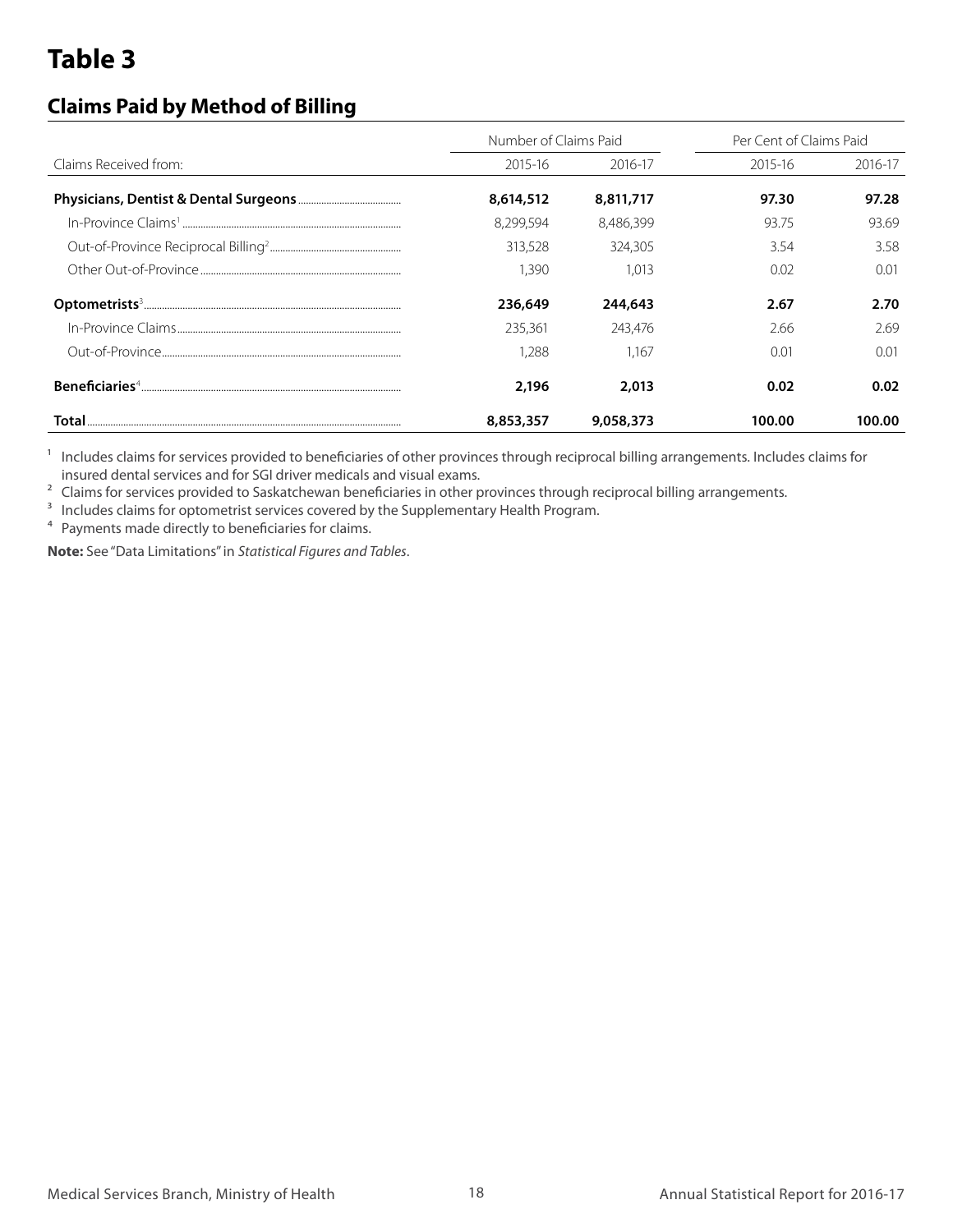### **Services and Payments by Age and Sex of Beneficiaries**

|                        | Number of Beneficiaries |         | Rate Per 1,000 Beneficiaries |        |                  |           |  |  |  |
|------------------------|-------------------------|---------|------------------------------|--------|------------------|-----------|--|--|--|
|                        | as at June 30, 2016     |         | Services                     |        | Payments (000's) |           |  |  |  |
| Age Groups             | Male                    | Female  | Male                         | Female | Male             | Female    |  |  |  |
| A. Physicians          |                         |         |                              |        |                  |           |  |  |  |
|                        | 7.643                   | 7,503   | 15,514                       | 14,080 | 972,535          | 864,814   |  |  |  |
|                        | 32,002                  | 30,765  | 6,854                        | 5,850  | 377,993          | 314,149   |  |  |  |
|                        | 76,574                  | 73,200  | 4,259                        | 4,093  | 195,534          | 182,379   |  |  |  |
|                        | 77,138                  | 73,473  | 4,362                        | 8,585  | 213,808          | 435,190   |  |  |  |
|                        | 168,879                 | 160,603 | 5,772                        | 12,235 | 278,823          | 658,475   |  |  |  |
|                        | 149,414                 | 145,168 | 11,100                       | 13,583 | 568,972          | 671,804   |  |  |  |
|                        | 78,261                  | 92,963  | 24,583                       | 24,403 | 1,284,694        | 1,185,602 |  |  |  |
|                        | 589,911                 | 583,675 | 9,421                        | 12,715 | 480,812          | 635,643   |  |  |  |
| <b>B. Optometrists</b> |                         |         |                              |        |                  |           |  |  |  |
|                        | 7,643                   | 7,503   | 50                           | 55     | 2,704            | 2,934     |  |  |  |
|                        | 32,002                  | 30,765  | 233                          | 236    | 12,455           | 12,694    |  |  |  |
|                        | 76,574                  | 73,200  | 493                          | 529    | 26,674           | 28,553    |  |  |  |
|                        | 77,138                  | 73,473  | 178                          | 240    | 8,556            | 11,243    |  |  |  |
|                        | 168,879                 | 160,603 | 105                          | 161    | 2,926            | 4,592     |  |  |  |
|                        | 149,414                 | 145,168 | 327                          | 363    | 7,953            | 9,239     |  |  |  |
|                        | 78,261                  | 92,963  | 684                          | 604    | 16,228           | 15,047    |  |  |  |
|                        | 589,911                 | 583,675 | 304                          | 341    | 10,297           | 11,661    |  |  |  |
| <b>C. Dentists</b>     |                         |         |                              |        |                  |           |  |  |  |
|                        | 7.643                   | 7,503   | 2                            | 2      | 1.042            | 381       |  |  |  |
|                        | 32,002                  | 30,765  |                              |        | 335              | 62        |  |  |  |
|                        | 76,574                  | 73,200  | 6                            | 8      | 579              | 718       |  |  |  |
|                        | 77,138                  | 73,473  | 16                           | 20     | 2,652            | 4,768     |  |  |  |
|                        | 168,879                 | 160,603 | 7                            | 10     | 1,212            | 1,214     |  |  |  |
|                        | 149,414                 | 145,168 | 13                           | 18     | 1,284            | 1,671     |  |  |  |
|                        | 78,261                  | 92,963  | 12                           | 11     | 1,324            | 1,204     |  |  |  |
|                        | 589,911                 | 583,675 | 10                           | 13     | 1,302            | 1,640     |  |  |  |

#### **Notes:**

1) Includes out-of-province services and costs.

2) Excludes payments for specialist and rural emergency coverage programs.

3) Includes optometric services covered by the Supplementary Health Program. Effective Oct. 1/14 coverage of an annual eye exam for the management of diabetic patients is included in this total.

4) For comparative purposes, payment figures in this table have been adjusted to exclude retroactive payments for services provided in previous years, pursuant to the agreement with the Saskatchewan Medical Association.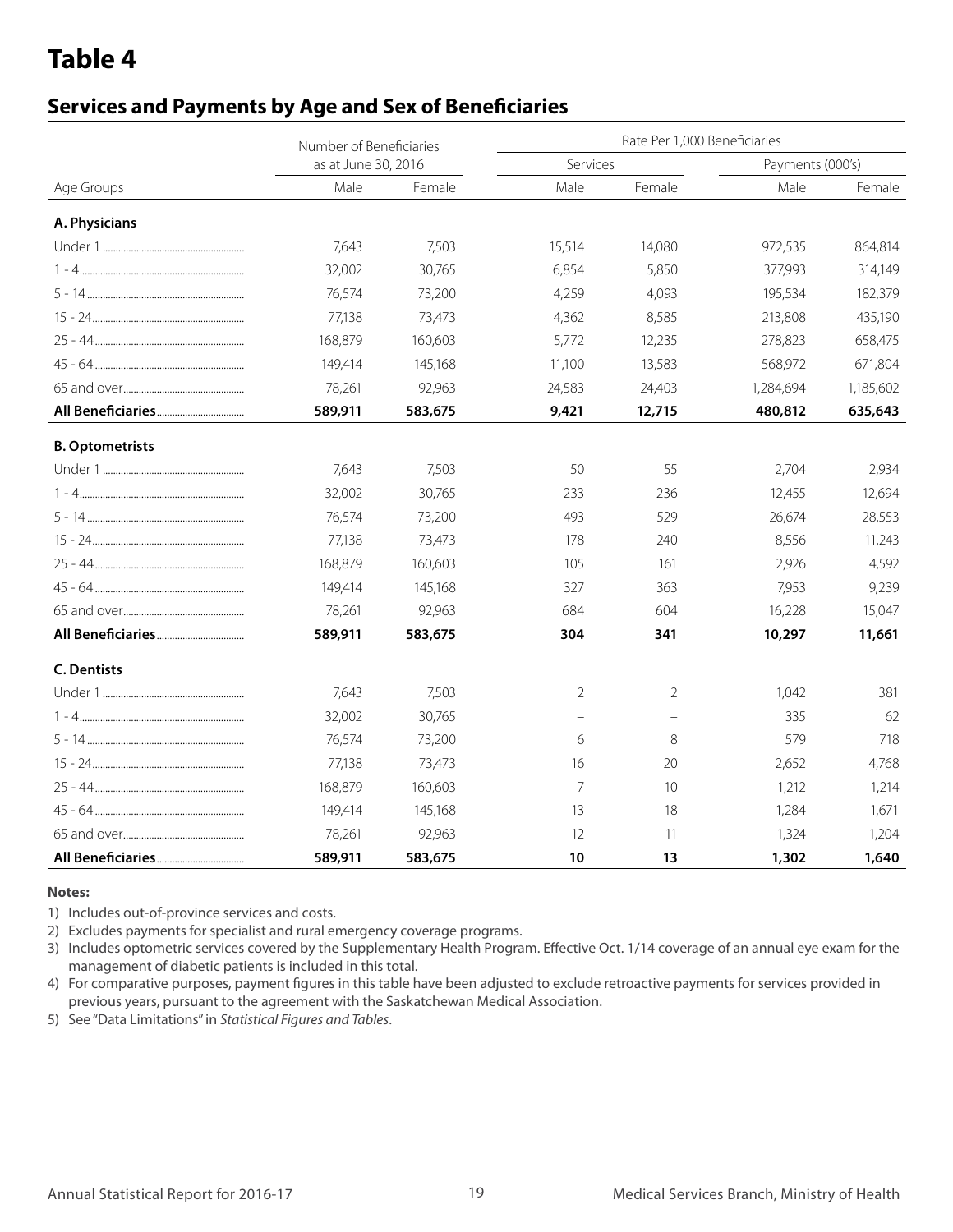### **Beneficiaries, Payments and Services by Dollar Value of Benefits**

|                             |                                         | 2015-16                  |                          |                          | 2016-17                                 |                          |                          |                  |
|-----------------------------|-----------------------------------------|--------------------------|--------------------------|--------------------------|-----------------------------------------|--------------------------|--------------------------|------------------|
| Dollar Value<br>of Benefits | Number of<br>Beneficiaries <sup>1</sup> | % of<br>Beneficiaries    | % of<br>Payments         | % of<br>Services         | Number of<br>Beneficiaries <sup>1</sup> | % of<br>Beneficiaries    | % of<br>Payments         | % of<br>Services |
|                             |                                         |                          |                          |                          |                                         |                          |                          |                  |
| A. Physicians Only          |                                         |                          |                          |                          |                                         |                          |                          |                  |
|                             | 193,007                                 | 16.8                     | $\equiv$                 | < 0.1                    | 204,588                                 | 17.4                     | $\overline{\phantom{0}}$ | < 0.1            |
|                             | 10,165                                  | 0.9                      | $\overline{\phantom{m}}$ | 0.1                      | 10,642                                  | 0.9                      | $\overline{\phantom{m}}$ | 0.1              |
|                             | 102,645                                 | 8.9                      | 0.6                      | 0.9                      | 102,290                                 | 8.7                      | 0.6                      | 0.9              |
|                             | 107,712                                 | 9.4                      | 1.3                      | 1.9                      | 102,694                                 | 8.8                      | 1.2                      | 1.8              |
| $$100.01 - $250.00$         | 238,611                                 | 20.8                     | 6.4                      | 8.9                      | 234,205                                 | 20.0                     | 5.9                      | 8.1              |
| $$250.01 - $500.00$         | 186,514                                 | 16.2                     | 10.9                     | 13.9                     | 188,904                                 | 16.1                     | 10.3                     | 13.1             |
| $$500.01 - $1,000.00$       | 149,626                                 | 13.0                     | 17.1                     | 19.4                     | 157,682                                 | 13.4                     | 16.9                     | 19.1             |
| $$1,000.01 - $1,500.00$     | 59,337                                  | 5.2                      | 11.8                     | 12.4                     | 62,449                                  | 5.3                      | 11.6                     | 12.0             |
| $$1,500.01 - $2,000.00$     | 33,280                                  | 2.9                      | 9.4                      | 8.8                      | 35,883                                  | 3.1                      | 9.4                      | 9.2              |
| $$2,000.01 - $5,000.00$     | 56,427                                  | 4.9                      | 26.9                     | 22.4                     | 61,589                                  | 5.2                      | 27.5                     | 23.2             |
| Over \$5,000.00             | 11,120                                  | 1.0                      | 15.6                     | 11.3                     | 12,660                                  | 1.1                      | 16.7                     | 12.4             |
|                             | 1,148,444                               | 100.0                    | 100.0                    | 100.0                    | 1,173,586                               | 100.0                    | 100.0                    | 100.0            |
| <b>B. Optometrists Only</b> |                                         |                          |                          |                          |                                         |                          |                          |                  |
|                             | 980,047                                 | 85.3                     | $\overline{\phantom{0}}$ | < 0.1                    | 1,001,299                               | 85.3                     | $\overline{\phantom{0}}$ | < 0.1            |
|                             | 65                                      | $\overline{\phantom{m}}$ |                          | $\overline{\phantom{m}}$ | 25                                      | $\overline{\phantom{a}}$ | $\qquad \qquad -$        |                  |
|                             | 8,039                                   | 0.7                      | 2.8                      | 2.5                      | 7,543                                   | 0.6                      | 2.5                      | 2.2              |
|                             | 160,292                                 | 14.0                     | 97.2                     | 97.4                     | 164,719                                 | 14.0                     | 97.5                     | 97.8             |
|                             | 1,148,444                               | 100.0                    | 100.0                    | 100.0                    | 1,173,586                               | 100                      | 100                      | 100              |

<sup>1</sup> The number of beneficiaries in this category is a residual, representing the difference between the number for whom a claim was paid at any time during the year and the total of beneficiaries at June 30 of the stated year.

#### **Notes:**

1) Includes out-of-province services and costs.

2) Excludes payments for specialist and rural emergency coverage programs.

3) Includes optometric services covered by the Supplementary Health Program.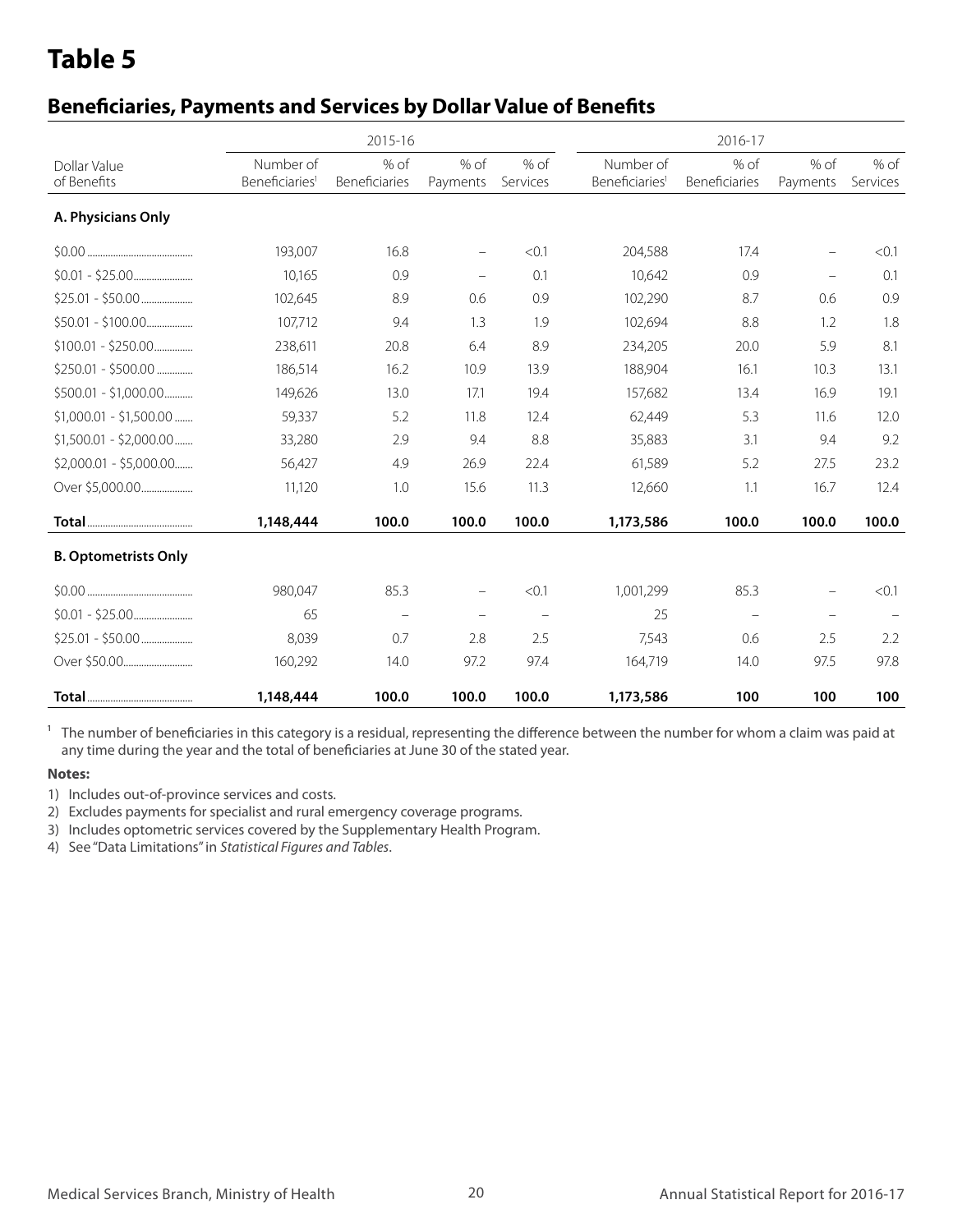### **Physician Services and Payments by Age and Sex**

|                       |           | Population           |                      | Per Cent       | Average Per<br>Person Insured |                      | Average Per<br>Person Treated |                      | Average<br>Payment (\$) |
|-----------------------|-----------|----------------------|----------------------|----------------|-------------------------------|----------------------|-------------------------------|----------------------|-------------------------|
| Age Groups            | Sex       | Insured <sup>1</sup> | Treated <sup>2</sup> | Treated        | Services                      | Cost(5)              | Services                      | Cost(5)              | Per Service             |
| Under 1               | ${\sf M}$ | 7,643                | 9,056                | 100.00         | 15.51                         | 972.53               | 13.09                         | 820.79               | 62.69                   |
|                       | F         | 7,503                | 8,655                | 100.00         | 14.08                         | 864.81               | 12.21                         | 749.71               | 61.42                   |
|                       | Τ         | 15,146               | 17,711               | 100.00         | 14.80                         | 919.17               | 12.66                         | 786.05               | 62.09                   |
| $1 - 4$               | M         | 32,002               | 27,953               | 87.35          | 6.85                          | 377.99               | 7.85                          | 432.75               | 55.15                   |
|                       | F         | 30,765               | 26,437               | 85.93          | 5.85                          | 314.15               | 6.81                          | 365.58               | 53.70                   |
|                       | Τ         | 62,767               | 54,390               | 86.65          | 6.36                          | 346.70               | 7.34                          | 400.10               | 54.50                   |
| $5 - 9$               | M         | 40,291               | 29,722               | 73.77          | 4.47                          | 207.25               | 6.06                          | 280.94               | 46.37                   |
|                       | F         | 38,570               | 28,550               | 74.02          | 4.16                          | 185.46               | 5.62                          | 250.55               | 44.59                   |
|                       | Τ         | 78,861               | 58,272               | 73.89          | 4.32                          | 196.59               | 5.84                          | 266.05               | 45.53                   |
| $10 - 14$             | M         | 36,283               | 24,875               | 68.56          | 4.03                          | 182.53               | 5.87                          | 266.24               | 45.33                   |
|                       | F         | 34,630               | 23,964               | 69.20          | 4.02                          | 178.95               | 5.81                          | 258.60               | 44.54                   |
|                       | T         | 70,913               | 48,839               | 68.87          | 4.02                          | 180.78               | 5.84                          | 262.49               | 44.94                   |
| $15 - 19$             | M         | 36,609               | 24,675               | 67.40          | 4.38                          | 215.53               | 6.50                          | 319.77               | 49.19                   |
|                       | F         | 35,060               | 28,135               | 80.25          | 7.08                          | 347.32               | 8.82                          | 432.81               | 49.07                   |
|                       | T         | 71,669               | 52,810               | 73.69          | 5.70                          | 280.00               | 7.74                          | 379.99               | 49.12                   |
| $20 - 24$             | M         | 40,529               | 25,627               | 63.23          | 4.34                          | 212.25               | 6.87                          | 335.68               | 48.86                   |
|                       | F         | 38,413               | 33,129               | 86.24          | 9.96                          | 515.39               | 11.55                         | 597.59               | 51.74                   |
|                       | T         | 78,942               | 58,756               | 74.43          | 7.08                          | 359.76               | 9.51                          | 483.36               | 50.83                   |
| $25 - 29$             | M<br>F    | 45,934               | 29,646               | 64.54          | 4.67                          | 223.27               | 7.23                          | 345.94               | 47.83                   |
|                       | Τ         | 43,549               | 38,349               | 88.06          | 12.39                         | 698.13               | 14.07                         | 792.80               | 56.34                   |
| $30 - 34$             | M         | 89,483<br>45,113     | 67,995<br>31,049     | 75.99<br>68.82 | 8.43<br>5.49                  | 454.38<br>262.67     | 11.09<br>7.98                 | 597.97<br>381.65     | 53.92<br>47.84          |
|                       | F         | 43,175               | 38,163               | 88.39          | 12.98                         | 732.50               | 14.69                         | 828.70               | 56.41                   |
|                       | T         | 88,288               | 69,212               | 78.39          | 9.16                          | 492.43               | 11.68                         | 628.15               | 53.79                   |
| $35 - 39$             | M         | 41,174               | 29,578               | 71.84          | 6.05                          | 295.55               | 8.42                          | 411.42               | 48.85                   |
|                       | F         | 38,852               | 33,885               | 87.22          | 12.02                         | 623.80               | 13.78                         | 715.23               | 51.91                   |
|                       | T         | 80,026               | 63,463               | 79.30          | 8.95                          | 454.91               | 11.28                         | 573.64               | 50.84                   |
| $40 - 44$             | M         | 36,658               | 27,155               | 74.08          | 7.19                          | 349.52               | 9.71                          | 471.83               | 48.61                   |
|                       | F         | 35,027               | 30,227               | 86.30          | 11.36                         | 556.39               | 13.16                         | 644.74               | 48.99                   |
|                       | T         | 71,685               | 57,382               | 80.05          | 9.23                          | 450.60               | 11.53                         | 562.92               | 48.84                   |
| $45 - 49$             | M         | 35,160               | 26,495               | 75.36          | 8.29                          | 408.86               | 10.99                         | 542.57               | 49.35                   |
|                       | F         | 33,641               | 28,834               | 85.71          | 11.77                         | 572.98               | 13.73                         | 668.50               | 48.70                   |
|                       | T         | 68,801               | 55,329               | 80.42          | 9.99                          | 489.10               | 12.42                         | 608.20               | 48.97                   |
| $50 - 54$             | M         | 39,500               | 30,762               | 77.88          | 9.82                          | 490.84               | 12.61                         | 630.26               | 49.99                   |
|                       | F         | 38,845               | 33,568               | 86.42          | 12.72                         | 614.54               | 14.71                         | 711.15               | 48.33                   |
|                       | Τ         | 78,345               | 64,330               | 82.11          | 11.25                         | 552.17               | 13.71                         | 672.47               | 49.06                   |
| $55 - 59$             | M         | 39,840               | 33,272               | 83.51          | 11.87                         | 617.58               | 14.22                         | 739.49               | 52.01                   |
|                       | F         | 38,654               | 34,866               | 90.20          | 14.02                         | 706.29               | 15.55                         | 783.02               | 50.37                   |
|                       | T         | 78,494               | 68,138               | 86.81          | 12.93                         | 661.26               | 14.90                         | 761.77               | 51.14                   |
| $60 - 64$             | M         | 34,914               | 31,307               | 89.67          | 14.50                         | 763.15               | 16.17                         | 851.07               | 52.62                   |
|                       | F         | 34,028               | 31,732               | 93.25          | 15.87                         | 795.70               | 17.02                         | 853.27               | 50.14                   |
|                       | T         | 68,942               | 63,039               | 91.44          | 15.18                         | 779.21               | 16.60                         | 852.18               | 51.34                   |
| $65 - 69$             | ${\sf M}$ | 26,822               | 25,206               | 93.98          | 18.32                         | 1,010.44             | 19.49                         | 1,075.22             | 55.17                   |
|                       | F         | 27,073               | 25,581               | 94.49          | 18.22                         | 947.51               | 19.28                         | 1,002.77             | 52.01                   |
|                       | Τ         | 53,895               | 50,787               | 94.23          | 18.27                         | 978.83               | 19.38                         | 1,038.73             | 53.59                   |
| $70 - 74$             | M<br>F    | 18,410               | 18,183               | 98.77          | 23.04                         | 1,240.68             | 23.33                         | 1,256.17             | 53.85                   |
|                       | Τ         | 19,388               | 19,290               | 99.49<br>99.14 | 22.48                         | 1,164.80             | 22.59                         | 1,170.72             | 51.82                   |
| 75 & Over             | M         | 37,798<br>33,029     | 37,473<br>34,050     | 100.00         | 22.75<br>30.53                | 1,201.76<br>1,531.94 | 22.95<br>29.62                | 1,212.18<br>1,486.00 | 52.82<br>50.17          |
|                       | F         | 46,502               | 47,532               | 100.00         | 28.81                         | 1,332.89             | 28.18                         | 1,304.01             | 46.27                   |
|                       | Τ         | 79,531               | 81,582               | 100.00         | 29.52                         | 1,415.55             | 28.78                         | 1,379.97             | 47.95                   |
| <b>Total all ages</b> | M         | 589,911              | 458,611              | 77.74          | 9.42                          | 480.81               | 12.12                         | 618.47               | 51.03                   |
|                       | F         | 583,675              | 510,897              | 87.53          | 12.71                         | 642.43               | 14.53                         | 733.95               | 50.53                   |
|                       | Τ         | 1,173,586            | 969,508              | 82.61          | 11.06                         | 561.19               | 13.39                         | 679.32               | 50.74                   |

<sup>1</sup> Population as at June 30, 2016.

<sup>2</sup> Population treated at anytime during the fiscal year.

**Notes:** 1) Excludes payments for specialist and rural emergency coverage programs.

2) Includes out-of-province services and costs.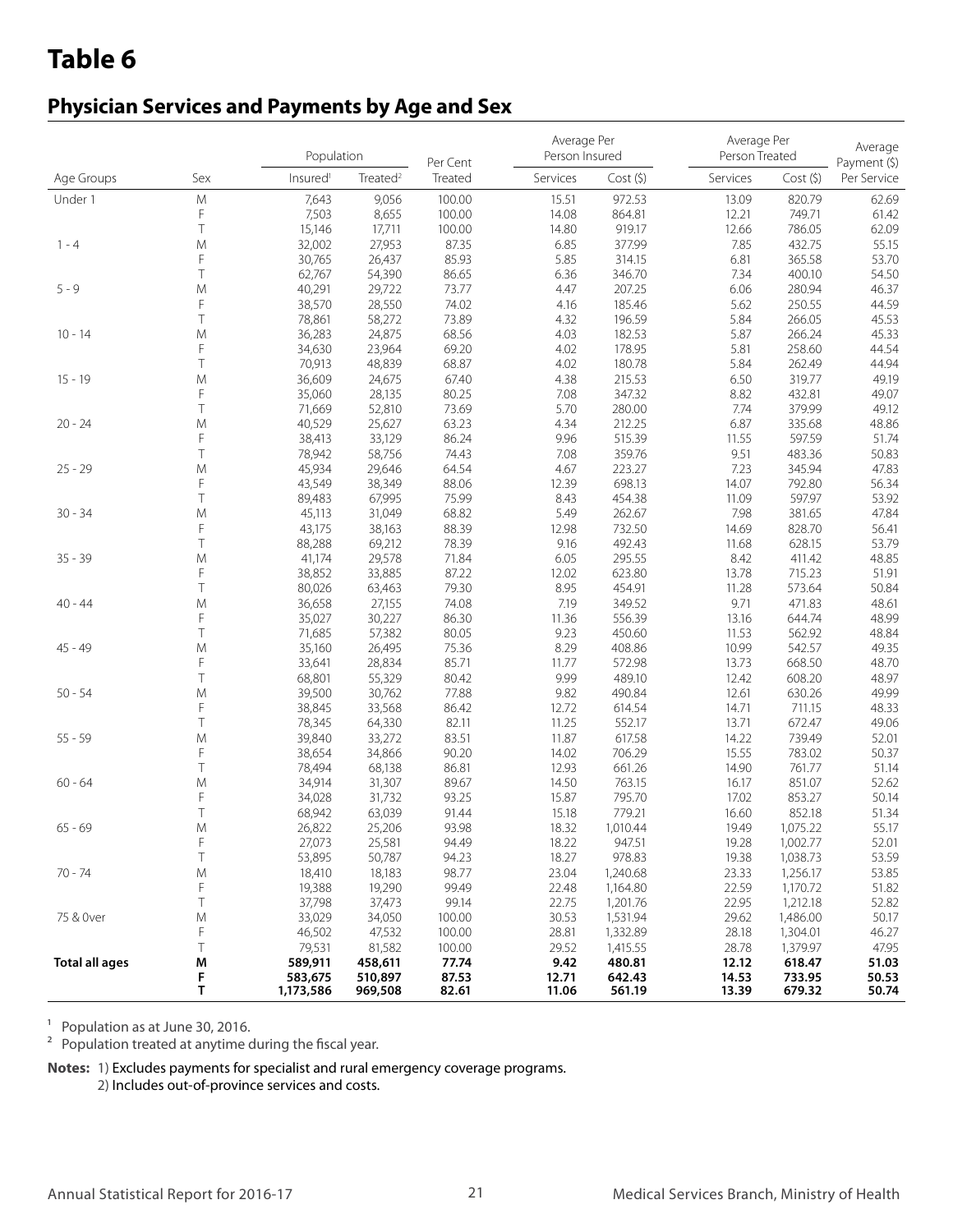### **Services by Type of Service**

|                                           | Number of Services<br>(000's) |          |         | Number of Services<br>Per 1,000 Beneficiaries |                                       |  |  |  |
|-------------------------------------------|-------------------------------|----------|---------|-----------------------------------------------|---------------------------------------|--|--|--|
| Type of Service <sup>1</sup>              | 2015-16                       | 2016-17  | 2015-16 | 2016-17                                       | Per Cent Change<br>2015-16 to 2016-17 |  |  |  |
|                                           | 11,865.7                      | 12,188.3 | 10,332  | 10,385                                        | 0.52                                  |  |  |  |
|                                           | 547.5                         | 570.0    | 477     | 486                                           | 1.88                                  |  |  |  |
|                                           | 538.3                         | 551.5    | 469     | 470                                           | 0.25                                  |  |  |  |
|                                           | 4,227.8                       | 4,272.9  | 3,681   | 3,641                                         | $-1.10$                               |  |  |  |
|                                           | 412.8                         | 438.5    | 359     | 374                                           | 3.94                                  |  |  |  |
| <b>Total Visit Services</b>               | 5,726.5                       | 5,832.8  | 4,986   | 4,970                                         | $-0.33$                               |  |  |  |
|                                           | 663.3                         | 678.3    | 578     | 578                                           | 0.07                                  |  |  |  |
|                                           | 253.7                         | 253.4    | 221     | 216                                           | $-2.26$                               |  |  |  |
|                                           | 141.8                         | 143.9    | 123     | 123                                           | $-0.70$                               |  |  |  |
|                                           | 256.8                         | 267.4    | 224     | 228                                           | 1.91                                  |  |  |  |
|                                           | 161.8                         | 163.1    | 141     | 139                                           | $-1.37$                               |  |  |  |
|                                           | 31.0                          | 31.2     | 27      | 27                                            | $-1.47$                               |  |  |  |
|                                           | 776.3                         | 802.2    | 676     | 684                                           | 1.12                                  |  |  |  |
| <b>Total Surgical Services</b>            | 1,367.6                       | 1,407.8  | 1,191   | 1,200                                         | 0.73                                  |  |  |  |
|                                           | 269.5                         | 274.7    | 235     | 234                                           | $-0.28$                               |  |  |  |
|                                           | 316.8                         | 300.8    | 276     | 256                                           | $-7.09$                               |  |  |  |
| Other Diagnostic and Therapeutic Services | 2,181.5                       | 2,321.8  | 1,900   | 1,978                                         | 4.15                                  |  |  |  |
|                                           | 1,086.7                       | 1,118.8  | 946     | 953                                           | 0.75                                  |  |  |  |
| <b>Total Diagnostic Services</b>          | 3,854.5                       | 4,016.0  | 3,356   | 3,422                                         | 1.96                                  |  |  |  |
|                                           | 18.9                          | 13.1     | 16      | 11                                            | $-31.78$                              |  |  |  |
|                                           | 348.8                         | 370.4    | 304     | 316                                           | 3.91                                  |  |  |  |
|                                           | 109.1                         | 109.7    | 95      | 93                                            | $-1.57$                               |  |  |  |
|                                           | 239.8                         | 260.7    | 209     | 222                                           | 6.41                                  |  |  |  |
| <b>Out-of-Province Services</b>           |                               |          |         |                                               |                                       |  |  |  |
|                                           | 760.7                         | 790.8    | 662     | 674                                           | 1.73                                  |  |  |  |
|                                           | 0.1                           | 0.1      |         |                                               |                                       |  |  |  |
|                                           | 7.3                           | 7.9      | 6       | 7                                             | 5.66                                  |  |  |  |
|                                           | 13,001.4                      | 13,370.6 | 11,321  | 11,393                                        | 0.64                                  |  |  |  |

<sup>1</sup> The "Definitions of Service Groupings", in *Statistical Figures and Tables* describes inclusions in these classifications.

#### **Notes:**

1) Includes optometric services covered by the Supplementary Health Program.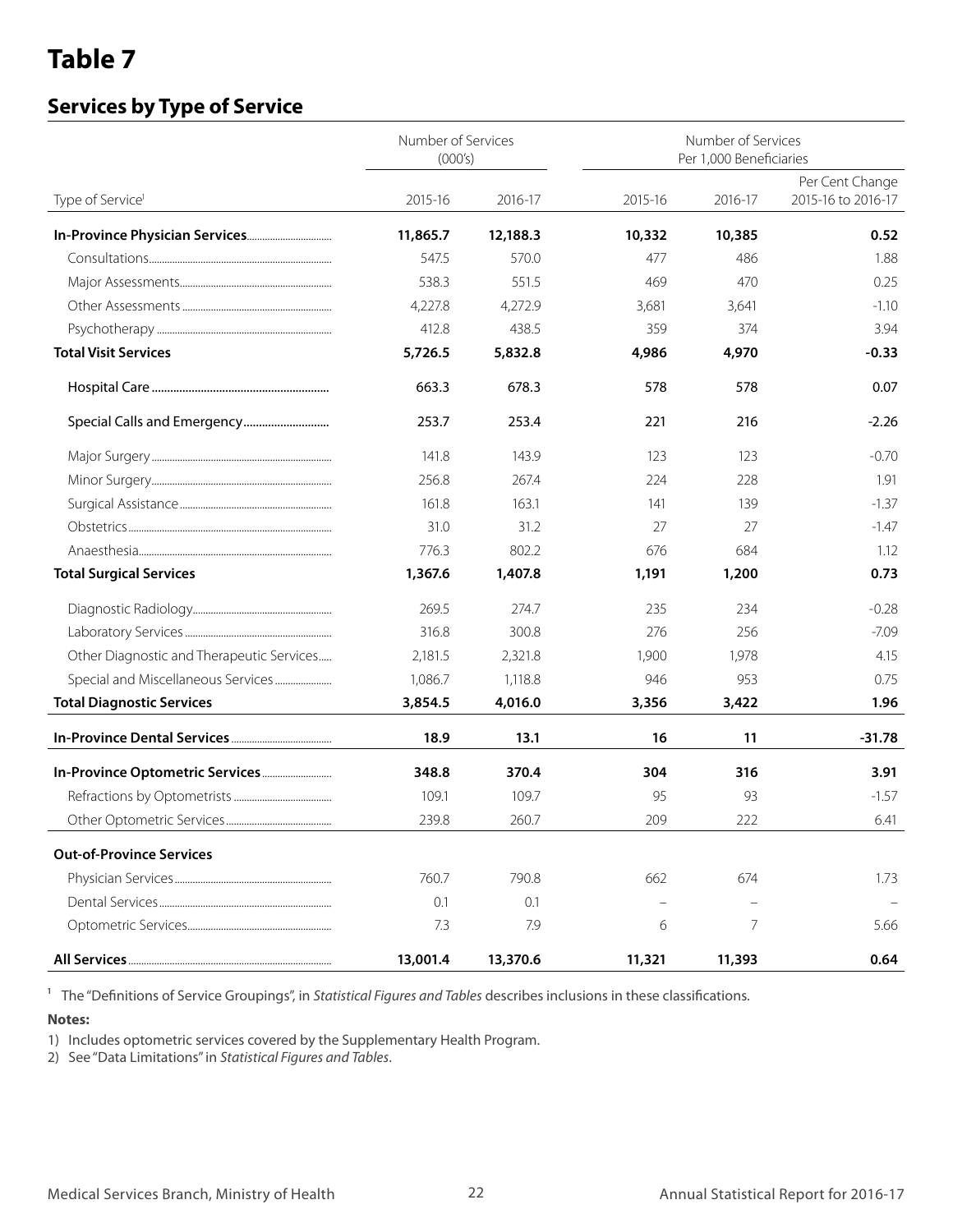### **Payments by Type of Service**

|                                                 | <b>Dollar Payments</b><br>(000's) |         | <b>Dollar Payments</b><br>Per 1,000 Beneficiaries |         |                                       |  |  |
|-------------------------------------------------|-----------------------------------|---------|---------------------------------------------------|---------|---------------------------------------|--|--|
| Type of Service <sup>1</sup>                    | 2015-16                           | 2016-17 | 2015-16                                           | 2016-17 | Per Cent Change<br>2015-16 to 2016-17 |  |  |
|                                                 | 582,148                           | 623,787 | 506,902                                           | 531,522 | 4.86                                  |  |  |
|                                                 | 70,890                            | 77,083  | 61,727                                            | 65,682  | 6.41                                  |  |  |
|                                                 | 33,992                            | 35,374  | 29,599                                            | 30,141  | 1.83                                  |  |  |
|                                                 | 166,333                           | 176,197 | 144,833                                           | 150,136 | 3.66                                  |  |  |
|                                                 | 19,417                            | 21,213  | 16,907                                            | 18,075  | 6.91                                  |  |  |
| <b>Total Visit Services</b>                     | 290,632                           | 309,867 | 253,066                                           | 264,034 | 4.33                                  |  |  |
|                                                 | 20,694                            | 23,696  | 18,019                                            | 20,191  | 12.05                                 |  |  |
|                                                 | 11,156                            | 11,122  | 9,714                                             | 9,477   | $-2.44$                               |  |  |
|                                                 | 55,839                            | 56,693  | 48,621                                            | 48,307  | $-0.65$                               |  |  |
|                                                 | 9,012                             | 9,763   | 7,847                                             | 8,319   | 6.01                                  |  |  |
|                                                 | 14,027                            | 14,497  | 12,214                                            | 12,353  | 1.14                                  |  |  |
|                                                 | 14,902                            | 15,498  | 12,976                                            | 13,206  | 1.77                                  |  |  |
|                                                 | 38,820                            | 42,175  | 33,802                                            | 35,937  | 6.32                                  |  |  |
| <b>Total Surgical Services</b>                  | 132,600                           | 138,626 | 115,460                                           | 118,122 | 2.31                                  |  |  |
|                                                 | 13,742                            | 14,410  | 11,965                                            | 12,279  | 2.62                                  |  |  |
|                                                 | 1,499                             | 1,502   | 1,305                                             | 1,280   | $-1.92$                               |  |  |
| Other Diagnostic and Therapeutic Services       | 89,945                            | 101,256 | 78,319                                            | 86,279  | 10.16                                 |  |  |
| Special and Miscellaneous Services <sup>2</sup> | 21,882                            | 23,308  | 19,053                                            | 19,861  | 4.24                                  |  |  |
| <b>Total Diagnostic Services</b>                | 127,067                           | 140,476 | 110,642                                           | 119,698 | 8.18                                  |  |  |
|                                                 | 2,146                             | 1,689   | 1,869                                             | 1,439   | $-23.00$                              |  |  |
|                                                 | 12,090                            | 12,567  | 10,528                                            | 10,708  | 1.71                                  |  |  |
|                                                 | 6,153                             | 6,355   | 5,358                                             | 5,415   | 1.07                                  |  |  |
|                                                 | 5,937                             | 6,371   | 5,170                                             | 5,429   | 5.01                                  |  |  |
| <b>Out-of-Province Services</b>                 |                                   |         |                                                   |         |                                       |  |  |
|                                                 | 41,185                            | 43,460  | 35,862                                            | 37,032  | 3.26                                  |  |  |
|                                                 | 11                                | 36      | 10                                                | 31      | 214.32                                |  |  |
|                                                 | 307                               | 313     | 267                                               | 267     | $-0.09$                               |  |  |
|                                                 | 637,889                           | 681,853 | 555,437                                           | 580,999 | 4.60                                  |  |  |

<sup>1</sup> The "Definitions of Service Groupings", in *Statistical Figures and Tables* describe inclusions in these classifications.

<sup>2</sup> Includes payments for the rural emergency coverage program but excludes payments for the specialist emergency coverage program.

#### **Notes:**

1) Includes optometric services covered by the Supplementary Health Program.

2) Payments for prior-approved services in the United States have been adjusted to reflect their value in Canadian Funds.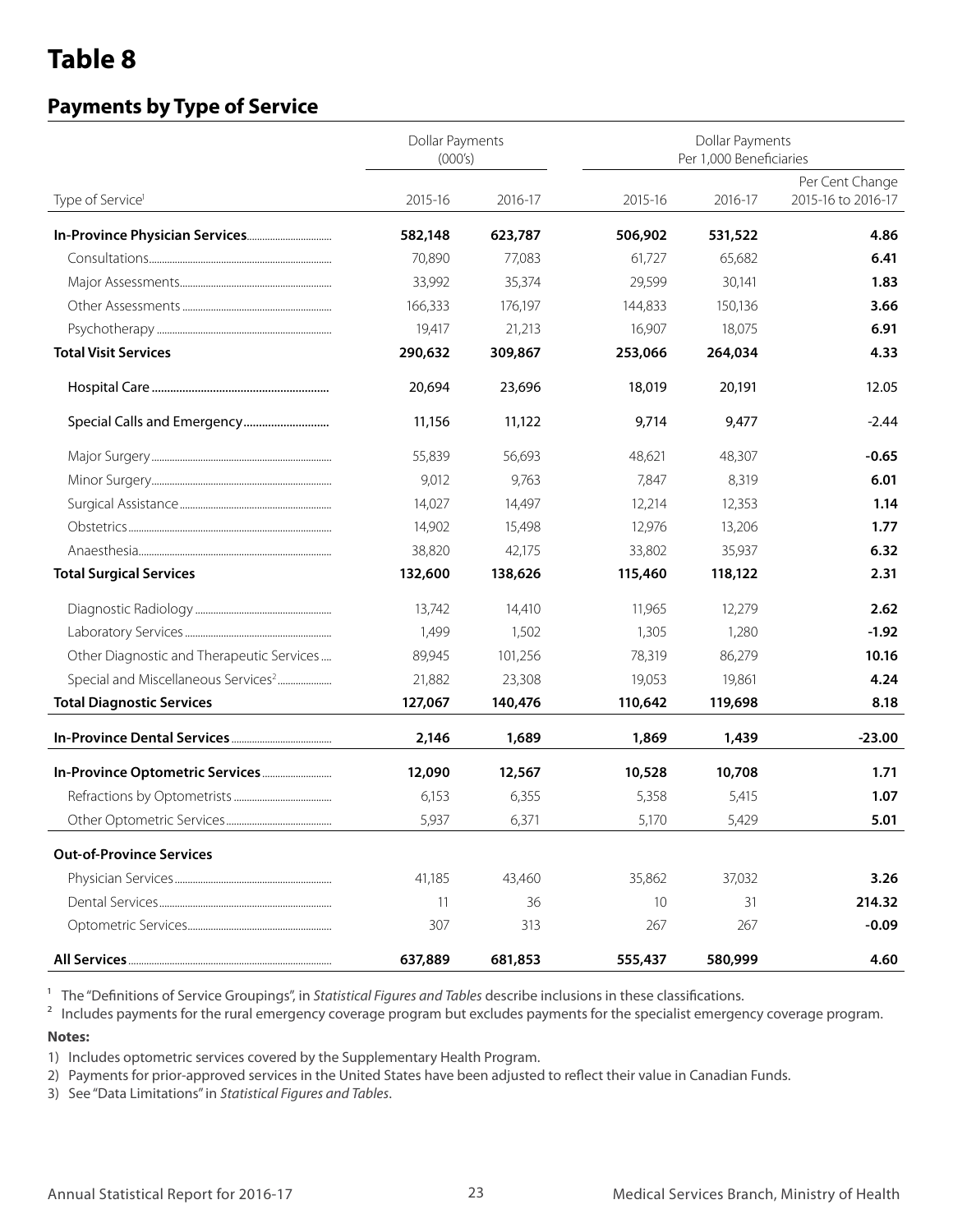### **Average Payment Per Service by Type of Service and Type of Practitioner**

|                                           |                          | 2015-16      |                 | 2016-17       |                          |               |  |
|-------------------------------------------|--------------------------|--------------|-----------------|---------------|--------------------------|---------------|--|
|                                           | General                  |              |                 | General       |                          |               |  |
|                                           | Practi-                  | Spec-        | All Practi-     | Practi-       | Spec-                    | All Practi-   |  |
| Type of Service <sup>1</sup>              | tioners $(5)$            | ialists (\$) | tioners $(\xi)$ | tioners $(5)$ | ialists (\$)             | tioners $(5)$ |  |
|                                           | 34.34                    | 66.84        | 48.33           | 35.90         | 68.66                    | 50.47         |  |
|                                           | 83.37                    | 131.91       | 129.48          | 86.68         | 137.66                   | 135.23        |  |
|                                           | 59.82                    | 85.86        | 63.15           | 60.30         | 89.88                    | 64.15         |  |
|                                           | 37.22                    | 53.43        | 39.37           | 38.96         | 55.44                    | 41.24         |  |
|                                           | 39.07                    | 58.15        | 47.03           | 39.47         | 58.39                    | 48.38         |  |
|                                           | 40.07                    | 91.11        | 51.05           | 41.71         | 94.52                    | 53.51         |  |
|                                           | 30.49                    | 31.91        | 31.20           | 34.43         | 35.42                    | 34.43         |  |
|                                           | 42.79                    | 45.72        | 43.97           | 42.55         | 45.83                    | 43.89         |  |
|                                           | 253.88                   | 398.97       | 393.78          | 255.09        | 399.08                   | 393.98        |  |
|                                           | 18.55                    | 66.23        | 35.10           | 18.98         | 64.21                    | 36.51         |  |
|                                           | 74.57                    | 147.43       | 86.70           | 76.28         | 153.90                   | 88.91         |  |
|                                           | 547.82                   | 450.02       | 480.85          | 574.73        | 463.63                   | 496.69        |  |
|                                           | 44.68                    | 50.62        | 50.01           | 46.51         | 53.37                    | 52.57         |  |
|                                           | 58.82                    | 112.61       | 96.96           | 60.07         | 114.10                   | 98.74         |  |
|                                           | $\qquad \qquad -$        | 50.98        | 50.98           | 32.17         | 52.47                    | 52.46         |  |
|                                           | 4.63                     | 6.31         | 4.73            | 4.87          | 6.89                     | 4.99          |  |
| Other Diagnostic and Therapeutic Services | 15.64                    | 45.93        | 41.23           | 17.03         | 48.06                    | 43.61         |  |
|                                           | 10.62                    | 16.97        | 12.14           | 11.41         | 18.16                    | 13.11         |  |
|                                           | 10.56                    | 43.04        | 30.71           | 11.43         | 44.95                    | 32.83         |  |
|                                           |                          |              | 114.29          |               | $\qquad \qquad -$        | 128.53        |  |
|                                           |                          |              | 34.66           |               | $\equiv$                 | 34.79         |  |
|                                           |                          |              | 56.42           |               | $\overline{\phantom{0}}$ | 57.93         |  |
|                                           | $\overline{\phantom{0}}$ |              | 24.76           |               | $\overline{\phantom{0}}$ | 25.05         |  |
| <b>Out-of-Province Services</b>           |                          |              |                 |               |                          |               |  |
|                                           | 50.43                    | 55.62        | 54.09           | 50.01         | 57.08                    | 54.96         |  |
|                                           |                          |              | 158.93          |               | $\qquad \qquad -$        | 385.57        |  |
|                                           |                          |              | 42.16           |               | $\overline{\phantom{0}}$ | 39.76         |  |
|                                           | 34.85                    | 65.78        | 48.39           | 37.61         | 62.34                    | 51.02         |  |

<sup>1</sup> The "Definitions of Service Groupings", in *Statistical Figures and Tables* describe inclusions in these classifications.

<sup>2</sup> Excludes payments for specialist and rural emergency coverage programs and retroactive lump sum payments to physicians to avoid distortion.

#### **Notes:**

1) Includes optometric services covered by the Supplementary Health Program.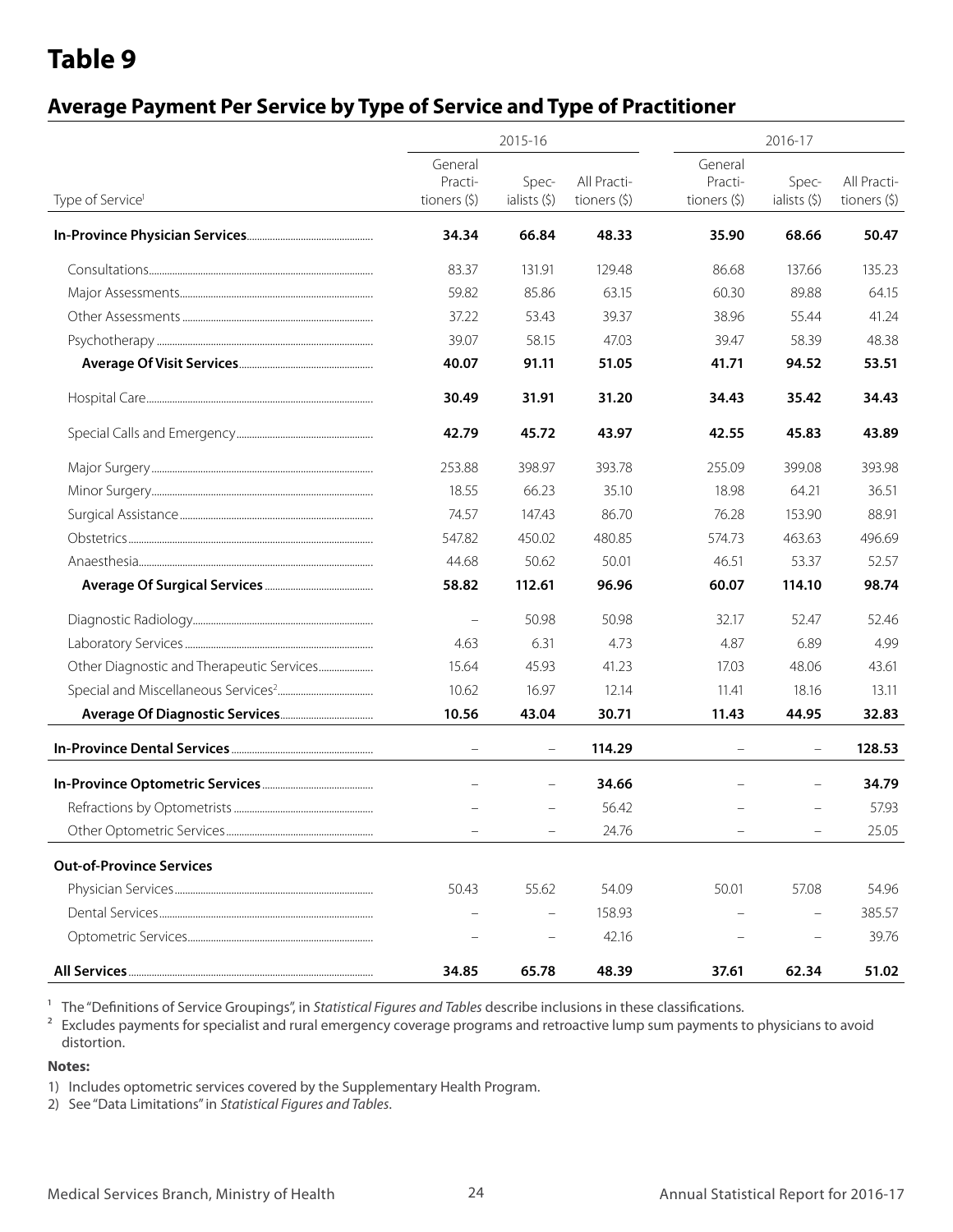### **Per Cent of Services and Payments by Type of Service**

|                                                                           | Per Cent of Total Services |         | Per Cent of Total Payments |         |  |
|---------------------------------------------------------------------------|----------------------------|---------|----------------------------|---------|--|
| Type of Service <sup>1</sup><br>Other Diagnostic and Therapeutic Services | 2015-16                    | 2016-17 | 2015-16                    | 2016-17 |  |
|                                                                           | 91.26                      | 91.16   | 91.26                      | 91.48   |  |
|                                                                           | 4.21                       | 4.26    | 11.11                      | 11.30   |  |
|                                                                           | 4.14                       | 4.12    | 5.33                       | 5.19    |  |
|                                                                           | 32.52                      | 31.96   | 26.08                      | 25.84   |  |
|                                                                           | 3.18                       | 3.28    | 3.04                       | 3.11    |  |
|                                                                           | 44.05                      | 43.62   | 45.56                      | 45.44   |  |
|                                                                           | 5.10                       | 5.07    | 3.24                       | 3.48    |  |
|                                                                           | 1.95                       | 1.90    | 1.75                       | 1.63    |  |
|                                                                           | 1.09                       | 1.08    | 8.75                       | 8.31    |  |
|                                                                           | 1.97                       | 2.00    | 1.41                       | 1.43    |  |
|                                                                           | 1.24                       | 1.22    | 2.20                       | 2.13    |  |
|                                                                           | 0.24                       | 0.23    | 2.34                       | 2.27    |  |
|                                                                           | 5.97                       | 6.00    | 6.09                       | 6.19    |  |
|                                                                           | 10.52                      | 10.53   | 20.79                      | 20.33   |  |
|                                                                           | 2.07                       | 2.05    | 2.15                       | 2.11    |  |
|                                                                           | 2.44                       | 2.25    | 0.23                       | 0.22    |  |
|                                                                           | 16.78                      | 17.36   | 14.10                      | 14.85   |  |
|                                                                           | 8.36                       | 8.37    | 3.43                       | 3.42    |  |
|                                                                           | 29.65                      | 30.04   | 19.92                      | 20.60   |  |
|                                                                           | 0.14                       | 0.10    | 0.34                       | 0.25    |  |
|                                                                           | 2.68                       | 2.77    | 1.90                       | 1.84    |  |
|                                                                           | 0.84                       | 0.82    | 0.96                       | 0.93    |  |
|                                                                           | 1.84                       | 1.95    | 0.93                       | 0.93    |  |
| <b>Out-of-Province Services</b>                                           |                            |         |                            |         |  |
|                                                                           | 5.85                       | 5.91    | 6.46                       | 6.37    |  |
|                                                                           |                            |         |                            |         |  |
|                                                                           | 0.06                       | 0.06    | 0.05                       | 0.05    |  |
|                                                                           | 100.00                     | 100.00  | 100.00                     | 100.00  |  |

<sup>1</sup> The "Definitions of Service Groupings", in *Statistical Figures and Tables* describe inclusions in these classifications.

<sup>2</sup> Includes payments for the rural emergency coverage program but excludes specialist emergency coverage program payments.

#### **Notes:**

1) Includes optometric services covered by the Supplementary Health Program.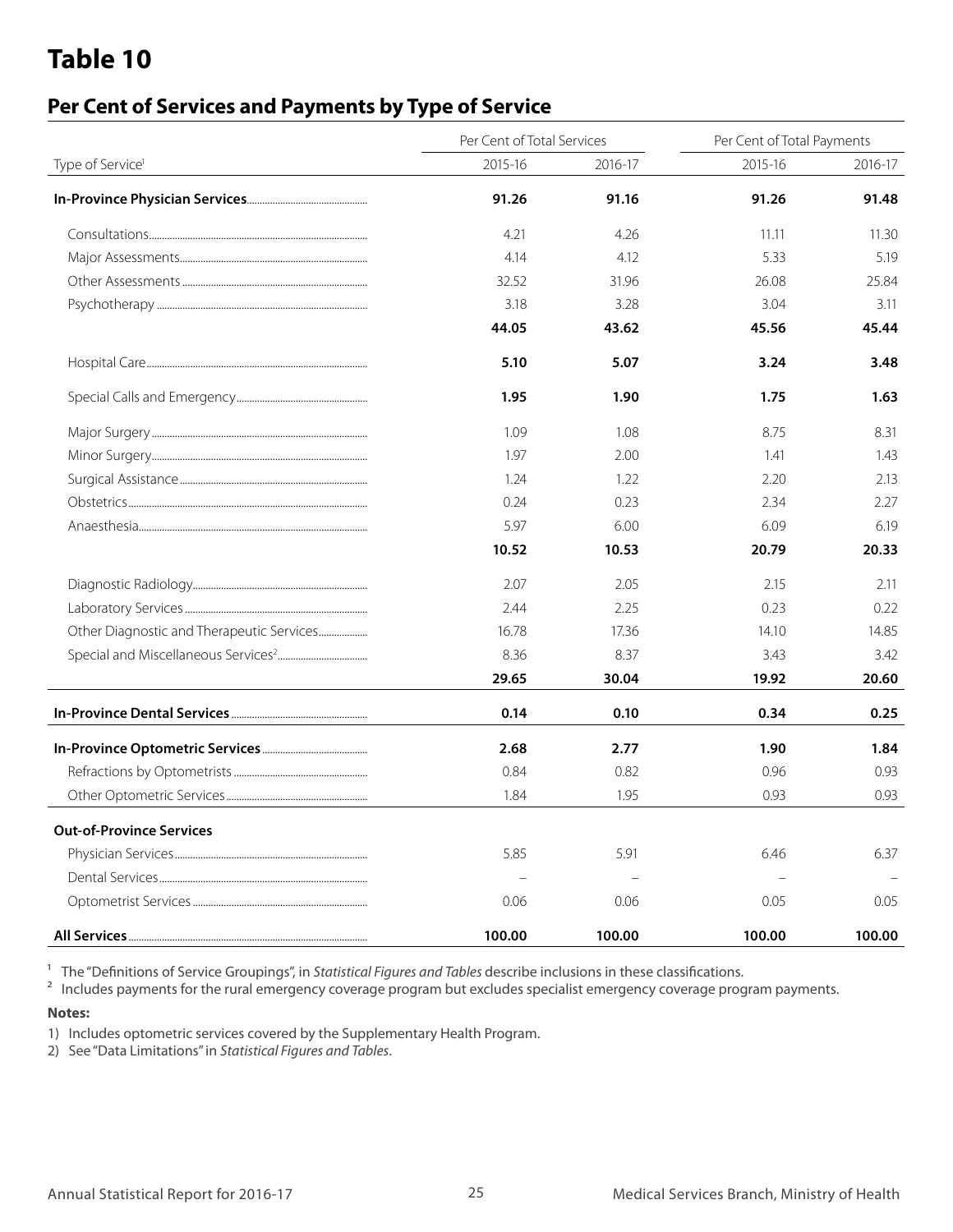### **Payments (\$000's) for Out-of-Province Services by Location and Type of Practitioner**

|                                        | Location of Services |                                 |                          |         |          |                 |                     |                  |                      |
|----------------------------------------|----------------------|---------------------------------|--------------------------|---------|----------|-----------------|---------------------|------------------|----------------------|
| Type of Practitioner                   | All Locations        | ∞<br>Maritimes &<br>Territories | Quebec                   | Ontario | Manitoba | Alberta         | Columbia<br>British | United<br>States | Rest of<br>the World |
|                                        | 11,881.4             | 141.5                           | 19.5                     | 643.4   |          | 1,361.5 8,458.0 | 1,140.7             | 82.3             | 34.5                 |
| <b>Specialists</b>                     |                      |                                 |                          |         |          |                 |                     |                  |                      |
| Paediatricians and Medical Geneticists | 2,550.3              | 8.4                             | 2.1                      | 64.0    | 46.4     | 2,375.6         | 49.8                | 3.6              | 0.4                  |
|                                        | 4,129.9              | 29.7                            | 6.9                      | 193.4   | 288.1    | 3,358.5         | 173.1               | 72.9             | 7.3                  |
|                                        | 282.6                | 2.3                             | 0.6                      | 13.8    | 19.2     | 223.0           | 20.9                | 2.8              | $\equiv$             |
|                                        | 1,292.6              | 7.2                             | 8.3                      | 74.3    | 64.0     | 1,027.1         | 111.1               | 0.5              | $\equiv$             |
|                                        | 249.6                | 23.0                            | 0.4                      | 6.0     | 22.6     | 190.0           | 6.4                 | 0.6              | 0.5                  |
|                                        | 3,401.2              | 17.7                            | 11.8                     | 153.0   | 185.3    | 2,893.8         | 121.9               | 17.6             |                      |
|                                        | 3,831.7              | 8.8                             | 1.1                      | 95.1    | 256.1    | 3,359.2         | 97.0                | 13.1             | 1.4                  |
|                                        | 1,383.3              | 5.9                             | 6.0                      | 50.5    | 149.1    | 1,062.3         | 83.1                | 25.0             | 1.4                  |
| Plastic and Reconstructive Surgeons    | 588.6                | 1.1                             | 17.0                     | 23.8    | 26.9     | 497.3           | 21.6                | 0.9              | 0.2                  |
|                                        | 312.1                | 0.7                             | 2.8                      | 32.4    | 48.4     | 202.5           | 19.8                | 5.3              | 0.1                  |
| Obstetricians and Gynaecologists       | 1,255.0              | 23.6                            | 2.9                      | 101.2   | 312.4    | 758.3           | 56.1                | 0.6              | 0.1                  |
|                                        | 395.7                | 0.1                             | 0.7                      | 17.6    | 27.9     | 325.5           | 22.2                | 1.7              |                      |
|                                        | 934.7                | 1.9                             | 1.8                      | 44.2    | 58.3     | 773.9           | 49.6                | 4.9              | 0.1                  |
|                                        | 831.9                | 3.4                             | 2.7                      | 15.4    | 26.7     | 760.1           | 19.4                | 4.3              |                      |
|                                        | 5,166.5              | 22.9                            | $\overline{\phantom{m}}$ | 94.9    | 20.9     | 4,850.1         | 169.5               | 7.4              | 0.7                  |
|                                        | 4,663.8              | 20.3                            | 1.2                      | 105.8   | 299.3    | 4,182.5         | 50.2                | 4.2              | 0.3                  |
|                                        | 413.0                |                                 |                          |         |          |                 |                     | 413.0            |                      |
|                                        | 43,563.7             | 318.4                           | 85.6                     | 1,728.8 | 3,213.1  | 35,297.7        | 2,212.3             | 660.7            | 47.1                 |
|                                        | 34.9                 | $\equiv$                        | 0.2                      | 0.8     | 1.0      | 33.0            |                     |                  |                      |
|                                        | 312.9                | 0.3                             | 0.1                      | 0.1     | 37.2     | 275.1           | 0.3                 |                  |                      |

#### **Notes:**

1) Includes optometric services covered by the Supplementary Health Program.

2) Saskatchewan reimburses the other provinces or territories, except Quebec, for physician services according to the physician Payment Schedule rates of the other provinces or territories. See "Out-of-Province Services" in *Medical Services Plan Coverage Benefits*.

3) Payments for prior-approved services in the United States have been adjusted to reflect their value in Canadian funds.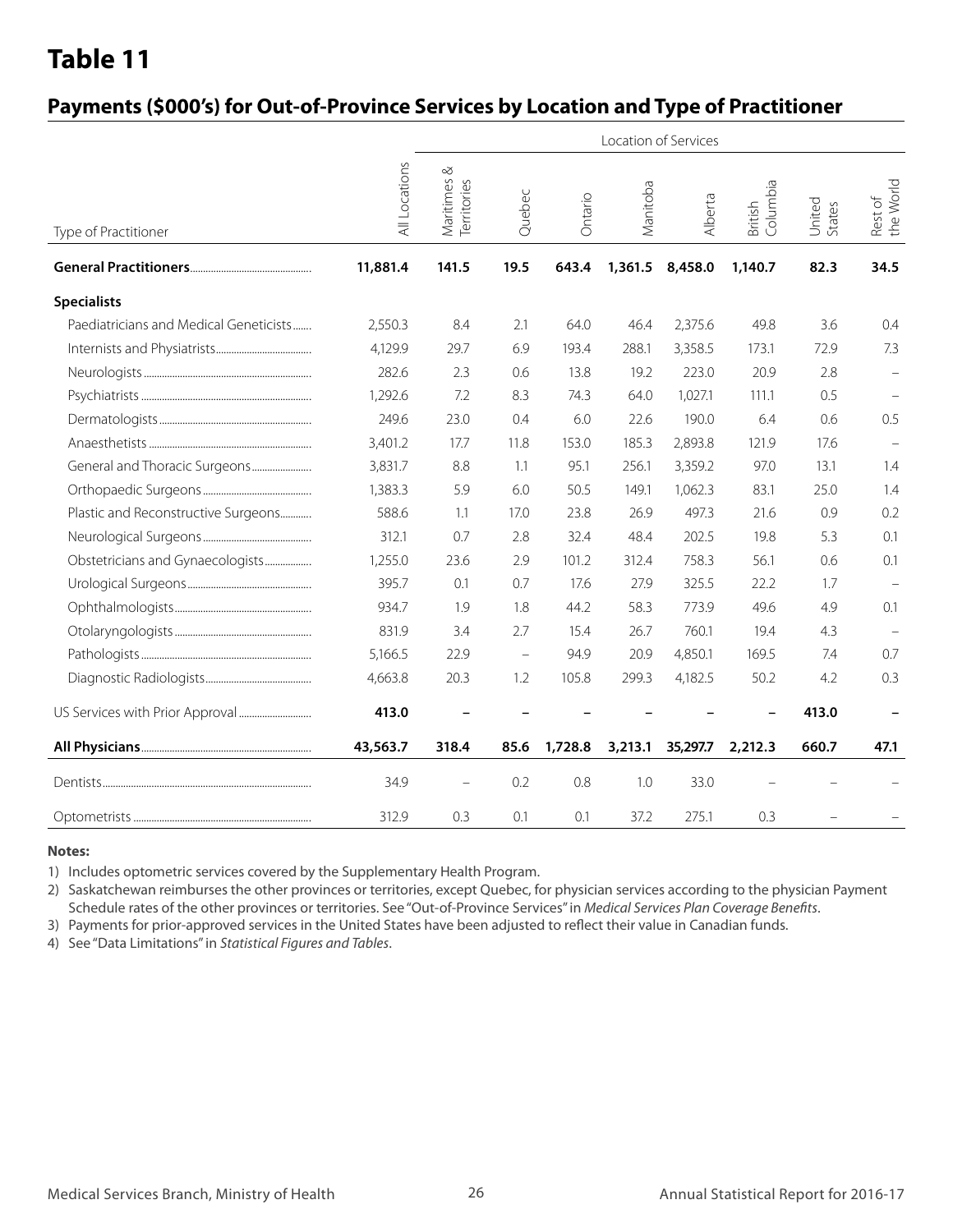### **Payments (\$000's) to Saskatchewan Physicians for Services Provided to Beneficiaries of Other Provinces or Territories**

|                                        |               | Home Province or Territory of Beneficiary |      |             |               |         |          |                 |                     |      |       |         |
|----------------------------------------|---------------|-------------------------------------------|------|-------------|---------------|---------|----------|-----------------|---------------------|------|-------|---------|
| Type of Practitioner                   | All Locations | Newfoundland                              | 푼    | Nova Scotia | New Brunswick | Ontario | Manitoba | Alberta         | British<br>Columbia | NWT  | Yukon | Nunavut |
|                                        | 4,729.5       | 37.0                                      | 14.5 | 58.5        | 56.3          | 419.5   |          | 1,131.8 2,487.3 | 478.3               | 20.6 | 16.2  | 9.5     |
| <b>Specialists</b>                     |               |                                           |      |             |               |         |          |                 |                     |      |       |         |
| Paediatricians and Medical Geneticists | 243.2         | 0.2                                       | 0.3  | 0.9         | 1.2           | 14.5    | 78.2     | 136.7           | 9.1                 | 1.0  | 0.0   | 1.0     |
|                                        | 1.013.7       | 3.7                                       | 2.3  | 8.0         | 2.1           | 74.3    | 189.9    | 651.3           | 78.4                | 2.1  | 0.3   | 1.3     |
|                                        | 83.3          | 0.5                                       | 0.0  | 1.3         | 1.1           | 10.3    | 21.5     | 39.7            | 8.3                 | 0.0  | 0.2   | 0.5     |
|                                        | 327.7         | 7.7                                       | 2.5  | 2.3         | 3.7           | 42.0    | 91.5     | 132.5           | 42.8                | 0.2  | 2.6   | 0.0     |
|                                        | 316.8         | 8.2                                       | 10.9 | 9.8         | 3.6           | 38.2    | 45.9     | 138.4           | 48.3                | 7.4  | 1.0   | 5.0     |
|                                        | 23.1          | 0.1                                       | 0.0  | 0.0         | 0.2           | 4.1     | 6.5      | 9.9             | 2.2                 | 0.0  | 0.0   | 0.0     |
|                                        | 1,033.2       | 4.2                                       | 0.8  | 6.3         | 7.2           | 43.4    | 269.0    | 639.6           | 57.5                | 1.9  | 0.7   | 2.4     |
|                                        | 926.1         | 2.4                                       | 1.3  | 5.3         | 4.4           | 35.5    | 171.8    | 659.6           | 43.0                | 0.3  | 0.2   | 2.3     |
|                                        | 90.7          | 6.0                                       | 0.0  | 0.0         | 5.3           | 9.5     | 35.2     | 25.3            | 9.4                 | 0.0  | 0.0   | 0.0     |
|                                        | 526.6         | 3.1                                       | 0.7  | 4.5         | 2.9           | 25.8    | 127.3    | 325.0           | 30.7                | 2.9  | 3.4   | 0.3     |
| Plastic and Reconstructive Surgeons    | 129.1         | 0.4                                       | 0.7  | 0.7         | 0.9           | 9.3     | 42.2     | 60.7            | 14.2                | 0.0  | 0.1   | 0.0     |
|                                        | 398.4         | 0.1                                       | 0.0  | 2.8         | 2.8           | 6.8     | 49.4     | 321.9           | 13.2                | 0.0  | 1.5   | 0.0     |
| Obstetricians and Gynaecologists       | 661.0         | 1.1                                       | 0.8  | 3.0         | 4.3           | 34.3    | 274.0    | 310.0           | 29.6                | 2.5  | 0.9   | 0.5     |
|                                        | 181.5         | 0.3                                       | 0.4  | 0.8         | 0.2           | 11.6    | 112.1    | 42.0            | 12.7                | 0.0  | 0.2   | 1.1     |
|                                        | 802.6         | 0.4                                       | 0.1  | 2.3         | 1.5           | 15.2    | 370.4    | 379.1           | 29.1                | 1.9  | 1.1   | 1.5     |
|                                        | 317.3         | 1.1                                       | 0.3  | 3.3         | 0.8           | 9.6     | 65.6     | 224.2           | 11.3                | 0.4  | 0.0   | 0.6     |
|                                        | 571.4         | 5.6                                       | 1.4  | 7.4         | 7.8           | 85.3    | 79.3     | 289.9           | 87.4                | 2.2  | 2.7   | 2.5     |
|                                        | 413.6         | 3.6                                       | 1.1  | 8.3         | 6.6           | 59.9    | 75.7     | 196.3           | 54.5                | 4.0  | 2.1   | 1.7     |
|                                        | 12,788.7      | 85.7                                      | 38.1 | 125.5       | 112.9         | 949.1   | 3,237.3  | 7,069.4         | 1,060.0             | 47.4 | 33.2  | 30.2    |

#### **Notes:**

1) Quebec is the only province that does not participate in a reciprocal billing agreement between provinces. See "Out-of-Province Services" in *Medical Services Plan Coverage Benefits*.

2) Saskatchewan is reimbursed by the other provinces or territories at Saskatchewan Physician Payment Schedule rates.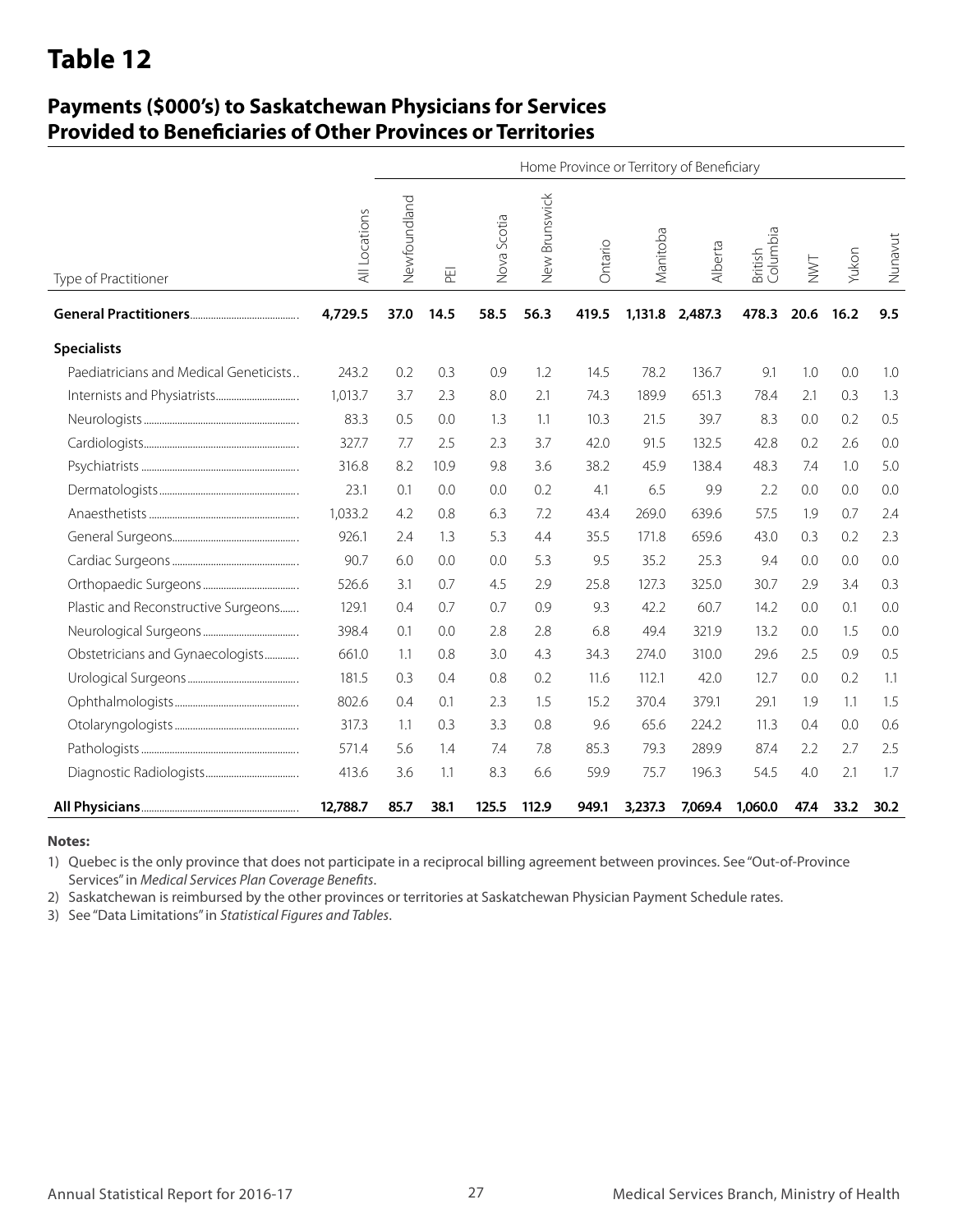# **Table 13a**

### **Payments (\$000's) for Out-of-Province Hospital Services By Location and Type of Care**

|                                                                                                 |                                        |                                 |                                 |                          |                          | Location of Services     |                          |                                 |                                 |
|-------------------------------------------------------------------------------------------------|----------------------------------------|---------------------------------|---------------------------------|--------------------------|--------------------------|--------------------------|--------------------------|---------------------------------|---------------------------------|
|                                                                                                 | -ocations<br>$\overline{\overline{z}}$ | ∞<br>Maritimes &<br>Territories | Quebec                          | Ontario                  | Manitoba                 | Alberta                  | British<br>Columbia      | United<br>States                | Rest of<br>the World            |
| <b>Inpatient Treatment - High Cost Procedures</b>                                               |                                        |                                 |                                 |                          |                          |                          |                          |                                 |                                 |
|                                                                                                 | 44.4                                   |                                 |                                 |                          | $\overline{a}$           | $\overline{\phantom{0}}$ | 44.4                     |                                 |                                 |
|                                                                                                 | 378.8                                  |                                 | $\overline{\phantom{0}}$        | $\overline{\phantom{0}}$ | 172.2                    | 206.6                    | $\overline{\phantom{0}}$ |                                 |                                 |
|                                                                                                 | 819.9                                  |                                 |                                 |                          | $\overline{\phantom{0}}$ | $\overline{\phantom{0}}$ | $\overline{a}$           | 819.9                           |                                 |
|                                                                                                 | 330.5                                  |                                 | $\overline{\phantom{0}}$        | $\overline{\phantom{a}}$ | $\overline{a}$           | 236.4                    | 94.0                     |                                 |                                 |
|                                                                                                 | 651.1                                  |                                 | $\overline{\phantom{0}}$        | 127.7                    | $\overline{\phantom{0}}$ | 523.4                    | $\overline{\phantom{a}}$ |                                 |                                 |
|                                                                                                 | 502.7                                  |                                 | $\overline{a}$                  |                          | $\overline{a}$           | 502.7                    | $\overline{\phantom{0}}$ |                                 |                                 |
|                                                                                                 | 212.0                                  |                                 |                                 |                          | $\overline{a}$           | 212.0                    |                          |                                 |                                 |
|                                                                                                 | 458.5                                  |                                 | $\overline{\phantom{0}}$        |                          | $\overline{\phantom{0}}$ | 458.5                    |                          |                                 |                                 |
|                                                                                                 | 610.6                                  |                                 | $\overline{\phantom{0}}$        | 201.3                    | $\overline{\phantom{0}}$ | 409.3                    |                          |                                 |                                 |
|                                                                                                 | 244.3                                  |                                 | $\overline{\phantom{0}}$        |                          | $\overline{\phantom{0}}$ | 244.3                    |                          |                                 |                                 |
| Other Inpatient Treatment by ICD-9 Chapter of Primary Diagnosis                                 |                                        |                                 |                                 |                          |                          |                          |                          |                                 |                                 |
|                                                                                                 | 1,180.0                                |                                 | 1.7                             | 193.1                    | 42.9                     | 791.5                    | 131.6                    | 8.1                             | 11.2                            |
|                                                                                                 | 2,899.8                                | 37.1                            | 1.4                             | 233.5                    | 227.4                    | 2,321.7                  | 77.4                     | 0.3                             | 1.1                             |
| III. Endocrine, Nutritional & Metabolic Diseases                                                |                                        |                                 |                                 |                          |                          |                          |                          |                                 |                                 |
|                                                                                                 | 1,099.4                                |                                 | $\overline{\phantom{0}}$        | 20.4                     | 69.5                     | 895.5                    | 111.9                    | 1.1                             | 1.0                             |
|                                                                                                 | 252.3                                  | 14.4                            | $\overline{\phantom{m}}$        | $\overline{a}$           | 12.5                     | 98.2                     | 127.1                    | $\overline{\phantom{0}}$        |                                 |
|                                                                                                 | 2,374.7                                | 81.7                            | 4.1                             | 194.1                    | 131.3                    | 1,618.6                  | 344.8                    | 0.1                             |                                 |
| VI. Diseases of Nervous System & Sense Organs                                                   | 995.0                                  | $\overline{\phantom{m}}$        | $\overline{\phantom{0}}$        | 40.3                     | 30.5                     | 913.8                    | 8.6                      | 0.2                             | 1.6                             |
|                                                                                                 | 6,790.0                                | 43.4                            | 19.7                            | 220.1                    | 262.5                    | 5,816.4                  | 410.7                    | 11.8                            | 5.6                             |
|                                                                                                 | 1,915.5                                | 32.6                            | 5.3                             | 134.9                    | 94.9                     | 1,341.9                  | 291.4                    | 3.3                             | 11.2                            |
|                                                                                                 | 4,069.9                                | 15.3                            | $\qquad \qquad -$               | 117.7                    | 149.5                    | 3,388.9                  | 380.5                    | 12.7                            | 5.3                             |
|                                                                                                 | 749.5                                  | 2.9                             | $\qquad \qquad -$               | 54.8                     | 96.7                     | 531.9                    | 55.6                     | 2.2                             | 5.4                             |
| XI. Complications of Pregnancy, Childbirth                                                      |                                        |                                 |                                 |                          |                          |                          |                          |                                 |                                 |
|                                                                                                 | 1,328.5                                | 35.6                            | 15.5                            | 100.2                    | 333.5                    | 772.7<br>227.5           | 70.6                     | 0.3                             | 0.1<br>0.2                      |
| XII. Diseases of the Skin & Subcutaneous Tissue<br>XIII. Diseases of the Musculoskeletal System | 424.9                                  | 5.9                             | 0.9                             | 5.8                      | 122.3                    |                          | 61.2                     | 1.2                             |                                 |
|                                                                                                 | 974.8                                  | $\overline{\phantom{0}}$        | $\overline{\phantom{0}}$        |                          | 124.8                    |                          |                          |                                 | 3.9                             |
|                                                                                                 | 8,361.6                                | 117.6                           | 10.4                            | 46.9<br>41.2             | 14.6                     | 783.0<br>8,155.8         | 16.1<br>21.9             | 0.1<br>$\overline{\phantom{0}}$ | $\overline{\phantom{0}}$        |
| XV. Certain Conditions Originating in the                                                       |                                        |                                 |                                 |                          |                          |                          |                          |                                 |                                 |
|                                                                                                 | 2,084.1                                | 4.5                             | $\overline{\phantom{0}}$        | 7.5                      | 428.2                    | 1,625.4                  | 18.6                     | $\overline{\phantom{m}}$        |                                 |
| XVI. Symptoms, Signs, & III-defined Conditions                                                  | 1,551.9                                | 15.8                            | 30.5                            | 39.6                     | 130.3                    | 1,207.5                  | 122.3                    | 3.1                             | 2.7                             |
|                                                                                                 | 7,305.1                                | 19.2                            | 12.8                            | 349.7                    | 355.5                    | 5,961.3                  | 584.0                    | 7.7                             | 15.0                            |
| Supplementary Classifications of Factors Influencing                                            |                                        |                                 |                                 |                          |                          |                          |                          |                                 |                                 |
| Health Status and Contacts with Health Services                                                 | 2,143.2                                | 17.4                            | 33.6                            | 61.0                     | 288.2                    | 1,656.3                  | 86.7                     | $\overline{\phantom{0}}$        |                                 |
| <b>Outpatient Treatment</b>                                                                     |                                        |                                 |                                 |                          |                          |                          |                          |                                 |                                 |
|                                                                                                 |                                        |                                 |                                 |                          |                          |                          |                          |                                 |                                 |
|                                                                                                 | 15,691.6                               | 414.3                           | 161.6                           | 1,102.0                  | 1.864.6                  | 10,392.0                 | 1,698.2                  | 38.4                            | 20.4                            |
|                                                                                                 | 2,719.0                                | 16.1                            | 6.3<br>$\overline{\phantom{m}}$ | 156.8                    | 555.0                    | 1,817.6                  | 165.6<br>91.4            | 1.0                             | 0.6                             |
|                                                                                                 | 1,401.2<br>1,703.9                     | 16.2<br>24.0                    | 5.1                             | 8.7<br>134.9             | 174.8<br>479.5           | 1,108.2<br>790.4         | 270.1                    | 1.3<br>$\overline{\phantom{0}}$ | 0.6<br>$\overline{\phantom{0}}$ |
|                                                                                                 | 846.8                                  | 0.7                             |                                 | 53.4                     | 269.5                    | 492.9                    | 30.2                     |                                 |                                 |
|                                                                                                 | 121.1                                  | $\overline{\phantom{a}}$        | 1.4                             | 1.1                      | 5.0                      | 107.6                    | 6.0                      |                                 | $\overline{\phantom{0}}$        |
|                                                                                                 | 263.0                                  | 1.2                             | 0.4                             | 40.3                     | 49.2                     | 120.6                    | 51.2                     |                                 |                                 |
|                                                                                                 | 718.0                                  | 34.1                            | 22.6                            | 105.6                    | 87.0                     | 416.0                    | 52.7                     |                                 |                                 |
|                                                                                                 | 547.0                                  |                                 |                                 | 37.0                     | 510.0                    |                          |                          |                                 |                                 |
|                                                                                                 | 514.3                                  |                                 |                                 |                          |                          | 101.8                    | 412.5                    |                                 |                                 |
|                                                                                                 | 1,056.2                                |                                 |                                 |                          |                          |                          |                          | 1,046.7                         | 9.4                             |
|                                                                                                 | 2,768.1                                | 74.2                            | 22.6                            | 26.7                     | 166.4                    | 2,109.9                  | 354.0                    | 14.3                            |                                 |
|                                                                                                 | 79,103.0                               | 1,024.0                         | 355.8                           | 3,856.1                  | 7,248.3                  | 58,358.1                 | 6,191.6                  | 1,973.8                         | 95.2                            |

#### **Notes:**

1) More than one of the same high cost procedure can occur during a single hospitalization.

- 2) Payments for high cost procedures performed during inpatient hospitalizations will include the authorized per diem rate of the hospital when the cost of the procedure is not all-inclusive.
- 3) The majority of cochlear implants are performed in Saskatchewan as of 2013-14.
- 4) Data for hospitalizations in Flin Flon and Benito (Manitoba) are not included.
- 5) Payments for services in the United States have been adjusted to reflect their value in Canadian funds.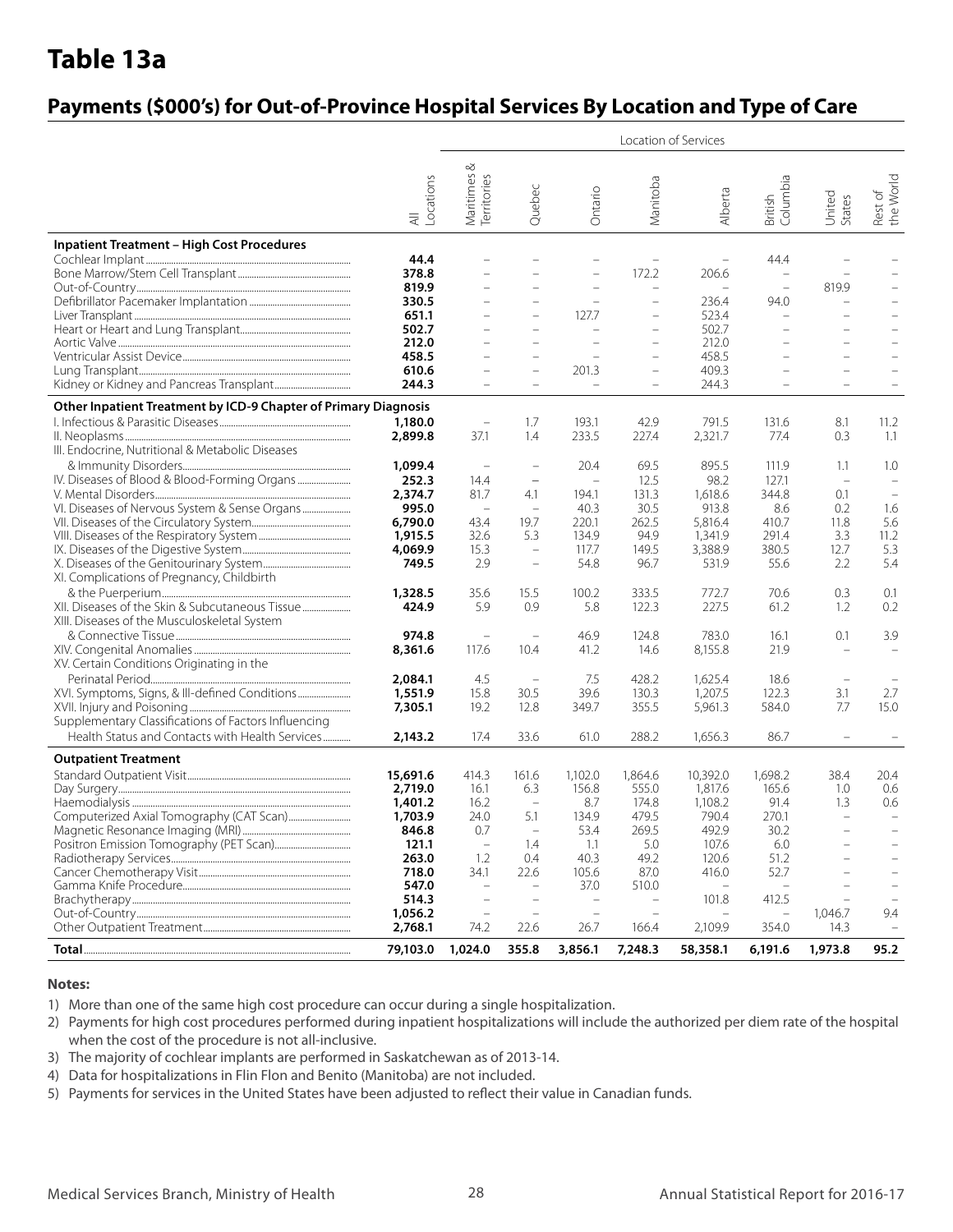# **Table 13b**

### **Number of Out-of-Province Hospital Cases by Location and Type of Care**

|                                                                                                                                              |                                                                            |                                                                                            |                                                                                                                                              |                                                           | Location of Services                                                   |                                                                    |                                                          |                                              |                                           |
|----------------------------------------------------------------------------------------------------------------------------------------------|----------------------------------------------------------------------------|--------------------------------------------------------------------------------------------|----------------------------------------------------------------------------------------------------------------------------------------------|-----------------------------------------------------------|------------------------------------------------------------------------|--------------------------------------------------------------------|----------------------------------------------------------|----------------------------------------------|-------------------------------------------|
|                                                                                                                                              | Locations<br>$\equiv$                                                      | ∞<br>Maritimes &<br>Territories                                                            | Quebec                                                                                                                                       | Ontario                                                   | Manitoba                                                               | Alberta                                                            | British<br>Columbia                                      | United<br>States                             | Rest of<br>the World                      |
| <b>Inpatient Treatment - High Cost Procedures</b>                                                                                            | 1<br>$\overline{2}$<br>5<br>23<br>5<br>4<br>4<br>8<br>3                    |                                                                                            |                                                                                                                                              | $\overline{\phantom{0}}$<br>1                             | $\mathbf{1}$                                                           | $\mathbf{1}$<br>18<br>$\overline{4}$<br>4<br>4<br>8<br>2           | 1<br>$\overline{\phantom{0}}$<br>5                       | 5                                            |                                           |
|                                                                                                                                              | 4                                                                          |                                                                                            |                                                                                                                                              |                                                           |                                                                        | 4                                                                  |                                                          |                                              |                                           |
| Other Inpatient Treatment by ICD-9 Chapter of Primary Diagnosis<br>III. Endocrine, Nutritional & Metabolic Diseases                          | 115<br>244                                                                 | $\overline{2}$                                                                             | 1<br>$\mathbf{1}$                                                                                                                            | 9<br>23                                                   | 6<br>22                                                                | 39<br>183                                                          | 11<br>10                                                 | 16<br>$\overline{2}$                         | 33<br>$\overline{1}$                      |
| VI. Diseases of Nervous System & Sense Organs                                                                                                | 114<br>24<br>220<br>94<br>520<br>279<br>455<br>192                         | $\mathbf{1}$<br>14<br>$\overline{\phantom{0}}$<br>6<br>4<br>$\overline{4}$<br>$\mathbf{1}$ | $\qquad \qquad -$<br>$\mathbf{1}$<br>$\overline{\phantom{0}}$<br>$\overline{2}$<br>3<br>$\overline{\phantom{0}}$<br>$\overline{\phantom{0}}$ | 6<br>$\qquad \qquad -$<br>25<br>8<br>35<br>16<br>31<br>12 | 6<br>$\overline{4}$<br>18<br>8<br>29<br>28<br>39<br>30                 | 75<br>11<br>112<br>70<br>336<br>149<br>267<br>113                  | 17<br>8<br>49<br>3<br>59<br>43<br>56<br>17               | 3<br>$\mathbf{1}$<br>2<br>36<br>8<br>36<br>7 | 7<br>$\mathbf{3}$<br>17<br>28<br>22<br>12 |
| XI. Complications of Pregnancy Childbirth<br>XII. Diseases of the Skin & Subcutaneous Tissue<br>XIII. Diseases of the Musculoskeletal System | 424<br>45                                                                  | 7<br>$\mathfrak{D}$                                                                        | 6<br>$\mathbf{1}$                                                                                                                            | 37<br>2                                                   | 101<br>6                                                               | 248<br>22                                                          | 23<br>$\overline{7}$                                     | 3                                            | $\overline{2}$                            |
| XV. Certain Conditions Originating in the                                                                                                    | 179<br>240                                                                 | $\overline{2}$                                                                             | $\overline{a}$<br>$\overline{4}$                                                                                                             | 9<br>8                                                    | 40<br>6                                                                | 120<br>217                                                         | 4<br>3                                                   | -1                                           | 5                                         |
| XVI. Symptoms, Signs, & III-defined Conditions<br>Supplementary Classifications of Factors Influencing                                       | 125<br>301<br>565                                                          | -1<br>$\overline{4}$<br>4                                                                  | $\overline{a}$<br>5<br>$\overline{4}$                                                                                                        | 2<br>15<br>30                                             | 24<br>33<br>42                                                         | 92<br>178<br>355                                                   | 6<br>31<br>77                                            | 19<br>20                                     | 16<br>33                                  |
| Health Status and Contacts with Health Services                                                                                              | 521                                                                        | 8                                                                                          | 5                                                                                                                                            | 22                                                        | 103                                                                    | 355                                                                | 28                                                       | $\overline{\phantom{0}}$                     |                                           |
| <b>Outpatient Treatment</b>                                                                                                                  | 48,588<br>2,181<br>3,080<br>2,343<br>1,221<br>78<br>654<br>513<br>32<br>52 | 1,257<br>13<br>35<br>33<br>$\mathbf{1}$<br>3<br>25                                         | 490<br>5<br>$\qquad \qquad -$<br>$\overline{7}$<br>-1<br>$\mathbf{1}$<br>16                                                                  | 3,331<br>125<br>19<br>185<br>77<br>100<br>75<br>2         | 5,686<br>449<br>381<br>662<br>390<br>$\overline{4}$<br>124<br>63<br>30 | 31,462<br>1,441<br>2,410<br>1,085<br>710<br>68<br>299<br>297<br>19 | 5,131<br>131<br>198<br>371<br>43<br>4<br>127<br>37<br>33 | 769<br>10<br>26<br>$\overline{\phantom{a}}$  | 462<br>7<br>11                            |
|                                                                                                                                              | 11<br>11,538                                                               | 452                                                                                        | 74                                                                                                                                           | $\overline{a}$<br>55                                      | 1,003                                                                  | 7,983                                                              | 1,971                                                    | 11                                           |                                           |
|                                                                                                                                              | 75,007                                                                     | 1,879.0                                                                                    | 627.0                                                                                                                                        | 4,262.0                                                   | 9,338.0                                                                | 48,761.0                                                           | 8,504.0                                                  | 976.0                                        | 660.0                                     |

#### **Notes:**

1) More than one of the same high cost procedure can occur during a single hospitalization.

2) The majority of cochlear implants are performed in Saskatchewan as of 2013-14.

3) Data for hospitalizations in Flin Flon and Benito (Manitoba) are not included.

4) Standard Outpatient Visits on the day of admission and any inpatient MRIs, CAT Scans, etc. are part of hospitalizations for other inpatient treatment by high cost procedure or by diagnosis.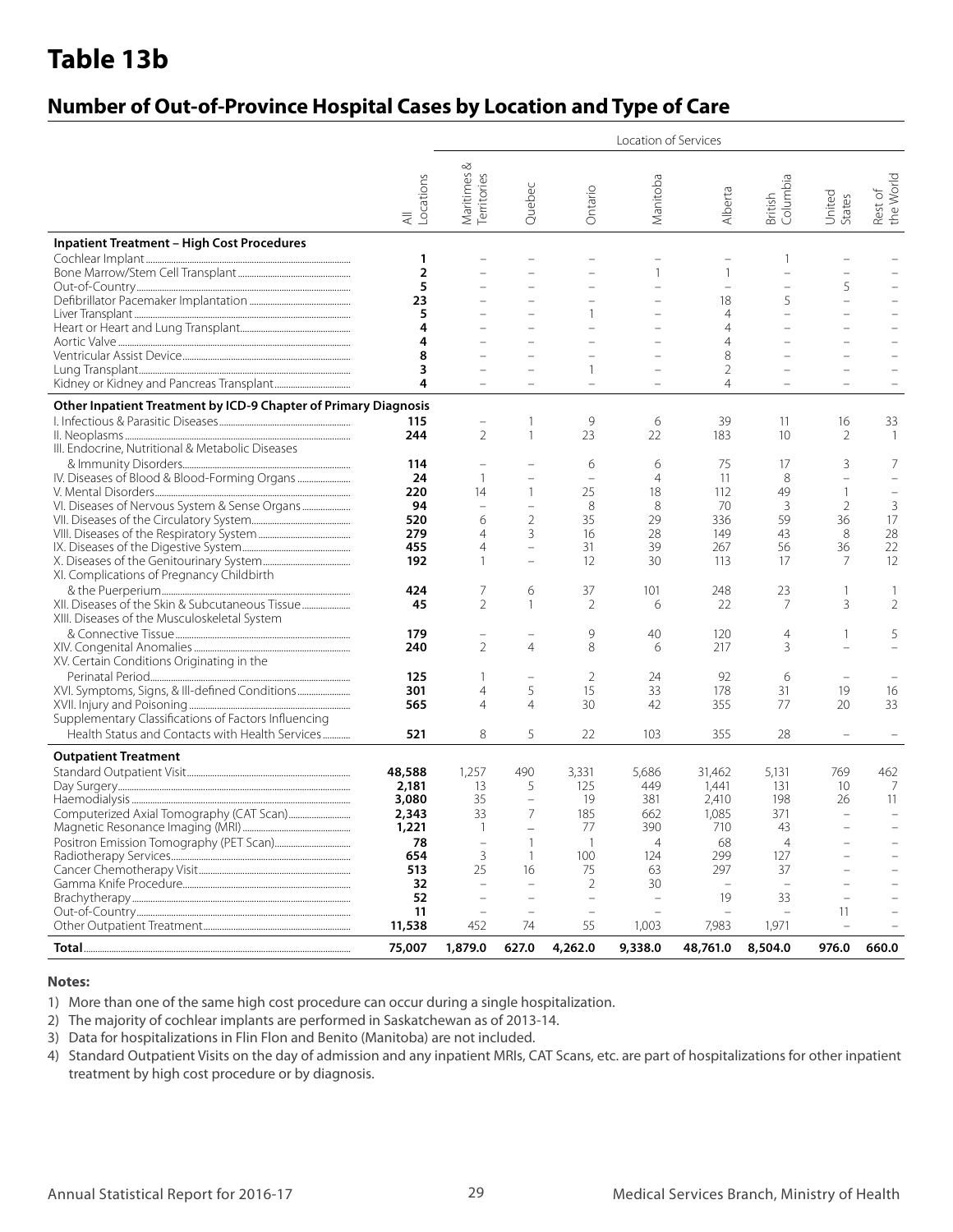# **Table 14a**

### **Payments (\$000's) for Out-of-Province Residents Hospitalized In Saskatchewan By Place of Residence and Type of Care**

|                                                                  |                                        | Home Province or Territory of Beneficiary |                          |                          |          |          |                     |  |  |  |  |
|------------------------------------------------------------------|----------------------------------------|-------------------------------------------|--------------------------|--------------------------|----------|----------|---------------------|--|--|--|--|
|                                                                  | Locations<br>$\overline{\preccurlyeq}$ | Maritimes &<br>Territories                | Quebec                   | Ontario                  | Manitoba | Alberta  | British<br>Columbia |  |  |  |  |
| <b>Inpatient Treatment - High Cost Procedures</b>                |                                        |                                           |                          |                          |          |          |                     |  |  |  |  |
|                                                                  | 3.5                                    |                                           |                          |                          |          |          | 3.5                 |  |  |  |  |
| <b>Inpatient Treatment by ICD-9 Chapter of Primary Diagnosis</b> |                                        |                                           |                          |                          |          |          |                     |  |  |  |  |
|                                                                  | 210.8                                  | 4.7                                       | 1.5                      | 1.3                      | 108.4    | 68.5     | 26.3                |  |  |  |  |
|                                                                  | 828.8                                  | 24.3                                      | $\overline{\phantom{0}}$ | 13.6                     | 471.6    | 292.8    | 26.5                |  |  |  |  |
| III. Endocrine, Nutritional & Metabolic Diseases                 | 467.5                                  | 16.5                                      | 3.1                      | 4.8                      | 189.8    | 193.0    | 60.2                |  |  |  |  |
| IV. Diseases of Blood and Blood-Forming Organs                   | 88.4                                   | $\overline{\phantom{0}}$                  | $\overline{\phantom{a}}$ | 3.9                      | 45.0     | 29.0     | 10.5                |  |  |  |  |
|                                                                  | 3,158.3                                | 206.0                                     | 85.0                     | 328.7                    | 264.8    | 1,968.9  | 304.9               |  |  |  |  |
| VI. Diseases of the Nervous System & Sense Organs                | 273.7                                  | 9.6                                       | 7.6                      | 36.6                     | 98.9     | 32.9     | 88.0                |  |  |  |  |
|                                                                  | 2,424.0                                | 70.5                                      | 42.3                     | 316.2                    | 756.9    | 832.9    | 405.2               |  |  |  |  |
|                                                                  | 1,164.7                                | 13.1                                      | 38.6                     | 148.6                    | 351.4    | 537.0    | 76.1                |  |  |  |  |
|                                                                  | 1,308.8                                | 103.2                                     | 7.2                      | 158.7                    | 395.1    | 454.9    | 189.8               |  |  |  |  |
|                                                                  | 401.9                                  | 12.7                                      | 1.3                      | 22.0                     | 154.6    | 153.6    | 57.7                |  |  |  |  |
| XI. Complications of Pregnancy, Childbirth                       | 789.4                                  | 25.1                                      | 5.7                      | 39.8                     | 372.3    | 280.4    | 66.1                |  |  |  |  |
| XII. Diseases of the Skin and Subcutaneous Tissue                | 172.3                                  | 5.1                                       | $\overline{\phantom{0}}$ | 17.6                     | 36.1     | 27.4     | 86.2                |  |  |  |  |
| XIII. Diseases of the Musculoskeletal System                     | 669.0                                  | 17.4                                      | $\overline{\phantom{0}}$ | $\overline{\phantom{0}}$ | 239.7    | 324.9    | 86.9                |  |  |  |  |
|                                                                  | 85.9                                   |                                           |                          | 4.2                      | 70.1     | 10.3     | 1.4                 |  |  |  |  |
| XV. Certain Conditions Originating in the Perinatal Period       | 1,302.1                                | $\qquad \qquad -$                         | $\overline{\phantom{0}}$ | 3.8                      | 119.7    | 945.9    | 232.6               |  |  |  |  |
| XVI. Symptoms, Signs, and III-defined Conditions                 | 985.2                                  | 18.2                                      | 11.5                     | 63.0                     | 227.9    | 365.3    | 299.3               |  |  |  |  |
|                                                                  | 2,148.2                                | 9.5                                       | 16.9                     | 364.4                    | 516.7    | 873.0    | 367.6               |  |  |  |  |
| Supplementary Classifications of Factors Influencing             | 915.4                                  | 37.7                                      | 0.9                      | 85.4                     | 205.1    | 479.7    | 106.7               |  |  |  |  |
| <b>Outpatient Treatment</b>                                      |                                        |                                           |                          |                          |          |          |                     |  |  |  |  |
|                                                                  | 9,152.0                                | 415.3                                     | 105.9                    | 820.3                    | 2,838.6  | 3,993.2  | 978.8               |  |  |  |  |
|                                                                  | 1,661.1                                | 39.9                                      | 5.0                      | 86.1                     | 701.2    | 740.4    | 88.4                |  |  |  |  |
|                                                                  | 129.5                                  | 2.3                                       | 1.4                      | 32.6                     | 45.7     | 33.2     | 14.3                |  |  |  |  |
|                                                                  | 626.1                                  | 32.8                                      | 8.0                      | 68.0                     | 183.5    | 250.1    | 83.8                |  |  |  |  |
|                                                                  | 149.7                                  | 5.6                                       | 0.7                      | 17.4                     | 34.8     | 80.1     | 11.2                |  |  |  |  |
|                                                                  | 83.1                                   | $\overline{\phantom{a}}$                  |                          | 6.1                      | 33.6     | 45.4     | $-2.0$              |  |  |  |  |
|                                                                  | 185.7                                  | 1.7                                       | $\overline{\phantom{0}}$ | 4.1                      | 63.8     | 109.1    | 7.0                 |  |  |  |  |
|                                                                  | 627.7                                  | 30.7                                      | 4.7                      | 64.5                     | 143.8    | 309.1    | 74.9                |  |  |  |  |
|                                                                  | 30,012.8                               | 1,101.9                                   | 347.3                    | 2,711.4                  | 8,669.2  | 13,431.1 | 3,751.9             |  |  |  |  |

#### **Notes:**

1) More than one of the same high cost procedure can occur during a single hospitalization.

2) Payments for high cost procedures performed during inpatient hospitalizations will include the authorized per diem rate of the hospital when the cost of the procedure is not all-inclusive.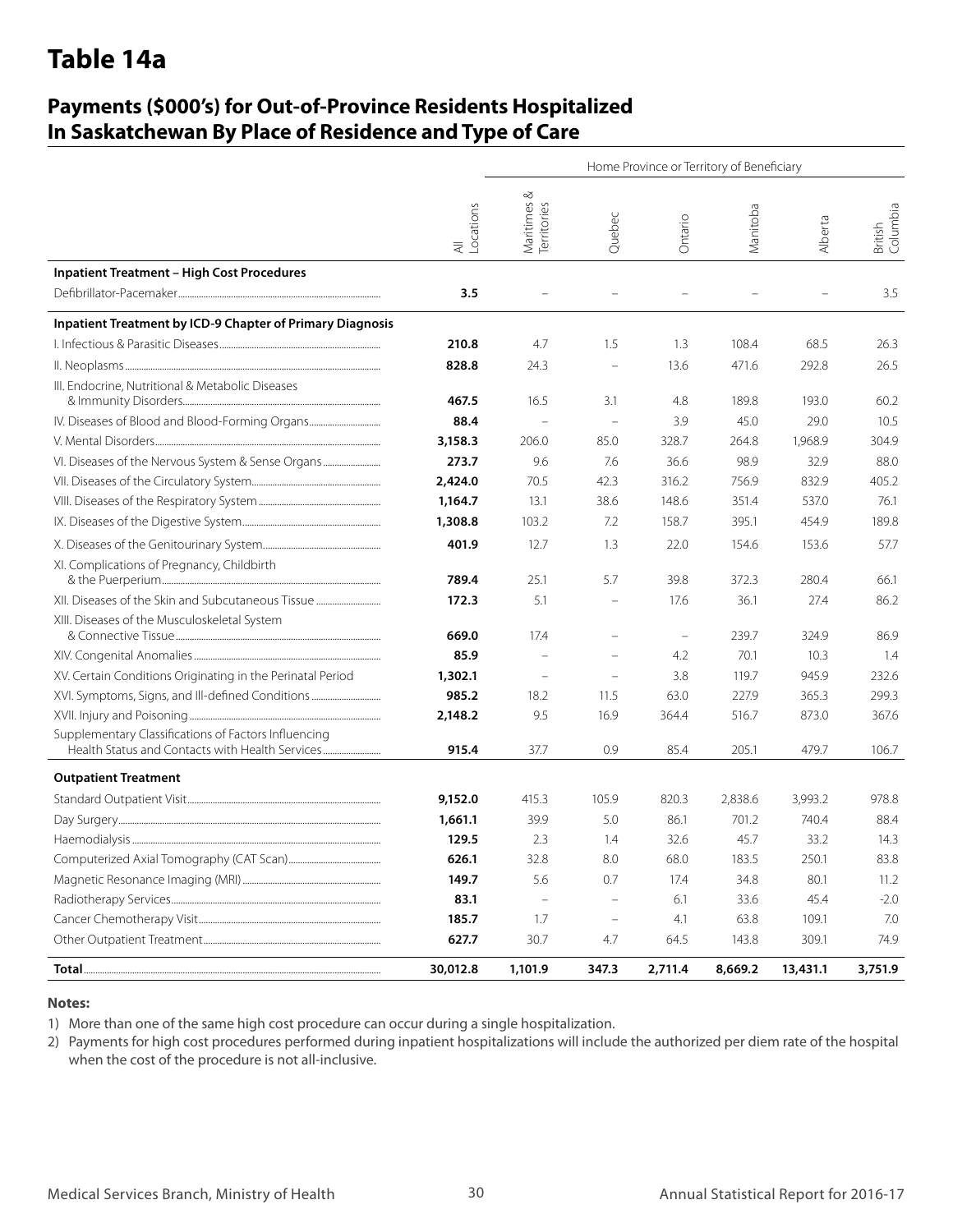# **Table 14b**

### **Number of Saskatchewan Hospital Cases for Services Provided to Out-of-Province Residents by Place of Residence and Type of Care**

|                                                                   | Home Province or Territory of Beneficiary |                               |                |                |                |                |                     |  |  |  |
|-------------------------------------------------------------------|-------------------------------------------|-------------------------------|----------------|----------------|----------------|----------------|---------------------|--|--|--|
|                                                                   | -ocations<br>$\overline{\overline{z}}$    | ∞<br>Maritimes<br>Territories | Quebec         | Ontario        | Manitoba       | Alberta        | British<br>Columbia |  |  |  |
| <b>Inpatient Treatment - High Cost Procedures</b>                 |                                           |                               |                |                |                |                |                     |  |  |  |
|                                                                   | 1                                         |                               |                |                |                |                | 1                   |  |  |  |
| Inpatient Treatment by ICD-9 Chapter of Primary Diagnosis - Cases |                                           |                               |                |                |                |                |                     |  |  |  |
|                                                                   | 25                                        | 2                             | $\mathbf{1}$   | 1              | 7              | 12             | 2                   |  |  |  |
|                                                                   | 93                                        | 1                             |                | 4              | 60             | 21             | 7                   |  |  |  |
| III. Endocrine, Nutritional & Metabolic Diseases                  | 71                                        | 8                             | $\mathbf{1}$   | $\overline{2}$ | 24             | 29             | 7                   |  |  |  |
| IV. Diseases of Blood and Blood-Forming Organs                    | 17                                        | $\overline{a}$                |                | $\mathbf{1}$   | $\overline{4}$ | 10             | 2                   |  |  |  |
|                                                                   | 235                                       | 16                            | 3              | 21             | 29             | 136            | 30                  |  |  |  |
| VI. Diseases of the Nervous System & Sense Organs                 | 36                                        | 3                             | $\overline{2}$ | 5              | 14             | 5              | 7                   |  |  |  |
|                                                                   | 226                                       | 7                             | $\overline{2}$ | 33             | 62             | 93             | 29                  |  |  |  |
|                                                                   | 154                                       | 2                             | 3              | 20             | 60             | 58             | 11                  |  |  |  |
|                                                                   | 240                                       | 16                            | 2              | 25             | 75             | 94             | 28                  |  |  |  |
|                                                                   | 118                                       | 4                             | 1              | 9              | 48             | 46             | 10                  |  |  |  |
| XI. Complications of Pregnancy, Childbirth                        | 259                                       | 9                             | 2              | 15             | 114            | 95             | 24                  |  |  |  |
| XII. Diseases of the Skin and Subcutaneous Tissue                 | 20                                        |                               |                | -1             | 6              | 8              | $\overline{4}$      |  |  |  |
| XIII. Diseases of the Musculoskeletal System                      | 85                                        | 2                             |                |                | 29             | 48             | 6                   |  |  |  |
|                                                                   | 24                                        |                               |                | $\overline{2}$ | 17             | $\overline{4}$ |                     |  |  |  |
| XV. Certain Conditions Originating in the Perinatal Period        | 68                                        |                               |                | 1              | 39             | 19             | 9                   |  |  |  |
| XVI. Symptoms, Signs, and III-defined Conditions                  | 166                                       | 8                             | 1              | 12             | 50             | 66             | 29                  |  |  |  |
|                                                                   | 245                                       | 4                             | 5              | 22             | 66             | 125            | 23                  |  |  |  |
| Supplementary Classifications of Factors Influencing              |                                           |                               |                |                |                |                |                     |  |  |  |
|                                                                   | 221                                       | 7                             | $\mathbf{1}$   | 15             | 104            | 73             | 21                  |  |  |  |
| <b>Outpatient Treatment</b>                                       |                                           |                               |                |                |                |                |                     |  |  |  |
|                                                                   | 27,805                                    | 1,267                         | 322            | 2,507          | 8,605          | 12,105         | 2,999               |  |  |  |
|                                                                   | 1,325                                     | 32                            | $\overline{4}$ | 69             | 560            | 589            | 71                  |  |  |  |
|                                                                   | 283                                       | 5                             | 3              | 71             | 99             | 72             | 33                  |  |  |  |
|                                                                   | 868                                       | 48                            | 11             | 94             | 253            | 345            | 117                 |  |  |  |
|                                                                   | 217                                       | 8                             | 1              | 25             | 50             | 117            | 16                  |  |  |  |
|                                                                   | 210                                       |                               |                | 15             | 83             | 112            |                     |  |  |  |
|                                                                   | 135                                       | 2                             |                | 3              | 46             | 79             | 5                   |  |  |  |
|                                                                   | 3,747                                     | 188                           | 28             | 386            | 805            | 1,868          | 472                 |  |  |  |
|                                                                   | 36,894                                    | 1,640                         | 393            | 3,359          | 11,309         | 16,229         | 3,964               |  |  |  |

#### **Notes:**

1) More than one of the same high cost procedure can occur during a single hospitalization.

2) Standard Outpatient Visits on the day of admission and any inpatient MRIs, CAT Scans, etc. are part of hospitalizations for other inpatient treatment by high cost procedure or by diagnosis.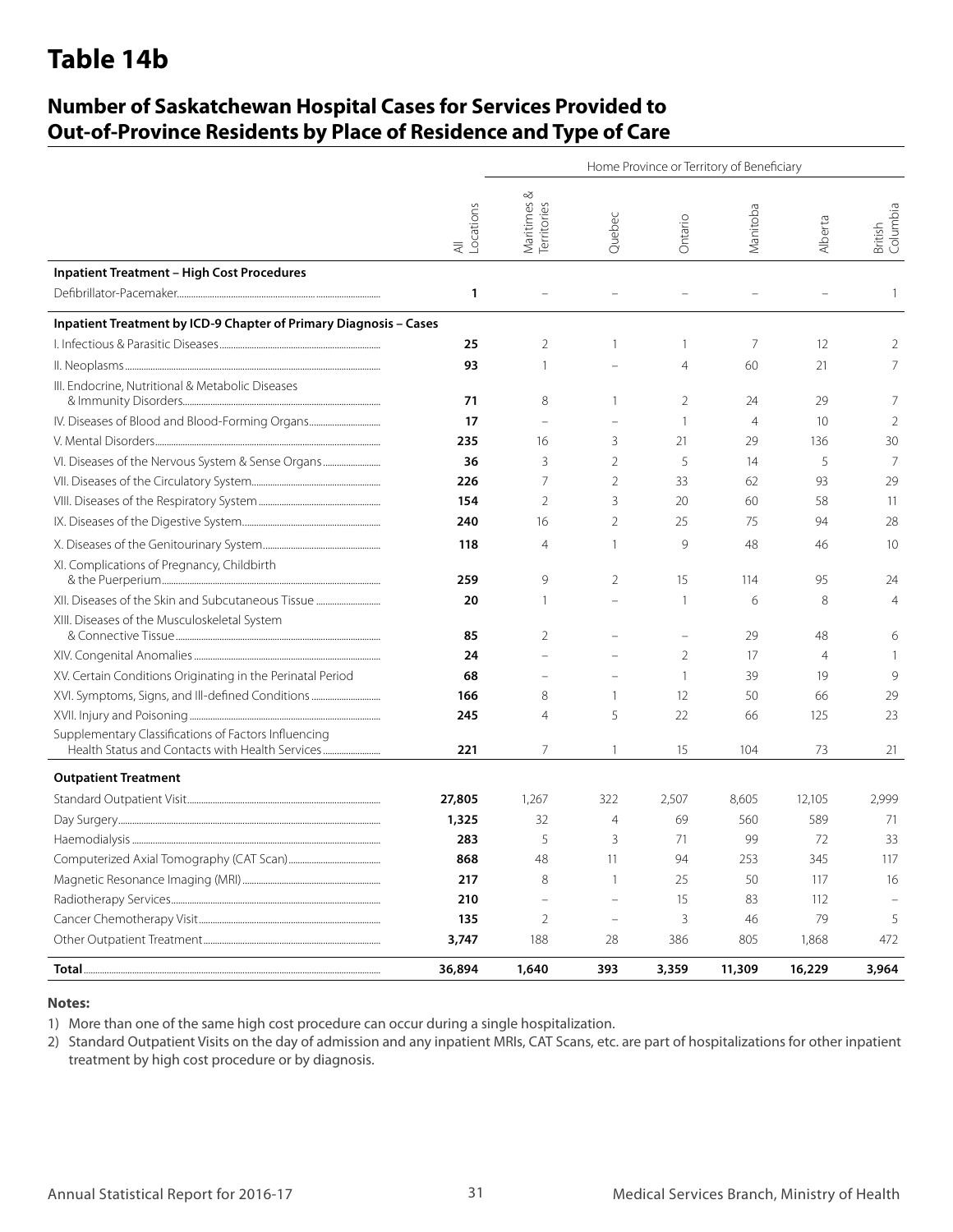### **In-Province Physician Services by Type of Service and Type of Physician**

|                                              |                          | Type of Physician                         |                                |                          |                   |                          |                   |                  |                   |  |
|----------------------------------------------|--------------------------|-------------------------------------------|--------------------------------|--------------------------|-------------------|--------------------------|-------------------|------------------|-------------------|--|
| Type of Service <sup>1</sup> (000's)         | General<br>Practitioners | Paediatricians and<br>Medical Geneticists | Internists and<br>Physiatrists | Neurologists             | Cardiologists     | Psychiatrists            | Dermatologists    | General Surgeons | Cardiac Surgeons  |  |
| Visits                                       |                          |                                           |                                |                          |                   |                          |                   |                  |                   |  |
|                                              | 27.2                     | 32.0                                      | 125.2                          | 21.9                     | 30.2              | 15.4                     | 18.5              | 61.3             | 2.6               |  |
| Special Eye Examination                      |                          |                                           |                                |                          |                   |                          |                   |                  |                   |  |
|                                              | 479.7                    | 12.2                                      | 5.4                            | 1.0                      | 0.4               | 6.0                      | 4.8               | 1.9              |                   |  |
|                                              | 3,681.9                  | 43.8                                      | 96.1                           | 14.9                     | 14.1              | 22.3                     | 18.2              | 52.1             | 0.9               |  |
|                                              | 336.4                    | 37.3                                      | 225.3                          | 12.0                     | 22.2              | 12.0                     | $\qquad \qquad -$ | 20.7             | 0.2               |  |
| Special Calls and Emergency                  |                          |                                           |                                |                          |                   |                          |                   |                  |                   |  |
|                                              | 143.2                    | 3.8                                       | 22.4                           | 2.9                      | 3.8               | 3.6                      | 0.2               | 9.5              | 0.9               |  |
|                                              | 6.6                      | 0.5                                       | 3.8                            | 0.1                      | 0.3               | 0.3                      |                   | 0.3              | 0.0               |  |
| Psychotherapy                                |                          |                                           |                                |                          |                   |                          |                   |                  |                   |  |
|                                              | 144.9                    | 0.1                                       | 0.1                            |                          |                   | 101.8                    | 0.4               |                  |                   |  |
|                                              | 87.0                     | 0.0                                       | 0.1                            |                          |                   | 99.5                     | 0.2               |                  |                   |  |
|                                              | 5.1                      | $\overline{\phantom{0}}$                  | 0.6                            | 0.7                      | 0.7               | $\overline{\phantom{0}}$ | 0.2               | 17.0             | 6.0               |  |
|                                              | 163.7                    | 0.2                                       | 0.6                            | $\qquad \qquad -$        | 0.2               |                          | 39.5              | 7.1              | 0.3               |  |
|                                              | 136.5                    | $\overline{\phantom{0}}$                  | 0.0                            | $\qquad \qquad -$        | 0.2               |                          |                   | 7.0              | 0.7               |  |
|                                              | 9.3                      |                                           |                                |                          |                   |                          |                   |                  |                   |  |
| Anaesthesia                                  |                          |                                           |                                |                          |                   |                          |                   |                  |                   |  |
|                                              | 84.4                     |                                           |                                |                          |                   |                          |                   |                  |                   |  |
| Nerve Blocks and Epidurals                   | 8.2                      | -                                         | 0.4                            | 0.3                      |                   |                          |                   |                  |                   |  |
|                                              |                          |                                           |                                |                          |                   |                          |                   |                  |                   |  |
| Pathology/Laboratory Services                | 282.6                    | 0.1                                       |                                |                          |                   |                          | 0.2               |                  |                   |  |
|                                              | 0.0                      | 2.6                                       | 9.1                            | 0.0                      | 53.4              | $\frac{1}{2}$            | $\equiv$          | $\equiv$         |                   |  |
| Other Diagnostic and<br>Therapeutic Services | 333.2                    | 115.9                                     | 423.0                          | 18.3                     | 160.5             | 120.4                    | 5.1               | 65.1             | 0.4               |  |
|                                              | 118.9                    | 0.0                                       | 0.1                            | $\overline{\phantom{m}}$ | $\qquad \qquad -$ | $\qquad \qquad -$        | 1.9               | 11.9             | $\qquad \qquad -$ |  |
|                                              | 717.5                    | 25.1                                      | 84.0                           | 9.7                      | 9.1               | 28.9                     | 3.4               | 16.5             | 1.0               |  |
|                                              | 6,766.3                  | 273.5                                     | 996.1                          | 81.7                     | 295.0             | 410.2                    | 92.3              | 270.3            | 13.2              |  |

<sup>1</sup> The "Definitions of Service Groupings", in *Statistical Figures and Tables* describes inclusions in these classifications.

<sup>2</sup> Represents the number of instances these types of services were provided during the year.

<sup>3</sup> This category includes fee codes related to telephone/fax/email advice by physicians to physicians or allied health personnel and the fee code for hospital discharge and documentation.

**Note:** Totals may not match other tables exactly due to rounding. See "Data Limitations" in *Statistical Figures and Tables*.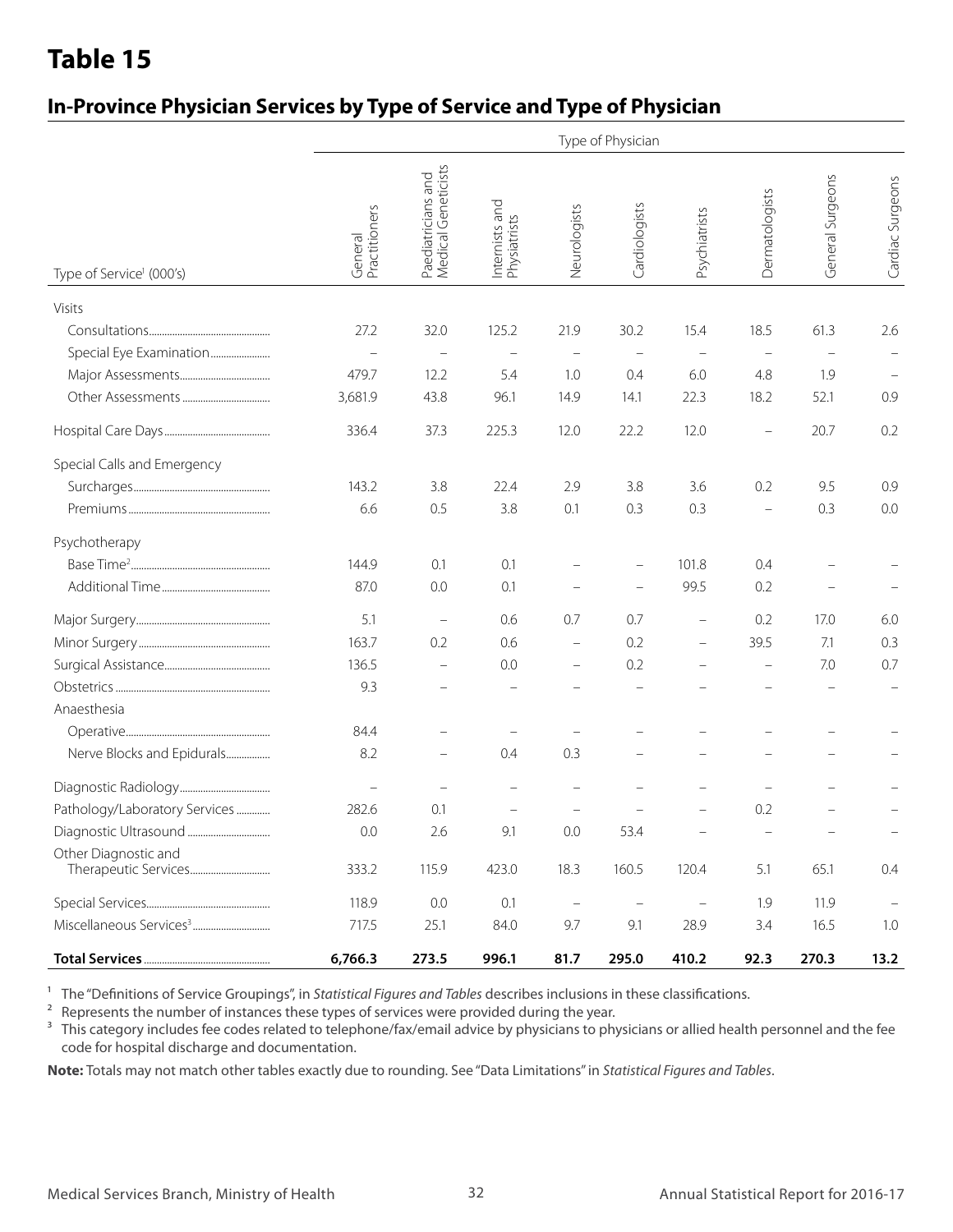# **Table 15 (Continued)**

### **In-Province Physician Services by Type of Service and Type of Physician**

|                                      |                         |                                        |                          |                                     |                     | Type of Physician |                                   |                          |                                             |                   |
|--------------------------------------|-------------------------|----------------------------------------|--------------------------|-------------------------------------|---------------------|-------------------|-----------------------------------|--------------------------|---------------------------------------------|-------------------|
| Type of Service <sup>1</sup> (000's) | Orthopaedic<br>Surgeons | Reconstructive Surgeons<br>Plastic and | Neurological<br>Surgeons | Obstetricians and<br>Gynaecologists | Urological Surgeons | Ophthalmologists  | Otolaryngologists                 | Anaesthetists            | Pathologists and<br>Diagnostic Radiologists | Total<br>Services |
| Visits                               |                         |                                        |                          |                                     |                     |                   |                                   |                          |                                             |                   |
|                                      | 47.0                    | 18.3                                   | 6.3                      | 50.7                                | 14.9                | 51.5              | 34.1                              | 12.4                     | 0.6                                         | 570.0             |
| Special Eye Examination              |                         |                                        |                          |                                     |                     | 0.3               | $\qquad \qquad -$                 |                          |                                             | 0.3               |
|                                      | 0.2                     | 0.3                                    | $\overline{\phantom{0}}$ | 9.2                                 | 3.3                 | 22.5              | 4.2                               | $\overline{\phantom{0}}$ | 0.0                                         | 551.1             |
|                                      | 63.8                    | 16.8                                   | 4.7                      | 95.5                                | 11.3                | 99.5              | 31.7                              | 5.3                      | $\equiv$                                    | 4,272.8           |
|                                      | 3.0                     | 0.1                                    | 2.5                      | 5.2                                 | 0.5                 | 0.1               | 0.8                               |                          |                                             | 678.3             |
| Special Calls and Emergency          |                         |                                        |                          |                                     |                     |                   |                                   |                          |                                             |                   |
|                                      | 7.2                     | 1.9                                    | 1.5                      | 7.5                                 | 1.4                 | 1.7               | 1.3                               | 14.8                     | 0.5                                         | 227.9             |
|                                      |                         |                                        |                          |                                     |                     |                   |                                   | 13.6                     | $\overline{\phantom{0}}$                    | 25.4              |
| Psychotherapy                        |                         |                                        |                          |                                     |                     |                   |                                   |                          |                                             |                   |
|                                      |                         |                                        |                          | 2.9                                 |                     |                   |                                   |                          |                                             | 250.3             |
|                                      |                         |                                        |                          | 1.2                                 |                     |                   |                                   |                          |                                             | 188.0             |
|                                      | 29.5                    | 10.0                                   | 8.8                      | 7.0                                 | 6.2                 | 39.3              | 12.8                              |                          | 0.2                                         | 143.9             |
|                                      | 1.9                     | 9.3                                    | 0.1                      | 1.5                                 | 2.1                 | 35.5              | 5.1                               |                          | 0.2                                         | 267.4             |
|                                      | 3.3                     | 0.7                                    | 0.6                      | 7.3                                 | 4.3                 |                   | 2.4                               |                          |                                             | 163.0             |
|                                      |                         |                                        |                          | 21.9                                |                     |                   |                                   |                          |                                             | 31.2              |
| Anaesthesia                          |                         |                                        |                          |                                     |                     |                   |                                   |                          |                                             |                   |
|                                      |                         |                                        |                          |                                     |                     |                   |                                   | 676.6                    |                                             | 760.9             |
| Nerve Blocks and Epidurals           | 0.7                     |                                        | 0.0                      | 0.2                                 | 0.0                 |                   |                                   | 28.7                     | 2.7                                         | 41.2              |
|                                      |                         |                                        |                          |                                     |                     |                   |                                   | $\qquad \qquad =$        | 274.7                                       | 274.7             |
| Pathology/Laboratory Services        |                         |                                        |                          | 17.7                                |                     |                   |                                   |                          | $\equiv$                                    | 300.6             |
|                                      |                         |                                        | -                        | 18.3                                | -                   | 13.5              | $\qquad \qquad -$                 | 0.5                      | 186.2                                       | 283.6             |
| Other Diagnostic and                 | 26.6                    | 2.7                                    | 1.4                      | 24.5                                | 10.5                | 570.0             | 86.3                              | $7.7\,$                  | 66.6                                        | 2,038.1           |
|                                      | $\equiv$                | 0.4                                    | $\overline{\phantom{a}}$ | 16.6                                | $0.1\,$             | $\qquad \qquad -$ | $\hspace{1.0cm} - \hspace{1.0cm}$ |                          | $\overline{\phantom{a}}$                    | 149.8             |
|                                      | 12.5                    | $1.0\,$                                | 3.3                      | 20.9                                | 4.5                 | 7.3               | 23.5                              | 0.3                      | 0.4                                         | 968.8             |
|                                      | 195.6                   | 61.6                                   | 29.1                     | 308.1                               | 59.2                | 841.1             | 202.3                             | 759.9                    | 532.0                                       | 12,187.4          |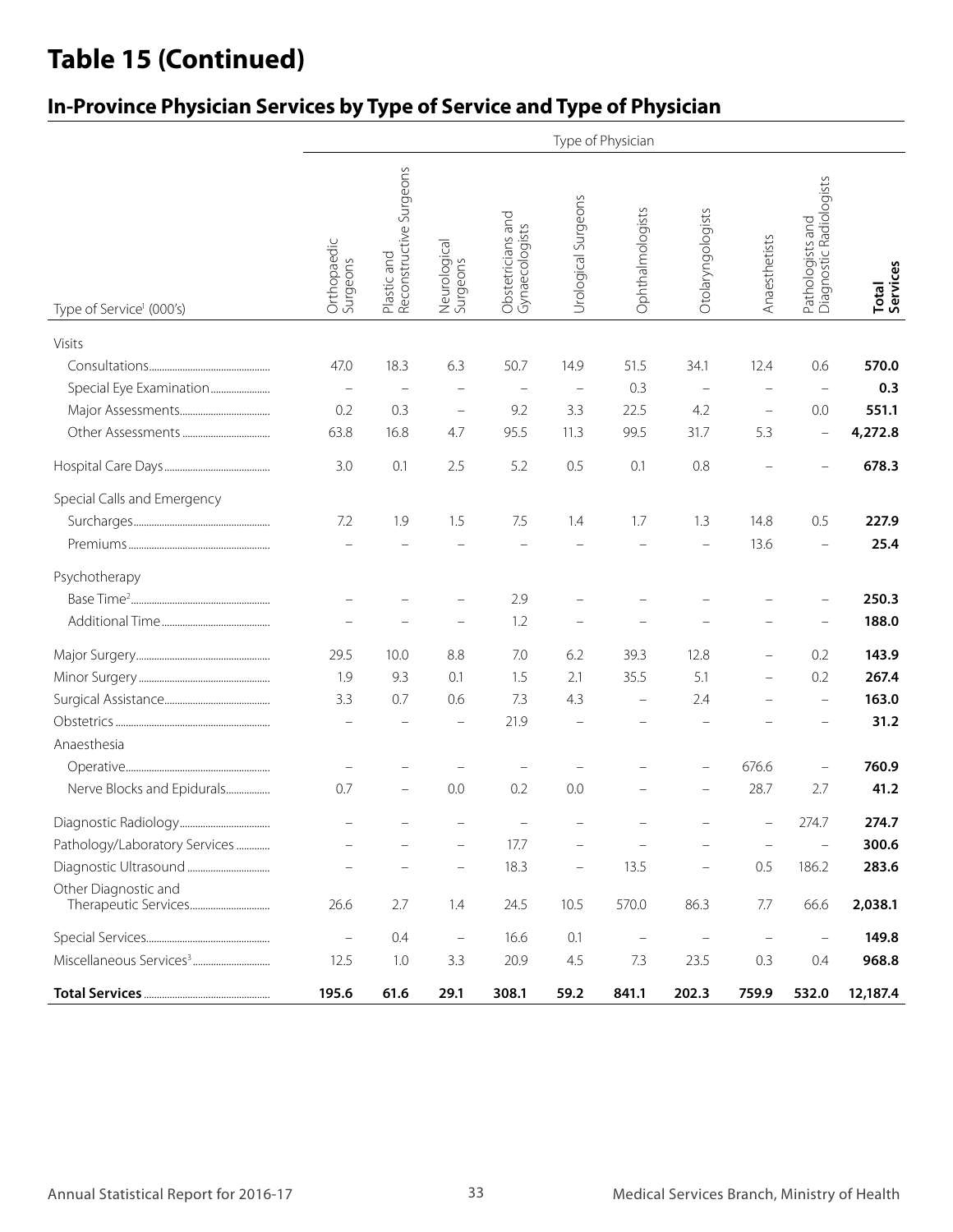### **Selected In-Province Medical Procedures – Patients, Services and Payments**

|                                                         |                       |           | Rate Per 1,000 Beneficiaries |                     | Per Cent Change                        |  |
|---------------------------------------------------------|-----------------------|-----------|------------------------------|---------------------|----------------------------------------|--|
| Type of Procedure                                       | Number<br>of Services | Patients  | Payments                     | Services            | in Services/1000<br>2015-16 to 2016-17 |  |
|                                                         | 480,639               | 164.02    | 11,343.69                    | 409.55              | 0.96                                   |  |
| Allergy Investigations and Hyposensitization Injections | 199,106               | 6.34      | 360.39                       | 169.66              | $-10.30$                               |  |
|                                                         | 107,126               | 14.74     | 3,697.10                     | 91.28               | 69.28                                  |  |
|                                                         | 102,088               | 1.01      | 4,674.30                     | 86.99               | 1.76                                   |  |
|                                                         | 81,071                | 129.29 f  | 2,713.39 f                   | $137.43$ f          | $-7.47$                                |  |
|                                                         | 71,699                | 39.11     | 2,714.78                     | 61.09               | 5.05                                   |  |
| Removal of Cysts, Granulomata, Keratoses, Moles, etc.   | 36,495                | 23.99     | 1,764.90                     | 31.10               | $-0.79$                                |  |
|                                                         | 36,353                | 17.60     | 1,542.41                     | 30.98               | 4.20                                   |  |
|                                                         | 31,168                | 11.60     | 504.99                       | 26.56               | $-2.77$                                |  |
|                                                         | 28,403                | 14.91     | 472.39                       | 24.20               | 5.43                                   |  |
|                                                         | 27,892                | 22.77     | 4,850.17                     | 23.77               | $-0.01$                                |  |
|                                                         | 20,525                | 15.01     | 2,556.34                     | 17.49               | 0.12                                   |  |
|                                                         | 13,341                | 7.11      | 4,536.07                     | 11.37               | 2.35                                   |  |
|                                                         | 12,554                | 9.86      | 865.26                       | 10.70               | $-1.05$                                |  |
|                                                         | 10,819                | $18.07$ f | 17,120.23 f                  | $18.34$ f           | $-1.70$                                |  |
|                                                         | 10,513                | 7.36      | 956.32                       | 8.96                | 5.56                                   |  |
|                                                         | 6,376                 | 4.41      | 1,030.46                     | 5.43                | 2.03                                   |  |
|                                                         | 6,124                 | 4.44      | 2,642.63                     | 5.22                | $-5.71$                                |  |
|                                                         | 6,085                 | 4.14      | 755.63                       | 5.18                | $-3.57$                                |  |
|                                                         | 5,125                 | 2.10      | 2,064.03                     | 4.37                | 4.51                                   |  |
|                                                         | 4,695                 | 3.36      | 105.48                       | 4.00                | 7.65                                   |  |
|                                                         | 4,484                 | 3.63      | 522.49                       | 3.82                | $-8.47$                                |  |
|                                                         | 3,658                 | 2.76      | 194.79                       | 3.12                | $-1.09$                                |  |
|                                                         |                       | 2.61      | 1,306.11                     | 2.84                | $-5.55$                                |  |
|                                                         | 3,328                 |           |                              |                     |                                        |  |
|                                                         | 3,268                 | $5.53$ f  | 5,082.52 f                   | $5.54$ f            | $-1.62$                                |  |
|                                                         | 2,600                 | 2.20      | 1,501.54                     | 2.22                | $-6.67$                                |  |
|                                                         | 2,513                 | 4.28 $m$  | $1,180.05$ m                 | 4.31 $m$            | 17.25                                  |  |
|                                                         | 2,401                 | 1.86      | 1,750.39                     | 2.05                | $-8.58$                                |  |
|                                                         | 1,859                 | 1.51      | 1,465.17                     | 1.58                | $-4.86$                                |  |
|                                                         | 1,856                 | 0.19      | 128.18                       | 1.58                | 6.34                                   |  |
|                                                         | 1,803                 | $2.95$ f  | 555.09 f                     | $3.06$ f            | $-11.10$                               |  |
| Tonsillectomy (With or without Adenoidectomy)           | 1,719                 | 1.46      | 507.54                       | 1.46                | 24.42                                  |  |
|                                                         | 1,444                 | 1.13      | 436.81                       | 1.23                | 30.60                                  |  |
|                                                         | 1,279                 | $2.10$ f  | 416.39 f                     | $2.17$ f            | $-11.40$                               |  |
|                                                         | 1,108                 | 1.87 f    | 444.94                       | 1.88 †              | $-16.90$                               |  |
|                                                         | 1,087                 | 0.92      | 523.83                       | 0.93                | 4.90                                   |  |
|                                                         | 891                   | $1.49$ m  | 1,441.18 m                   | $1.53$ <sup>m</sup> | $-3.54$                                |  |
| Salpingectomy, Oophorectory &/or Ovarian Cystectomy     | 708                   | 1.18      | 551.45                       | 1.2                 | 4.37                                   |  |
|                                                         | 635                   | $0.76$ f  | 288.42 f                     | $1.08$ f            | $-4.51$                                |  |
|                                                         | 572                   | 0.49      | 1,482.68                     | 0.49                | $-14.50$                               |  |
|                                                         | 483                   | 0.20      | 77.22                        | 0.41                | $-22.10$                               |  |
|                                                         | 323                   | $0.55$ f  | 332.90 f                     | $0.55$ f            | $-29.00$                               |  |
|                                                         | 263                   | 0.16      | 79.38                        | 0.22                | 0.93                                   |  |
|                                                         | 251                   | $0.43$ f  | 229.16 f                     | $0.43$ f            | $-5.27$                                |  |
|                                                         | 112                   | 0.09      | 83.73                        | 0.10                | $-3.86$                                |  |

<sup>f</sup> Rate per 1,000 female beneficiaries.

m Rate per 1,000 male beneficiaries.

**Notes:** Includes out-of-province services and costs.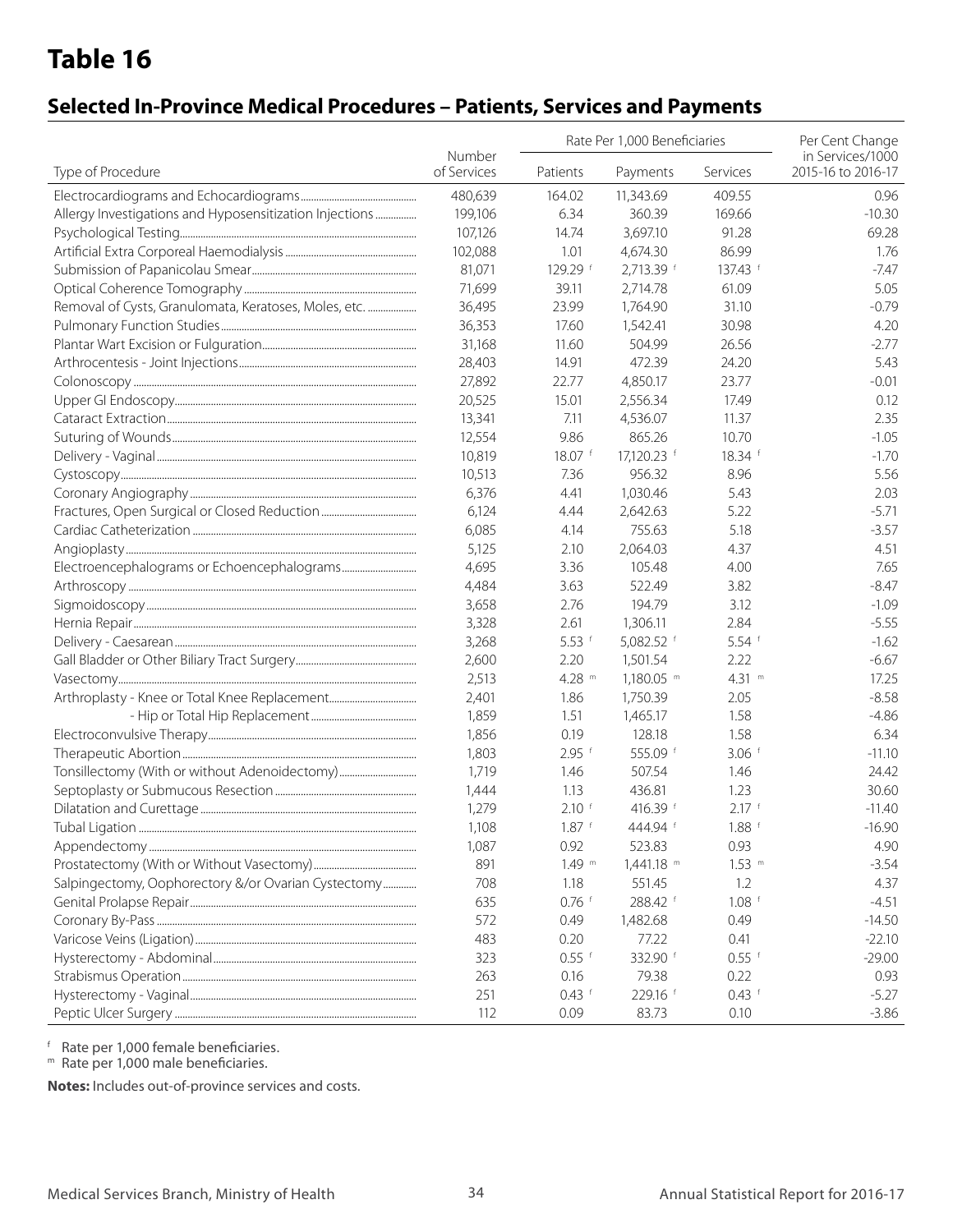### **Selected In-Province Medical Conditions – Patients, Services and Payments**

|                                                                | Number of<br>Rate Per 1,000 Beneficiaries<br>Services |         |                   |           |                   |
|----------------------------------------------------------------|-------------------------------------------------------|---------|-------------------|-----------|-------------------|
| Conditions                                                     | I.C.D. <sup>1</sup>                                   | (000's) | Patients          | Payments  | Services          |
|                                                                | 580 - 599, 788                                        | 419     | 78.4              | 18,142    | 357               |
|                                                                | 250                                                   | 370     | 58.4              | 10,880    | 315               |
|                                                                | V70                                                   | 330     | 157               | 13,498    | 281               |
|                                                                | 295 - 299                                             | 321     | 21                | 12,808    | 273               |
|                                                                | $460 - 465$                                           | 301     | 165.3             | 10,350    | 257               |
|                                                                | $401 - 405$                                           | 293     | 108.6             | 9,100     | 249               |
|                                                                | 473 & 786                                             | 241     | 86                | 11,738    | 206               |
|                                                                | 300                                                   | 202     | 54                | 7,702     | 172               |
|                                                                | 365                                                   | 184     | 19                | 4,885     | 157               |
|                                                                | $410 - 414$                                           | 175     | 25.7              | 11,733    | 149               |
|                                                                | $710 - 716$                                           | 165     | 48.4              | 8,380     | 141               |
|                                                                | 366                                                   | 159     | 16                | 8,258     | 135               |
|                                                                | $725 - 729$                                           | 157     | 69.2              | 6,928     | 134               |
|                                                                | 724                                                   | 137     | 49                | 8,191     | 117               |
|                                                                | 427                                                   | 126     | 24.6              | 5,687     | 108               |
|                                                                | 428 & 429                                             | 111     | 20                | 5,086     | 94                |
|                                                                | 493                                                   | 104     | 32.7              | 2,868     | 89                |
|                                                                | 381 & 382                                             | 99      | 43                | 3,832     | 84                |
|                                                                | $690 - 692$                                           | 96      | 46.5              | 2,968     | 82                |
|                                                                | 466, 490 & 491                                        | 84      | 49                | 2,986     | 71                |
|                                                                | $480 - 486$                                           | 77      | 15.8              | 2,962     | 65                |
|                                                                | 496                                                   | 74      | 13.9              | 2,825     | 63                |
|                                                                | 681 & 682                                             | 72      | 25.9              | 2,681     | 62                |
|                                                                | 430 - 438                                             | 65      | 6.6               | 2,946     | 55                |
|                                                                | 244                                                   | 60      | 28.9              | 1,731     | 51                |
|                                                                | 9                                                     | 56      | 26.9              | 2,405     | 48                |
|                                                                | Z082 & 626                                            | 54      | 38.3 $f$          | 4,542 $f$ | $91$ <sup>f</sup> |
|                                                                | $280 - 285$                                           | 52      | 17                | 2,309     | 44                |
|                                                                | 477                                                   | 46      | 6.7               | 451       | 39                |
|                                                                | 314                                                   | 36      | 6.4               | 1,625     | 30                |
| Infective Disease of Uterus (Except Cervix), Vagina, and Vulva | 615 & 616                                             | 35      | $28.2$ f          | $2,361$ f | 60 <sup>1</sup>   |
|                                                                | 346                                                   | 29      | 12.5              | 1,134     | 24                |
|                                                                | 454                                                   | 22      | 4.5               | 679       | 19                |
|                                                                | 535                                                   | 20      | 10.9              | 743       | 17                |
|                                                                | 627                                                   | 17      | 15.9 <sup>†</sup> | $1,250$ f | 29 <sup>†</sup>   |
|                                                                | 487                                                   | 15      | 10.4              | 489       | 13                |
|                                                                | 536 & 537                                             | 15      | 8.1               | 657       | 13                |
|                                                                | 291 & 303                                             | 15      | 3.2               | 632       | 13                |
|                                                                | 340                                                   | 15      | 2.2               | 579       | 13                |
|                                                                | 345                                                   | 14      | $\overline{4}$    | 675       | 12                |
|                                                                | 331                                                   | 11      | 1.5               | 485       | 9                 |
|                                                                | 278                                                   | 8       | 4.4               | 437       |                   |
|                                                                | 531 - 534                                             | 6       | 2.7               | 303       | 5                 |

<sup>1</sup> Ninth Revision International Classification of Diseases, 1977.

 $^2$  MSP internally assigned code for the identification of a specific condition which is grouped within a general category in the I.C.D.  $f$  Rate per 1,000 female beneficiaries.

**Notes:** MSP records only one diagnosis of symptoms per claim even though the patient may have more than one condition.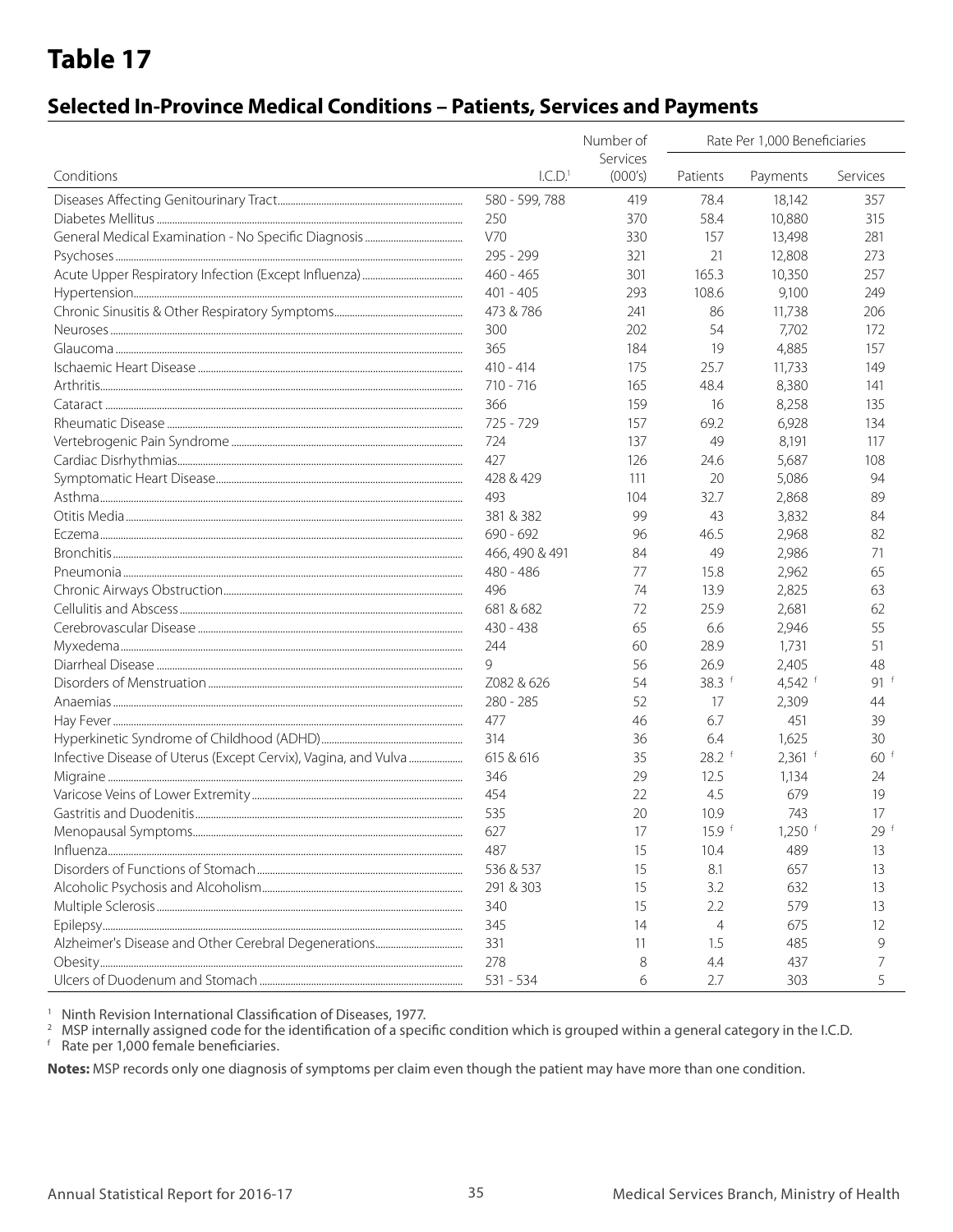### **Turnover\* of Physicians**

|        |          | <b>General Practitioners</b> |          |        |          |
|--------|----------|------------------------------|----------|--------|----------|
| Metro  |          | Urban                        |          | Rural  |          |
|        | Per Cent |                              | Per Cent |        | Per Cent |
| Number | Turnover | Number                       | Turnover | Number | Turnover |
| 404    |          | 178                          |          | 194    |          |
|        | 7.2      |                              | 3.4      |        | 17.5     |
| 375    |          | 172                          |          | 160    |          |
| 427    |          | 190                          |          | 215    |          |
|        | 8.0      |                              | 12.6     |        | 15.3     |
| 393    |          | 166                          |          | 182    |          |
| 430    |          | 201                          |          | 234    |          |
|        | 14.7     |                              | 14.9     |        | 17.9     |
| 367    |          | 171                          |          | 192    |          |
| 412    |          | 201                          |          | 254    |          |
|        | 5.8      |                              | 12.9     |        | 16.5     |
| 388    |          | 175                          |          | 212    |          |
| 450    |          | 213                          |          | 255    |          |
|        | 10.9     |                              | 7.5      |        | 20.8     |
| 401    |          | 197                          |          | 202    |          |
| 458    |          | 245                          |          | 228    |          |
|        |          |                              |          |        |          |

| <b>General Practitioners</b> |          | Specialists |          | All Physicians |          |  |
|------------------------------|----------|-------------|----------|----------------|----------|--|
|                              | Per Cent |             | Per Cent |                | Per Cent |  |
| Number                       | Turnover | Number      | Turnover | Number         | Turnover |  |
| 776                          |          | 651         |          | 1,427          |          |  |
|                              | 8.9      |             | 5.8      |                | 7.5      |  |
| 707                          |          | 613         |          | 1,320          |          |  |
| 832                          |          | 703         |          | 1,535          |          |  |
|                              | 10.9     |             | 9.2      |                | 10.2     |  |
| 741                          |          | 638         |          | 1,379          |          |  |
| 865                          |          | 694         |          | 1,559          |          |  |
|                              | 15.6     |             | 8.5      |                | 12.4     |  |
| 730                          |          | 635         |          | 1,365          |          |  |
| 867                          |          | 729         |          | 1,596          |          |  |
|                              | 10.6     |             | 7.7      |                | 9.3      |  |
| 775                          |          | 673         |          | 1,448          |          |  |
| 918                          |          | 781         |          | 1,699          |          |  |
|                              | 12.9     |             | 10.2     |                | 11.7     |  |
| 800                          |          | 701         |          | 1,501          |          |  |
| 931                          |          | 799         |          | 1,730          |          |  |

\* Turnover includes physicians who have left the province, physicians who have moved to different communties within the province, physicians who did not meet the billing threshold and physicians who remain in the same location but have changed specialties. Turnover does not reflect the percentage of physicians not retained.

<sup>1</sup> Physicians with their own MSP billing numbers receiving \$15,000 or more in the fourth quarter and practising in Saskatchewan at the end of the fiscal year.

<sup>2</sup> Physicians with their own MSP billing numbers receiving \$15,000 or more in the fourth quarter of two consecutive years and practising in Saskatchewan at the end of both fiscal years.

#### **Notes:**

- 1) The net number of physicians who entered practice in 2016-17 was 229, the difference between "Practising" (1,730) and "Still Practising" (1,501).
- 2) Data capture may not be complete for physicians participating in non-fee-for-service arrangements. Data, including the number of active physicians, may be affected by the extent of shadow billing.
- 3) All current recruitment and retention initiatives are outlined in the Appendix.
- 4) The table has been adjusted historically, as Lloydminster is now classified as a Urban Community.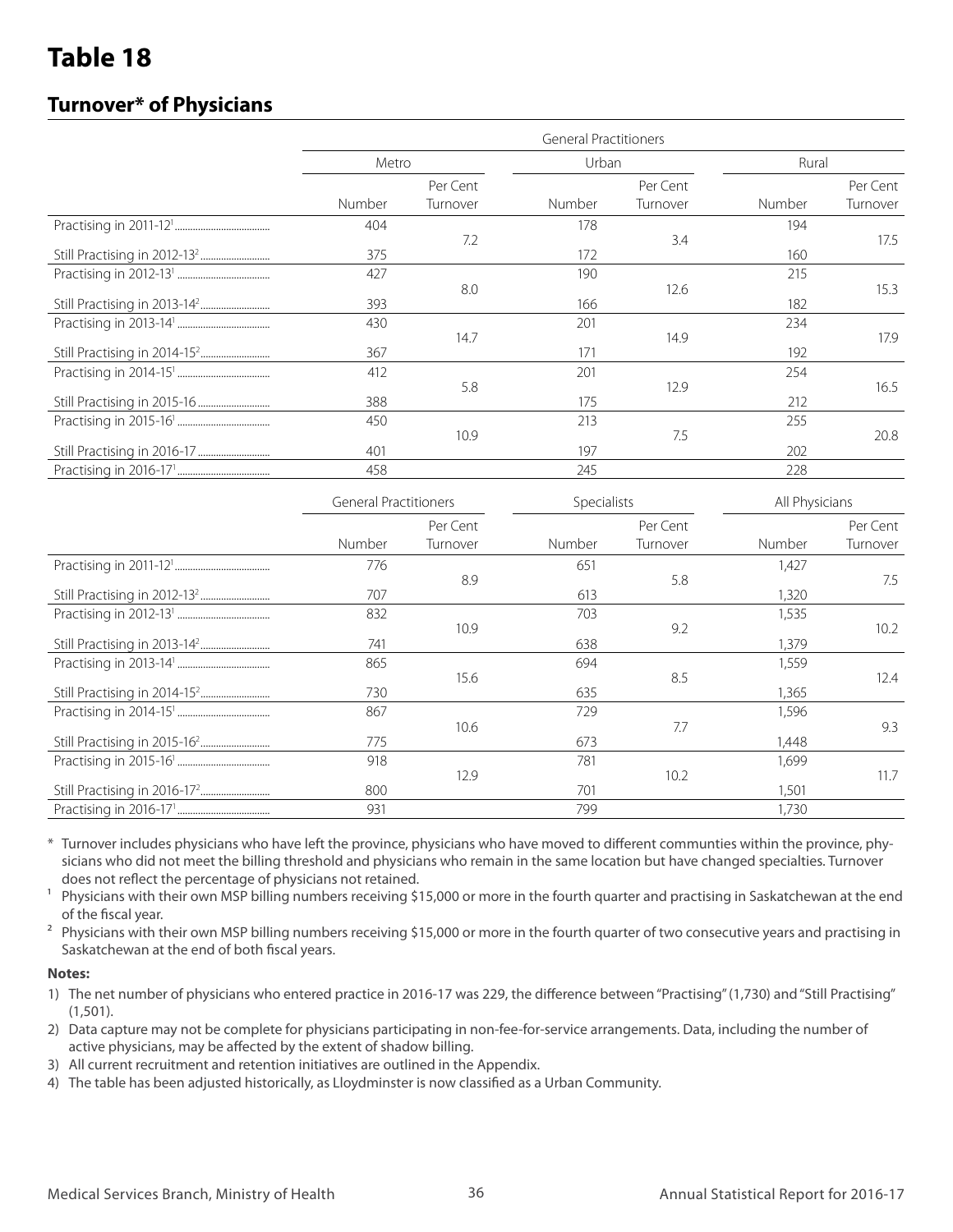### **Physicians in Relation to Population and Practice Size**

|                                           | Number of<br>Physicians |       | Population Per<br>Physician<br>(000's) |       | Average<br>Number of<br>Patients Per<br>Physician <sup>2</sup><br>(000's) |        | Average<br>Patient<br>Contacts Per<br>Physician <sup>3</sup><br>(000's) |                          | Per Cent of<br>Beneficiaries<br>Treated |      |
|-------------------------------------------|-------------------------|-------|----------------------------------------|-------|---------------------------------------------------------------------------|--------|-------------------------------------------------------------------------|--------------------------|-----------------------------------------|------|
| Type of Physician <sup>1</sup>            | 2015-16 2016-17         |       | 2015-16 2016-17                        |       | 2015-16 2016-17                                                           |        | 2015-16 2016-17                                                         |                          | 2015-16 2016-17                         |      |
|                                           | 918                     | 955   | 1.3                                    | 1.2   | 2.1                                                                       | 2.1    | 5.0                                                                     | 4.8                      | 78.8                                    | 78.0 |
| Specialists <sup>4</sup>                  |                         |       |                                        |       |                                                                           |        |                                                                         |                          |                                         |      |
| Paediatricians and<br>Medical Geneticists | 61                      | 66    | 18.8                                   | 17.8  | 0.9                                                                       | 0.9    | 1.8                                                                     | 1.8                      | 3.6                                     | 3.7  |
| Internists and Physiatrists               | 146                     | 159   | 7.9                                    | 7.4   | 1.7                                                                       | 1.7    | 3.7                                                                     | 3.6                      | 13.3                                    | 13.7 |
|                                           | 17                      | 18    | 67.6                                   | 65.2  | 1.7                                                                       | 1.7    | 2.9                                                                     | 2.8                      | 2.3                                     | 2.3  |
|                                           | 27                      | 26    | 42.5                                   | 45.1  | 4.2                                                                       | 4.3    | 3.6                                                                     | 3.5                      | 6.0                                     | 6.1  |
|                                           | 63                      | 67    | 18.2                                   | 17.5  | 0.5                                                                       | 0.5    | 1.9                                                                     | 2.1                      | 2.0                                     | 2.3  |
|                                           | 8                       | 9     | 143.6                                  | 130.4 | 2.8                                                                       | 2.8    | 4.9                                                                     | 4.8                      | 1.9                                     | 2.1  |
|                                           | 112                     | 113   | 10.3                                   | 10.4  | 0.8                                                                       | 0.8    | 0.9                                                                     | 0.9                      | 6.0                                     | 6.1  |
|                                           | 75                      | 81    | 15.3                                   | 14.5  | 1.0                                                                       | 1.0    | 2.1                                                                     | 2.0                      | 5.7                                     | 5.8  |
|                                           | 6                       | 6     | 191.4                                  | 195.6 | 0.7                                                                       | 0.6    | 1.0                                                                     | 1.0                      | 0.3                                     | 0.2  |
| Orthopaedic Surgeons                      | 43                      | 43    | 26.7                                   | 27.3  | 1.4                                                                       | 1.4    | 2.8                                                                     | 2.8                      | 4.6                                     | 4.6  |
| Plastic and Reconstructive                | 15                      | 14    | 76.6                                   | 83.8  | 1.4                                                                       | 1.6    | 2.8                                                                     | 3.1                      | 1.8                                     | 1.8  |
| Neurological Surgeons                     | 12                      | 13    | 95.7                                   | 90.3  | 0.7                                                                       | 0.7    | 1.3                                                                     | 1.2                      | 0.7                                     | 0.7  |
| Obstetricians and                         | 64                      | 62    | 17.9                                   | 18.9  | 1.2                                                                       | 1.3    | 2.7                                                                     | 2.9                      | 4.6                                     | 4.7  |
|                                           | 17                      | 17    | 67.6                                   | 69.0  | 1.3                                                                       | 1.4    | 2.0                                                                     | 2.2                      | 1.6                                     | 1.8  |
|                                           | 27                      | 28    | 42.5                                   | 41.9  | 3.2                                                                       | 3.2    | 7.5                                                                     | 7.5                      | 7.1                                     | 7.0  |
|                                           | 15                      | 18    | 76.6                                   | 65.2  | 2.6                                                                       | 2.5    | 4.2                                                                     | 4.2                      | 3.3                                     | 3.6  |
| Pathologists and Diagnostic               | 73                      | 76    | 15.7                                   | 15.4  | 4.2                                                                       | 4.1    | 0.2                                                                     | 0.2                      | 18.7                                    | 19.5 |
|                                           | 781                     | 816   | 1.5                                    | 1.4   | 1.6                                                                       | 1.7    | 2.4                                                                     | 2.4                      | 43.7                                    | 44.3 |
|                                           | 1,699                   | 1,771 | 0.7                                    | 0.7   | 1.9                                                                       | 1.9    | 3.8                                                                     | 3.7                      | 81.4                                    | 80.7 |
|                                           | 2,375                   | 2,491 | 0.5                                    | 0.5   | $\equiv$                                                                  | $\sim$ | $\sim$                                                                  | $\overline{\phantom{0}}$ | $\overline{\phantom{0}}$                |      |

<sup>1</sup> Physicians are shown in specialties or general practice in accordance with the listing of the College of Physicians and Surgeons of Saskatchewan at the end of the year.

<sup>2</sup> The size of practice is the number of discrete beneficiaries on whose behalf a claim was paid during the year.

<sup>3</sup> A patient contact represents each time a physician saw a patient regardless of the number of services provided at the time. The limit is one contact per patient, same doctor, same date of service. X-ray, ultrasound and laboratory services, and any professional interpretations of procedures are not considered to be patient contacts.

4 Physicians with their own MSP billing numbers receiving \$60,000 or more in MSP payments during the year and practising in Saskatchewan under MSP coverage at the end of the year.

<sup>5</sup> Licensed physicians, as of the last day of the fiscal year, includes temporary licensed locum physicians but excludes educational locums and medical residents.

#### **Notes:**

1) Earnings, size of practice and patient contacts may reflect an upward bias as a result of physicians sponsoring locums.

2) Data capture may not be complete for physicians participating in non-fee-for-service arrangements. Data, including the number of active physicians, may be affected by the extent of shadow billing.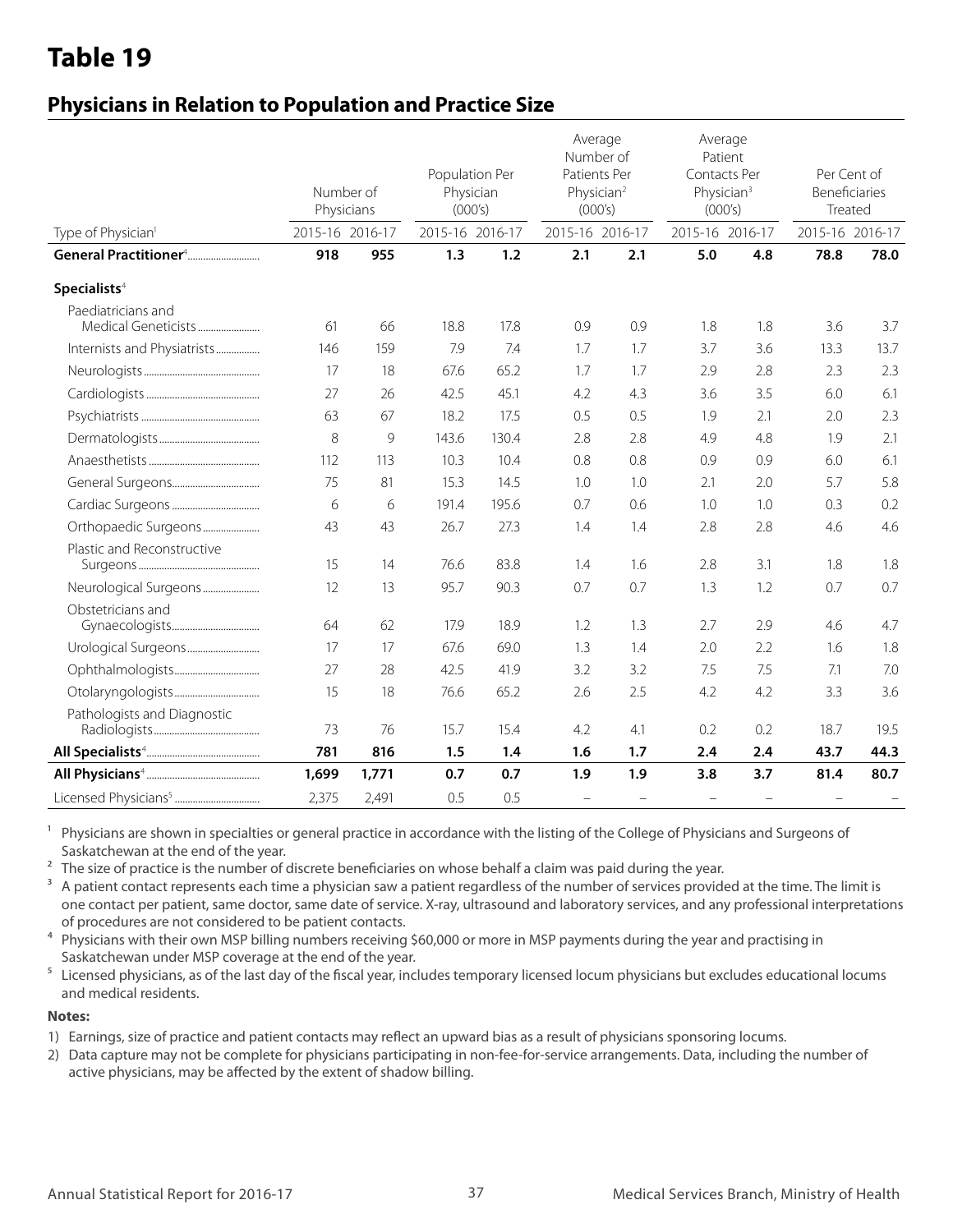### **Physicians by Size of Practice**

|                                          |                                      |                |                  |                    | Size of Practice by Range of Patients <sup>3</sup> |                    |                    |                    |                |
|------------------------------------------|--------------------------------------|----------------|------------------|--------------------|----------------------------------------------------|--------------------|--------------------|--------------------|----------------|
|                                          |                                      | Less           |                  |                    |                                                    |                    |                    |                    | More           |
| Type of Physician <sup>1</sup>           | Number of<br>Physicians <sup>2</sup> | Than<br>501    | $501 -$<br>1,000 | $1,001 -$<br>1,500 | $1,501 -$<br>2,000                                 | $2,001 -$<br>2,500 | $2,501 -$<br>3,000 | $3,001 -$<br>3,500 | Than<br>3,500  |
| <b>General Practitioners</b>             |                                      |                |                  |                    |                                                    |                    |                    |                    |                |
|                                          | 392                                  | 17             | 51               | 68                 | 65                                                 | 52                 | 22                 | 28                 | 89             |
|                                          | 86                                   | 25             | 23               | 11                 | 14                                                 | 7                  | $\overline{2}$     | $\overline{2}$     | $\overline{2}$ |
|                                          | 182                                  | 5              | 19               | 44                 | 36                                                 | 15                 | 14                 | 18                 | 31             |
|                                          | 47                                   | 9              | 8                | $\overline{4}$     | 7                                                  | 6                  | $\overline{4}$     | 3                  | 6              |
|                                          | 226                                  | $\mathbf{1}$   | 23               | 65                 | 65                                                 | 45                 | 15                 | 7                  | 5              |
|                                          | 22                                   | $\overline{2}$ | 5                | $\overline{4}$     | $\overline{4}$                                     | $\mathbf{1}$       | $\overline{2}$     | $\overline{2}$     | $\overline{2}$ |
| All General Practitioners 2016-17        | 955                                  | 59             | 129              | 196                | 191                                                | 126                | 59                 | 60                 | 135            |
|                                          | 918                                  | 50             | 127              | 191                | 182                                                | 121                | 61                 | 49                 | 137            |
| <b>Specialists</b>                       |                                      |                |                  |                    |                                                    |                    |                    |                    |                |
| Paediatricians and Medical Geneticists   | 66                                   | 18             | 33               | 10                 | 2                                                  | $\mathbf 0$        | 1                  | $\mathbf 0$        | $\overline{2}$ |
|                                          | 159                                  | 22             | 43               | 25                 | 22                                                 | 17                 | 12                 | 4                  | 14             |
|                                          | 18                                   | $\overline{2}$ | $\overline{2}$   | $\overline{4}$     | 3                                                  | 6                  | $\overline{0}$     | $\overline{0}$     | -1             |
|                                          | 26                                   | $\overline{0}$ | $\overline{2}$   | $\overline{0}$     | 3                                                  | 1                  | 5                  | $\overline{0}$     | 15             |
|                                          | 67                                   | 41             | 21               | 3                  | $\mathbf{1}$                                       | 1                  | $\Omega$           | $\overline{0}$     | $\overline{0}$ |
|                                          | 9                                    | $\Omega$       | $\mathbf{1}$     | $\mathbf{1}$       | 0                                                  | 3                  | $\mathbf{1}$       | $\mathbf{1}$       | 2              |
|                                          | 113                                  | 17             | 69               | 24                 | $\overline{2}$                                     | $\mathbf{1}$       | $\Omega$           | $\overline{0}$     | $\Omega$       |
|                                          | 81                                   | 15             | 31               | 18                 | 16                                                 | 0                  | $\mathbf{1}$       | $\overline{0}$     | $\Omega$       |
|                                          | 6                                    | $\overline{2}$ | 4                | $\overline{0}$     | $\mathbf 0$                                        | 0                  | $\Omega$           | $\overline{0}$     | $\Omega$       |
|                                          | 43                                   | 1              | 9                | 17                 | 10                                                 | 3                  | $\overline{2}$     | $\overline{0}$     |                |
| Plastic and Reconstructive Surgeons      | 14                                   | $\Omega$       | 3                | 5                  | 3                                                  | 1                  | $\Omega$           | $\overline{2}$     | $\Omega$       |
|                                          | 13                                   | $\overline{2}$ | 10               | $\mathbf{1}$       | 0                                                  | $\mathbf{0}$       | $\Omega$           | $\overline{0}$     | $\Omega$       |
| Obstetricians and Gynaecologists         | 62                                   | 6              | 16               | 19                 | 13                                                 | $\overline{4}$     | $\overline{4}$     | $\overline{0}$     | $\Omega$       |
|                                          | 17                                   | $\overline{2}$ | $\overline{0}$   | 8                  | 5                                                  | 1                  | $\mathbf{1}$       | $\overline{0}$     | $\Omega$       |
|                                          | 28                                   | $\Omega$       | $\Omega$         | 3                  | 3                                                  | 6                  | $\Omega$           | $\overline{4}$     | 12             |
|                                          | 18                                   | $\mathbf{1}$   | 3                | 1                  | 1                                                  | $\overline{2}$     | $\overline{4}$     | $\overline{2}$     | $\overline{4}$ |
| Pathologists and Diagnostic Radiologists | 76                                   | 3              | 9                | $\overline{2}$     | 5                                                  | 6                  | 6                  | 5                  | 40             |
|                                          | 816                                  | 132            | 256              | 141                | 89                                                 | 52                 | 37                 | 18                 | 91             |
|                                          | 781                                  | 123            | 248              | 143                | 92                                                 | 39                 | 24                 | 25                 | 87             |
|                                          | 1,771                                | 191            | 385              | 337                | 280                                                | 178                | 96                 | 78                 | 226            |
|                                          | 1,699                                | 173            | 375              | 334                | 274                                                | 160                | 85                 | 74                 | 224            |

<sup>1</sup> Physicians are shown in specialties or general practice in accordance with the listing of the College of Physicians and Surgeons of Saskatchewan at the end of the year.

<sup>2</sup> Physicians with their own MSP billing numbers receiving \$60,000 or more in MSP payments during the year and practising in Saskatchewan under MSP coverage at the end of the year.

<sup>3</sup> The size of practice is the number of discrete beneficiaries on whose behalf a claim was paid during the year.

#### **Notes:**

1) Earnings and size of practice may reflect an upward bias as a result of physicians sponsoring locums.

2) Data capture may not be complete for physicians participating in non-fee-for-service arrangements. Data, including the number of active physicians, may be affected by the extent of shadow billing.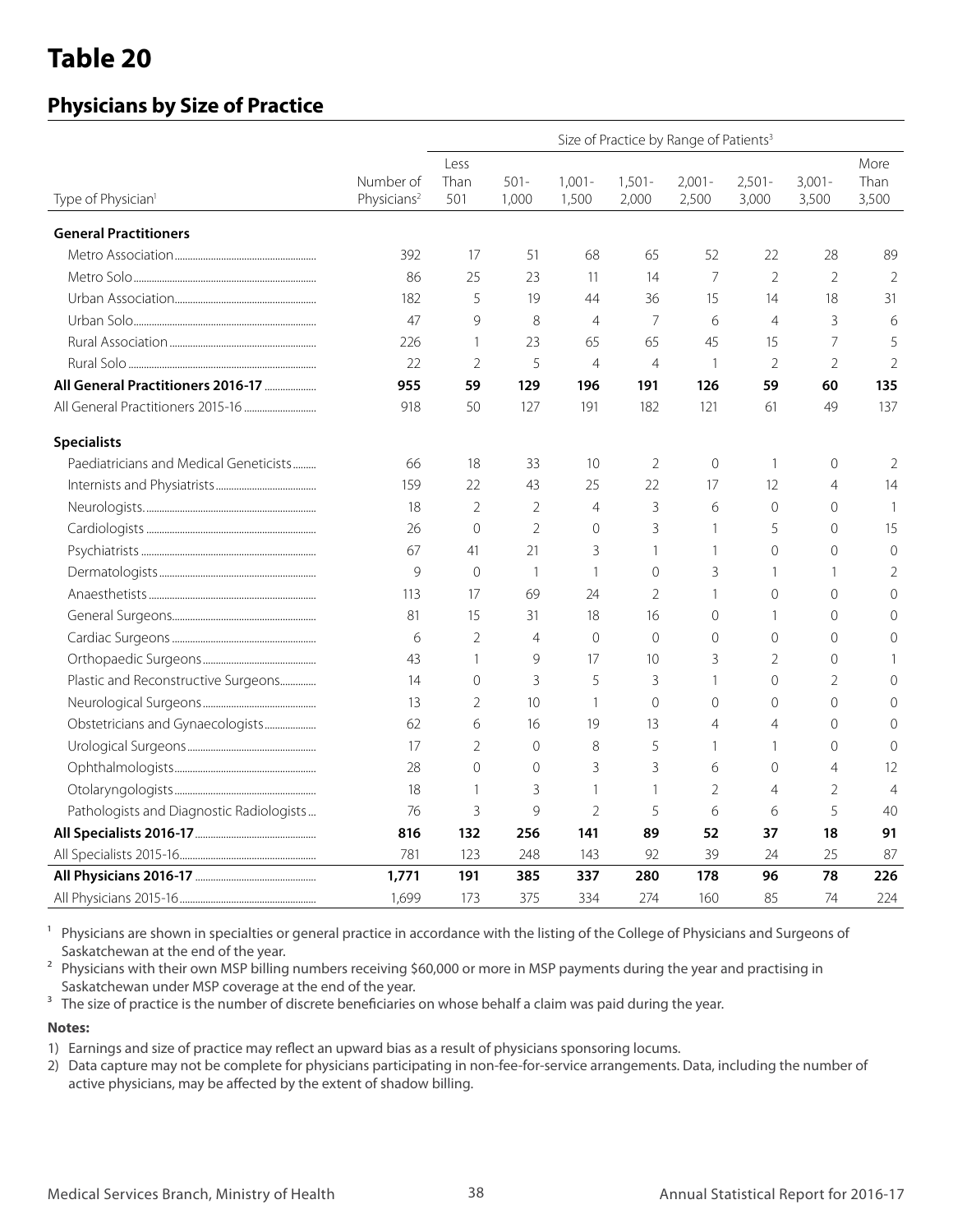### **Physicians by Range of Patient Contacts**

|                                          |                         |                |                |                   | Range of Patient Contacts <sup>3</sup> |                          |                          |                |
|------------------------------------------|-------------------------|----------------|----------------|-------------------|----------------------------------------|--------------------------|--------------------------|----------------|
|                                          | Number of               | $1 -$          | $2,001 -$      | $4,001 -$         | $6,001 -$                              | $8,001 -$                | $10,001 -$               | Over           |
| Type of Physician <sup>1</sup>           | Physicians <sup>2</sup> | 2,000          | 4,000          | 6,000             | 8,000                                  | 10,000                   | 12,000                   | 12,000         |
| <b>General Practitioners</b>             |                         |                |                |                   |                                        |                          |                          |                |
|                                          | 392                     | 54             | 132            | 82                | 52                                     | 27                       | 22                       | 23             |
|                                          | 86                      | 44             | 8              | 14                | 9                                      | 5                        | $\overline{4}$           | $\overline{2}$ |
|                                          | 182                     | 25             | 70             | 33                | 23                                     | 15                       | 10                       | 6              |
|                                          | 47                      | 19             | 5              | $\overline{4}$    | 7                                      | 8                        | $\overline{\phantom{m}}$ | $\overline{4}$ |
|                                          | 226                     | 34             | 99             | 62                | 20                                     | 6                        | 3                        | $\sqrt{2}$     |
|                                          | 22                      | $\overline{4}$ | 5              | $\overline{2}$    | $\overline{4}$                         | $\mathbf{1}$             | 3                        | 3              |
|                                          | 955                     | 180            | 319            | 197               | 115                                    | 62                       | 42                       | 40             |
|                                          | 918                     | 176            | 269            | 205               | 110                                    | 71                       | 45                       | 42             |
| <b>Specialists</b>                       |                         |                |                |                   |                                        |                          |                          |                |
| Paediatricians and Medical Geneticists   | 66                      | 48             | 15             | 1                 | 1                                      | $\overline{\phantom{0}}$ | 1                        |                |
|                                          | 159                     | 56             | 58             | 24                | 9                                      | 4                        | 3                        | 5              |
|                                          | 18                      | 6              | 9              | $\overline{2}$    | $\mathbf{1}$                           |                          |                          |                |
|                                          | 26                      | $\overline{4}$ | 15             | 5                 | $\mathbf{1}$                           | 1                        | $\sim$                   |                |
|                                          | 67                      | 46             | 11             | 7                 | $\overline{2}$                         |                          |                          | 1              |
|                                          | 9                       | $\mathbf{1}$   | $\overline{2}$ | $\overline{4}$    | $\mathbf{1}$                           | $\overline{\phantom{0}}$ | $\mathbf{1}$             |                |
|                                          | 113                     | 111            | $\overline{2}$ | $\qquad \qquad -$ | $\overline{\phantom{0}}$               |                          |                          |                |
|                                          | 81                      | 45             | 32             | 4                 | $\overline{\phantom{0}}$               | $\overline{\phantom{a}}$ | $\equiv$                 |                |
|                                          | 6                       | 6              | $\frac{1}{2}$  | $\qquad \qquad -$ | $\overline{\phantom{0}}$               | $\overline{\phantom{0}}$ |                          |                |
|                                          | 43                      | 13             | 26             | $\overline{2}$    | $\mathbf{1}$                           | 1                        |                          |                |
| Plastic and Reconstructive Surgeons      | 14                      | 5              | 6              | $\mathbf{1}$      | 2                                      |                          |                          |                |
|                                          | 13                      | 13             | $\equiv$       | $\equiv$          | $\equiv$                               |                          |                          |                |
|                                          | 62                      | 25             | 22             | 12                | 3                                      |                          |                          |                |
|                                          | 17                      | 8              | $\overline{7}$ | $\overline{2}$    | $\equiv$                               |                          |                          |                |
|                                          | 28                      | $\overline{2}$ | $\mathbf{1}$   | 7                 | 6                                      | 6                        | 5                        |                |
|                                          | 18                      | $\overline{4}$ | $\overline{4}$ | 5                 | $\overline{4}$                         | $\mathbf{1}$             | $\equiv$                 |                |
| Pathologists and Diagnostic Radiologists | 76                      | 74             | $\overline{2}$ | $\equiv$          |                                        |                          |                          |                |
|                                          | 816                     | 467            | 212            | 76                | 31                                     | 13                       | 10                       | $\overline{7}$ |
|                                          | 781                     | 454            | 190            | 79                | 27                                     | 12                       | 10                       | 9              |
|                                          | 1,771                   | 647            | 531            | 273               | 146                                    | 75                       | 52                       | 47             |
|                                          | 1,699                   | 630            | 459            | 284               | 137                                    | 83                       | 55                       | 51             |

<sup>1</sup> Physicians are shown in specialties or general practice in accordance with the listing of the College of Physicians and Surgeons of Saskatchewan at the end of the year.

<sup>2</sup> Physicians with their own MSP billing numbers receiving \$60,000 or more in MSP payments during the year and practising in Saskatchewan under MSP coverage at the end of the year.

<sup>3</sup> A patient contact represents each time the practitioner saw a patient regardless of the number of services provided at the time. The limit is one contact per patient, same physician, same date of service. X-ray, ultrasound and laboratory services and any professional interpretations of procedures are not considered to be patient contacts.

#### **Notes:**

1) Earnings and patient contacts may reflect an upward bias as a result of physicians sponsoring locums.

2) Data capture may not be complete for physicians participating in non-fee-for-service arrangements. Data, including the number of active physicians, may be affected by the extent of shadow billing.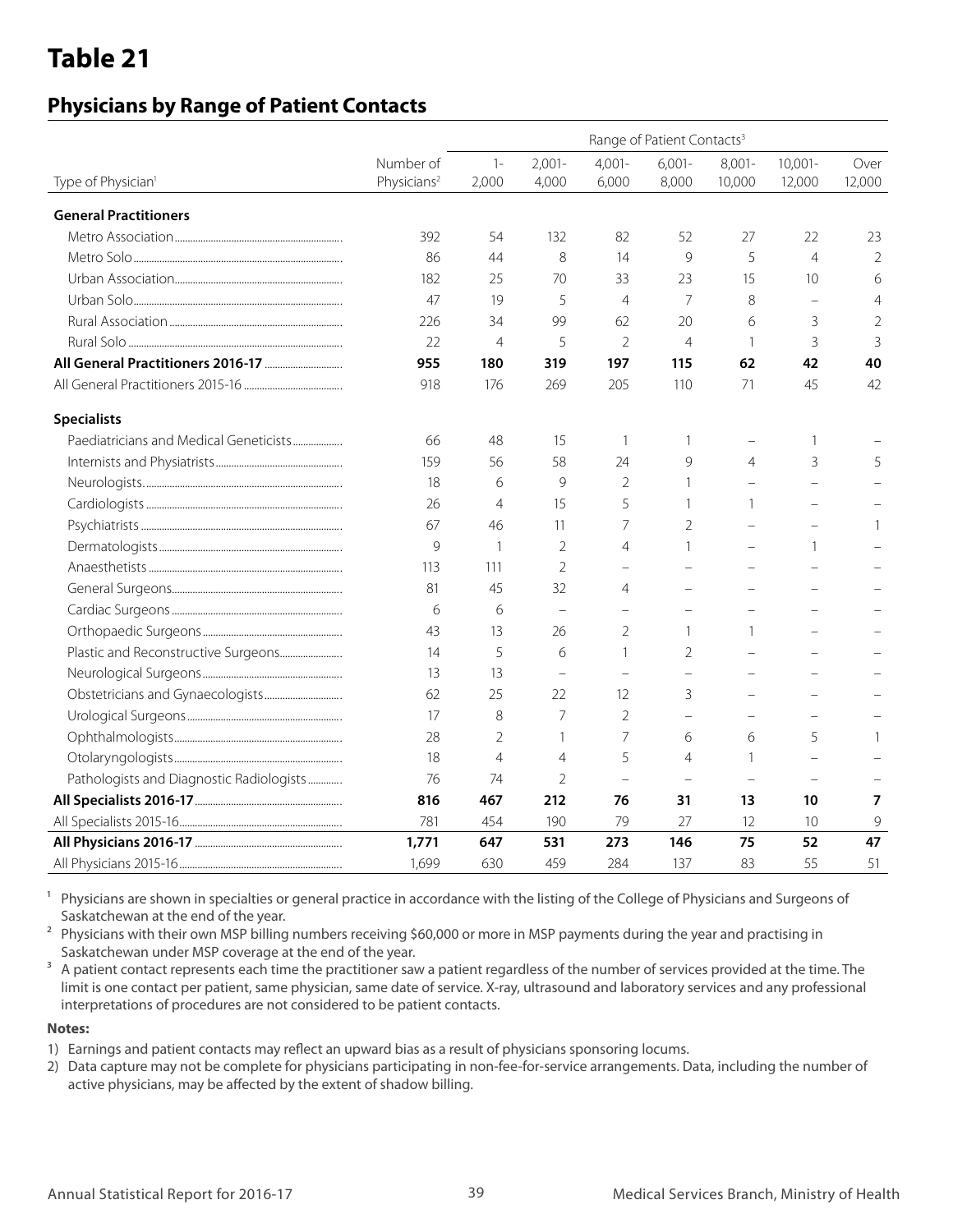### **Physicians by Place of Graduation1**

|                                          |                                      | Canada          |                          |                                         |                               |                          |                          |                          |                |
|------------------------------------------|--------------------------------------|-----------------|--------------------------|-----------------------------------------|-------------------------------|--------------------------|--------------------------|--------------------------|----------------|
| Type of Physician <sup>2</sup>           | Number of<br>Physicians <sup>3</sup> | Sask.           | Other<br>Prov.           | U.S.A., Central<br>and South<br>America | Kingdom<br>and Eire<br>United | Continental<br>Europe    | Asia                     | Africa                   | Australia      |
| <b>General Practitioners</b>             |                                      |                 |                          |                                         |                               |                          |                          |                          |                |
|                                          | 392                                  | 177             | 25                       | 6                                       | 17                            | 10                       | 63                       | 93                       |                |
|                                          | 86                                   | 24              | 3                        | 3                                       | 6                             | $\overline{2}$           | 28                       | 19                       | 1              |
|                                          | 182                                  | 38              | 6                        | 6                                       | 15                            | 5                        | 23                       | 87                       | $\overline{2}$ |
|                                          | 47                                   | 6               | 1                        | $\overline{2}$                          | $\overline{4}$                | $\mathbf{1}$             | 9                        | 24                       |                |
|                                          | 226                                  | 37              | 7                        | 5                                       | 13                            | 5                        | 31                       | 125                      | 3              |
|                                          | 22                                   | 6               | $\equiv$                 | $\overline{2}$                          | $\overline{4}$                | $\mathbf{1}$             | $\overline{2}$           | 7                        |                |
| All General Practitioners 2016-17        | 955                                  | 288             | 42                       | 24                                      | 59                            | 24                       | 156                      | 355                      | 7              |
|                                          | 918                                  | 269             | 38                       | 24                                      | 62                            | 21                       | 148                      | 353                      | 3              |
| <b>Specialists</b>                       |                                      |                 |                          |                                         |                               |                          |                          |                          |                |
| Paediatricians and Medical Geneticists   | 66                                   | 13              | 23                       | 2                                       | 3                             | 3                        | 14                       | 7                        |                |
|                                          | 159                                  | 55              | 29                       | 7                                       | 7                             | 11                       | 23                       | 26                       |                |
|                                          | 18                                   | 5               | $\overline{4}$           |                                         | 1                             | $\overline{\phantom{0}}$ | 3                        | $\overline{4}$           |                |
|                                          | 26                                   | 13              | 2                        | 1                                       | $\equiv$                      | $\mathbf{1}$             | 5                        | $\overline{4}$           |                |
|                                          | 67                                   | 27              | 7                        | 3                                       | $\mathbf{1}$                  | $\overline{2}$           | 9                        | 18                       |                |
|                                          | 9                                    | 5               | $\overline{4}$           | $\overline{\phantom{0}}$                | L.                            | $\overline{\phantom{0}}$ | $\equiv$                 | $\overline{\phantom{a}}$ |                |
|                                          | 113                                  | 57              | 21                       | 1                                       | 1                             | $\overline{2}$           | 10                       | 21                       |                |
|                                          | 81                                   | 29              | 23                       | 2                                       | $\overline{a}$                | $\overline{2}$           | 11                       | 14                       |                |
|                                          | 6                                    | $\mathbf{1}$    | $\overline{4}$           | $=$                                     |                               | $\mathbf{1}$             | $\equiv$                 |                          |                |
|                                          | 43                                   | 26              | 5                        | $\equiv$                                | $\overline{\phantom{0}}$      |                          | 3                        | 9                        |                |
| Plastic and Reconstructive Surgeons      | 14                                   | 7               | 3                        | 2                                       | $\overline{\phantom{0}}$      |                          | $\overline{a}$           | $\overline{2}$           |                |
|                                          | 13                                   | 4               | $\overline{2}$           | 1                                       |                               |                          | $\overline{2}$           | $\overline{4}$           |                |
| Obstetricians and Gynaecologists         | 62                                   | 24              | 12                       | 2                                       | 1                             | $\overline{2}$           | 6                        | 15                       |                |
|                                          | 17                                   | $\overline{7}$  | 6                        | $\overline{\phantom{0}}$                | $\overline{a}$                | $\equiv$                 | $\overline{a}$           | 3                        | 1              |
|                                          | 28                                   | 18              | $\overline{\phantom{0}}$ | 1                                       | $\overline{4}$                | $\overline{\phantom{0}}$ | 3                        | $\overline{2}$           |                |
|                                          | 18                                   | 10 <sup>°</sup> | $\mathbf{1}$             | $\equiv$                                | $\mathbf{1}$                  |                          | $\overline{\phantom{0}}$ | 6                        |                |
| Pathologists and Diagnostic Radiologists | 76                                   | 32              | 25                       | $\mathbf{1}$                            | 3                             | $\mathbf{1}$             | 8                        | 5                        | $\mathbf{1}$   |
|                                          | 816                                  | 333             | 171                      | 24                                      | 22                            | 25                       | 97                       | 140                      | 4              |
|                                          | 781                                  | 323             | 161                      | 21                                      | 18                            | 26                       | 91                       | 139                      | $\overline{2}$ |
|                                          | 1,771                                | 621             | 213                      | 48                                      | 81                            | 49                       | 253                      | 495                      | 11             |
|                                          | 100%                                 | 35%             | 12%                      | 3%                                      | 5%                            | 3%                       | 14%                      | 28%                      | 1%             |
|                                          | 1,699                                | 592             | 199                      | 45                                      | 80                            | 47                       | 239                      | 492                      | 5              |
|                                          | 100%                                 | 35%             | 12%                      | 3%                                      | 5%                            | 3%                       | 14%                      | 29%                      | 0%             |

 $1$  The place of graduation is the location at which the first medical degree was obtained.

<sup>2</sup> Physicians are shown in specialties or general practice in accordance with the listing of the College of Physicians and Surgeons of Saskatchewan at the end of the year.

<sup>3</sup> Physicians with their own MSP billing numbers receiving \$60,000 or more in MSP payments during the year and practising in Saskatchewan under MSP coverage at the end of the year.

#### **Notes:**

- 1) Data capture may not be complete for physicians participating in non-fee-for-service arrangements. Data, including the number of active physicians, may be affected by the extent of shadow billing.
- 2) Per Cent Distributions will not add to 100 percent due to rounding.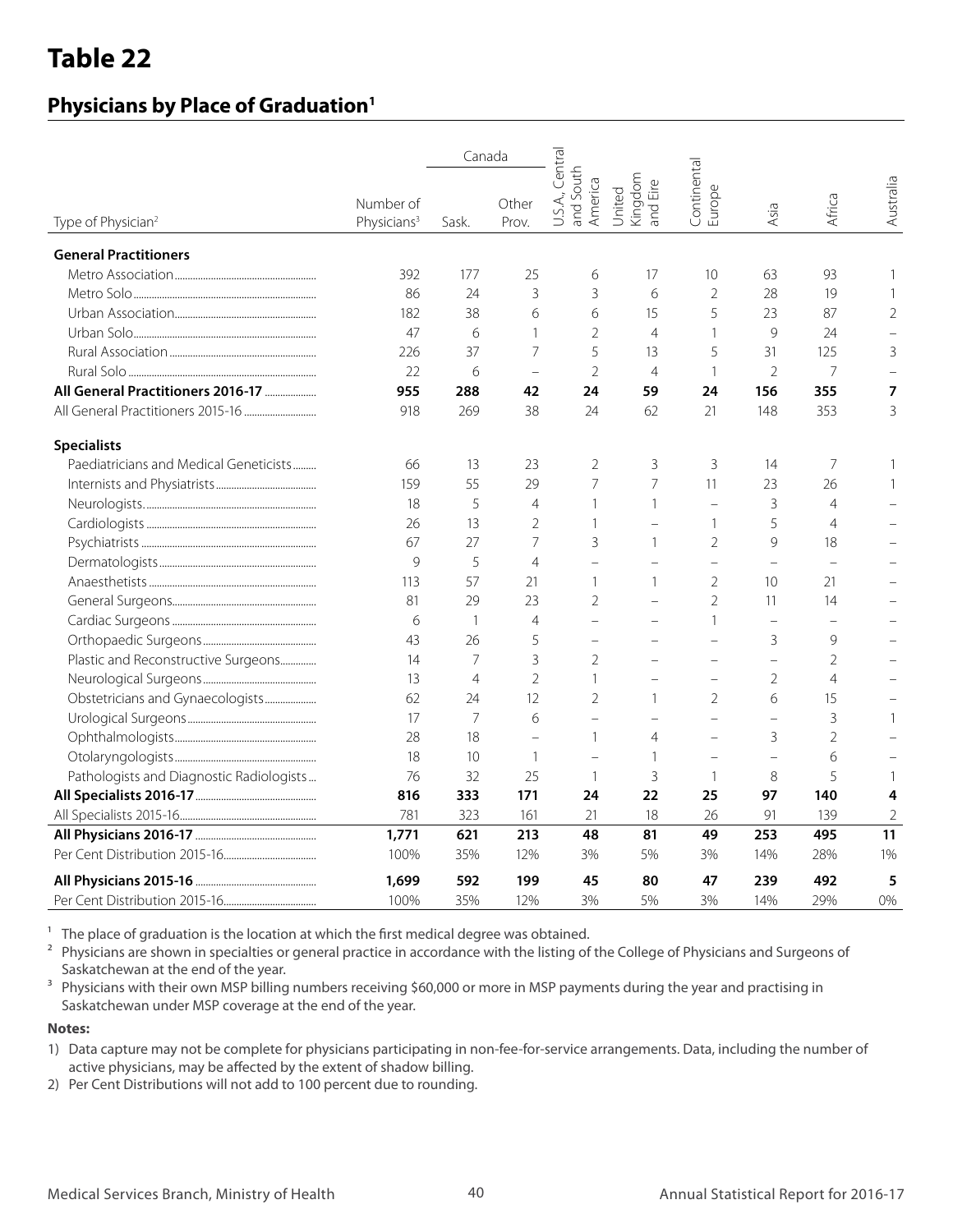### **Physicians by Age Group**

| Type of Physician <sup>1</sup>           | Number of<br>Physicians <sup>2</sup> | Under 35       | $35 - 44$      | 45-54          | 55-64          | $65+$          |
|------------------------------------------|--------------------------------------|----------------|----------------|----------------|----------------|----------------|
| <b>General Practitioners</b>             |                                      |                |                |                |                |                |
|                                          | 392                                  | 51             | 101            | 100            | 87             | 53             |
|                                          | 86                                   | $\Omega$       | 9              | 32             | 23             | 22             |
|                                          | 182                                  | 29             | 75             | 43             | 24             | 11             |
|                                          | 47                                   | $\overline{2}$ | 10             | 11             | 11             | 13             |
|                                          | 226                                  | 49             | 97             | 54             | 17             | 9              |
|                                          | 22                                   | $\overline{0}$ | $\mathfrak{D}$ | 6              | 8              | 6              |
|                                          | 955                                  | 131            | 294            | 246            | 170            | 114            |
|                                          | 918                                  | 139            | 260            | 246            | 157            | 116            |
| <b>Specialists</b>                       |                                      |                |                |                |                |                |
|                                          | 66                                   | 9              | 24             | 18             | 8              | 7              |
|                                          | 159                                  | 18             | 43             | 48             | 26             | 24             |
|                                          | 18                                   | $\mathbf{1}$   | 6              | 5              | 3              | 3              |
|                                          | 26                                   | $\Omega$       | $\mathsf{Q}$   | 9              | 5              | 3              |
|                                          | 67                                   | 10             | 22             | 18             | 10             | 7              |
|                                          | 9                                    | 5              | $\overline{1}$ | $\Omega$       | $\overline{2}$ |                |
|                                          | 113                                  | 13             | 37             | 30             | 26             | 7              |
|                                          | 81                                   | 5              | 23             | 26             | 22             | 5              |
|                                          | 6                                    | 0              | $\Omega$       | $\overline{4}$ | 2              | $\Omega$       |
|                                          | 43                                   | 2              | 16             | 15             | 8              | $\overline{2}$ |
|                                          | 14                                   | 2              | 6              | $\overline{4}$ | 2              | $\Omega$       |
|                                          | 13                                   | 1              | $\overline{4}$ | 3              | 3              | 2              |
|                                          | 62                                   | 7              | 18             | 18             | 12             | 7              |
|                                          | 17                                   | 2              | 3              | $\overline{4}$ | 6              | 2              |
|                                          | 28                                   | 1              | $\mathsf{Q}$   | 7              | 7              | $\overline{4}$ |
|                                          | 18                                   | 2              | $\overline{4}$ | 5              | 6              | 1              |
| Pathologists and Diagnostic Radiologists | 76                                   | 4              | 30             | 19             | 16             | 7              |
|                                          | 816                                  | 82             | 255            | 233            | 164            | 82             |
|                                          | 781                                  | 78             | 249            | 220            | 157            | 77             |
|                                          | 1,771                                | 213            | 549            | 479            | 334            | 196            |
|                                          | 100%                                 | 12%            | 31%            | 27%            | 19%            | 11%            |
|                                          | 1,699                                | 217            | 509            | 466            | 314            | 193            |
|                                          | 100%                                 | 13%            | 30%            | 27%            | 18%            | 11%            |

<sup>1</sup> Physicians are shown in specialties or general practice in accordance with the listing of the College of Physicians and Surgeons of Saskatchewan at the end of the year.

2 Physicians with their own MSP billing numbers receiving \$60,000 or more in MSP payments during the year and practising in Saskatchewan under MSP coverage at the end of the year.

#### **Notes:**

1) Data capture may not be complete for physicians participating in non-fee-for-service arrangements. Data, including the number of active physicians, may be affected by the extent of shadow billing.

2) Per Cent Distributions will not add to 100 percent due to rounding.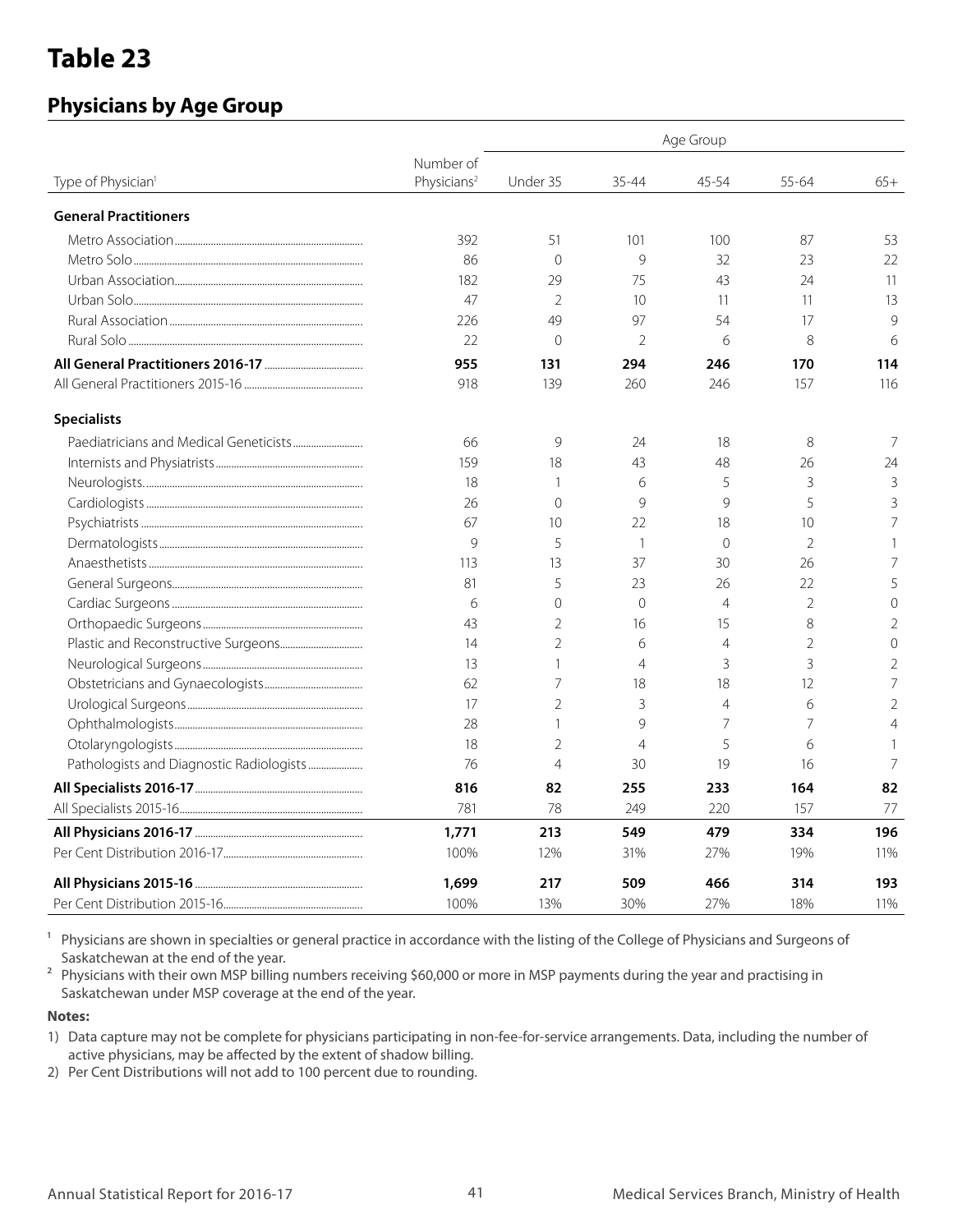### Average Payment<sup>1</sup> (\$000's) Per Resident Physician<sup>2</sup> by Specialty and Range of Paid Amount

| Type of Physician <sup>3</sup> |        |                           |        |                 |        |  |  |  |
|--------------------------------|--------|---------------------------|--------|-----------------|--------|--|--|--|
| All Physicians                 |        | All General Practitioners |        | All Specialists |        |  |  |  |
| Average                        |        | Average                   |        | Average         |        |  |  |  |
| Payment                        | Number | Payment                   | Number | Payment         | Number |  |  |  |
| 343.4                          | 1.771  | 254.1                     | 955    | 447.9           | 816    |  |  |  |
| 3,088.4                        |        | 1.141.5                   |        | 3,088.4         |        |  |  |  |
| 25.1                           | 302    | 26.5                      | 169    | 23.3            | 133    |  |  |  |
| 66.9                           | 62     | 65.9                      | 33     | 67.9            | 29     |  |  |  |
| 87.0                           | 123    | 87.3                      | 83     | 86.4            | 40     |  |  |  |
| 112.9                          | 122    | 113.2                     | 89     | 111.9           | 33     |  |  |  |
| 137.0                          | 118    | 137.4                     | 86     | 135.8           | 32     |  |  |  |
| 161.4                          | 118    | 162.0                     | 86     | 159.9           | 32     |  |  |  |
| 187.1                          | 93     | 187.6                     | 63     | 186.0           | 30     |  |  |  |
| 224.8                          | 181    | 225.4                     | 116    | 223.8           | 65     |  |  |  |
| 276.0                          | 166    | 275.0                     | 109    | 277.9           | 57     |  |  |  |
| 325.0                          | 148    | 324.4                     | 85     | 326.0           | 63     |  |  |  |
| 613.1                          | 640    | 497.3                     | 205    | 667.6           | 435    |  |  |  |
| 297.1                          | 2,073  | 219.9                     | 1,124  | 388.4           | 949    |  |  |  |

| <b>General Practitioners</b> |        |                    |        |                    |        |  |  |  |
|------------------------------|--------|--------------------|--------|--------------------|--------|--|--|--|
| Metro                        |        | Urban              |        | Rural              |        |  |  |  |
| Average<br>Payment           | Number | Average<br>Payment | Number | Average<br>Payment | Number |  |  |  |
| 252.1<br>,092.8              | 478    | 269.7<br>1,141.5   | 229    | 243.7<br>858.8     | 248    |  |  |  |
| 24.8                         | 101    | 25.7               | 32     | 32.2               | 36     |  |  |  |
| 65.5                         | 18     | 67.4               | 9      | 65.2               | 6      |  |  |  |
| 88.2                         | 46     | 87.1               | 21     | 84.8               | 16     |  |  |  |
| 111.7                        | 48     | 113.4              | 17     | 116.1              | 24     |  |  |  |
| 136.8                        | 35     | 139.0              | 22     | 136.7              | 29     |  |  |  |
| 162.4                        | 45     | 162.0              | 20     | 161.2              | 21     |  |  |  |
| 187.3                        | 24     | 189.7              | 21     | 185.5              | 18     |  |  |  |
| 225.5                        | 59     | 222.3              | 19     | 226.8              | 38     |  |  |  |
| 274.2                        | 55     | 276.3              | 26     | 275.5              | 28     |  |  |  |
| 325.8                        | 46     | 320.1              | 13     | 323.9              | 26     |  |  |  |
| 489.6                        | 102    | 517.1              | 61     | 487.0              | 42     |  |  |  |
| 212.5                        | 579    | 239.8              | 261    | 216.9              | 284    |  |  |  |

<sup>1</sup> Represents gross payments by the Medical Services Plan from which the physicians must pay overhead costs which may be high in specialties such as Opthalmology and Radiology. The MSP payments should not be taken to represent total professional income since the physicians may receive payments from other sources, e.g. from other public or private agencies, from patients requesting services not covered by MSP. Includes payments for the rural emergency coverage program but excludes payments for the specialist emergency coverage program.

<sup>2</sup> Physicians resident in Saskatchewan at the end of the year and having their own MSP billing number.

<sup>3</sup> Physicians are shown in specialties or general practice in accordance with the listing of the College of Physicians and Surgeons of Saskatchewan at the end of the year.

<sup>4</sup> Physicians with their own MSP billing numbers receiving \$60,000 or more in MSP payments during the year and practising in Saskatchewan under MSP coverage at the end of the year.

**Notes:** In 2012-13 and 2013-14, payments for programs negotiated in the last SMA agreement were included in the average payment calculation, which resulted in an over-statement of average payment for physicians, most notably General Practitioners. For 2014-15, the methodology has been refined and program payments have been removed. This provides a more precise description of the clinical earnings of physicians across Saskatchewan. As a result of this change in methodology, comparisons of average payments between 2013-14 or 2012- 13 should be done with caution.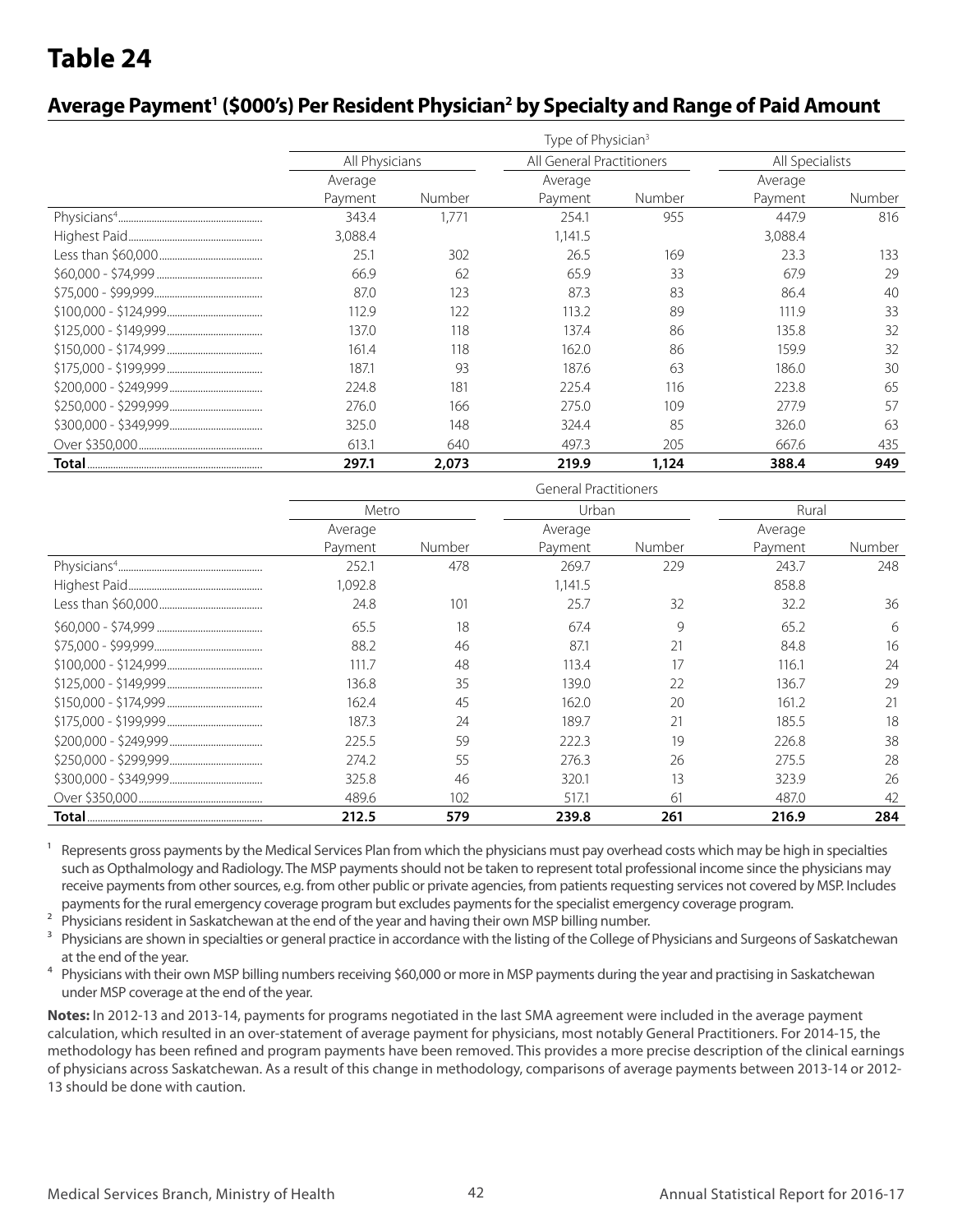### **Table 24 (Continued)**

### Average Payment<sup>1</sup> (\$000's) Per Resident Physician<sup>2</sup> by Specialty and Range of Paid Amount

|                                                  | Type of Physician <sup>3</sup> |                                |        |                    |        |  |  |  |  |
|--------------------------------------------------|--------------------------------|--------------------------------|--------|--------------------|--------|--|--|--|--|
| Paediatricians and<br><b>Medical Geneticists</b> |                                | Internists and<br>Physiatrists |        | Cardiologists      |        |  |  |  |  |
| Average<br>Payment                               | Number                         | Average<br>Payment             | Number | Average<br>Payment | Number |  |  |  |  |
| 206.8                                            | 66                             | 389.8                          | 159    | 860.4              | 26     |  |  |  |  |
| 987.0                                            |                                | 1,478.5                        |        | 1,781.9            |        |  |  |  |  |
| 23.6                                             | 22                             | 24.9                           | 23     |                    |        |  |  |  |  |
| 71.2                                             | $\overline{2}$                 | 68.5                           | 9      | 70.2               |        |  |  |  |  |
| 86.5                                             | 9                              | 90.1                           | 6      | 75.0               | 1.0    |  |  |  |  |
| 113.0                                            | 10                             | 110.6                          |        |                    |        |  |  |  |  |
| 137.2                                            | 9                              | 136.7                          | 13     |                    |        |  |  |  |  |
| 158.6                                            | 7                              | 162.0                          | 12     |                    |        |  |  |  |  |
| 184.3                                            | 6                              | 179.6                          | 3      |                    |        |  |  |  |  |
| 220.0                                            | 6                              | 231.2                          | 14     | 237.1              |        |  |  |  |  |
| 273.9                                            | 8                              | 280.3                          | 11     |                    |        |  |  |  |  |
| 333.7                                            |                                | 324.9                          | 11     |                    |        |  |  |  |  |
| 537.9                                            | 8                              | 628.6                          | 73     | 956.1              | 23     |  |  |  |  |
| 161.0                                            | 88                             | 343.7                          | 182    | 860.4              | 26     |  |  |  |  |

| Neurologists       |                | Psychiatrists      |                | Dermatologists     |        |  |
|--------------------|----------------|--------------------|----------------|--------------------|--------|--|
| Average<br>Payment | Number         | Average<br>Payment | Number         | Average<br>Payment | Number |  |
| 376.7              | 18             | 365.0              | 67             | 345.8              | 9      |  |
| 1,080.0            |                | ,203.8             |                | 665.4              |        |  |
| 44.8               | 2              | 26.5               | 10             |                    |        |  |
| --                 |                | 67.7               |                |                    |        |  |
|                    |                | 85.3               | 9              | 85.7               |        |  |
| 114.3              | 3              | 112.9              | 4              |                    |        |  |
|                    |                | 134.4              | 3              |                    |        |  |
| 150.6              |                | 159.7              |                |                    |        |  |
| 197.9              |                | 187.0              | 3              |                    |        |  |
| 202.9              |                | 221.1              | 9              | 241.1              |        |  |
| 280.3              | $\mathfrak{D}$ | 284.7              | $\overline{7}$ | 275.0              |        |  |
| 318.5              |                | 326.9              | 4              | 328.6              |        |  |
| 556.4              | 9              | 688.7              | 24             | 476.8              | 4      |  |
| 343.5              | 20             | 321.1              | 77             | 345.8              | 9      |  |

#### **Notes:**

1) Earnings may reflect an upward bias as a result of physicians sponsoring locums.

2) Data capture may not be complete for physicians participating in non-fee-for-service arrangements. Data, including the number of active physicians and average payments per physician, may be affected by the extent of shadow billing.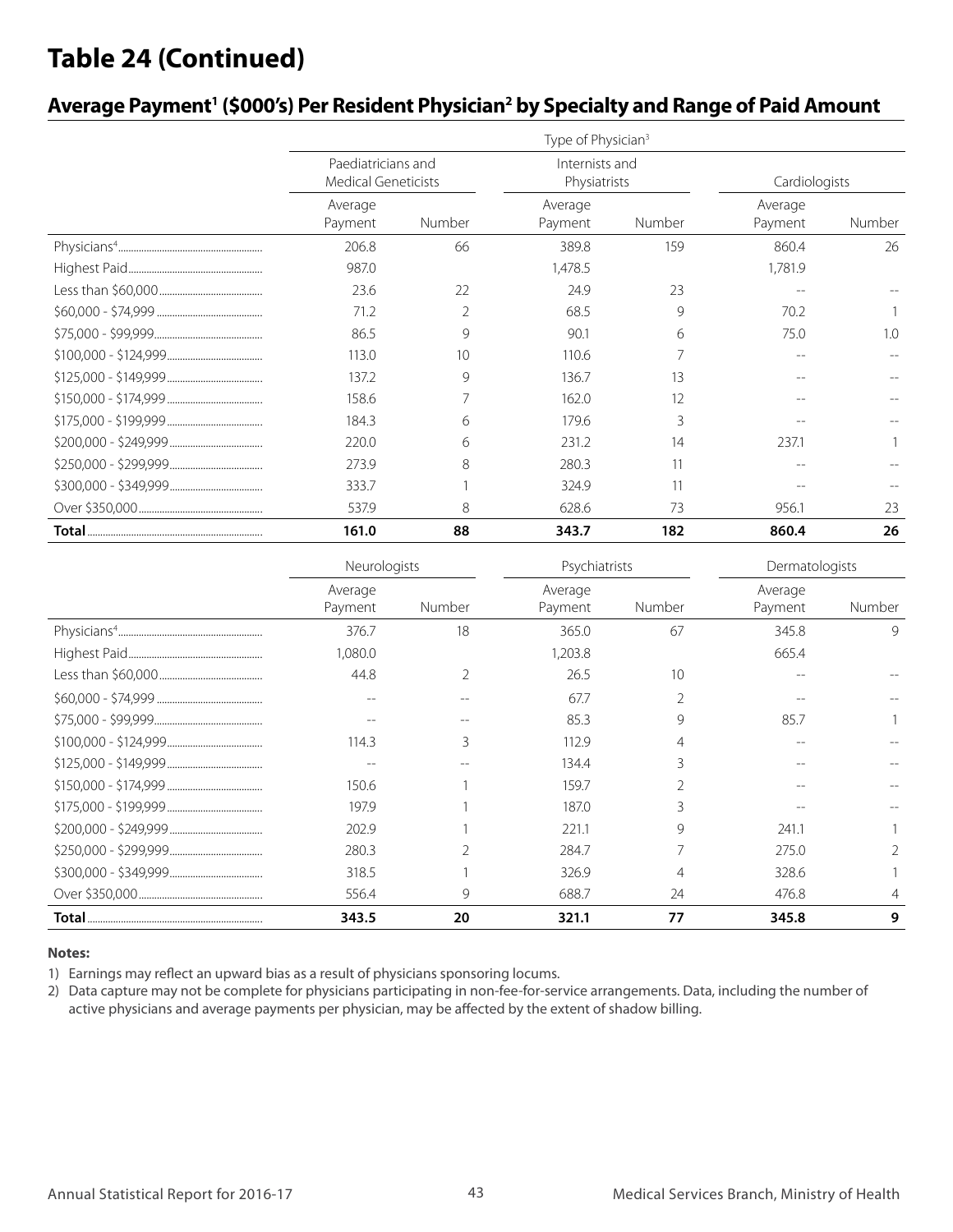### **Table 24 (Continued)**

### Average Payment<sup>1</sup> (\$000's) Per Resident Physician<sup>2</sup> by Specialty and Range of Paid Amount

| Type of Physician <sup>3</sup> |        |                  |        |                  |        |  |  |  |  |
|--------------------------------|--------|------------------|--------|------------------|--------|--|--|--|--|
| Anaesthetists                  |        | General Surgeons |        | Cardiac Surgeons |        |  |  |  |  |
| Average                        |        |                  |        | Average          |        |  |  |  |  |
| Payment                        | Number | Payment          | Number | Payment          | Number |  |  |  |  |
| 361.2                          | 113    | 377.8            | 81     | 784.3            | 6      |  |  |  |  |
| 906.6                          |        | 918.5            |        | 988.1            |        |  |  |  |  |
| 8.4                            | 4      | 26.8             | 6      |                  |        |  |  |  |  |
| 69.3                           |        | 67.3             | 6      |                  |        |  |  |  |  |
| 78.8                           |        | 89.6             |        |                  |        |  |  |  |  |
| 115.2                          |        | 100.5            |        |                  |        |  |  |  |  |
| 136.8                          |        | 129.7            |        |                  |        |  |  |  |  |
| 163.7                          |        | 160.0            |        |                  |        |  |  |  |  |
| 179.3                          |        | 190.1            |        |                  |        |  |  |  |  |
| 228.8                          | 9      | 215.9            |        |                  |        |  |  |  |  |
| 267.8                          | 10     | 283.7            | 8      |                  |        |  |  |  |  |
| 330.4                          | 18     | 321.9            |        |                  |        |  |  |  |  |
| 462.2                          | 61     | 535.2            | 41     | 784.3            | 6      |  |  |  |  |
| 349.1                          | 117    | 353.6            | 87     | 784.3            | 6      |  |  |  |  |

| Plastic and          |        |                         |        |                       |        |  |  |  |
|----------------------|--------|-------------------------|--------|-----------------------|--------|--|--|--|
| Orthopaedic Surgeons |        | Reconstructive Surgeons |        | Neurological Surgeons |        |  |  |  |
| Average              |        | Average                 |        | Average               |        |  |  |  |
| Payment              | Number | Payment                 | Number | Payment               | Number |  |  |  |
| 583.1                | 43     | 537.7                   | 14     | 549.8                 | 13     |  |  |  |
| ,742.5               |        | 1,152.9                 |        | 1,335.7               |        |  |  |  |
| 23.4                 | 6      | 30.4                    |        |                       |        |  |  |  |
| 60.0                 |        |                         |        | 85.9                  | 1.0    |  |  |  |
| --                   |        |                         |        |                       |        |  |  |  |
| --                   | --     |                         | --     |                       |        |  |  |  |
|                      | --     |                         |        |                       |        |  |  |  |
|                      |        | 155.5                   |        |                       |        |  |  |  |
| 176.4                |        |                         |        |                       |        |  |  |  |
| 216.2                |        |                         |        | 206.1                 | 1.0    |  |  |  |
| 297.8                |        |                         |        |                       |        |  |  |  |
| 321.7                | 4      | 321.3                   |        | 321.3                 | 3      |  |  |  |
| 697.1                | 32     | 611.7                   |        | 611.7                 | 8      |  |  |  |
| 514.6                | 49     | 424.9                   | 18     | 497.4                 | 13     |  |  |  |

Represents gross payments by the Medical Services Plan from which the physicians must pay overhead costs which may be high in specialties such as Opthalmology and Radiology. The MSP payments should not be taken to represent total professional income since the physicians may receive payments from other sources, e.g. from other public or private agencies, from patients requesting services not covered by MSP. Includes payments for the rural emergency coverage program but excludes payments for the specialist emergency coverage program.

<sup>2</sup> Physicians resident in Saskatchewan at the end of the year and having their own MSP billing number.

<sup>3</sup> Physicians are shown in specialties or general practice in accordance with the listing of the College of Physicians and Surgeons of Saskatchewan at the end of the year.

<sup>4</sup> Physicians with their own MSP billing numbers receiving \$60,000 or more in MSP payments during the year and practising in Saskatchewan under MSP coverage at the end of the year.

**Notes:** In 2012-13 and 2013-14, payments for programs negotiated in the last SMA agreement were included in the average payment calculation, which resulted in an over-statement of average payment for physicians, most notably General Practitioners. For 2014-15, the methodology has been refined and program payments have been removed. This provides a more precise description of the clinical earnings of physicians across Saskatchewan. As a result of this change in methodology, comparisons of average payments between 2013-14 or 2012- 13 should be done with caution.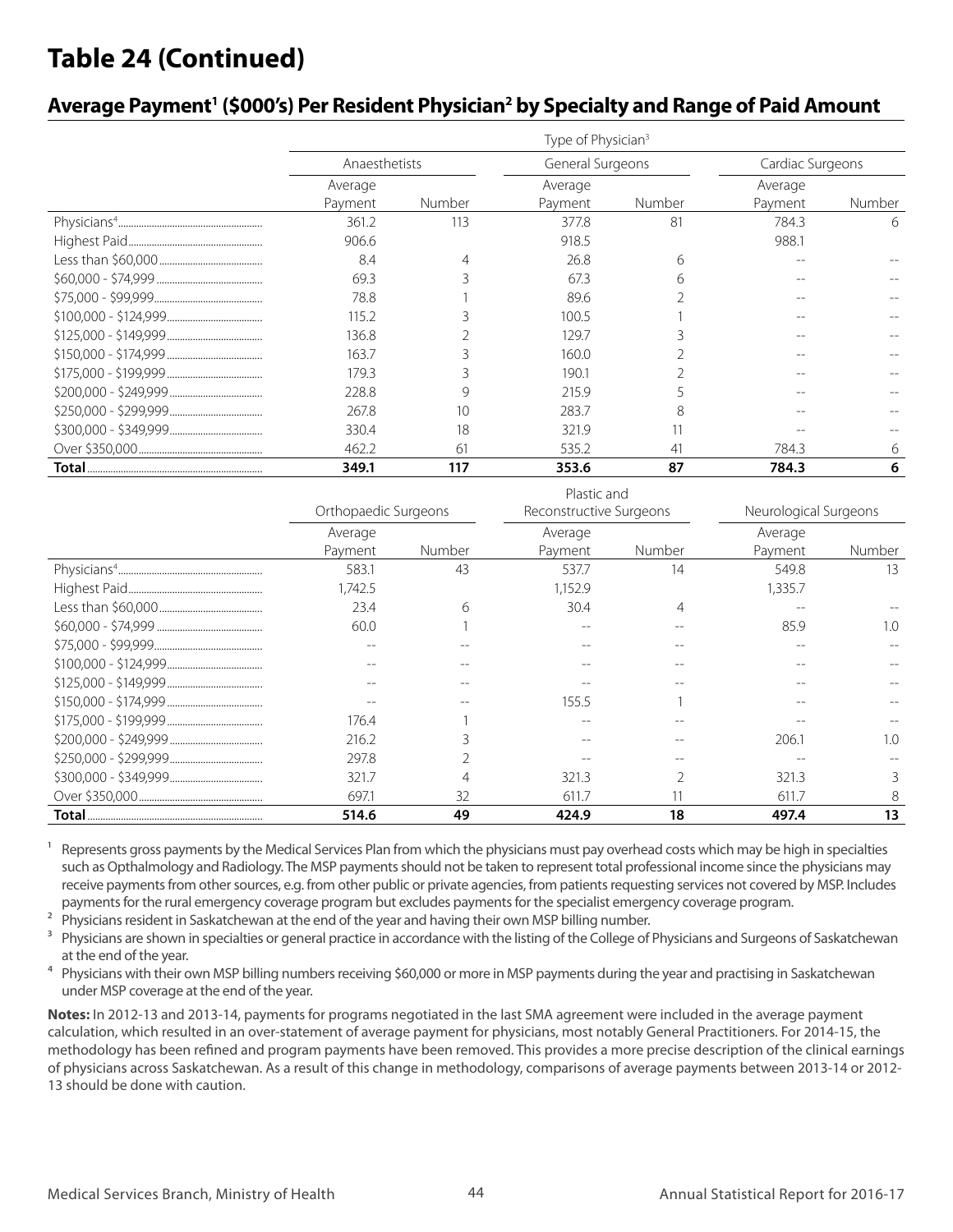### **Table 24 (Continued)**

| Average Payment' (\$000's) Per Resident Physician <sup>2</sup> by Specialty and Range of Paid Amount |  |  |  |  |  |
|------------------------------------------------------------------------------------------------------|--|--|--|--|--|
|------------------------------------------------------------------------------------------------------|--|--|--|--|--|

| Type of Physician <sup>3</sup>      |                |                    |                          |                    |                  |  |  |  |  |
|-------------------------------------|----------------|--------------------|--------------------------|--------------------|------------------|--|--|--|--|
| Obstetricians and<br>Gynaecologists |                |                    | Urological Surgeons      |                    | Ophthalmologists |  |  |  |  |
| Average<br>Payment                  | Number         | Average<br>Payment | Number                   | Average<br>Payment | Number           |  |  |  |  |
| 419.3                               | 62             | 446.7              | 17                       | 1,198.0            | 28               |  |  |  |  |
| 1,072.2                             |                | 1,114.8            |                          | 2,361.0            |                  |  |  |  |  |
| 24.7                                | $\overline{2}$ | 38.4               | 2.0                      | 15.8               | $\mathfrak{D}$   |  |  |  |  |
| 64.5                                | 2.0            |                    | --                       | $ -$               |                  |  |  |  |  |
| 88.4                                |                | 81.2               |                          |                    |                  |  |  |  |  |
| 111.2                               | 2              | 116.6              |                          |                    |                  |  |  |  |  |
| --                                  | --             |                    |                          |                    |                  |  |  |  |  |
|                                     |                |                    |                          |                    |                  |  |  |  |  |
| 186.9                               | 6              |                    |                          |                    |                  |  |  |  |  |
| 217.5                               | 10             | 228.9              |                          |                    |                  |  |  |  |  |
| 270.3                               | 2              |                    | $-$                      |                    |                  |  |  |  |  |
| 310.7                               | $\overline{2}$ | 319.6              | $\overline{\phantom{a}}$ |                    |                  |  |  |  |  |
| 570.2                               | 37             | 572.7              | 11                       | 1198.0             | 28               |  |  |  |  |
| 406.9                               | 64             | 403.7              | 19                       | 1119.0             | 30               |  |  |  |  |

|       | Otolaryngologists  |               | Pathologists and<br>Diagnostic Radiologists |        |  |
|-------|--------------------|---------------|---------------------------------------------|--------|--|
|       | Average<br>Payment | Number        | Average<br>Payment                          | Number |  |
|       | 590.7              | 18            | 520.3                                       | 76     |  |
|       | 1,281.7            |               | 3,088.4                                     |        |  |
|       | --                 |               | 20.9                                        | 50     |  |
|       | 69.7               |               | 671                                         | 2      |  |
|       | 81.3               | $\mathcal{D}$ | 88.7                                        | 6      |  |
|       |                    |               | 103.8                                       | 2      |  |
|       |                    |               | 134.6                                       | 2      |  |
|       | 156.2              |               | 156.8                                       | 3      |  |
|       |                    |               | 192.5                                       | 5      |  |
|       | 226.0              |               | 234.6                                       |        |  |
|       |                    |               | 275.6                                       | 5      |  |
|       | 344.3              |               | 316.8                                       | 2      |  |
|       | 806.1              | 12            | 733.7                                       | 47     |  |
| Total | 590.7              | 18            | 322.1                                       | 126    |  |

#### **Notes:**

1) Earnings may reflect an upward bias as a result of physicians sponsoring locums.

2) Data capture may not be complete for physicians participating in non-fee-for-service arrangements. Data, including the number of active physicians and average payments per physician, may be affected by the extent of shadow billing.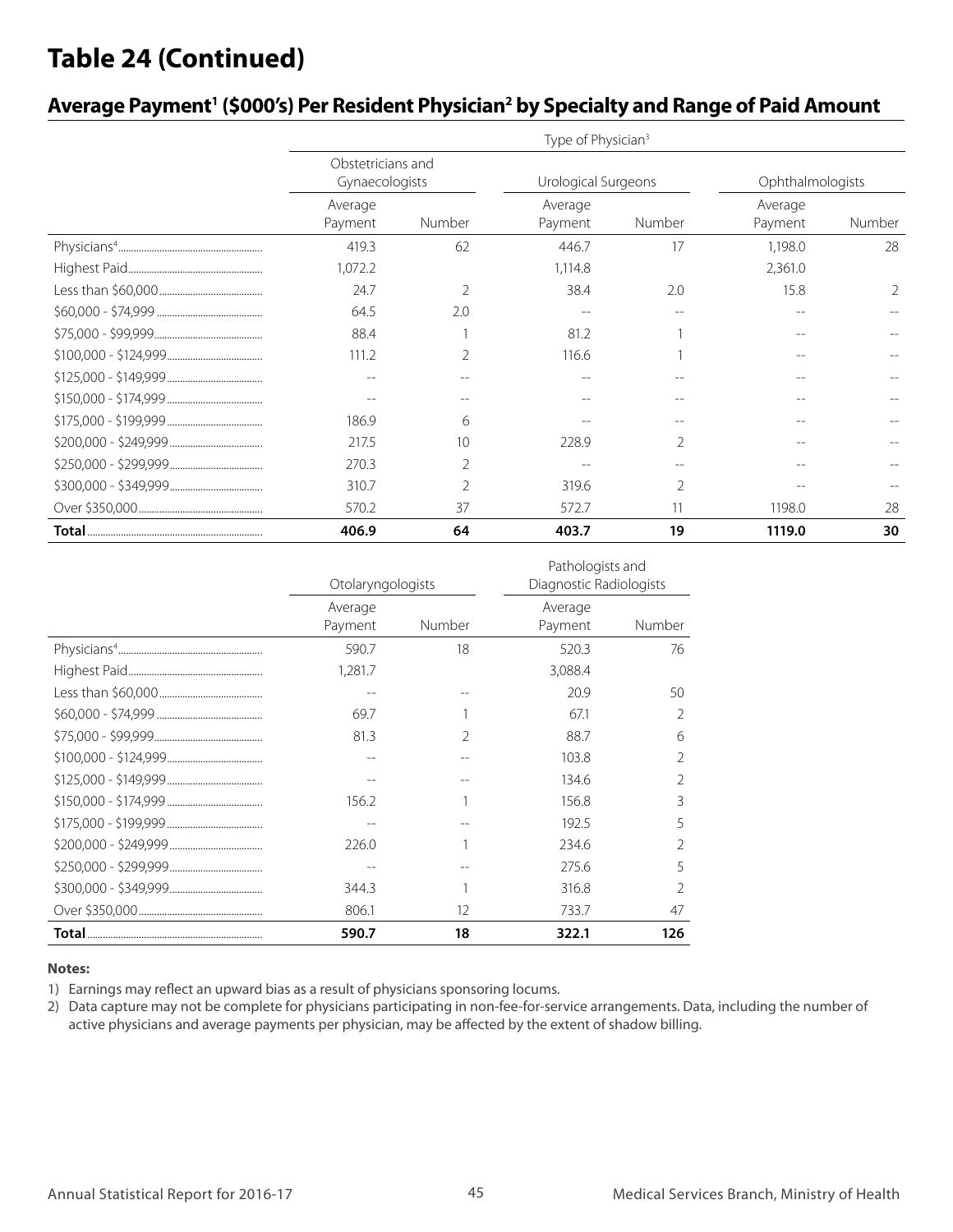### **Average Payment2 (\$000's) Per Physician by Specialty, 2011-12 to 2016-17**

|                                          |         |         |         |         |         |         | Average Annual<br>Per Cent Change |
|------------------------------------------|---------|---------|---------|---------|---------|---------|-----------------------------------|
| Type of Physician <sup>1</sup>           | 2011-12 | 2012-13 | 2013-14 | 2014-15 | 2015-16 | 2016-17 | 2011-12 to 2016-17                |
| <b>General Practitioners</b>             |         |         |         |         |         |         |                                   |
|                                          | 261.3   | 274.6   | 288.3   | 257.5   | 259.2   | 252.6   | 0.53                              |
|                                          | 244.9   | 259.5   | 262.9   | 240.7   | 237.8   | 250.1   | 0.56                              |
|                                          | 267.5   | 280.4   | 261.8   | 245.0   | 251.6   | 251.0   | $-1.15$                           |
|                                          | 322.1   | 372.5   | 358.2   | 321.5   | 352.0   | 341.9   | 1.64                              |
|                                          | 263.2   | 264.7   | 262.6   | 226.9   | 226.8   | 232.1   | $-2.31$                           |
|                                          | 278.4   | 338.0   | 355.5   | 330.1   | 327.2   | 362.4   | 5.86                              |
|                                          | 265.2   | 280.2   | 281.4   | 252.9   | 253.4   | 254.1   | $-0.71$                           |
| <b>Specialists</b>                       |         |         |         |         |         |         |                                   |
| Paediatricians and Medical Geneticists   | 207.9   | 207.8   | 220.5   | 206.6   | 193.6   | 206.8   | 0.06                              |
|                                          | 359.2   | 362.8   | 374.3   | 370.4   | 377.6   | 389.8   | 1.66                              |
|                                          | 334.7   | 328.7   | 354.9   | 366.3   | 370.7   | 376.7   | 2.44                              |
|                                          | 753.9   | 810.9   | 821.9   | 779.2   | 822.3   | 860.4   | 2.78                              |
|                                          | 247.0   | 277.5   | 267.7   | 261.0   | 299.6   | 365.0   | 8.59                              |
|                                          | 459.9   | 455.9   | 440.0   | 351.9   | 322.4   | 345.8   | $-5.10$                           |
|                                          | 323.0   | 344.5   | 341.5   | 341.8   | 344.4   | 361.2   | 2.30                              |
|                                          | 379.4   | 383.1   | 397.6   | 378.4   | 379.9   | 377.8   | $-0.05$                           |
|                                          | 849.9   | 844.7   | 841.3   | 791.4   | 913.9   | 784.3   | $-1.13$                           |
|                                          | 508.0   | 552.8   | 551.5   | 594.0   | 578.9   | 583.1   | 2.89                              |
| Plastic and Reconstructive Surgeons      | 422.2   | 489.2   | 551.3   | 521.6   | 493.5   | 537.7   | 5.35                              |
|                                          | 428.0   | 521.6   | 548.6   | 525.4   | 535.2   | 549.8   | 5.48                              |
|                                          | 406.0   | 408.3   | 410.3   | 420.8   | 396.3   | 419.3   | 0.72                              |
|                                          | 420.7   | 466.1   | 455.6   | 456.6   | 411.3   | 446.7   | 1.49                              |
|                                          | 1,002.0 | 1,102.0 | 1,023.0 | 1,135.0 | 1,149.0 | 1,198.0 | 3.85                              |
|                                          | 463.4   | 494.5   | 521.1   | 558.3   | 568.5   | 590.7   | 4.99                              |
| Pathologists and Diagnostic Radiologists | 480.1   | 449.8   | 421.6   | 400.4   | 490.2   | 520.3   | 2.19                              |
|                                          | 410.5   | 423.9   | 426.7   | 420.4   | 430.3   | 447.9   | 1.78                              |
|                                          | 403.5   | 420.9   | 427.3   | 422.9   | 424.1   | 440.5   | 1.79                              |
|                                          | 331.5   | 346.8   | 347.8   | 329.9   | 334.7   | 343.4   | 0.76                              |
|                                          | 325.0   | 421.4   | 427.2   | 421.5   | 427.6   | 444.7   | 7.03                              |

Physicians are shown in specialties or general practice in accordance with the listing of the College of Physicians and Surgeons of Saskatchewan at the end of the year. Physicians with their own MSP billing numbers receiving \$60,000 or more in MSP payments during the year and practising in Saskatchewan under MSP coverage at the end of the year.

- <sup>2</sup> Represents gross payments by the MSP from which the physicians must pay overhead costs which may be high in specialties such as Ophthamology and Radiology. The MSP payment should not be taken to represent total professional income since physicians may receive payment from other sources, e.g. from other public or private agencies, from patients requesting services not covered by MSP. Includes payments for the rural emergency coverage program but excludes payments for the specialist coverage program.
- <sup>3</sup> In 2012-13 and 2013-14, payments for programs negotiated in the last SMA agreement were included in the average payment calculation, which resulted in an over-statement of average payment for physicians, most notably General Practitioners. For 2014-15, the methodology has been refined and program payments have been removed. This will provide a more precise description of the clinical earnings of physicians across Saskatchewan. As a result of this change in methodology, comparisons of average payments pre and post 2014-15 should be done with caution.

#### **Notes:**

- 1) Earnings may reflect an upward bias as a result of physicians sponsoring locums.
- 2) Laboratory services provided by Pathologists are the responsibility of Regional Health Authorities. As a result, Pathologists' fee-forservice payments are minimal.
- 3) Changes in the number of active physicians and average payments may have been influenced by the locum billing number policy changes.
- 4) Data capture may not be complete for physicians participating in non-fee-for-service arrangements. Data, including the number of active physicians and average payments per physician, may be affected by the extent of shadow billing.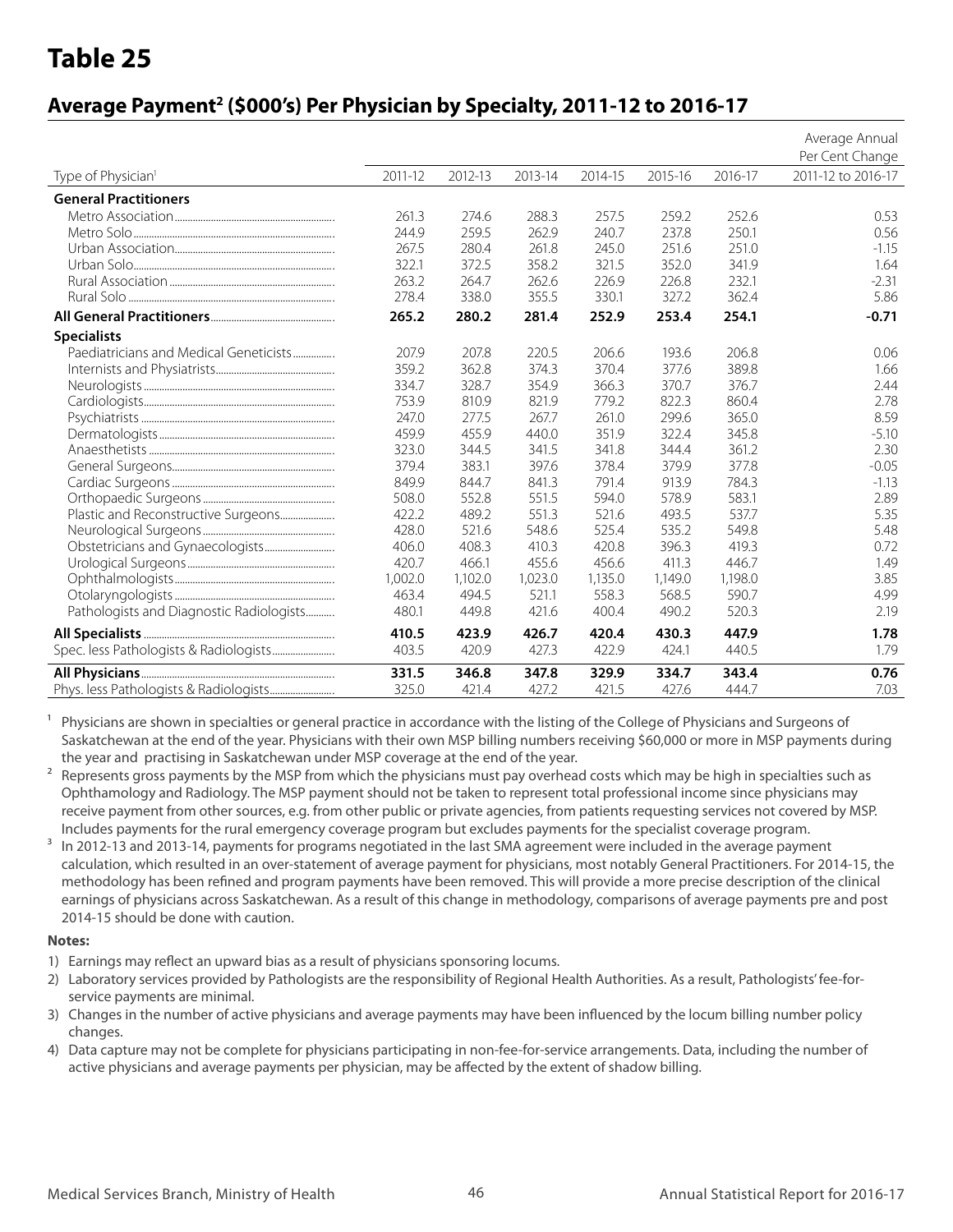### **Physician Payments (\$000's) by Specialty Group**

|                                           | General<br>Practitioners |         |                | Medical<br>Specialists <sup>1</sup> |        | Surgical<br>Specialists <sup>1</sup> |                          | Technical<br>Specialists <sup>1</sup> |
|-------------------------------------------|--------------------------|---------|----------------|-------------------------------------|--------|--------------------------------------|--------------------------|---------------------------------------|
|                                           |                          | Average |                | Average                             |        | Average                              |                          | Average                               |
|                                           | Number                   | Payment | Number         | Payment                             | Number | Payment                              | Number                   | Payment                               |
| A. By Resident Community: <sup>2</sup>    |                          |         |                |                                     |        |                                      |                          |                                       |
|                                           | 190                      | 279.1   | 102            | 541.2                               | 88     | 625.0                                | 66                       | 449.9                                 |
|                                           | 275                      | 236.5   | 207            | 302.7                               | 134    | 544.8                                | 107                      | 404.8                                 |
|                                           | 32                       | 277.5   | 8              | 458.1                               | 10     | 469.6                                | $\overline{2}$           | $***$                                 |
|                                           | 77                       | 262.7   | 12             | 482.9                               | 20     | 413.5                                | 10                       | 569.9                                 |
|                                           | 20                       | 290.0   | $\overline{4}$ | $***$                               | 7      | 584.9                                | $\mathbf{1}$             | $***$                                 |
|                                           | 24                       | 271.9   | 3              | $***$                               | 7      | 416.4                                | $\mathfrak{D}$           | $***$                                 |
|                                           | 27                       | 315.3   | $\overline{2}$ | $***$                               | 9      | 393.5                                | $\overline{\phantom{m}}$ | $\sim$                                |
|                                           | 11                       | 412.6   | $-$            | $\overline{\phantom{m}}$            | $-$    | $-$                                  | $-$                      |                                       |
|                                           | 16                       | 256.6   | $-$            | $\sim$                              | $-$    | $-$                                  |                          |                                       |
|                                           | 283                      | 233.4   | $\overline{7}$ | 211.8                               | 7      | 183.8                                | $\mathbf{1}$             | $**$                                  |
| <b>B. By Activity Threshold:</b>          |                          |         |                |                                     |        |                                      |                          |                                       |
|                                           | 955                      | 254.1   | 345            | 383.6                               | 282    | 541.9                                | 189                      | 425.1                                 |
| 2. Total Licensed Physicians <sup>4</sup> | 1,301                    | $-$     | 506            |                                     | 333    | $-$                                  | 351                      |                                       |
| 3. Resident and Active in Two             |                          |         |                |                                     |        |                                      |                          |                                       |
|                                           | 834                      | 271.8   | 301            | 415.8                               | 262    | 566.6                                | 171                      | 451.7                                 |
| 4. Resident at Year End With              |                          |         |                |                                     |        |                                      |                          |                                       |
| Payments of \$15,000 or More              |                          |         |                |                                     |        |                                      |                          |                                       |
| in Each Ouarter of the Year               | 791                      | 284.2   | 275            | 447.4                               | 248    | 594.7                                | 152                      | 480.0                                 |
| C. By Age Group: <sup>2</sup>             |                          |         |                |                                     |        |                                      |                          |                                       |
|                                           | 131                      | 189.0   | 43             | 249.5                               | 22     | 474.3                                | 17                       | 357.5                                 |
|                                           | 294                      | 227.2   | 105            | 387.0                               | 83     | 566.9                                | 67                       | 442.9                                 |
|                                           | 246                      | 284.6   | 98             | 393.0                               | 86     | 575.3                                | 49                       | 387.9                                 |
|                                           | 170                      | 281.9   | 54             | 443.3                               | 23     | 412.5                                | 42                       | 454.4                                 |
|                                           | 114                      | 291.4   | 45             | 411.8                               | 22     | 534.7                                | 14                       | 464.4                                 |

<sup>1</sup> Physicians are grouped as follows:

- Medical Specialists include Paediatricians, Internists, Neurologists, Cardiologists, Psychiatrists, Dermatologists, Physiatrists, and Medical Geneticists.
- Surgical Specialists include General Surgeons, Thoracic Surgeons, Orthopaedic Surgeons, Plastic and Reconstructive Surgeons, Neurological Surgeons, Obstetricians and Gynaecologists, Urological Surgeons, Ophthalmologists and Otolaryngologists. • Technical Specialists include Anaesthetists, Pathologists and Diagnostic Radiologists.
- <sup>2</sup> Physicians with their own MSP billing numbers receiving \$60,000 or more in MSP payments during the year and practising in Saskatchewan at the end of the year. Earnings may reflect an upward bias as a result of physicians sponsoring locums. Payments for the specialist coverage program are excluded.
- <sup>3</sup> Includes physicians who practise out of teaching institutions. Average payments may reflect a downward bias as a result.
- Licensed Physicians are all physicians on the Medical Care Insurance Physician Registry except for those known to be retired. Educational locums, residents and interns ar typically excluded.

\*\* Not shown, to preserve confidentiality.

#### **Note:**

- 1) Data capture may not be complete for physicians participating in non-fee-for-service arrangements.
- 2) Data, including the number of active physicians and average payments per physician, may be affected by the extent of shadow billing.
- 3) In 2012-13 and 2013-14, payments for programs negotiated in the last SMA agreement were included in the average payment calculation, which resulted in an over-statement of average payment for physicians, most notably General Practitioners. For 2014-15, the methodology has been refined and program payments have been removed. This will provide a more precise description of the clinical earnings of physicians across Saskatchewan. As a result of this change in methodology, comparisons of average payments between 2014-15 and either 2013-14 or 2012-13 should be done with caution.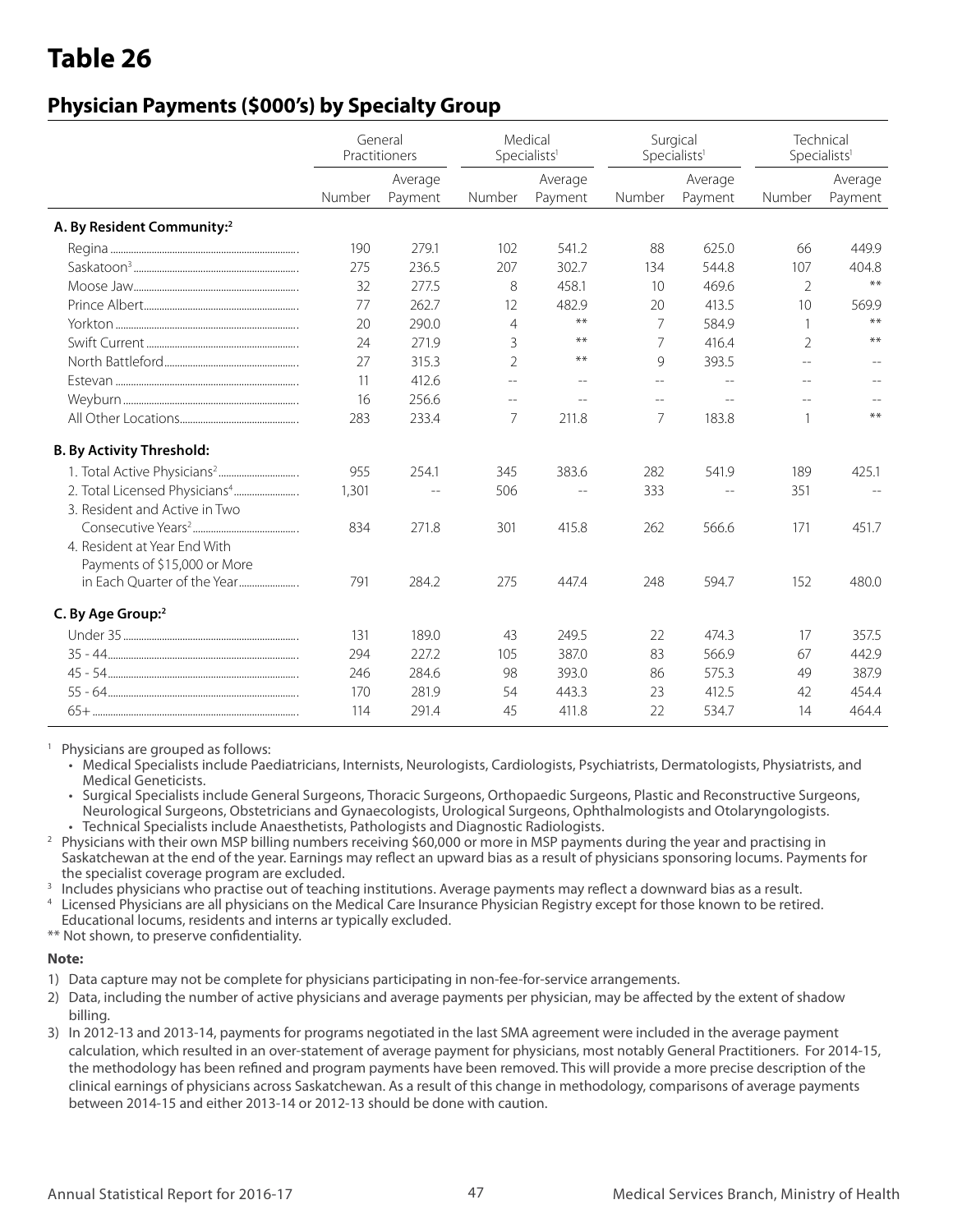### **Payments1 for Specialist and Rural Emergency Coverage Programs**

|                 |                                 |                | Specialist Emergency Coverage |                       |                         |                                        |
|-----------------|---------------------------------|----------------|-------------------------------|-----------------------|-------------------------|----------------------------------------|
|                 |                                 |                | Number of Rotations           |                       | Rural (GP)<br>Emergency | <b>Total Payments</b><br>for Emergency |
|                 |                                 | Tier I         | Tier II                       | Payments <sup>2</sup> | Coverage <sup>3</sup>   | Coverage                               |
|                 | Regional Health Authority       |                |                               |                       |                         |                                        |
|                 |                                 | $\overline{2}$ | 4                             | \$685,502             | \$1,282,320             | \$1,967,822                            |
|                 |                                 | 7              | 3                             | \$1,508,505           | \$476,927               | \$1,985,432                            |
| 3               |                                 | 7              | 2                             | \$1,419,472           | \$541,692               | \$1,961,164                            |
|                 |                                 | 34             | 14                            | \$8,171,537           | \$820,704               | \$8,992,241                            |
| 5               |                                 | 6              | $\overline{2}$                | \$1,180,375           | \$617,718               | \$1,798,093                            |
| 6               |                                 | 46             | 26                            | \$11,973,478          | \$1,211,008             | \$13,184,486                           |
|                 |                                 | $\sim$         | 1                             | \$70,005              | \$1,213,951             | \$1,283,956                            |
| 8               |                                 | $\sim$         | 5                             | \$364,365             | \$1,111,804             | \$1,476,169                            |
| 9               |                                 | 8              | 3                             | \$1,779,094           | \$198,848               | \$1,977,942                            |
| 10 <sup>2</sup> |                                 | 13             | 7                             | \$2,925,514           | \$518,816               | \$3,444,330                            |
| -11             |                                 |                |                               |                       | \$196,595               | \$196,595                              |
| 12              |                                 |                |                               |                       | \$309,141               | \$309,141                              |
| 13              |                                 |                |                               | $- -$                 | \$138,458               | \$138,458                              |
|                 |                                 |                |                               | \$30,077,848          | \$8,637,980             | \$38,715,828                           |
|                 | <b>Other Emergency Coverage</b> |                |                               |                       |                         |                                        |
|                 |                                 |                | 3                             | \$450,000             |                         | \$450,000                              |
|                 |                                 | 2              | 5                             | \$1,150,000           |                         | \$1,150,000                            |
|                 |                                 | 125            | 75                            | \$31,677,848          | \$8,637,980             | \$40,315,828                           |

<sup>1</sup> Includes payments made indirectly to physicians through Regional Health Authorities, the Saskatchewan Cancer Agency or other.<br><sup>2</sup> Includes payments to general practitioners approved to provide coverage under the Specia

2 Includes payments to general practitioners approved to provide coverage under the Specialist Emergency Coverage Program.

<sup>3</sup> Includes ERCP and Family Physician on call payments as well as any payments for travel expenses when general practitioners provide weekend relief.

#### **Notes:**

Tier I Coverage: Continuous (365 days, 24 hours per day) and physicians must be available to respond by phone within 15 minutes and be on-site within 30 minutes.

Tier II Coverage: Either continuous or non-continuous. Physician must respond by phone within 15 minutes and be on-site within a reasonable time, defined by the specialty and clinical judgment of the responding physician.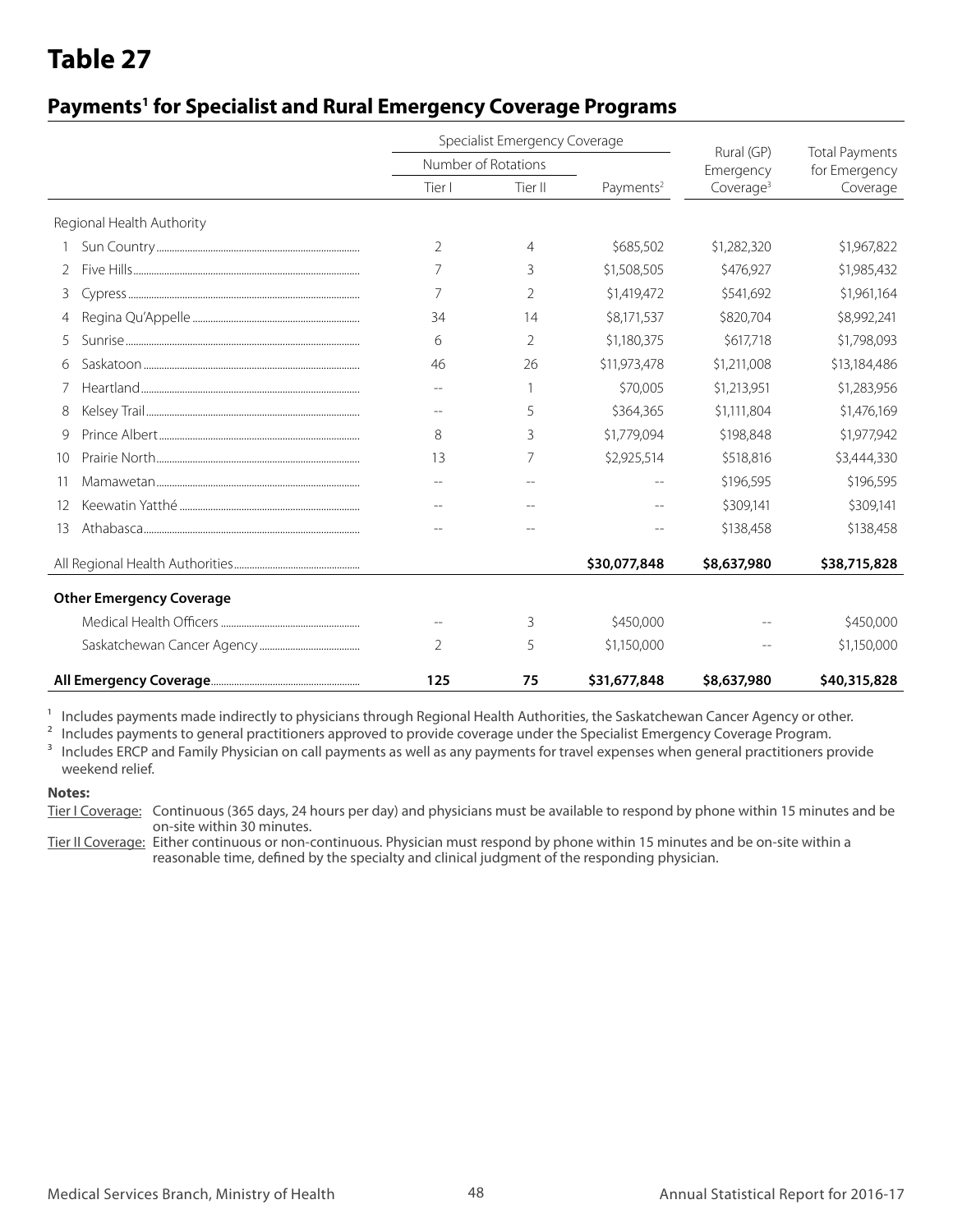### **Medical Remuneration and Alternate Payment Expenditures (\$000's)**

|                 |                           | Medical Remuneration<br>Payments <sup>1</sup> |              | Alternate Payments <sup>2</sup> |              | Non-Fee-For-Service<br><b>Total Payments</b> |              |  |
|-----------------|---------------------------|-----------------------------------------------|--------------|---------------------------------|--------------|----------------------------------------------|--------------|--|
|                 |                           | 2015-16                                       | $2016 - 173$ | 2015-16                         | $2016 - 173$ | 2015-16                                      | $2016 - 173$ |  |
|                 | Regional Health Authority |                                               |              |                                 |              |                                              |              |  |
|                 |                           | 3,075                                         |              |                                 |              | 3,075                                        | 2.760        |  |
| $\overline{2}$  |                           | 6,763                                         |              | 4,254                           |              | 11,018                                       | 11,212       |  |
| 3               |                           | 6,426                                         |              | 3,358                           |              | 9,785                                        | 9,596        |  |
| 4               |                           | 67,950                                        |              | 3,719                           |              | 71,669                                       | 72,209       |  |
| 5               |                           | 7,009                                         | $-$          | $-$                             |              | 7.009                                        | 7.046        |  |
| 6               |                           | 61,342                                        | $-$          | 19,294                          |              | 80,636                                       | 92,992       |  |
| 7               |                           | 1,541                                         | $-$          | $-$                             |              | 1,541                                        | 1,014        |  |
| 8               |                           | 1,889                                         | --           | $-$                             |              | 1,889                                        | 1,229        |  |
| 9               |                           | 9,086                                         | $-$          | 8,360                           |              | 17,446                                       | 17,901       |  |
| 10 <sup>2</sup> |                           | 10,388                                        |              | 752                             |              | 11,140                                       | 11,078       |  |
| 11              |                           | 83                                            |              |                                 |              | 83                                           | 85           |  |
| 12              |                           | --                                            |              | $-$                             |              | $-$                                          |              |  |
| 13              |                           | $-$                                           |              |                                 |              |                                              |              |  |
|                 |                           | 175,552                                       | $-$          | 39,738                          | $-$          | 215,290                                      | \$227,123    |  |
|                 |                           |                                               |              | 5,336                           |              | 5,336                                        | \$4,838      |  |
|                 |                           | 175,552                                       |              | 45,074                          |              | 220,626                                      | \$231,961    |  |

<sup>1</sup> These expenditures for physician services are administered through Regional Health Authorities and funded by the Ministry of Health.

2 These Alternate Payment arrangements are funded predominately through the College of Medicine.<br><sup>3</sup> The method used to calculate the method of renumeration for physicians changed during fiscal year.

The method used to calculate the method of renumeration for physicians changed during fiscal year 2016-17. As a result, the data is no longer divided into Medical and Alternate payments, only non-fee-for-service payments.

**Note:** Payments for primary care arrangements are excluded.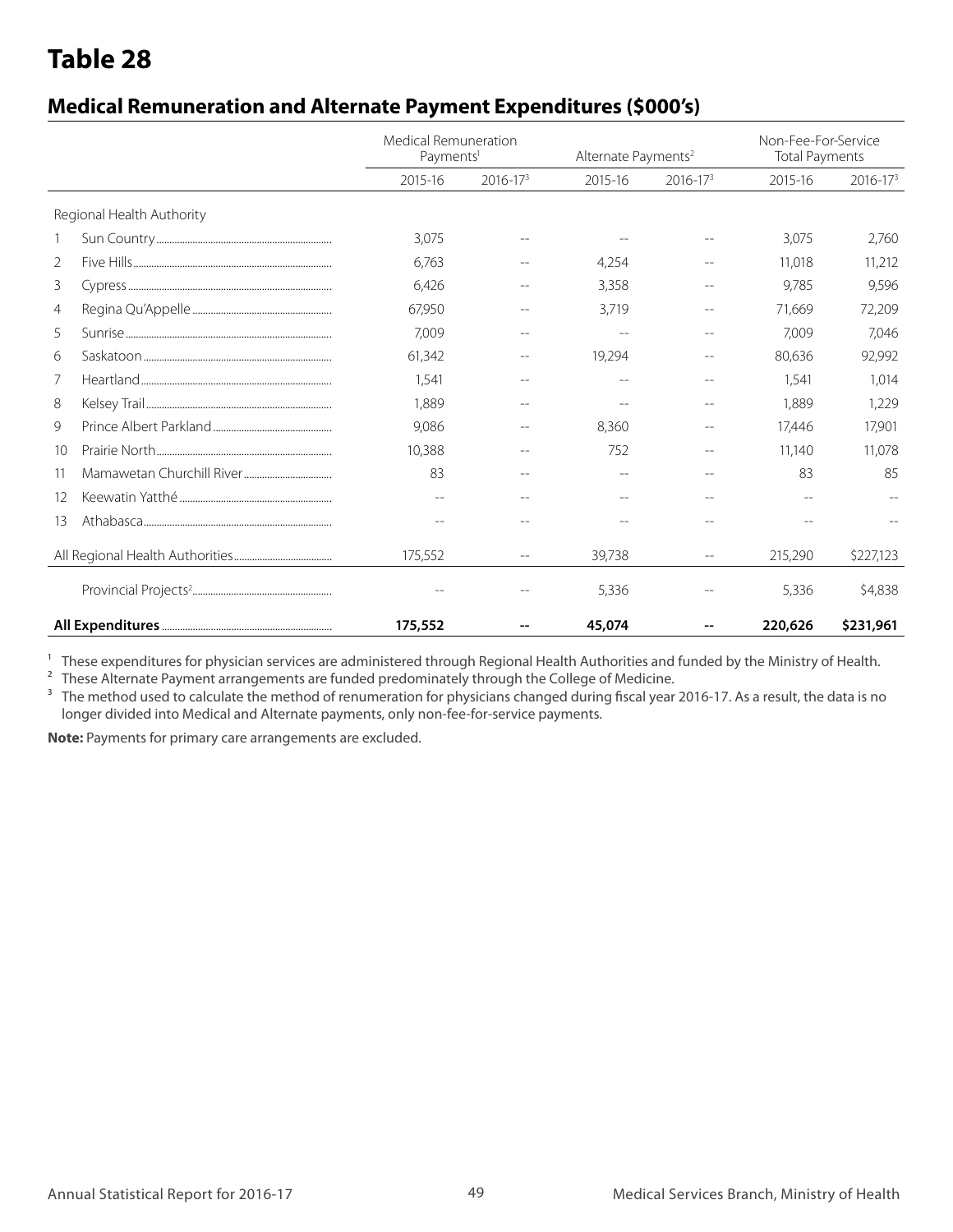### **Insured Population by Age and Sex by Regional Health Authority**

|                             |                                              |                                                       |                                                       |                                                     |                                                              |                                                       | Regional Health Authority of Patient Residence       |                                              |                                                       |                                                         |                                                         |                                            |                                                  |                                                       |                                                           |                                                        |
|-----------------------------|----------------------------------------------|-------------------------------------------------------|-------------------------------------------------------|-----------------------------------------------------|--------------------------------------------------------------|-------------------------------------------------------|------------------------------------------------------|----------------------------------------------|-------------------------------------------------------|---------------------------------------------------------|---------------------------------------------------------|--------------------------------------------|--------------------------------------------------|-------------------------------------------------------|-----------------------------------------------------------|--------------------------------------------------------|
|                             |                                              | 1                                                     | $\overline{2}$                                        | 3                                                   | 4                                                            | 5                                                     | 6                                                    | 7                                            | 8                                                     | 9                                                       | 10 <sup>°</sup>                                         | 11                                         | 12                                               | 13                                                    |                                                           |                                                        |
| Age Groups                  | Sex                                          | Sun<br>Country                                        | Five Hills                                            | Cypress                                             | Regina<br>Qu'Appelle                                         | Sunrise                                               | Saskatoon                                            | Heartland                                    | Kelsey Trail                                          | Prince<br>Albert<br>Parkland                            | Prairie<br>North                                        | Mamawetan<br>Churchill<br>River            | Keewatin<br>Yatthé                               | Athabasca                                             | Unassigned                                                | Total                                                  |
| Under<br>$1 - 4$<br>$5 - 9$ | $\overline{M}$<br>F<br>T<br>M<br>F<br>Τ<br>M | 346<br>351<br>697<br>1,584<br>1,529<br>3,113<br>1,940 | 271<br>315<br>586<br>1,363<br>1,230<br>2,593<br>1,756 | 242<br>244<br>486<br>1,073<br>985<br>2,058<br>1,295 | 1,962<br>1,859<br>3,821<br>7,831<br>7,747<br>15,578<br>9,939 | 308<br>326<br>634<br>1,333<br>1,235<br>2,568<br>1,773 | 2,436<br>2,346<br>4,782<br>10,020<br>9,488<br>19,508 | 268<br>253<br>521<br>1,068<br>1,058<br>2,126 | 226<br>212<br>438<br>1,055<br>1,039<br>2,094<br>1,385 | 522<br>534<br>1,056<br>2,400<br>2,262<br>4,662<br>3,132 | 681<br>654<br>1,335<br>2,678<br>2,651<br>5,329<br>3,441 | 250<br>256<br>506<br>1,006<br>987<br>1,993 | 105<br>122<br>227<br>497<br>464<br>961<br>653    | $\overline{28}$<br>27<br>55<br>91<br>88<br>179<br>163 | 0<br>3<br>3<br>3<br>$\overline{2}$<br>5<br>$\overline{2}$ | 7,645<br>7,499<br>15,144<br>31,999<br>30,763<br>62,762 |
| $10 - 14$                   | F<br>T<br>M<br>F<br>Τ                        | 1,978<br>3,918<br>1,816<br>1,832                      | 1,671<br>3,427<br>1,521<br>1,474                      | 1,265<br>2,560<br>1,373<br>1,267                    | 9,398<br>19,337<br>8,720<br>8,246                            | 1,731<br>3,504<br>1,714<br>1,587                      | 12,006<br>11,441<br>23,447<br>10,682<br>10,236       | 1,361<br>1,331<br>2,692<br>1,328<br>1,233    | 1,340<br>2,725<br>1,345<br>1,211                      | 2,961<br>6,093<br>2,929<br>2,725                        | 3,418<br>6,859<br>3,031<br>3,032                        | 1,445<br>1,277<br>2,722<br>1,180<br>1,156  | 606<br>1,259<br>509<br>483                       | 149<br>312<br>134<br>146                              | 4<br>6<br>$\overline{2}$<br>$\overline{2}$                | 40,289<br>38,566<br>78,855<br>36,282<br>34,628         |
| $15 - 19$                   | M<br>F<br>Τ                                  | 3,648<br>1,731<br>1,828<br>3,559                      | 2,995<br>1,624<br>1,502<br>3,126                      | 2,640<br>1,424<br>1,368<br>2,792                    | 16,966<br>8,857<br>8,415<br>17,272                           | 3,301<br>1,718<br>1,610<br>3,328                      | 20,918<br>10,885<br>10,264<br>21,149                 | 2,561<br>1,361<br>1,319<br>2,680             | 2,556<br>1,340<br>1,333<br>2,673                      | 5,654<br>2,924<br>2,818<br>5,742                        | 6,063<br>2,970<br>2,902<br>5,872                        | 2,336<br>1,103<br>1,095<br>2,198           | 992<br>541<br>484<br>1,025                       | 280<br>128<br>115<br>243                              | 4<br>3<br>7<br>10                                         | 70,910<br>36,606<br>35,053<br>71,659                   |
| $20 - 24$                   | M<br>F<br>T                                  | 2,084<br>1,812<br>3,896                               | 1,765<br>1,639<br>3,404                               | 1,445<br>1,400<br>2,845                             | 10,345<br>9,661<br>20,006                                    | 1,798<br>1,677<br>3,475                               | 12,165<br>12,026<br>24,191                           | 1,478<br>1,273<br>2,751                      | 1,427<br>1,282<br>2,709                               | 2,991<br>2,890<br>5,881                                 | 3,142<br>2,956<br>6,098                                 | 1,178<br>1,090<br>2,268                    | 589<br>561<br>1,150                              | 112<br>116<br>228                                     | 11<br>30<br>41                                            | 40,519<br>38,383<br>78,902                             |
| 25 - 29                     | M<br>F<br>Τ                                  | 2,290<br>2,123<br>4,413                               | 1,963<br>1,774<br>3,737                               | 1,439<br>1,404<br>2,843                             | 12,517<br>11,580<br>24,097                                   | 1,814<br>1,668<br>3,482                               | 14,965<br>14,584<br>29,549                           | 1,501<br>1,431<br>2,932                      | 1,274<br>1,194<br>2,468                               | 3,032<br>2,889<br>5,921                                 | 3,372<br>3,182<br>6,554                                 | 1,055<br>1,034<br>2,089                    | 577<br>552<br>1,129                              | 115<br>101<br>216                                     | 21<br>33<br>54                                            | 45,914<br>43,516<br>89,430                             |
| 30 - 34                     | M<br>F<br>Τ                                  | 2,277<br>2,115<br>4,392                               | 1,866<br>1,861<br>3,727                               | 1,396<br>1,397<br>2,793                             | 12,544<br>11,581<br>24,125                                   | 1,765<br>1,716<br>3,481                               | 15,213<br>14,792<br>30,005                           | 1,460<br>1,362<br>2,822                      | 1,213<br>1,146<br>2,359                               | 2,591<br>2,655<br>5,246                                 | 3,370<br>3,170<br>6,540                                 | 849<br>837<br>1,686                        | 448<br>402<br>850                                | 114<br>127<br>241                                     | 9<br>15<br>24                                             | 45,106<br>43,161<br>88,267                             |
| $35 - 39$                   | M<br>F<br>Τ                                  | 2,235<br>1,991<br>4,226                               | 1,767<br>1,709<br>3,476                               | 1,356<br>1,295<br>2,651                             | 11,445<br>10,536<br>21,981                                   | 1,819<br>1,698<br>3,517                               | 13,457<br>12,863<br>26,320                           | 1,368<br>1,282<br>2,650                      | 1,176<br>1,153<br>2,329                               | 2,466<br>2,347<br>4,813                                 | 2,903<br>2,849<br>5,752                                 | 753<br>700<br>1,453                        | 325<br>341<br>666                                | 100<br>82<br>182                                      | 5<br>$\overline{7}$<br>12                                 | 41,170<br>38,846<br>80,016                             |
| $40 - 44$                   | M<br>F<br>Τ                                  | 1,933<br>1,718<br>3,651                               | 1,581<br>1,538<br>3,119                               | 1,253<br>1,254<br>2,507                             | 9,934<br>9,324<br>19,258                                     | 1,697<br>1,603<br>3,300                               | 11,849<br>11,346<br>23,195                           | 1,186<br>1,189<br>2,375                      | 1,240<br>1,126<br>2,366                               | 2,272<br>2,351<br>4,623                                 | 2,553<br>2,439<br>4,992                                 | 704<br>717<br>1,421                        | 378<br>355<br>733                                | 77<br>64<br>141                                       | $\sqrt{2}$<br>$\frac{3}{5}$                               | 36,657<br>35,024<br>71,681                             |
| 45 - 49                     | M<br>F<br>Τ                                  | 1,800<br>1,644<br>3,444                               | 1,543<br>1,538<br>3,081                               | 1,249<br>1,300<br>2,549                             | 9,311<br>8,805<br>18,116                                     | 1,715<br>1,682<br>3,397                               | 11,206<br>10,637<br>21,843                           | 1,283<br>1,196<br>2,479                      | 1,182<br>1,182<br>2,364                               | 2,406<br>2,292<br>4,698                                 | 2,280<br>2,255<br>4,535                                 | 709<br>625<br>1,334                        | 394<br>411<br>805                                | 81<br>73<br>154                                       | $\mathbf{1}$<br>$\overline{c}$<br>3                       | 35,159<br>33,640<br>68,799                             |
| 50 - 54                     | M<br>F<br>Τ                                  | 2,134<br>1,918<br>4,052                               | 2,004<br>1,957<br>3,961                               | 1,625<br>1,642<br>3,267                             | 10,178<br>10,126<br>20,304                                   | 2,068<br>2,012<br>4,080                               | 12,232<br>11,931<br>24,163                           | 1,558<br>1,539<br>3,097                      | 1,463<br>1,389<br>2,852                               | 2,541<br>2,678<br>5,219                                 | 2,604<br>2,572<br>5,176                                 | 634<br>645<br>1,279                        | 394<br>367<br>761                                | 65<br>70<br>135                                       | $\overline{2}$<br>$\mathbf 0$<br>$\overline{2}$           | 39,500<br>38,846<br>78,346                             |
| $55 - 59$                   | M<br>F<br>Τ                                  | 2,184<br>1,954<br>4,138                               | 2,233<br>2,203<br>4,436                               | 1,880<br>1,786<br>3,666                             | 9,969<br>9,689<br>19,658                                     | 2,244<br>2,081<br>4,325                               | 11,699<br>11,666<br>23,365                           | 1,786<br>1,629<br>3,415                      | 1,496<br>1,441<br>2,937                               | 2,785<br>2,779<br>5,564                                 | 2,576<br>2,530<br>5,106                                 | 606<br>565<br>1,171                        | 336<br>291<br>627                                | 46<br>41<br>87                                        | 1<br>0<br>$\mathbf{1}$                                    | 39,840<br>38,655<br>78,495                             |
| $60 - 64$                   | M<br>F<br>Τ                                  | 1,885<br>1,678                                        | 2,046<br>1,991<br>4,037                               | 1,683<br>1,548                                      | 8,421<br>8,601<br>17,022                                     | 2,149<br>1,963<br>4,112                               | 10,016<br>10,111<br>20,127                           | 1,707<br>1,486                               | 1,524<br>1,427<br>2,951                               | 2,518<br>2,410<br>4,928                                 | 2,210<br>2,151<br>4,361                                 | 482<br>437<br>919                          | 245<br>197<br>442                                | 26<br>28<br>54                                        | 1<br>$\mathbf{1}$<br>$\overline{2}$                       | 34,912<br>34,028                                       |
| $-69$ M<br>65               | F<br>$\top$                                  | 3,563<br>1,403<br>1,342<br>2,745                      | 1,664<br>1,642<br>3,306                               | 3,231<br>1,282<br>1,255<br>2,537                    | 6,404<br>6,660<br>13,064                                     | 1,775<br>1,816<br>3,591                               | 7,436<br>7,721<br>15,157                             | 3,193<br>1,244<br>1,207<br>2,451             | 1,247<br>1,238<br>2,485                               | 2,054<br>2,106<br>4,160                                 | 1,712<br>1,605<br>3,317                                 | 377<br>306<br>683                          | 196<br>148<br>344                                | 29<br>28<br>57                                        | 0<br>1                                                    | 68,940<br>26,823<br>27,074<br>53,897                   |
| 70 - 74 M                   | F<br>Τ                                       | 1,028<br>1,063<br>2,091                               | 1,112<br>1,114<br>2,226                               | 905<br>911<br>1,816                                 | 4,219<br>4,734<br>8,953                                      | 1,295<br>1,389<br>2,684                               | 4,959<br>5,458<br>10,417                             | 942<br>897<br>1,839                          | 989<br>954<br>1,943                                   | 1,457<br>1,429<br>2,886                                 | 1,186<br>1,135<br>2,321                                 | 181<br>179<br>360                          | 116<br>111<br>227                                | 22<br>15<br>37                                        | 0<br>0<br>0                                               | 18,411<br>19,389<br>37,800                             |
| 75&<br>0 <sub>ver</sub>     | M<br>F<br>Т                                  | 1,968<br>2,612<br>4,580                               | 2,133<br>3,026<br>5,159                               | 1,832<br>2,394<br>4,226                             | 7,410<br>10,978<br>18,388                                    | 2,643<br>3,636<br>6,279                               | 8,859<br>13,323<br>22,182                            | 1,677<br>2,264<br>3,941                      | 1,787<br>2,307<br>4,094                               | 2,377<br>3,117<br>5,494                                 | 1,886<br>2,387<br>4,273                                 | 271<br>287<br>558                          | 168<br>155<br>323                                | 21<br>18<br>39                                        | 0<br>0<br>0                                               | 33,032<br>46,504<br>79,536                             |
| Total<br>all ages           | M<br>- F<br>Т                                | 30,638<br>29,488<br>60,126                            | 28,212<br>28,184<br>56,396                            | 22,715                                              | 22,752 150,006<br>147,940<br>45,467 297,946                  | 29,628<br>29,430                                      | 180,085<br>180,233<br>59,058 360,318                 | 22,576<br>21,949<br>44,525                   | 21,369<br>20,974                                      | 41,397<br>41,243<br>42,343 82,640                       | 42,595<br>41,888                                        | 12,783<br>12,193                           | 6,471<br>6,050<br>84,483 24,976 12,521 2,640 173 | 1,352<br>1,288 109                                    | - 64                                                      | 589,864<br>583,575<br>1,173,439                        |

<sup>1</sup> There are 173 Beneficiaries not included. The majority of these beneficiaries are students or temporary workers who cannot be connected to a Saskatchewan address.

#### **Notes:**

1) Population as at June 30, 2016.

2) Band members are placed in the regional health authority as indicated by their mailing address.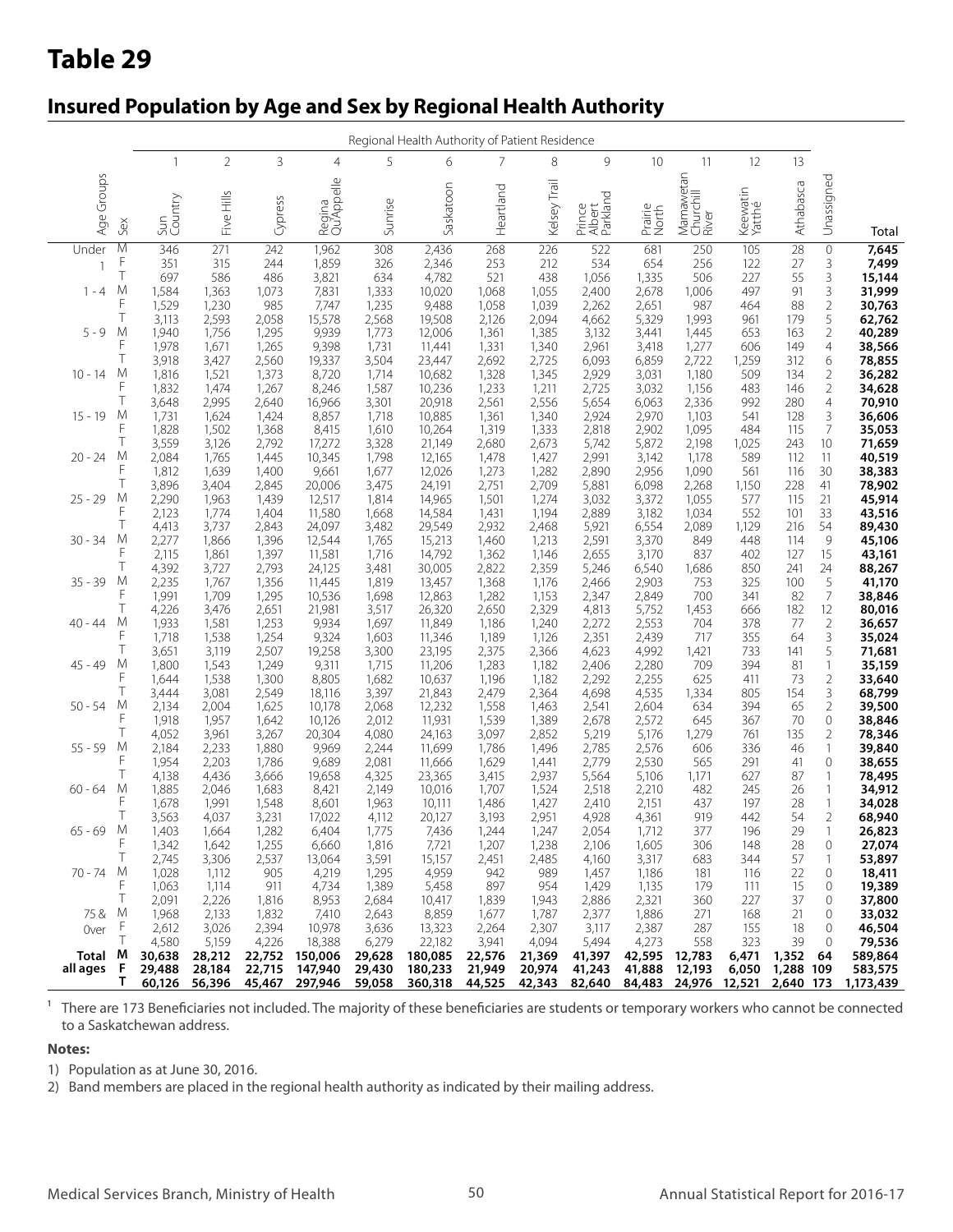### **Per Cent of General Practitioner Payments by Regional Health Authority of Patient Residence by Physician Regional Health Authority**

|    |                                                   |             |                |                          |                      |         | Regional Health Authority of Physician Practice |                   |              |                           |               |                              |                    |           |                    |       |
|----|---------------------------------------------------|-------------|----------------|--------------------------|----------------------|---------|-------------------------------------------------|-------------------|--------------|---------------------------|---------------|------------------------------|--------------------|-----------|--------------------|-------|
|    |                                                   |             | $\overline{2}$ | 3                        | $\overline{4}$       | 5       | 6                                               | 7                 | 8            | 9                         | 10            | 11                           | 12                 | 13        |                    |       |
|    | Regional Health Authority<br>of Patient Residence | Sun Country | Five Hills     | Cypress                  | Regina<br>Qu'Appelle | Sunrise | Saskatoon                                       | Heartland         | Kelsey Trail | Prince Albert<br>Parkland | Prairie North | Mamawetan<br>Churchill River | Keewatin<br>Yatthé | Athabasca | Out of<br>Province | Total |
|    |                                                   | 81.4        | 1.4            | 0.2                      | 12.6                 | 0.2     | 1.0                                             | 0.1               | 0.1          | 0.3                       | 0.1           |                              |                    |           | 2.7                | 100.0 |
| 2  |                                                   | 0.4         | 85.2           | 1.1                      | 7.7                  | 0.2     | 2.2                                             | 0.6               | 0.1          | 0.2                       | 0.2           |                              |                    | --        | 2.2                | 100.0 |
| 3  |                                                   | 0.1         | 1.5            | 83.4                     | 2.5                  | 0.1     | 1.8                                             | 0.5               | 0.1          | 0.1                       | 0.1           |                              |                    | $-$       | 9.9                | 100.0 |
| 4  |                                                   | 0.5         | 0.5            | 0.1                      | 94.0                 | 0.7     | 1.7                                             | 0.1               | 0.1          | 0.1                       | 0.1           |                              |                    | $-$       | 2.2                | 100.0 |
| 5  |                                                   | 0.2         | 0.2            | 0.1                      | 7.7                  | 83.9    | 3.6                                             | 0.1               | 0.5          | 0.1                       | 0.1           |                              |                    | $-$       | 3.5                | 100.0 |
| 6  |                                                   | 0.1         | 0.2            | 0.1                      | 1.0                  | 0.3     | 94.1                                            | 0.3               | 0.3          | 1.0                       | 0.4           | $-$                          |                    | $-$       | 2.2                | 100.0 |
| 7  |                                                   | 0.1         | 0.5            | 2.2                      | 0.6                  | 0.1     | 13.9                                            | 69.8              | 0.1          | 0.2                       | 5.3           |                              |                    | $-$       | 7.3                | 100.0 |
| 8  |                                                   | 0.1         | 0.2            | $\qquad \qquad -$        | 0.9                  | 0.7     | 7.8                                             | 0.2               | 80.6         | 7.2                       | 0.2           |                              |                    |           | 1.9                | 100.0 |
| 9  |                                                   | 0.1         | 0.1            | $\overline{a}$           | 0.4                  | 0.1     | 7.0                                             | 0.1               | 1.7          | 86.7                      | 1.9           | 0.2                          |                    |           | 1.7                | 100.0 |
| 10 |                                                   | $- \, -$    | 0.1            | 0.1                      | 0.4                  | 0.1     | 6.1                                             | 1.4               | 0.1          | 0.7                       | 70.6          |                              |                    |           | 20.5               | 100.0 |
| 11 | Mamawetan Churchill River                         | $\sim$ $-$  | 0.1            | $\overline{\phantom{m}}$ | 0.5                  | 0.1     | 7.2                                             | 0.1               | 0.6          | 27.2                      | 0.4           | 46.1                         | 0.2                | 0.1       | 17.4               | 100.0 |
| 12 |                                                   | $-$         | 0.2            | $\overline{\phantom{m}}$ | 0.3                  | 0.1     | 12.3                                            | 0.2               | $-$          | 8.1                       | 25.2          | 0.5                          | 48.8               | $-$       | 4.1                | 100.0 |
| 13 |                                                   |             | 0.4            | $-$                      | 0.7                  | 0.1     | 10.8                                            | $\qquad \qquad -$ | 0.7          | 30.2                      | 1.0           | 2.3                          | 0.1                | 51.9      | 1.8                | 100.0 |
|    |                                                   | 8.8         | 3.0            | 4.3                      | 16.0                 | 2.7     | 16.6                                            | 1.0               | 13.7         | 6.9                       | 11.9          | 5.6                          | 6.7                | 2.2       | 0.5                | 100.0 |
|    | Rural Emergency Coverage                          | 14.9        | 5.5            | 6.3                      | 9.5                  | 7.2     | 14.0                                            | 13.6              | 13.3         | 2.3                       | 6.0           | 2.3                          | 3.6                | 1.6       | $-$                | 100   |
|    | All Regional Health Authorities                   | 5.0         | 4.4            | 3.9                      | 23.5                 | 5.0     | 29.6                                            | 3.7               | 4.2          | 8.5                       | 6.5           | 0.8                          | 0.6                | 0.2       | 4.3                | 100   |

#### **Notes:**

1) Use by residents of Northern Saskatchewan does not include services provided by physicians under contract with the University of Saskatchewan, Northern Medical Services.

2) This data is not adjusted for any demographic differences between Regional Health Authorities.

3) Band members are placed in the Regional Health Authority as indicated by their mailing address.

4) Payments to physicians by Regional Health Authority have not been adjusted for itinerant services.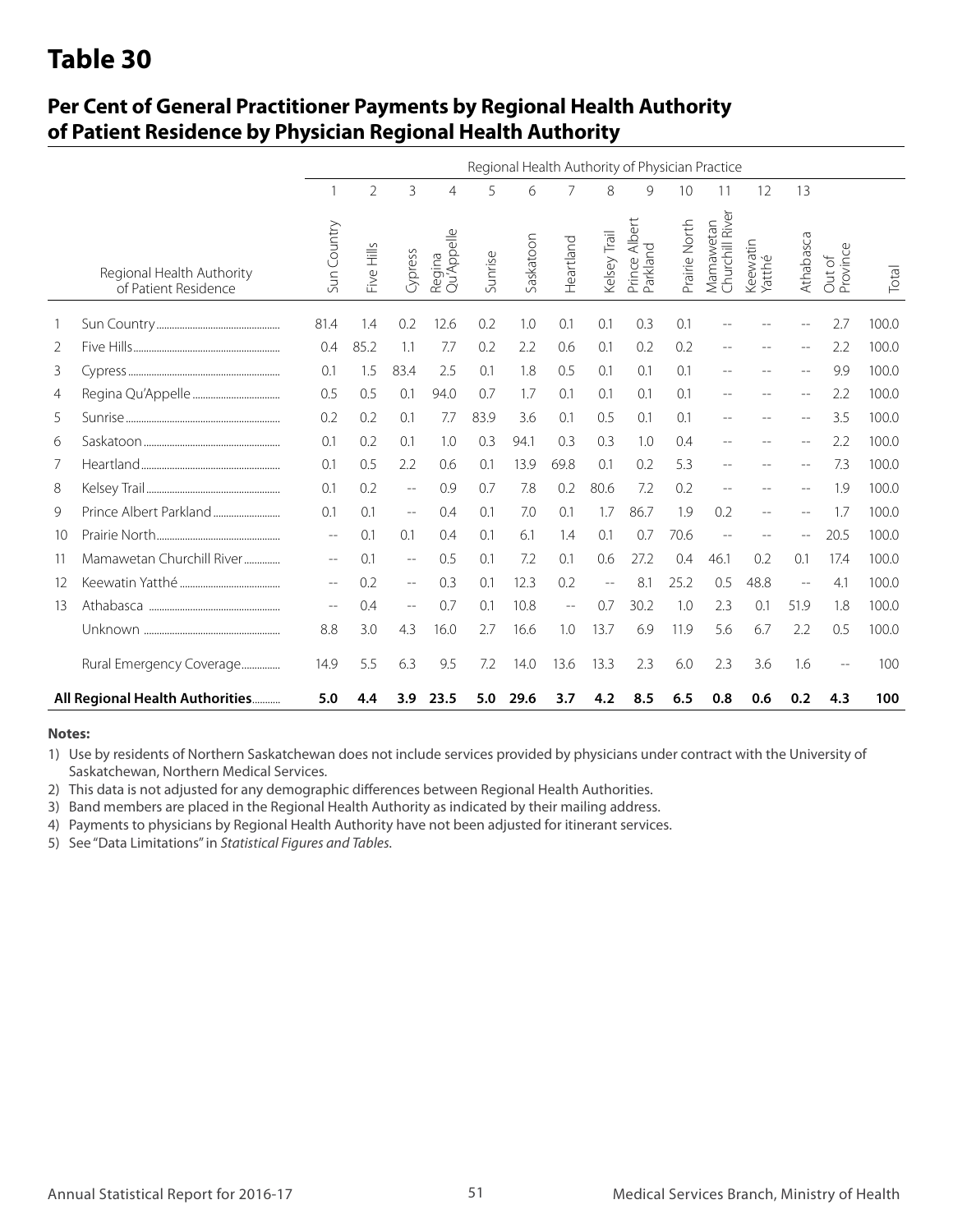|                   |                                                      |                                                                                   | <b>General Practitioners</b> |                                               |                                                                         | Specialists         |                                               |                                                                      | All Physicians      |                                               |
|-------------------|------------------------------------------------------|-----------------------------------------------------------------------------------|------------------------------|-----------------------------------------------|-------------------------------------------------------------------------|---------------------|-----------------------------------------------|----------------------------------------------------------------------|---------------------|-----------------------------------------------|
|                   | Regional Health<br>Authority of<br>Patient Residence | Emergency<br>Per Capita Payments<br>$\overline{(\zeta)}$<br>Excluding<br>Coverage | Per Capita Services          | Population Treated (%)<br>Per Cent of Insured | Emergency<br>Payments<br>$\odot$<br>Per Capita<br>Excluding<br>Coverage | Per Capita Services | Population Treated (%)<br>Per Cent of Insured | Emergency<br>Per Capita Payments<br>$\odot$<br>Excluding<br>Coverage | Per Capita Services | Per Cent of Insured<br>Population Treated (%) |
| 1                 |                                                      | 248.0                                                                             | 6.1                          | 79.0                                          | 261.8                                                                   | 3.5                 | 36.2                                          | 509.8                                                                | 9.6                 | 81.0                                          |
| 2                 |                                                      | 223.4                                                                             | 6.3                          | 80.7                                          | 353.1                                                                   | 4.9                 | 45.8                                          | 576.5                                                                | 11.2                | 83.4                                          |
| 3                 |                                                      | 275.3                                                                             | 6.9                          | 79.0                                          | 390.5                                                                   | 5.8                 | 39.0                                          | 665.8                                                                | 12.6                | 81.4                                          |
| $\overline{4}$    | Regina Qu'Appelle                                    | 214.4                                                                             | 5.8                          | 81.1                                          | 393.6                                                                   | 5.5                 | 50.3                                          | 608.1                                                                | 11.2                | 84.4                                          |
| 5                 |                                                      | 252.5                                                                             | 6.7                          | 77.9                                          | 324.1                                                                   | 4.4                 | 42.2                                          | 576.7                                                                | 11.1                | 80.7                                          |
| 6                 |                                                      | 219.0                                                                             | 5.9                          | 82.2                                          | 369.1                                                                   | 5.8                 | 49.5                                          | 588.0                                                                | 11.7                | 84.7                                          |
| 7                 |                                                      | 282.8                                                                             | 6.9                          | 80.4                                          | 358.7                                                                   | 5.3                 | 47.7                                          | 641.5                                                                | 12.2                | 83.9                                          |
| 8                 |                                                      | 266.9                                                                             | 6.7                          | 81.4                                          | 310.5                                                                   | 4.2                 | 40.4                                          | 577.4                                                                | 10.9                | 83.9                                          |
| 9                 | Prince Albert                                        | 263.5                                                                             | 7.0                          | 78.9                                          | 319.2                                                                   | 4.8                 | 43.5                                          | 582.7                                                                | 11.8                | 81.1                                          |
| 10                |                                                      | 300.2                                                                             | 7.1                          | 76.4                                          | 524.0                                                                   | 9.3                 | 43.5                                          | 824.2                                                                | 16.3                | 79.0                                          |
| 11                | Mamawetan                                            | 254.2                                                                             | 6.1                          | 95.2                                          | 403.7                                                                   | 5.9                 | 55.0                                          | 657.9                                                                | 12.0                | 103.0                                         |
| $12 \overline{ }$ | Keewatin Yatthé                                      | 171.4                                                                             | 4.1                          | 70.2                                          | 253.3                                                                   | 3.6                 | 35.7                                          | 424.6                                                                | 7.7                 | 72.8                                          |
| 13                |                                                      | 68.1                                                                              | 1.7                          | 42.0                                          | 170.0                                                                   | 2.6                 | 28.6                                          | 238.0                                                                | 4.3                 | 48.3                                          |
|                   | <b>All Regional</b><br>Health Authorities            | 241.4                                                                             | 6.2                          | 80.0                                          | 371.8                                                                   | 5.6                 | 46.5                                          | 613.2                                                                | 11.8                | 82.8                                          |

### **Per Capita Physician Payments and Services by Regional Health Authority of Patient Residence and Per Cent of Population Treated (In- and Out-of-Province)**

#### **Notes:**

1) This data is not adjusted for any demographic differences between Regional Health Authorities.

2) Band members are placed in the Regional Health Authority as indicated by their mailing address.

3) Excludes payments for specialist and rural emergency coverage programs and lump sum payments to physicians.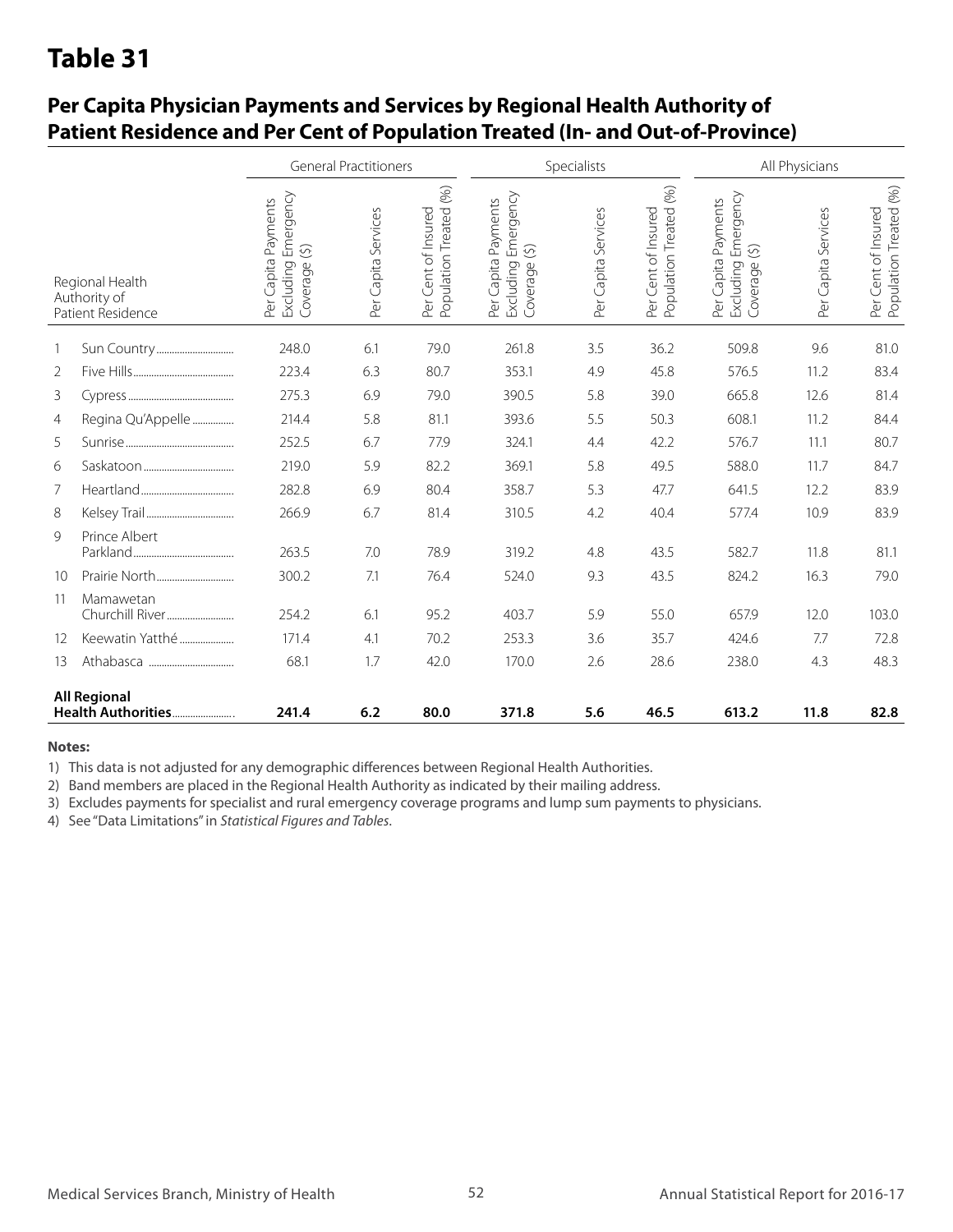### **General Practitioners in Relation to Population, Earnings and Practice Size**

|                | Regional Health<br>Authority of<br>Physician Practice | Number of<br>Registered<br>General<br>Practitioners <sup>1</sup> | Number of<br>Active<br>General<br>Practitioners <sup>2</sup> | Population<br>Per Active<br>General<br>Practitioner | Average<br>Payment Per<br>Active GP (\$) | Average<br>Number of<br>Patients Per<br>Active GP <sup>3</sup> | Average<br>Patient<br>Contacts Per<br>Active GP <sup>4</sup> | 2017<br><b>RHA</b><br>Population |
|----------------|-------------------------------------------------------|------------------------------------------------------------------|--------------------------------------------------------------|-----------------------------------------------------|------------------------------------------|----------------------------------------------------------------|--------------------------------------------------------------|----------------------------------|
| $\mathbf{1}$   |                                                       | 54                                                               | 47                                                           | 1,279                                               | 282,309                                  | 2,154                                                          | 5,036                                                        | 60,124                           |
| 2              |                                                       | 60                                                               | 42                                                           | 1.343                                               | 269,277                                  | 1,926                                                          | 5,086                                                        | 56,394                           |
| 3              |                                                       | 46                                                               | 39                                                           | 1,166                                               | 252,661                                  | 1,786                                                          | 4,644                                                        | 45,461                           |
| $\overline{4}$ | Regina Qu'Appelle                                     | 379                                                              | 218                                                          | 1,367                                               | 278,187                                  | 2,295                                                          | 5,538                                                        | 297,945                          |
| 5              |                                                       | 59                                                               | 42                                                           | 1,406                                               | 296,448                                  | 2,017                                                          | 5,586                                                        | 59,056                           |
| 6              |                                                       | 485                                                              | 319                                                          | 1.130                                               | 235,804                                  | 2.125                                                          | 4,469                                                        | 360,314                          |
| 7              |                                                       | 41                                                               | 29                                                           | 1,535                                               | 315,343                                  | 1.816                                                          | 5,330                                                        | 44,522                           |
| 8              |                                                       | 69                                                               | 38                                                           | 1.114                                               | 249,936                                  | 1.846                                                          | 4,042                                                        | 42,343                           |
| 9              | Prince Albert Parkland                                | 121                                                              | 86                                                           | 961                                                 | 258,872                                  | 2,430                                                          | 4,990                                                        | 82,636                           |
| 10             |                                                       | 116                                                              | 72                                                           | 1.173                                               | 228,162                                  | 1.719                                                          | 3,893                                                        | 84,485                           |
| 11             | Mamawetan                                             | 37                                                               | 14                                                           | 1.784                                               | 132,965                                  | 1.944                                                          | 2,519                                                        | 24,972                           |
| 12             | Keewatin Yatthé                                       | 22                                                               | 7                                                            | 1.789                                               | 82,566                                   | 1.104                                                          | 1,558                                                        | 12,521                           |
| 13             |                                                       | 8                                                                | 2                                                            | 1,320                                               | 86,848                                   | 826                                                            | 1,296                                                        | 2,640                            |
|                | <b>All Regional Health</b>                            | 1,497                                                            | 955                                                          | 1,229                                               | 254,131                                  | 2,101                                                          | 4,781                                                        | 1,173,586                        |

Physicians residing in Saskatchewan at the end of the year and having their own MSP billing number. Physicians may be counted in more than one Regional Health Authority but the provincial total is a discrete count.

<sup>2</sup> General Practitioners with their own MSP billing numbers receiving \$60,000 or more in MSP payments during the year and practising in Saskatchewan under MSP coverage at the end of the year.

<sup>3</sup> The size of practice is the number of discrete beneficiaries on whose behalf a claim was paid during the year.<br><sup>4</sup> A patient contact represents each time a practitioner saw a patient regardless of the number of servic

4 A patient contact represents each time a practitioner saw a patient regardless of the number of services provided at the time. The limit is one contact per patient, same doctor, same date of service. X-ray, ultrasound and laboratory services, and any professional interpretations of procedures are not considered to be patient contacts.

#### **Notes:**

1) In 2012-13 and 2013-14, payments for programs negotiated in the last SMA agreement were included in the average payment calculation, which resulted in an over-statement of average payment for physicians, most notably General Practitioners. For 2014-15 and 2015-16, the methodology has been refined and program payments have been removed. This will provide a more precise description of the clinical earnings of physicians across Saskatchewan. As a result of this change in methodology, comparisons of average payments for these years should be done with caution.

2) Earnings, size of practice and patient contacts may reflect an upward bias as a result of physicians sponsoring locums. Payments for the rural emergency coverage program are included.

3) Data capture may not be complete for physicians participating in non-fee-for-service arrangements. Data, including the number of active physicians and average payments per physician, may be affected by the extent of shadow billing.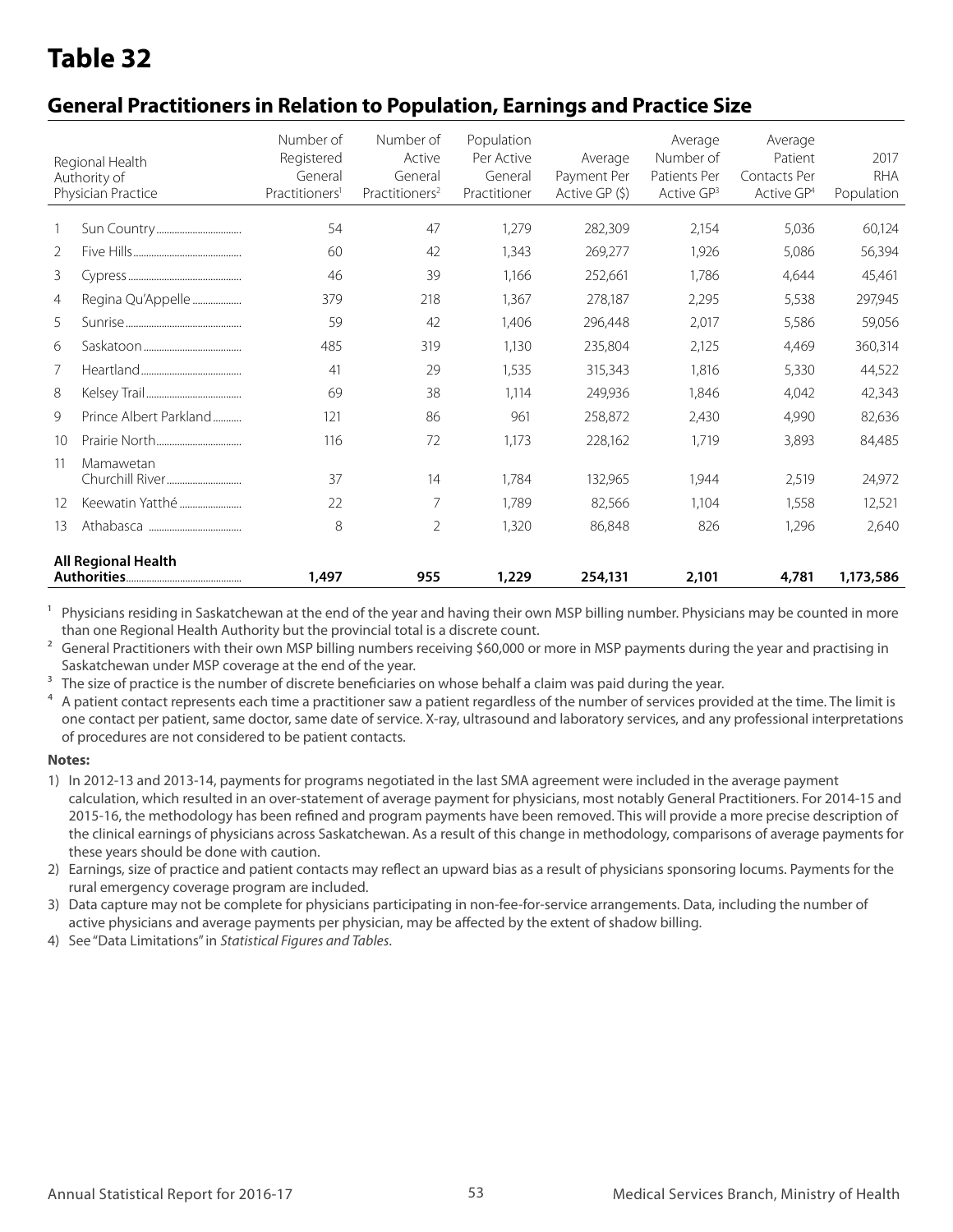### Post-Graduate Medical Education<sup>1</sup> and Retention Rates by Academic Year<sup>2</sup>

|                                                               | 2011-12                                                                    |                                                                 | 2012-13                                                                                         |                                                                       | 2013-14                                                       |                                                 |
|---------------------------------------------------------------|----------------------------------------------------------------------------|-----------------------------------------------------------------|-------------------------------------------------------------------------------------------------|-----------------------------------------------------------------------|---------------------------------------------------------------|-------------------------------------------------|
| Type of Physician                                             | Completed<br>Program                                                       | Remained <sup>3</sup><br>in Sask-<br>atchewan                   | Completed<br>Program                                                                            | Remained <sup>3</sup><br>atchewan<br>Sask-<br>$\mathrel{\widehat{=}}$ | Completed<br>Program                                          | Remained <sup>3</sup><br>in Sask-<br>atchewan   |
| <b>Funded by the Clinical Services Fund</b>                   | 5<br>11<br>6<br>14<br>8<br>9<br>3<br>45<br>3<br>2<br>3<br>4<br>4<br>3<br>6 | 6<br>8<br>5<br>$\overline{2}$<br>$\mathfrak{D}$<br>23<br>2<br>2 | 8<br>17<br>16<br>9<br>$\overline{4}$<br>8<br>5<br>55<br>$\overline{4}$<br>2<br>3<br>5<br>5<br>2 | 8<br>10<br>7<br>4<br>$\overline{2}$<br>31<br>2                        | 13<br>11<br>11<br>7<br>3<br>45<br>7<br>5<br>3<br>$\mathsf{Q}$ | 8<br>7<br>6<br>7<br>2<br>30<br>3<br>2<br>3<br>3 |
|                                                               | 28                                                                         | 8                                                               | 3<br>3<br>36                                                                                    | 2<br>13                                                               | 3<br>50                                                       | 6<br>21                                         |
|                                                               | 73                                                                         | 31                                                              | 91                                                                                              | 44                                                                    | 95                                                            | 51                                              |
|                                                               | 8                                                                          | 6                                                               | 8                                                                                               | 7                                                                     | 6                                                             | 4                                               |
|                                                               | 81                                                                         | 37                                                              | 99                                                                                              | 51                                                                    | 101                                                           | 55                                              |
| <b>CSF Funded Retention Rates<sup>8</sup></b>                 |                                                                            | 58%<br>29%<br>46%                                               |                                                                                                 | 69%<br>36%<br>54%                                                     |                                                               | 75%<br>42%<br>57%                               |
| CSF Funded and Externally Funded Retention Rates <sup>8</sup> |                                                                            |                                                                 |                                                                                                 |                                                                       |                                                               |                                                 |
|                                                               |                                                                            | 49%                                                             |                                                                                                 | 57%                                                                   |                                                               | 57%                                             |

<sup>1</sup> The Ministry supports educational activities at the College of Medicine, University of Saskatchewan through the Clinical Services Fund such as: clinical services provided by faculty; undergraduate, post-graduate and continuing medical education; post-graduate medical resident salaries and benefits; and medical and health-related research.

<sup>2</sup> Period ending June of stated year.

 $3$  Graduates who practised in Saskatchewan for at least six months upon completion of program.<br>
<sup>4</sup> One graduate went on to a further residency program

<sup>4</sup> One graduate went on to a further residency program.<br><sup>5</sup> Jwo graduates went on to a further residency program

<sup>5</sup> Two graduates went on to a further residency program.<br><sup>6</sup> Three graduates went on to a further residency program

- <sup>6</sup> Three graduates went on to a further residency program.<br> $\frac{7}{2}$  Four graduates went on to a further residency program.
- Four graduates went on to a further residency program.
- <sup>8</sup> Five graduates went on to a further residency program.
- <sup>9</sup> Net of the number of graduates who have entered further training.

**Note:** All current recruitment and retention initiatives are outlined in the Appendix.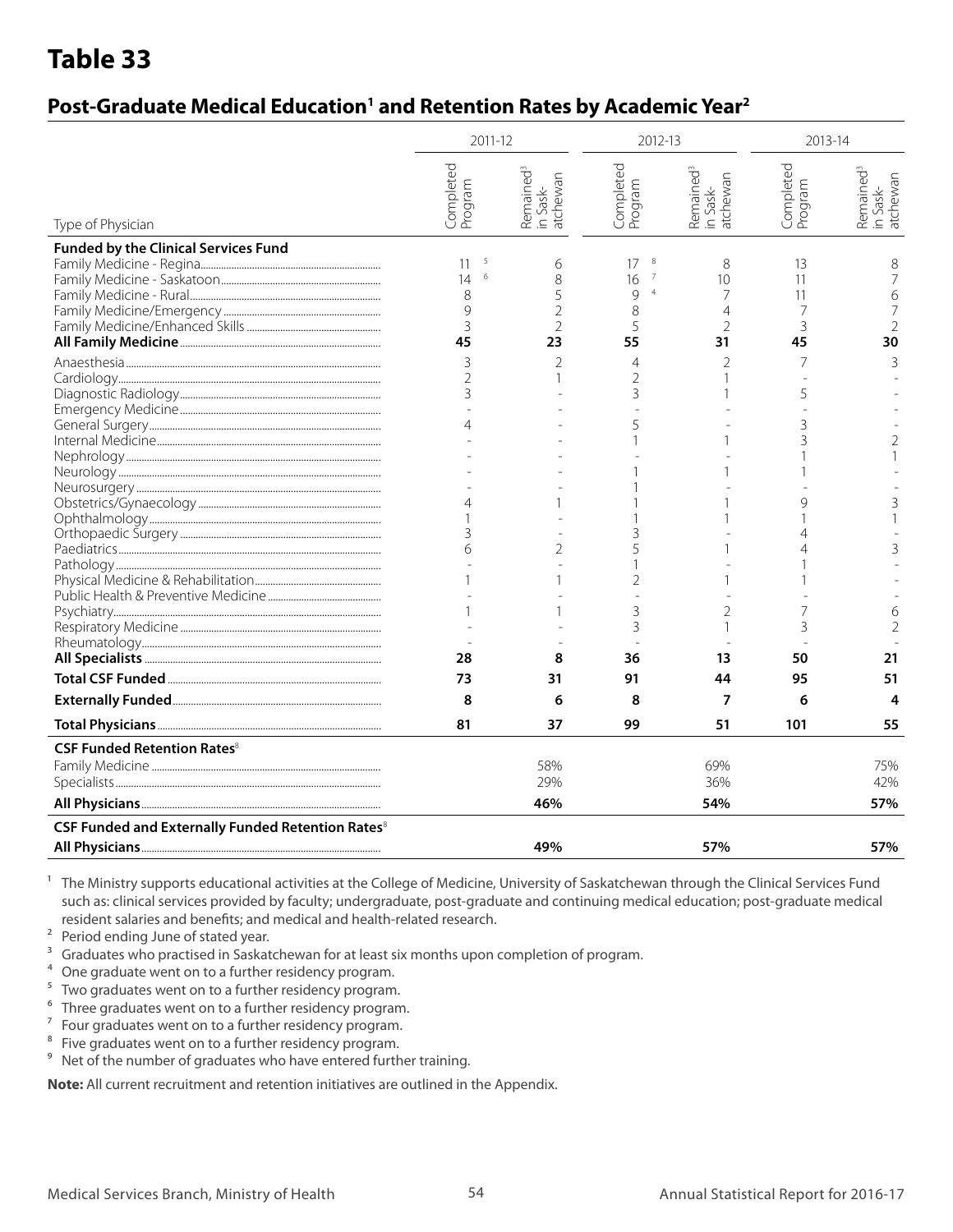# **Table 33 (Continued)**

### Post-Graduate Medical Education<sup>1</sup> and Retention Rates by Academic Year<sup>2</sup>

|                                                               | 2014-15                                                                                                                                                                                        |                                                                                           | 2015-16                                                                                                                                                                                               |                                                                                                        |                                                                                                                                                             |                                                                                                                                                                                      |
|---------------------------------------------------------------|------------------------------------------------------------------------------------------------------------------------------------------------------------------------------------------------|-------------------------------------------------------------------------------------------|-------------------------------------------------------------------------------------------------------------------------------------------------------------------------------------------------------|--------------------------------------------------------------------------------------------------------|-------------------------------------------------------------------------------------------------------------------------------------------------------------|--------------------------------------------------------------------------------------------------------------------------------------------------------------------------------------|
| Type of Physician                                             | Completed<br>Program                                                                                                                                                                           | Remained <sup>3</sup><br>atchewan<br>in Sask-                                             | Completed<br>Program                                                                                                                                                                                  | Remained <sup>3</sup><br>in Sask-<br>atchewan                                                          | CSF Funded<br>Positions<br>in 2015-16                                                                                                                       | Rate <sup>9</sup> of June<br>2015 Graduates<br>Retention                                                                                                                             |
| <b>Funded by the Clinical Services Fund</b>                   | 5<br>15<br>6<br>18<br>5<br>15<br>8<br>$\overline{4}$<br>60<br>7<br>4<br>4<br>$\overline{2}$<br>$\mathcal{P}$<br>2<br>$\overline{2}$<br>2<br>5<br>3<br>2<br>1<br>5<br>$\overline{4}$<br>1<br>45 | 10<br>10<br>12<br>6<br>$\mathcal{P}$<br>40<br>5<br>$\overline{2}$<br>$\overline{2}$<br>19 | 7<br>12<br>$\overline{4}$<br>12<br>18<br>6<br>9<br>3<br>54<br>6<br>3<br>5<br>3<br>$\mathbf{1}$<br>3<br>$\overline{4}$<br>4<br>6<br>7<br>$\overline{4}$<br>$\overline{2}$<br>6<br>$\overline{2}$<br>56 | 8<br>11<br>14<br>9<br>1<br>43<br>4<br>1<br>$\mathcal{P}$<br>3<br>3<br>2<br>3<br>1<br>5<br>1<br>1<br>27 | 28<br>27<br>42<br>7<br>5<br>109<br>32<br>7<br>20<br>12<br>36<br>72<br>3<br>10<br>6<br>32<br>6<br>10<br>29<br>10<br>9<br>6<br>32<br>5<br>$\mathbf{1}$<br>338 | 100%<br>100%<br>94%<br>100%<br>33%<br>93%<br>67%<br>0%<br>33%<br>0%<br>40%<br>100%<br>0%<br>33%<br>0%<br>75%<br>0%<br>33%<br>43%<br>25%<br>50%<br>$0\%$<br>83%<br>50%<br>100%<br>49% |
|                                                               | 105                                                                                                                                                                                            | 59                                                                                        | 110                                                                                                                                                                                                   | 70                                                                                                     | 440                                                                                                                                                         | 69%                                                                                                                                                                                  |
|                                                               | 4                                                                                                                                                                                              | 3                                                                                         | 3                                                                                                                                                                                                     | 3                                                                                                      | 7                                                                                                                                                           | 100%                                                                                                                                                                                 |
|                                                               | 109                                                                                                                                                                                            | 62                                                                                        | 113                                                                                                                                                                                                   | 73                                                                                                     | 447                                                                                                                                                         | 70%                                                                                                                                                                                  |
| <b>CSF Funded Retention Rates<sup>8</sup></b>                 |                                                                                                                                                                                                | 75%<br>43%<br>61%                                                                         |                                                                                                                                                                                                       | 93%<br>49%<br>69%                                                                                      |                                                                                                                                                             |                                                                                                                                                                                      |
| CSF Funded and Externally Funded Retention Rates <sup>8</sup> |                                                                                                                                                                                                |                                                                                           |                                                                                                                                                                                                       |                                                                                                        |                                                                                                                                                             |                                                                                                                                                                                      |
|                                                               |                                                                                                                                                                                                | 61%                                                                                       |                                                                                                                                                                                                       | 70%                                                                                                    |                                                                                                                                                             |                                                                                                                                                                                      |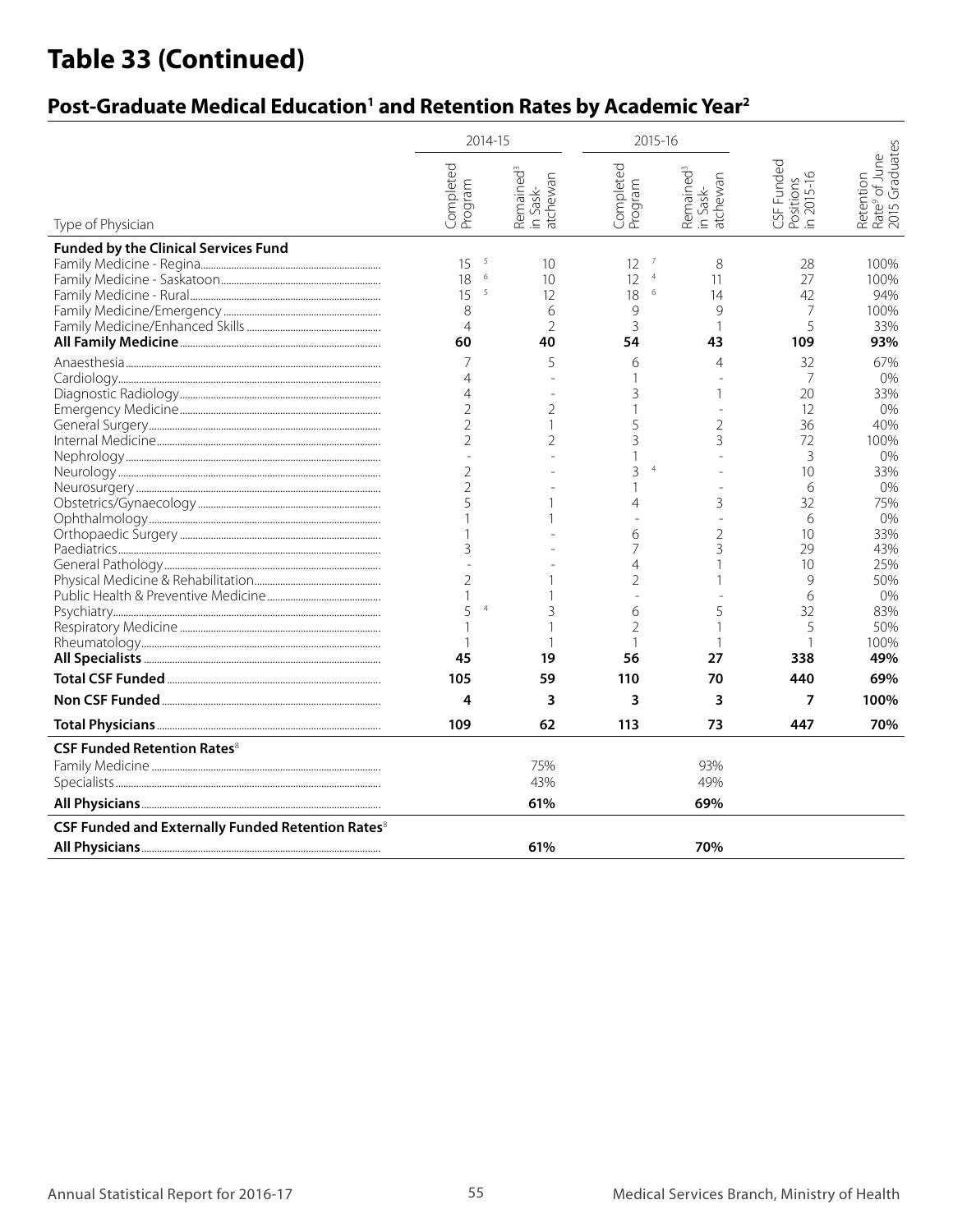### **In-Province Optometrists: Selected Indicators**

|                                             | 2015-16<br>2016-17   |
|---------------------------------------------|----------------------|
|                                             | 175<br>185           |
|                                             | 6,563<br>6,344       |
|                                             | 14.3%<br>14.0%       |
| <b>Practising<sup>2</sup> Optometrists:</b> |                      |
|                                             | 172<br>185           |
|                                             | 69<br>62             |
|                                             | 49<br>43             |
|                                             | 29<br>32             |
|                                             | 25<br>23             |
|                                             | 14<br>12             |
|                                             | 935<br>987           |
|                                             | 1,108<br>1,043       |
|                                             | 70,293<br>69,624     |
|                                             | 10<br>$\overline{4}$ |
|                                             | 7<br>14              |
|                                             | 27<br>23             |
|                                             | 40<br>43             |
|                                             | 32<br>32             |
|                                             | 17<br>19             |
|                                             | 22<br>21             |
|                                             | 15<br>12             |
|                                             | 8<br>5               |
|                                             | $\overline{4}$       |
|                                             | 0                    |

 $1$  Optometrists practising in Saskatchewan under MSP coverage at the end of the year.

<sup>2</sup> Optometrists receiving MSP payments during the year and practising in Saskatchewan under MSP coverage at the end of the year.

#### **Notes:**

1) Includes optometric services covered by the Medical Services Plan and the Supplementary Health Program.

2) Effective October 1, 2014, an annual eye exam for patients diagnosed with diabetes is insured along with select diagnostic tests.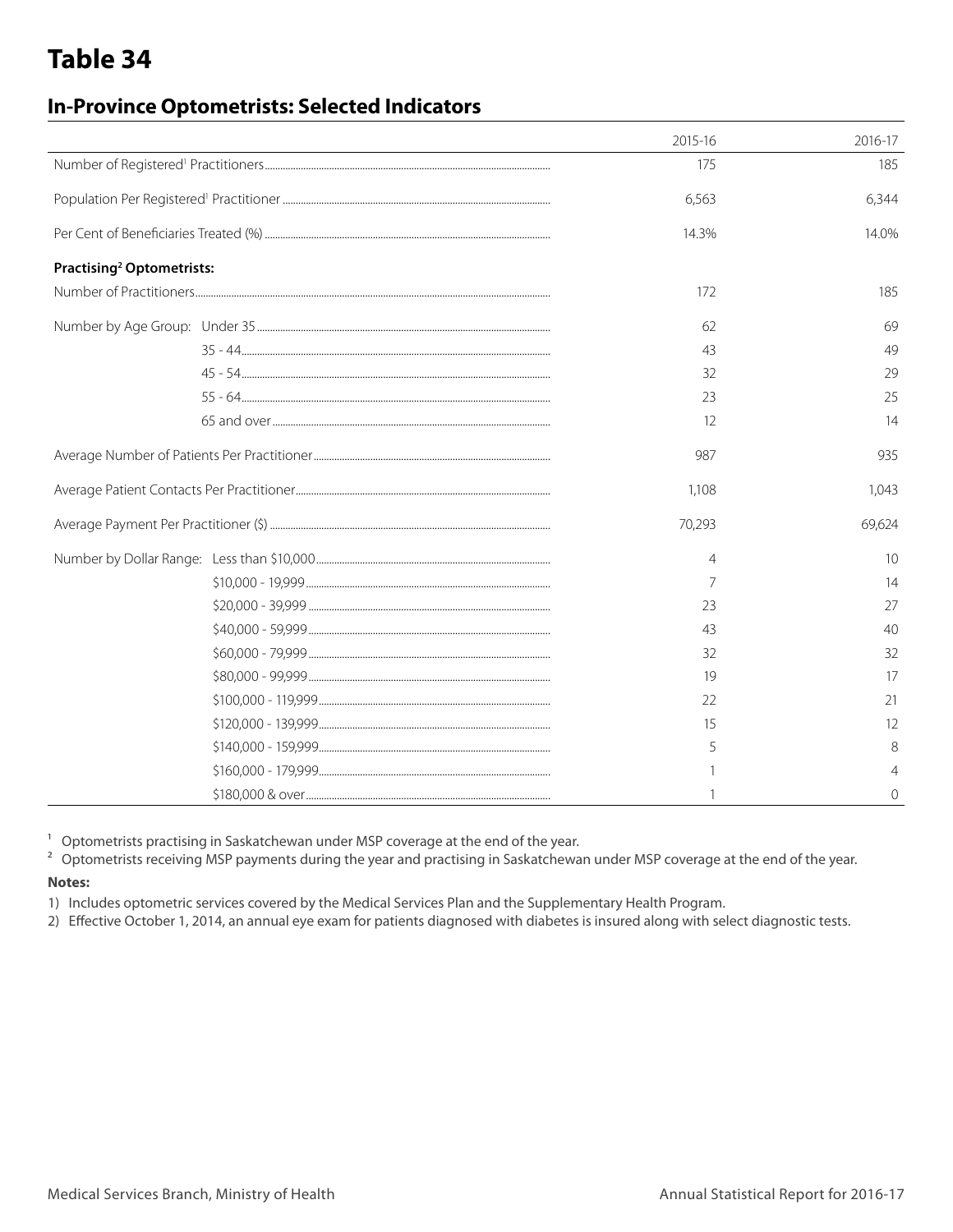# Appendix

### **Significant Initiatives and Programs**

- Ö **Physician Recruitment Strategy:** Supports initiatives to increase the number of physicians within Saskatchewan, such as the Physician Recruitment Agency of Saskatchewan (saskdocs) and the Saskatchewan International Physician Practice Assessment Program (SIPPA).
- Ö **Specialist Recruitment and Retention Program:** Jointly managed by the Saskatchewan Medical Association and the Ministry of Health along with representation from regional health authorities and saskdocs that identifies, develops and administers programs to support the recruitment and retention of specialist physicians. Details on individual programs are available on the SMA website at www.sma.sk.ca.
- Ö **Specialist Emergency Coverage Program:** This program is jointly managed by the Saskatchewan Medical Association, Regional Health Authorities and the Ministry of Health in a tripartite committee. The primary objective of the program is to meet the emergency needs of new or unassigned patients requiring specialty care and to ensure fair compensation for specialists who are available to provide coverage as part of an established call rotation (see Table 27).
- Ö **Committee on Rural and Regional Practice (CORRP):** Jointly managed by the Saskatchewan Medical Association and the Ministry of Health along with representation from Regional Health Authorities and saskdocs that identifies, develops and administers programs to support the recruitment and retention of physicians in rural and regional practices. Details on individual programs are available on the SMA website at www.sma.sk.ca.
- Ö **Emergency Room Coverage:** This fund is directed to compensating physicians (through the Payment Schedule) for providing emergency room coverage in rural areas (see Table 27).
- $\Rightarrow$  **Support Services:** The Ministry of Health funds a variety of other programs administered by the Saskatchewan Medical Association, including a Liability Insurance Coverage Program, a Continuing Medical Education fund, a Long Service Retention Program, and Parental Leave Program.
- Ö **Other Initiatives:** 1) *Family Physician Comprehensive Care and Metro On-Call Program* – Recognizes and compensates family physicians for the value and continuity of care they provide to patients when they provide a full range of services; 2) *General Practitioner Specialist Program* – Provides an incentive payment and mentorship to family physicians that provide specialty services in rural and regional areas; 3) *Quality and Access* – Encourages physicians to participate in the development and adoption of new ways of practicing to improve the quality of services and beneficiary access to services; 4) *Chronic Disease Management – Quality Improvement Program* – Voluntary program to encourage and incent physicians to continually improve their practice by adopting and utilizing the best and most current tools such as electronic medical record software, for providing high quality patient care; 5) *Rural Relief Locum Program* – The Ministry of Health provides funding to the Regional Health Authorities to support locum arrangements to assist with emergency and primary health medical services in rural areas; and, 6) *Electronic Medical Record Program* - Supports the adoption of Electronic Medical Records in physicians clinics.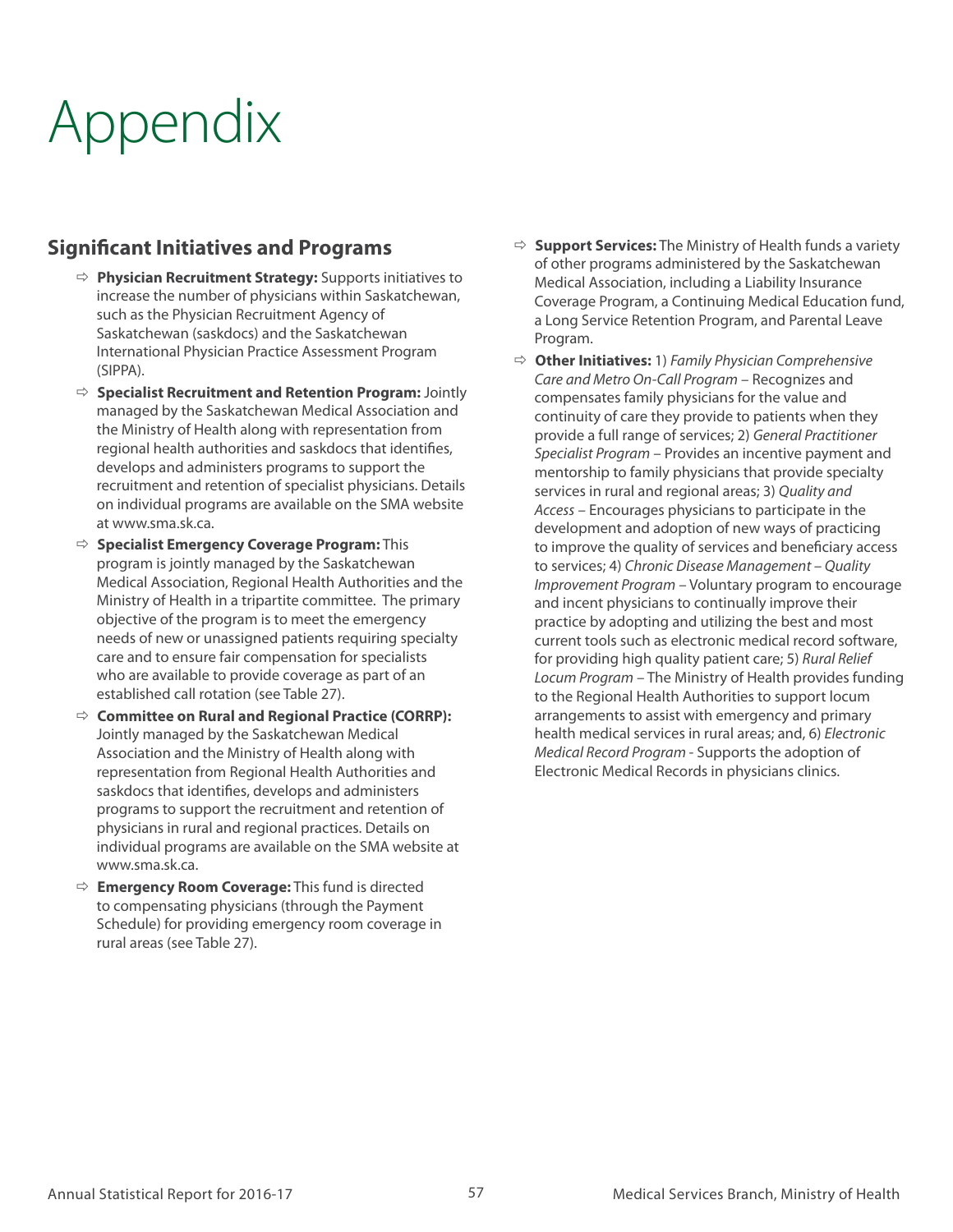#### **Agreements with Professional Associations**

- $\Rightarrow$  The physician agreement reached in mid-2015 between the Ministry of Health and the Saskatchewan Medical Association covered four years, April 1, 2013 to March 31, 2017. It provided physicians with general fee increases of 4.9%, along with lump sum payments equal to 3.0%. The agreement also included \$6M for investing in key program areas aimed at increasing patient access to medical services, best practice, and standardized care. The agreement also included \$15M for maintaining existing physician programs that are experiencing higher utilization due to the increased number of physicians in the province (ie. Family Physician Comprehensive Care Program and the Specialist Emergency Coverage Program).
- $\Rightarrow$  The optometric agreement between the Ministry of Health and the Saskatchewan Association of Optometrists covered the period April 1, 2013 to March 31, 2016. It provided a one-time lump sum payment of 1.5% in 2014-15, a 2% general fee increase effective April 1, 2015 and included expansion of an existing tonometry fee code to be billed with ocular urgency fee codes, and coverage of an annual eye exam for the management of diabetic patients effective October 1, 2014.
- $\Rightarrow$  The dental agreement between the College of Dental Surgeons and the Ministry of Health covered three years, April 1, 2008 to March 31, 2011. It provided a zero per cent general fee increase in the first year, a 6.1% general fee increase effective April 1, 2009, and a 3% general fee increase effective April 1, 2010. The agreement also provided a total of \$100,000 over the term of the agreement for new items and modernization of the Payment Schedule.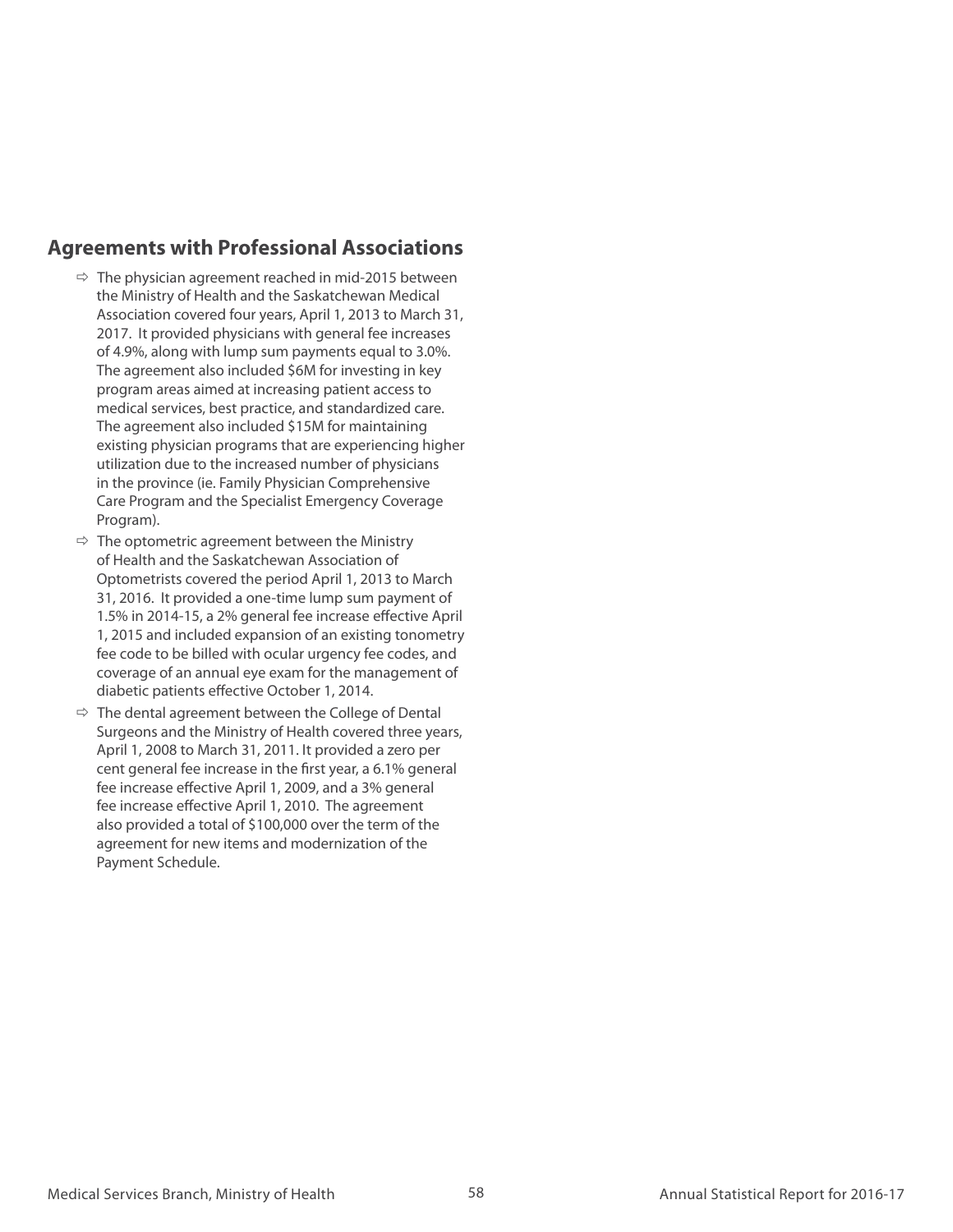#### **Figure 1 Figure 1 Index of Persons Covered by the Plan, Physicians, Physicians, Physicians, Physicians, Physicians, Physicians, Physicians, Physicians, Physicians, Physicians, Physicians, Physicians, Physicians, Physicians, Physicians, Phy**

**Index of Persons Covered by the Plan, Physicians, Services Per Patient, and Persons Services Per Patient, and Persons Receiving Services Receiving Services 2011-12 to 2016-17 2011-12 to 2016-17**

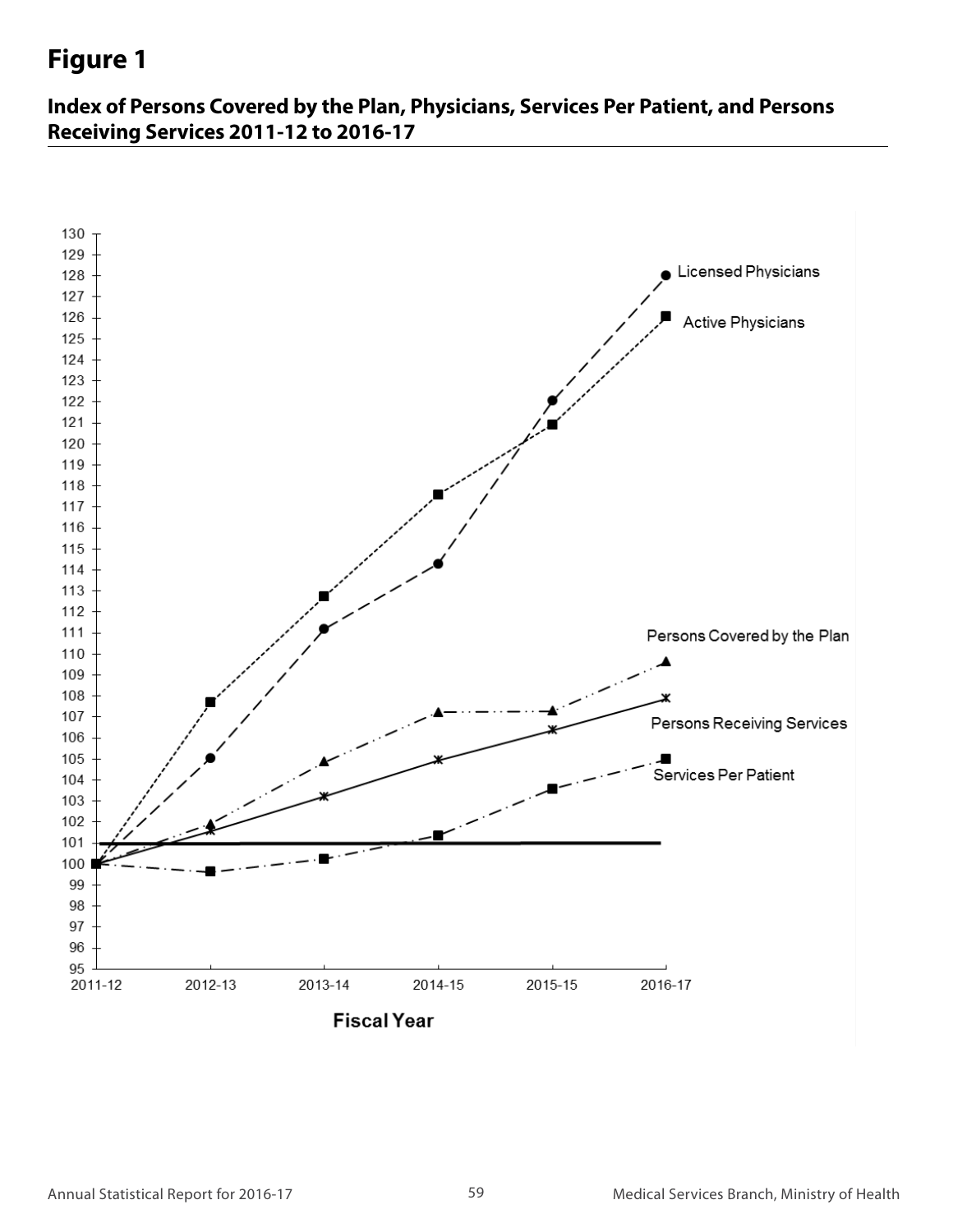# **Figure 2**

**Index of Services Per 1,000 Beneficiaries for Selected Types of In-Province Physician Services 2010-11 to 2015-16**

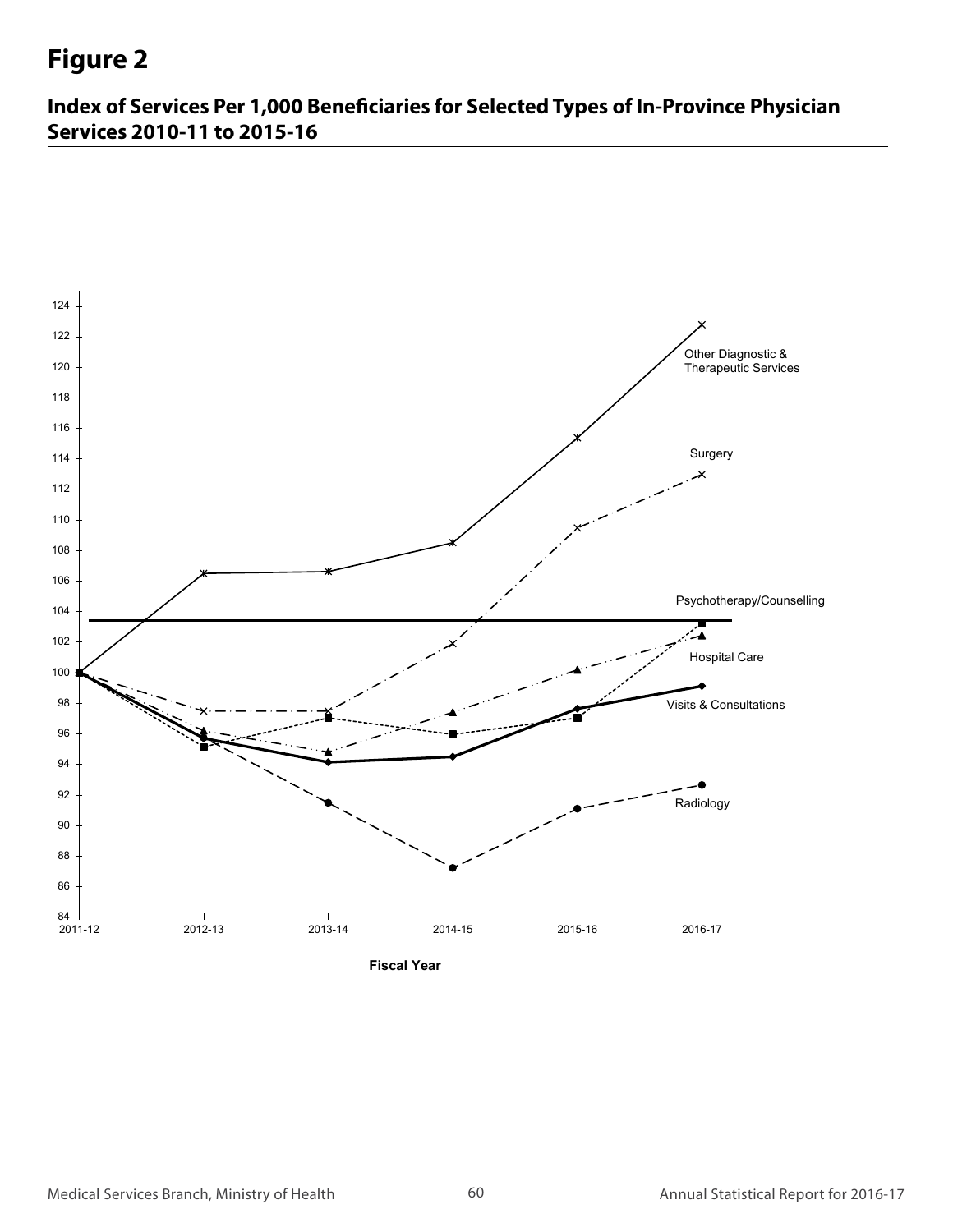# **Figure 3**

**Per Capita Payments for Insured Services Figure 3 <u>by Age and Sex of Beneficiary</u>**